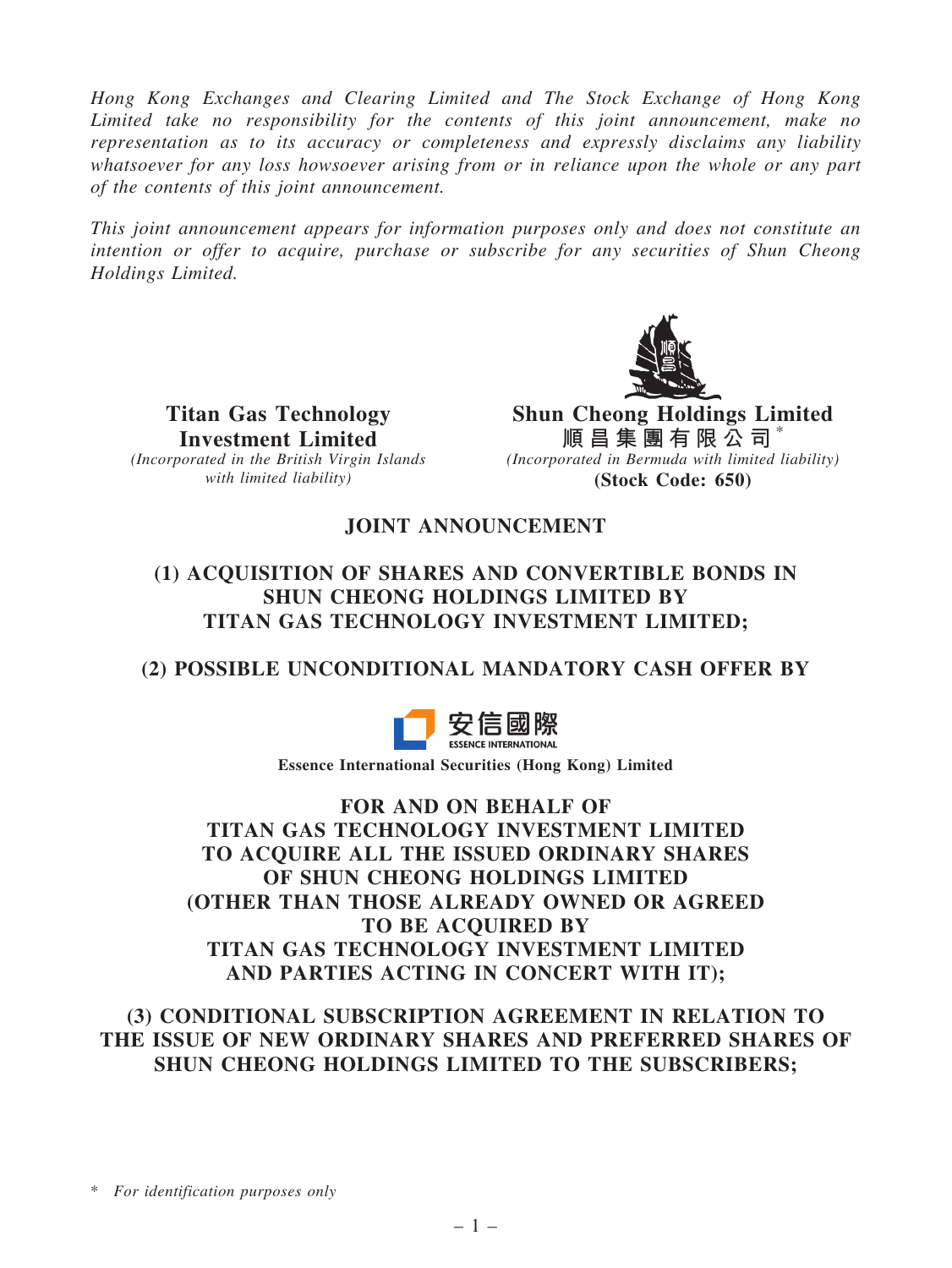## (4) VERY SUBSTANTIAL ACQUISITION AND REVERSE TAKEOVER IN RELATION TO THE CONDITIONAL ACQUISITION OF THE ENTIRE EQUITY CAPITAL OF 錫林郭勒盟宏博礦業開發有限公司 (XILIN GOL LEAGUE HONGBO MINING DEVELOPMENT CO., LTD.\*);

## (5) CONDITIONAL CONVERTIBLE NOTE SUBSCRIPTION AGREEMENT IN RELATION TO THE ISSUE OF CONVERTIBLE NOTE TO LEAGUE WAY LTD.;

## (6) SPECIAL DEAL, CONNECTED TRANSACTION AND VERY SUBSTANTIAL DISPOSAL IN RELATION TO THE CONDITIONAL DIVESTMENT OF 100% OF THE SHARES IN AYKENS HOLDINGS LIMITED AND HOPLAND ENTERPRISES LIMITED BY SHUN CHEONG HOLDINGS LIMITED;

## (7) INCREASE OF AUTHORISED SHARE CAPITAL OF SHUN CHEONG HOLDINGS LIMITED;

# (8) AMENDMENTS TO THE EXISTING BYE-LAWS BY ADOPTION OF NEW BYE-LAWS;

# (9) PROPOSED GRANT OF SPECIFIC MANDATES;

## (10) ESTABLISHMENT OF INDEPENDENT BOARD COMMITTEE;

## (11) APPOINTMENT OF INDEPENDENT FINANCIAL ADVISER;

## AND

## (12) RESUMPTION OF TRADING IN THE SHARES OF SHUN CHEONG HOLDINGS LIMITED

Financial adviser to Titan Gas Technology Investment Limited



Essence Corporate Finance (Hong Kong) Limited REORIENT Financial Markets Limited

Financial adviser to Shun Cheong Holdings Limited

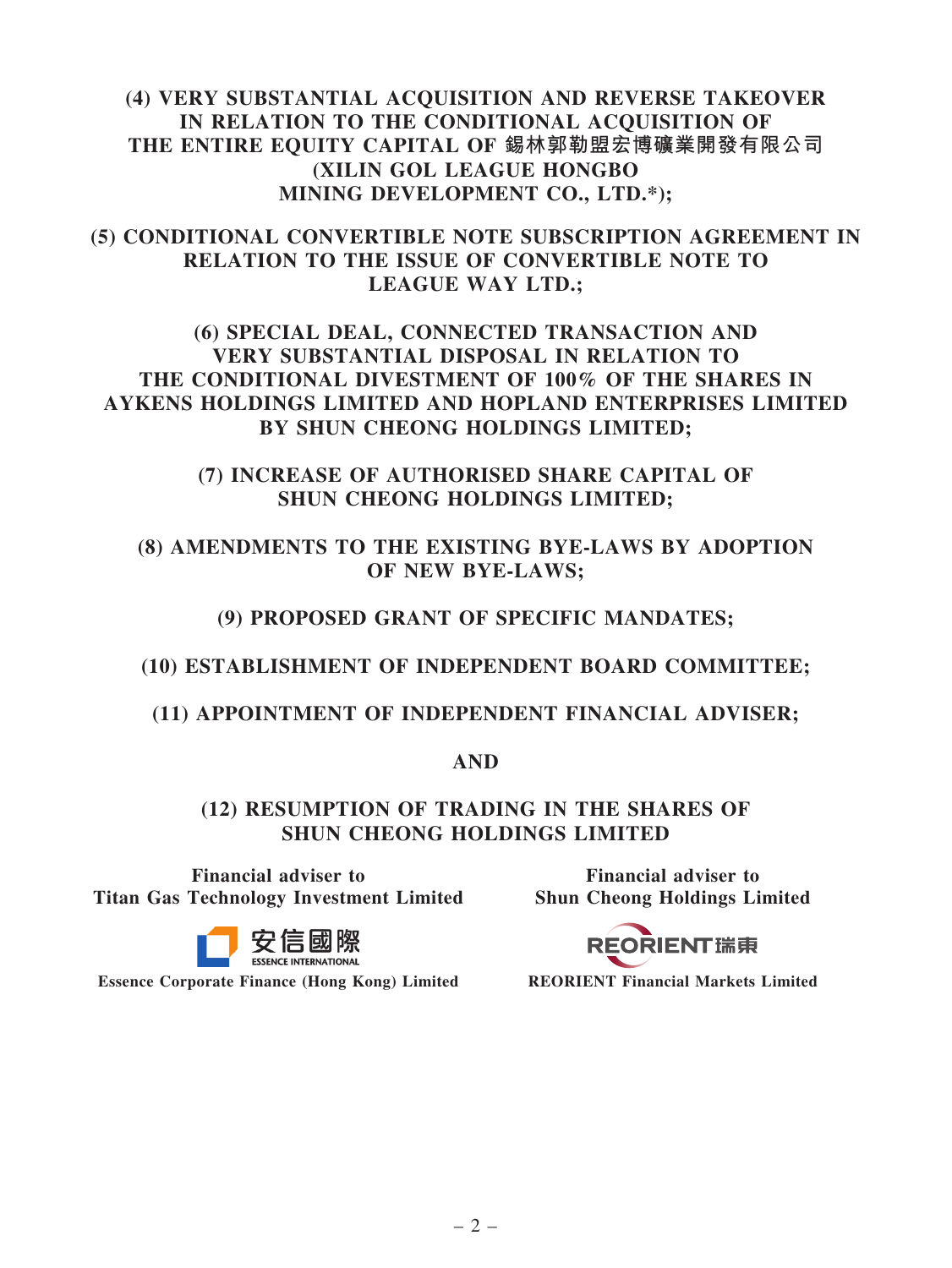The Board has been informed by the Sellers that the Sellers, Mr. Mo (being the ultimate controlling shareholder of the Sellers) and the Offeror, entered into the S&P Agreement on 22 June 2015 (as amended on 27 October 2015), pursuant to which the Offeror has conditionally agreed to acquire and (i) Seller 1 has conditionally agreed to sell the Sale Shares, being 175,000,000 Ordinary Shares; and (ii) Seller 2 has conditionally agreed to sell the Sale Bonds, being part of the Convertible Bonds, with an aggregate principal amount of HK\$96,832,526.

The Sale Shares represent approximately 50.38% of the total number of Ordinary Shares in issue as at the date of this joint announcement. Based on the Existing CB Conversion Price of HK\$0.3695 per CB Conversion Share, 262,063,670 CB Conversion Shares shall fall to be issued by the Company upon conversion of the Sale Bonds in full representing (i) approximately 75.45% of the total number of Ordinary Shares in issue as at the date of this joint announcement; (ii) approximately 43.00% of the total number of Ordinary Shares in issue as enlarged by the allotment and issue of 262,063,670 CB Conversion Shares to the Offeror upon exercise of the conversion rights attached to the Sale Bonds in full based on the Existing CB Conversion Price of HK\$0.3695 per CB Conversion Share; and (iii) approximately 38.99% of the total number of Ordinary Shares in issue as enlarged by the allotment and issue of all 324,763,193 CB Conversion Shares upon exercise of the conversion rights attached to all the Convertible Bonds in full based on the Existing CB Conversion Price of HK\$0.3695 per CB Conversion Share.

Completion of the Transfer shall take place in two tranches:

- (a) the Tranche 1 Sale Completion, in respect of the 36,024,724 Sale Shares and the Sale Bonds with an aggregate principal amount of HK\$14,964,000 (convertible into 40,497,970 CB Conversion Shares based on the Existing CB Conversion Price), which has taken place immediately following the execution of the amendment agreement to the S&P Agreement on 27 October 2015; and
- (b) the Tranche 2 Sale Completion (i.e. the S&P Completion), in respect of the remaining 138,975,276 Sale Shares and the remaining Sale Bonds with an aggregate principal amount of HK\$81,868,526 (convertible into 221,565,700 CB Conversion Shares based on the Existing CB Conversion Price) shall take place on the first business day after the Conditions described in the paragraph headed ''Conditions precedent to the S&P Completion'' under the section headed ''The Transfer'' in this joint announcement are fulfilled (or, where applicable, waived).

Prior to the entering into of the S&P Agreement (as amended on 27 October 2015), Seller 1 held 209,753,409 Ordinary Shares representing approximately 60.39% of the existing total issued share capital of the Company and Seller 2 held the Convertible Bonds with an aggregate principal amount of HK\$120,000,000 which are convertible into 324,763,193 CB Conversion Shares at the Existing CB Conversion Price of HK\$0.3695 per CB Conversion Share.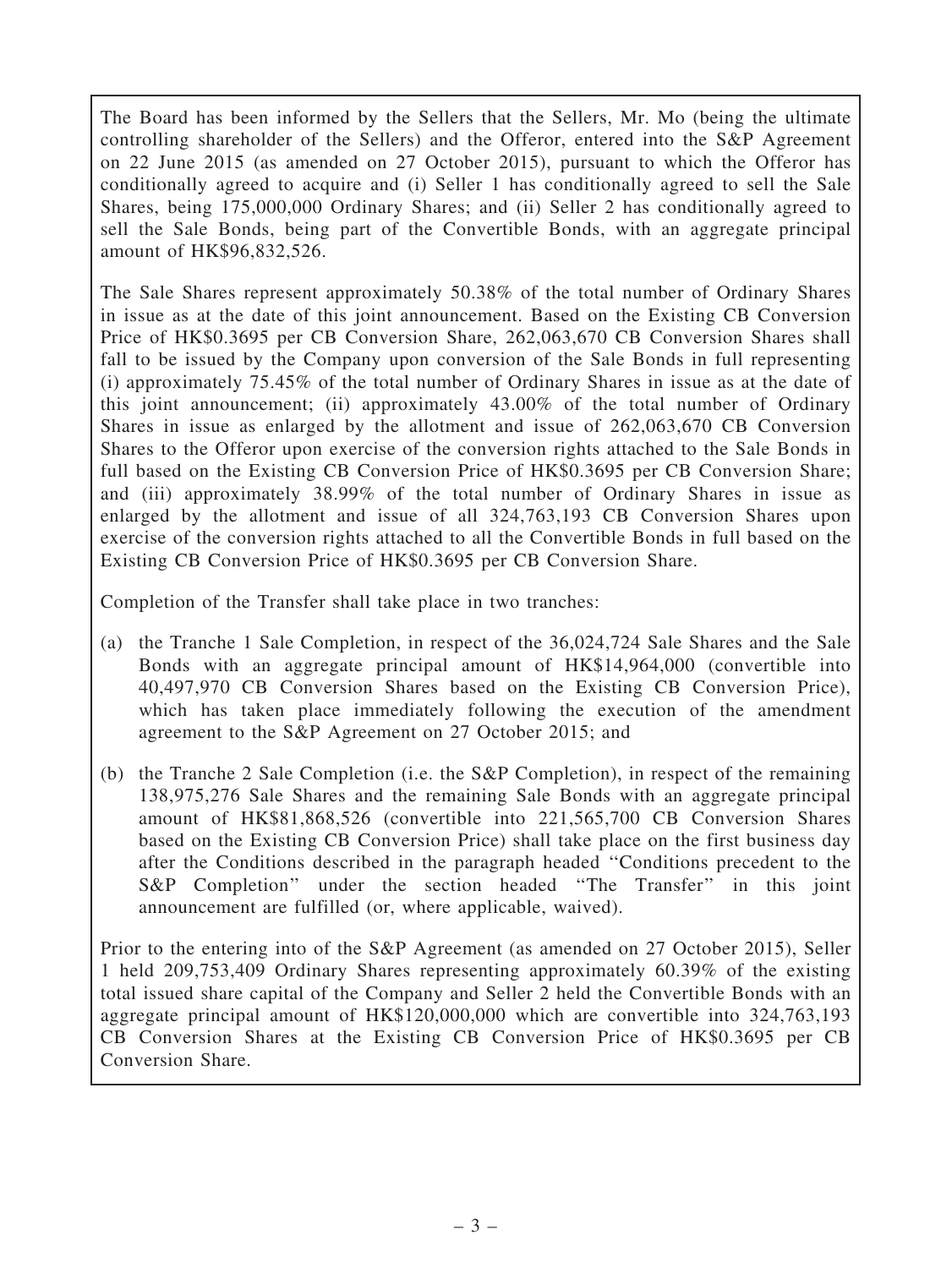The consideration for the Sale Shares is HK\$117,180,000, being equivalent to HK\$0.6696 per Sale Share and the consideration for the Sale Bonds is HK\$175,477,833, being equivalent to HK\$0.6696 per underlying CB Conversion Share which may fall to be issued upon exercise of the conversion rights attached to the Sale Bonds at the Existing CB Conversion Price of HK\$0.3695 per CB Conversion Share, and shall be payable in the following manner:

- (a) upon the Tranche 1 Sale Completion, (i) an amount of HK\$24,122,155 shall be payable to Seller 1; and (ii) an amount of HK\$27,117,441 shall be payable to Seller  $2:$  and
- (b) upon the Tranche 2 Sale Completion (i.e. the S&P Completion), (i) an amount of HK\$93,057,845 shall be payable to Seller 1; and (ii) an amount of HK\$148,360,392 shall be payable to Seller 2.

Immediately after the Tranche 1 Sale Completion:

- (a) Seller 1 will continue to hold 173,728,685 Ordinary Shares representing (i) approximately 50.02% of the total number of Ordinary Shares in issue as at the date of this joint announcement; (ii) approximately 27.51% of the total number of Ordinary Shares in issue as enlarged by the allotment and issue of 284,265,223 CB Conversion Shares to Seller 2 upon exercise of the conversion rights attached to the Convertible Bonds with an aggregate principal amount of HK\$105,036,000 held by Seller 2 (immediately after the Tranche 1 Sale Completion) in full at the Existing CB Conversion Price of HK\$0.3695 per CB Conversion Share; and (iii) approximately 25.85% of the total number of Ordinary Shares in issue as enlarged by the allotment and issue of 324,763,193 CB Conversion Shares upon exercise of the conversion rights attached to all the Convertible Bonds in full at the Existing CB Conversion Price of HK\$0.3695 per CB Conversion Share; and
- (b) Seller 2 will continue to hold the Convertible Bonds with an aggregate principal amount of HK\$105,036,000 which is convertible into 284,265,223 CB Conversion Shares at the Existing CB Conversion Price of HK\$0.3695 per CB Conversion Share, representing (i) approximately 81.84% of the total number of Ordinary Shares in issue as at the date of this joint announcement; (ii) approximately 45.01% of the total number of Ordinary Shares in issue as enlarged by the allotment and issue of 284,265,223 CB Conversion Shares to Seller 2 upon exercise of the conversion rights attached to the Convertible Bonds with an aggregate principal amount of HK\$105,036,000 held by Seller 2 (immediately after the Tranche 1 Sale Completion) in full at the Existing CB Conversion Price of HK\$0.3695 per CB Conversion Share; and (iii) approximately 42.30% of the total number of Ordinary Shares in issue as enlarged by the allotment and issue of 324,763,193 CB Conversion Shares upon exercise of the conversion rights attached to all the Convertible Bonds in full at the Existing CB Conversion Price of HK\$0.3695 per CB Conversion Share.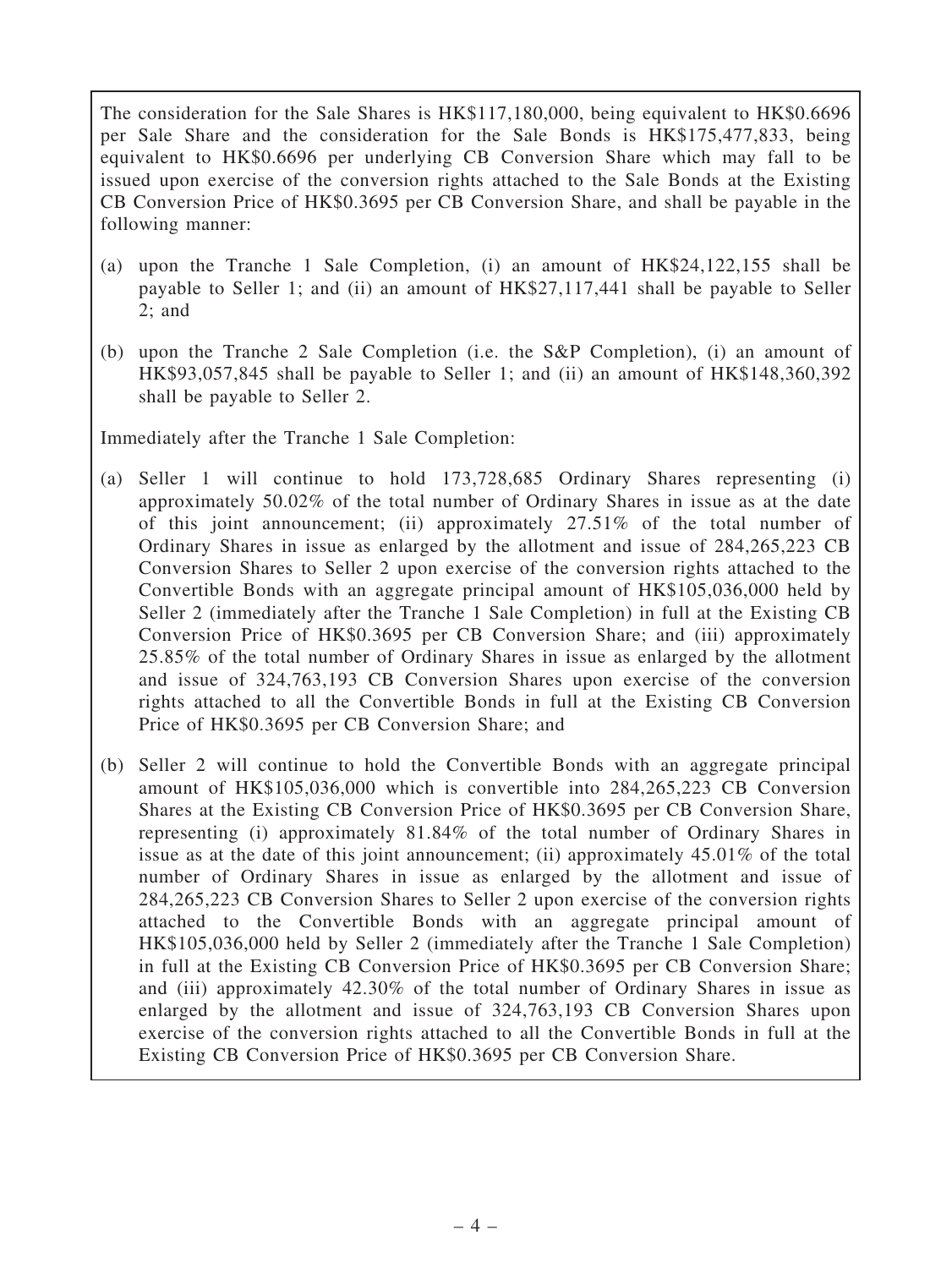Subject to fulfilment (or where applicable, waiver) of the Conditions and immediately after the Tranche 2 Sale Completion (i.e. the S&P Completion):

- (a) Seller 1 will continue to hold 34,753,409 Excluded Shares representing (i) approximately 10.01% of the total number of Ordinary Shares in issue as at the date of this joint announcement; (ii) approximately 8.48% of the total number of Ordinary Shares in issue as enlarged by the allotment and issue of 62,699,523 CB Conversion Shares to Seller 2 upon exercise of the conversion rights attached to the Excluded Bonds in full at the Existing CB Conversion Price of HK\$0.3695 per CB Conversion Share; and (iii) approximately 5.17% of the total number of Ordinary Shares in issue as enlarged by the allotment and issue of 324,763,193 CB Conversion Shares upon exercise of the conversion rights attached to all the Convertible Bonds in full at the Existing CB Conversion Price of HK\$0.3695 per CB Conversion Share; and
- (b) Seller 2 will continue to hold the Excluded Bonds with an aggregate principal amount of HK\$23,167,474 which are convertible into 62,699,523 CB Conversion Shares at the Existing CB Conversion Price of HK\$0.3695 per CB Conversion Share, representing (i) approximately 18.05% of the total number of Ordinary Shares in issue as at the date of this joint announcement; (ii) approximately 15.29% of the total number of Ordinary Shares in issue as enlarged by the allotment and issue of 62,699,523 CB Conversion Shares to Seller 2 upon exercise of the conversion rights attached to the Excluded Bonds in full at the Existing CB Conversion Price of HK\$0.3695 per CB Conversion Share; and (iii) approximately 9.33% of the total number of Ordinary Shares in issue as enlarged by the allotment and issue of 324,763,193 CB Conversion Shares upon exercise of the conversion rights attached to all the Convertible Bonds in full.

As further detailed in this joint announcement, as a result of the Subscription and the CN Subscription, the Existing CB Conversion Price (which is applicable at the time of signing of the S&P Agreement) will be adjusted from HK\$0.3695 to HK\$0.0672 per CB Conversion Share pursuant to the terms and conditions of the Convertible Bonds upon the Subscription Completion and the CN Subscription Completion (which are expected to take place simultaneously, but in any event after the S&P Completion). Based on the Adjusted CB Conversion Price of HK\$0.0672 per CB Conversion Share (which shall be applicable upon the Subscription Completion and the CN Subscription Completion), the Sale Bonds can be converted into a total of 1,440,960,208 CB Conversion Shares, the Excluded Bonds can be converted into a total of 344,754,077 CB Conversion Shares and all the Convertible Bonds can be converted into a total of 1,785,714,285 CB Conversion Shares.

The Tranche 1 Sale Completion took place on 27 October 2015.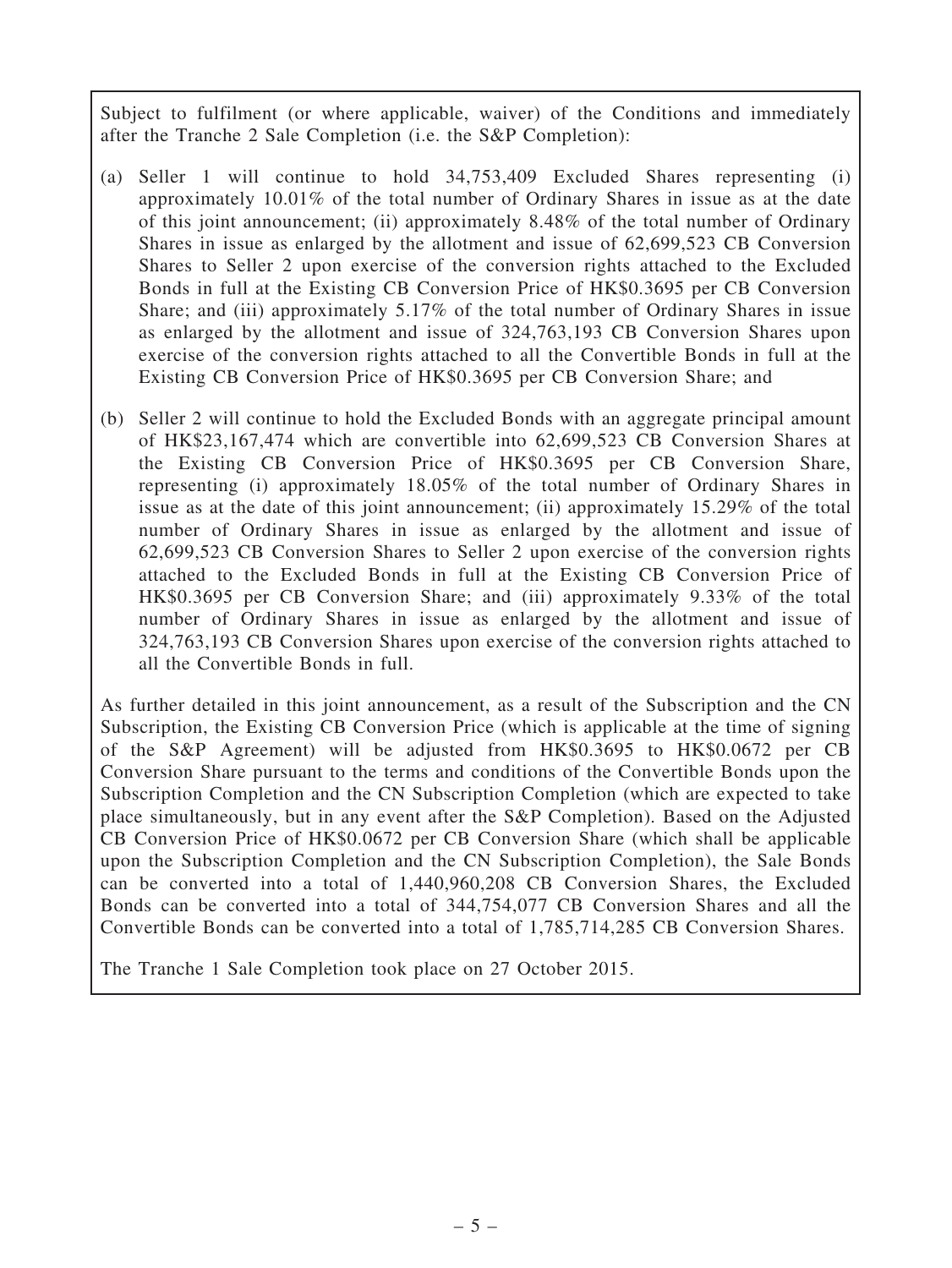# POSSIBLE UNCONDITIONAL MANDATORY CASH OFFER

Prior to the entering into of the S&P Agreement (as amended on 27 October 2015), the Offeror did not hold any Ordinary Shares or other relevant securities in the Company, and whilst (i) IDG Technology (which is managed by its general partner IDG Technology GP, and Ho Chi Sing (何志成) and Zhou Quan (周全) (who are directors of IDG-Accel Ultimate GP, the ultimate general partner of the IDG Funds, which in turn own approximately 49.14% of the issued share capital of Titan Gas Holdings, the sole shareholder of the Offeror) are the only two managing members of IDG Technology GP, who manage IDG Technology GP pursuant to an operating agreement); and (ii) Lin Dongliang (林棟樑) (a director of Titan Gas Holdings which is interested in 100% of the issued shares of the Offeror and also a director of Standard Gas which holds approximately 35.13% of Titan Gas Holdings) hold 11,500,000 Ordinary Shares and 12,910,000 Ordinary Shares, representing approximately 3.31% and 3.72% of the total number of Ordinary Shares in issue as at the date of this joint announcement respectively. Given the above, IDG Technology and Lin Dongliang (林棟樑) are therefore parties acting in concert with the Offeror under the Takeovers Code. Accordingly, prior to the entering into of the S&P Agreement (as amended on 27 October 2015), the Offeror and parties acting in concert with it were interested in an aggregate of 24,410,000 Ordinary Shares representing approximately 7.03% of the total number of Ordinary Shares in issue as at the date of this joint announcement. Immediately after the Tranche 1 Sale Completion and as at the date of this joint announcement, the Offeror and parties acting in concert with it were interested in an aggregate of 60,434,724 Ordinary Shares, representing approximately 17.40% of the total number of Ordinary Shares in issue as at the date of this joint announcement.

Subject to fulfilment (or where applicable, waiver) of the Conditions and immediately following the Tranche 2 Sale Completion (i.e. the S&P Completion), the Offeror and parties acting in concert with it will be interested in an aggregate of 199,410,000 Ordinary Shares, representing approximately 57.41% of the total number of Ordinary Shares in issue as at the date of this joint announcement, and the Offeror will be required to make an unconditional mandatory general offer in cash for all the issued Ordinary Shares (other than those already owned by or agreed to be acquired by the Offeror and parties acting in concert with it) pursuant to Rule 26.1 of the Takeovers Code.

As at the date of this joint announcement, there are a total of (i) 347,326,000 Ordinary Shares in issue; and (ii) the outstanding Convertible Bonds with an aggregate principal amount of HK\$120,000,000 with the Existing CB Conversion Price of HK\$0.3695 per CB Conversion Share.

Save for the outstanding Convertible Bonds disclosed above, the Company does not have any outstanding warrants, options, derivatives or other relevant securities (as defined in Note 4 to Rule 22 of the Takeovers Code) convertible into Ordinary Shares as at the date of this joint announcement.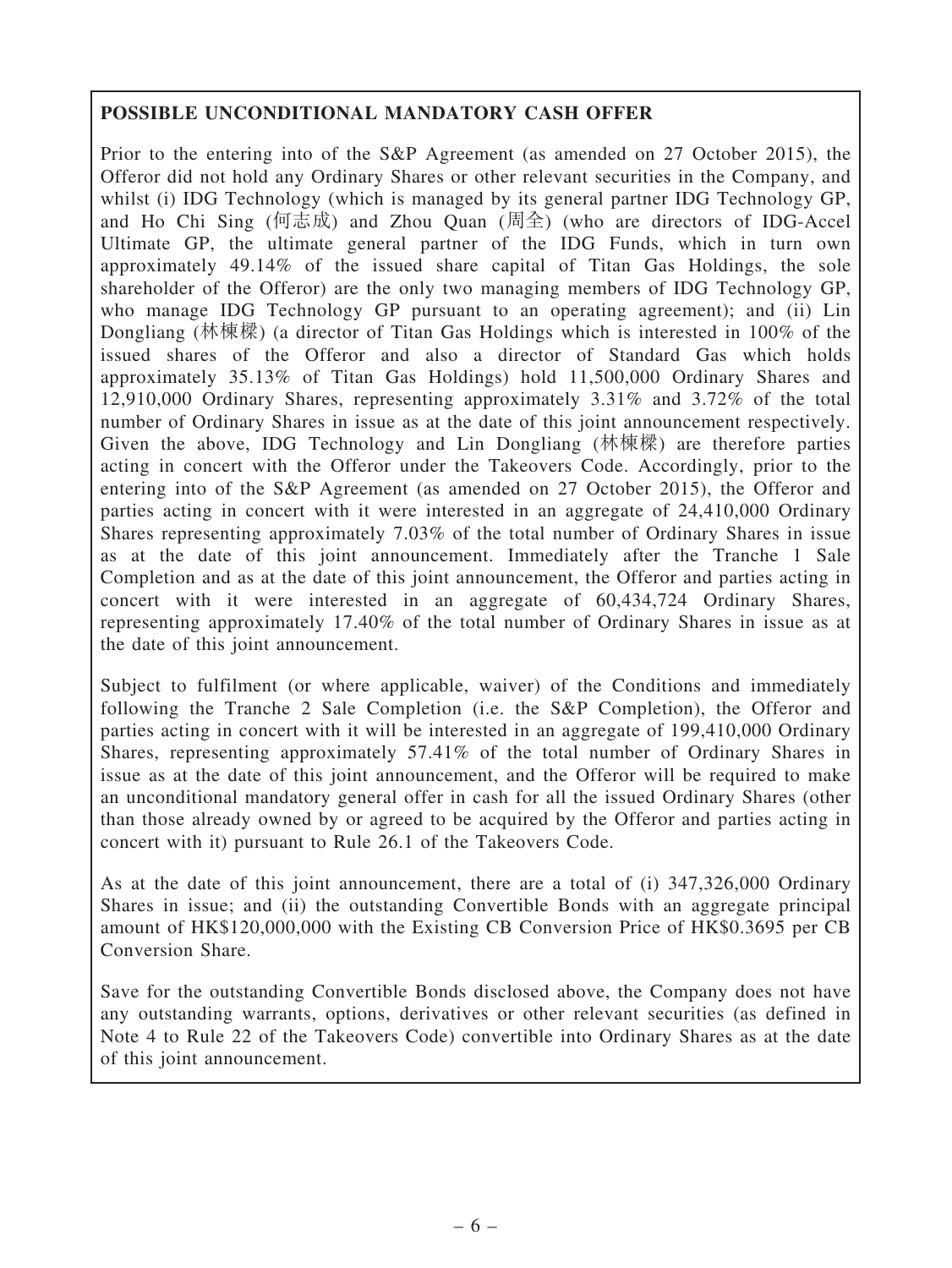Pursuant to the S&P Agreement and the CN Subscription Agreement, Mr. Mo, Seller 1, Seller 2 and League Way have irrevocably and unconditionally undertaken in favour of the Offeror, that, amongst others, (i) Seller 1 will not accept the Offer in respect of the 34,753,409 Excluded Shares during the Relevant Period; (ii) Seller 1 will not transfer the Excluded Shares during the Relevant Period; (iii) Seller 2 will not transfer the Excluded Bonds during the Relevant Period; (iv) Seller 2 will not accept an offer (if any) to be made by the Offeror to acquire all the Convertible Bonds (other than those already owned or agreed to be acquired by the Offeror and parties acting in concert with it) in respect of the Excluded Bonds with a principal amount of HK\$23,167,474 during the Relevant Period; (v) Seller 2 will not convert any of the Excluded Bonds into Ordinary Shares during the Relevant Period; (vi) League Way will not accept an offer (if any) to be made by the Offeror to acquire the Convertible Note (other than those already owned or agreed to be acquired by the Offeror and parties acting in concert with it) during the CN Relevant Period; and (vii) League Way will not convert the Convertible Note during the CN Relevant Period.

On the basis of the abovementioned irrevocable and unconditional undertakings under the S&P Agreement and the CN Subscription Agreement in respect of the Excluded Shares, the Excluded Bonds and the Convertible Note, and excluding the 199,410,000 Ordinary Shares (comprising the 175,000,000 Sale Shares and the aggregate of 24,410,000 Ordinary Shares held by IDG Technology and Lin Dongliang (林棟樑)), and the Sale Bonds with an aggregate principal amount of HK\$96,832,526 already owned or agreed to be acquired by the Offeror and parties acting in concert with it, a total of 113,162,591 Offer Shares will be subject to the Offer, and no offer will be made by the Offeror for the outstanding Convertible Bonds which will continue to be beneficially owned by Seller 2 (being the Excluded Bonds) or the Convertible Note to be issued to League Way.

Subject to and upon the S&P Completion, Essence Securities, will on behalf of the Offeror, make the Offer on the following basis:

For each Offer Share . . . . . . . . . . . . . . . . . . . . . . . . . . . . . . . . . HK\$0.6696 in cash

The Offer will only be made if the Tranche 2 Sale Completion (i.e. the S&P Completion) takes place and the S&P Completion is conditional upon the fulfillment (or where applicable, waiver) of the Conditions referred to in the paragraph headed ''Conditions precedent to the S&P Completion'' under the section headed ''The Transfer''. Accordingly, the S&P Agreement may or may not be completed and the Offer may or may not proceed. The Shareholders and potential investors of the Company are therefore urged to exercise caution when dealing in the Ordinary Shares.

The Offer Price of HK\$0.6696 per Offer Share is the same as the price per Sale Share and price per underlying CB Conversion Share which may fall to be issued upon conversion of the Sale Bonds based on the Existing CB Conversion Price payable by the Offeror to Seller 1 and Seller 2 under the S&P Agreement.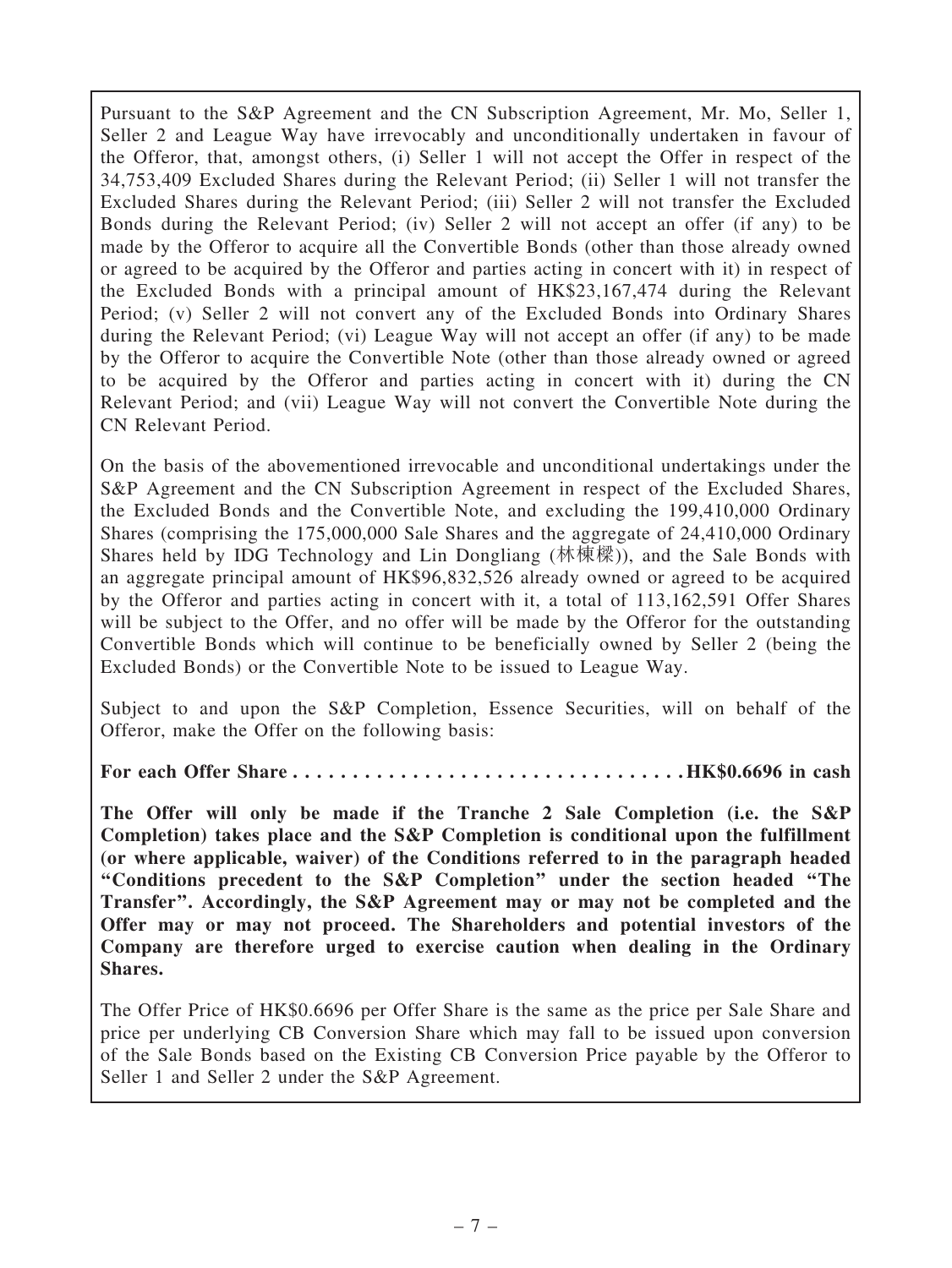Based on the Offer Price of HK\$0.6696 per Offer Share and 347,326,000 Ordinary Shares in issue as at the date of this joint announcement, the entire issued share capital of the Company is valued at approximately HK\$232.57 million. The Offer is valued at approximately HK\$75.77 million based on 113,162,591 Offer Shares and the Offer Price of HK\$0.6696 per Offer Share.

Essence Corporate Finance, the financial adviser to the Offeror, is satisfied that sufficient financial resources are available to the Offeror to satisfy: (i) the aggregate consideration of HK\$241,418,237 under the S&P Agreement in relation to the Tranche 2 Transfer; and (ii) the full acceptance of the Offer.

## THE SUBSCRIPTION

On 22 June 2015, the Company and the Subscribers entered into the Subscription Agreement (as amended on 23 October 2015), pursuant to which the Subscribers have conditionally agreed to subscribe for, and the Company has conditionally agreed to allot and issue, a total of 4,017,323,774 Subscription Shares, comprising (i) 1,269,414,575 Ordinary Subscription Shares under the Ordinary Shares Subscription, (ii) 1,373,954,600 Preferred Shares under the Tranche 1 Preferred Shares Subscription; and (iii) 1,373,954,599 Preferred Shares under the Tranche 2 Preferred Shares Subscription, at the Subscription Price of HK\$0.6696 per Subscription Share.

The Subscription Completion shall take place on or before the 10th business day following satisfaction of the conditions precedent (and in any case, after the S&P Completion) and shall take place simultaneously with the Acquisition Completion and the Divestment Completion. Whilst the Subscription may be completed prior to the close of the Offer, the Offer will not be extended to the Subscription Shares as the Public Shares Subscribers were introduced by the Offeror (being business acquaintances of the Offeror including some introduced by one of the other Subscribers to the Offeror) and the terms of the Subscription Agreement were negotiated between the Company and the Offeror (for itself and on behalf of the other Subscribers) and all the Subscribers entered into the Subscription Agreement (being one single agreement) together with the Company, and are therefore parties acting in concert with the Offeror.

The 1,269,414,575 Ordinary Subscription Shares represent (i) approximately 365.48% of the total number of Ordinary Shares in issue as at the date of this joint announcement; (ii) approximately 78.52% of the total number of Ordinary Shares in issue as enlarged by the allotment and issue of the Ordinary Subscription Shares; and (iii) approximately 19.46% of the total number of Ordinary Shares in issue as enlarged by the allotment and issue of (a) the Ordinary Subscription Shares; (b) all the New Conversion Shares to be issued upon conversion of the 1,373,954,600 Tranche 1 Preferred Shares and 1,373,954,599 Tranche 2 Preferred Shares (based on the initial conversion price of HK\$0.6696 per Ordinary Share); (c) 1,785,714,285 CB Conversion Shares to be issued upon exercise of the conversion rights attached to the Convertible Bonds in full (based on the Adjusted CB Conversion Price of HK\$0.0672 per CB Conversion Share); and (d) 373,357,228 New Conversion Shares to be issued upon exercise of the conversion rights attached to the Convertible Note in full (based on the initial conversion price of HK\$0.6696 per Ordinary Share).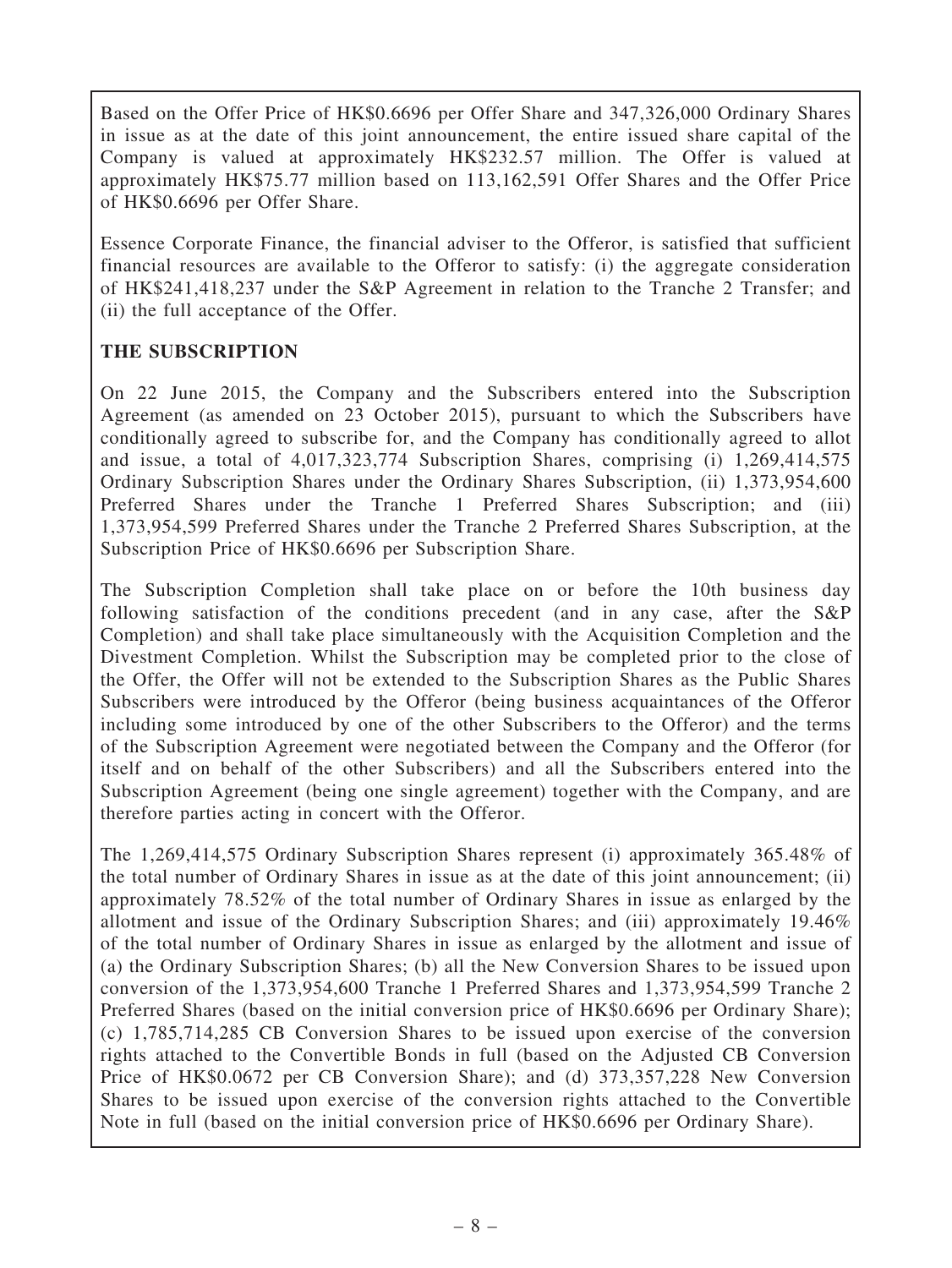Upon conversion of the Tranche 1 Preferred Shares in full at the initial conversion price of HK\$0.6696 per Ordinary Share, 1,373,954,600 New Conversion Shares will be allotted and issued, representing (i) approximately 395.58% of the total number of Ordinary Shares in issue as at the date of this joint announcement; (ii) approximately 45.94% of the total number of Ordinary Shares in issue as enlarged by the allotment and issue of the Ordinary Subscription Shares and the New Conversion Shares to be issued upon conversion of the Tranche 1 Preferred Shares in full (assuming that no Tranche 2 Preferred Shares are converted into Ordinary Shares and there is no other change in the number of issued Ordinary Shares); (iii) approximately 26.68% of the total number of Ordinary Shares in issue as enlarged by the allotment and issue of (a) the Ordinary Subscription Shares; (b) the New Conversion Shares to be issued upon conversion in full of the 1,373,954,600 Tranche 1 Preferred Shares (assuming that no Tranche 2 Preferred Shares are converted into Ordinary Shares and there is no other change in the number of issued Ordinary Shares); (c) 1,785,714,285 CB Conversion Shares to be issued upon exercise of the conversion rights attached to the Convertible Bonds in full (based on the Adjusted CB Conversion Price of HK\$0.0672 per CB Conversion Share); and (d) 373,357,228 New Conversion Shares to be issued upon exercise of the conversion rights attached to the Convertible Note in full (based on the initial conversion price of HK\$0.6696 per Ordinary Share); and (iv) approximately 21.06% of the total number of Ordinary Shares in issue as enlarged by the allotment and issue of (a) the Ordinary Subscription Shares; (b) the New Conversion Shares to be issued upon conversion in full of the 1,373,954,600 Tranche 1 Preferred Shares and the 1,373,954,599 Tranche 2 Preferred Shares (at the initial conversion price of HK\$0.6696 per Ordinary Share and assuming there is no other change in the number of issued Ordinary Shares); (c) 1,785,714,285 CB Conversion Shares to be issued upon exercise of the conversion rights attached to the Convertible Bonds in full (based on the Adjusted CB Conversion Price of HK\$0.0672 per CB Conversion Share); and (d) 373,357,228 New Conversion Shares to be issued upon exercise of the conversion rights attached to the Convertible Note in full (based on the initial conversion price of HK\$0.6696 per Ordinary Share).

Upon conversion of the Tranche 2 Preferred Shares in full at the initial conversion price of HK\$0.6696 per Ordinary Share, 1,373,954,599 New Conversion Shares will be allotted and issued, representing (i) approximately 395.58% of the total number of Ordinary Shares in issue as at the date of this joint announcement; (ii) approximately 31.48% of the total number of Ordinary Shares in issue as enlarged by the allotment and issue of the Ordinary Subscription Shares and the New Conversion Shares to be issued upon conversion of both the Tranche 1 Preferred Shares and the Tranche 2 Preferred Shares in full (based on the initial conversion price of HK\$0.6696 per Ordinary Share and assuming that there is no other change in the number of issued Ordinary Shares); and (iii) approximately 21.06% of the total number of Ordinary Shares in issue as enlarged by the allotment and issue of (a) the Ordinary Subscription Shares, (b) the New Conversion Shares to be issued upon conversion of both the Tranche 1 Preferred Shares and the Tranche 2 Preferred Shares in full (based on the initial conversion price of HK\$0.6696 per Ordinary Share and assuming that there is no other change in the number of issued Ordinary Shares); (c) 1,785,714,285 CB Conversion Shares to be issued upon exercise of the conversion rights attached to the Convertible Bonds in full (based on the Adjusted CB Conversion Price of HK\$0.0672 per CB Conversion Share); and (d) 373,357,228 New Conversion Shares to be issued upon exercise of the conversion rights attached to the Convertible Note in full (based on the initial conversion price of HK\$0.6696 per Ordinary Share).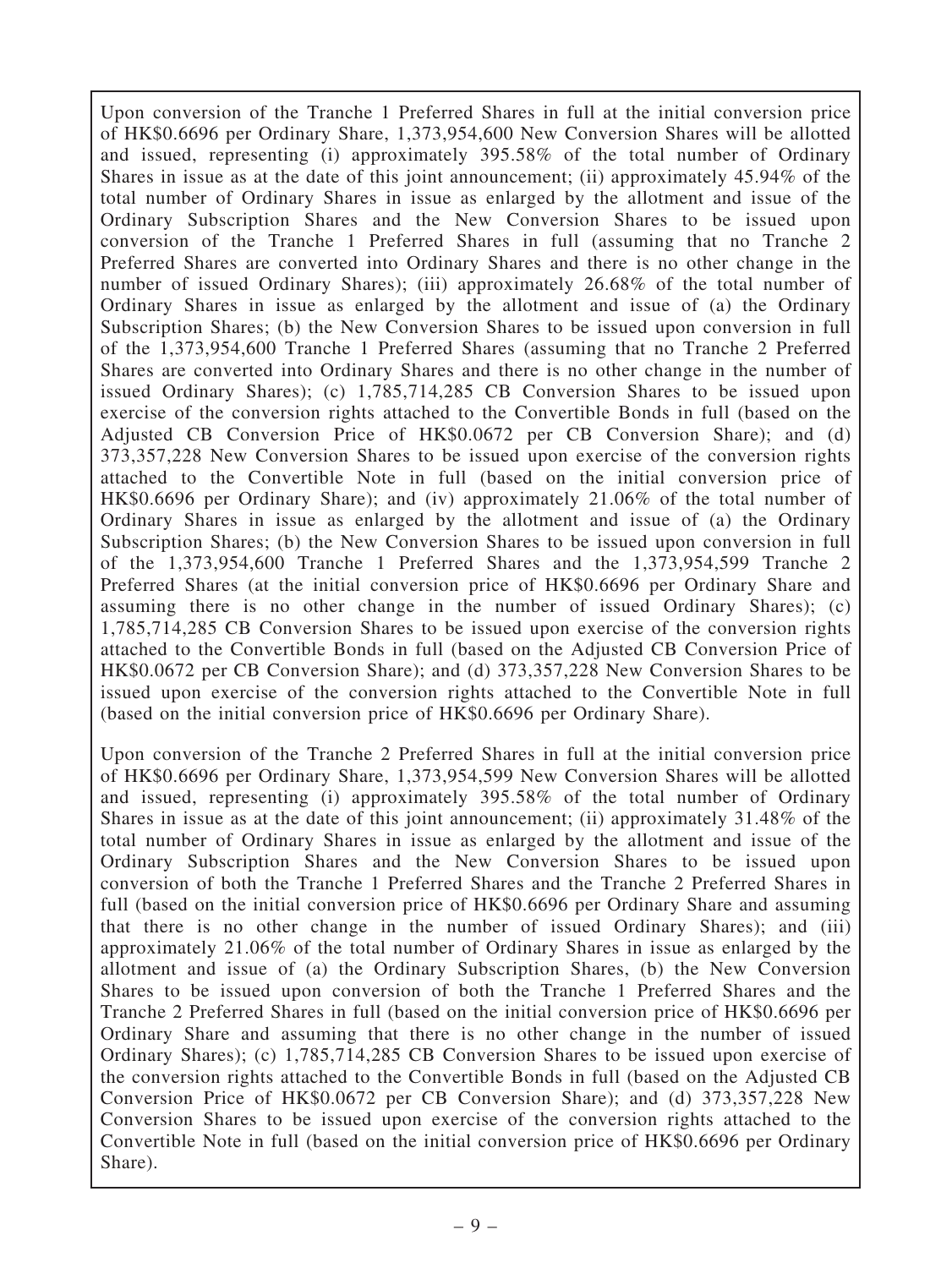The Ordinary Subscription Shares and any New Conversion Shares which may fall to be issued by the Company upon conversion of the Preferred Shares will be issued under the Specific Mandates which are subject to the Independent Shareholders' approval at the SGM.

The aggregate gross proceeds and net proceeds from the Subscription amounts to approximately HK\$2,690 million and HK\$2,640 million respectively. The aggregate net proceeds are proposed to be applied as follows:

- . as to approximately HK\$682 million for the payment of the consideration for the Acquisition;
- . as to approximately HK\$400 million to finance the repayment of the PRC Target's outstanding payables and borrowings;
- . as to approximately HK\$800 million to finance the development plan of the currently explored areas in Block 212;
- . as to approximately HK\$450 million for exploration and development of other areas in Block 212;
- . as to approximately HK\$108 million to finance the operating expenses of the PRC Target as well as the Restructured Group; and
- . as to approximately HK\$200 million for expanding the Restructured Group's business by acquiring other oil companies and the further exploration, development and production of the other newly acquired oil and gas projects.

# THE ACQUISITION

On 22 June 2015, the Target Sellers (as sellers), the Company (as purchaser) and the PRC Target entered into the Acquisition Agreement pursuant to which, the Company has conditionally agreed to acquire from the Target Sellers, the entire equity interests in the PRC Target at a consideration of RMB558,880,000 which shall be satisfied in cash upon the Acquisition Completion by a payment of RMB335,330,000 to Hongbo Investment and a payment of RMB223,550,000 to Lida Investment. Hongbo Investment holds 60% of the equity interests in the PRC Target and Lida Investment owns 40% of the equity interests in the PRC Target.

The PRC Target is principally engaged in upstream crude oil exploration, development and production.

The consideration was determined with reference to the estimation of oil reserves of Block 212 in which the PRC Target is regarded to be interested through the EPCC, recent oil price and price of comparable transactions. Save for certain seismic survey, no material exploration work has been done in respect of Block 378.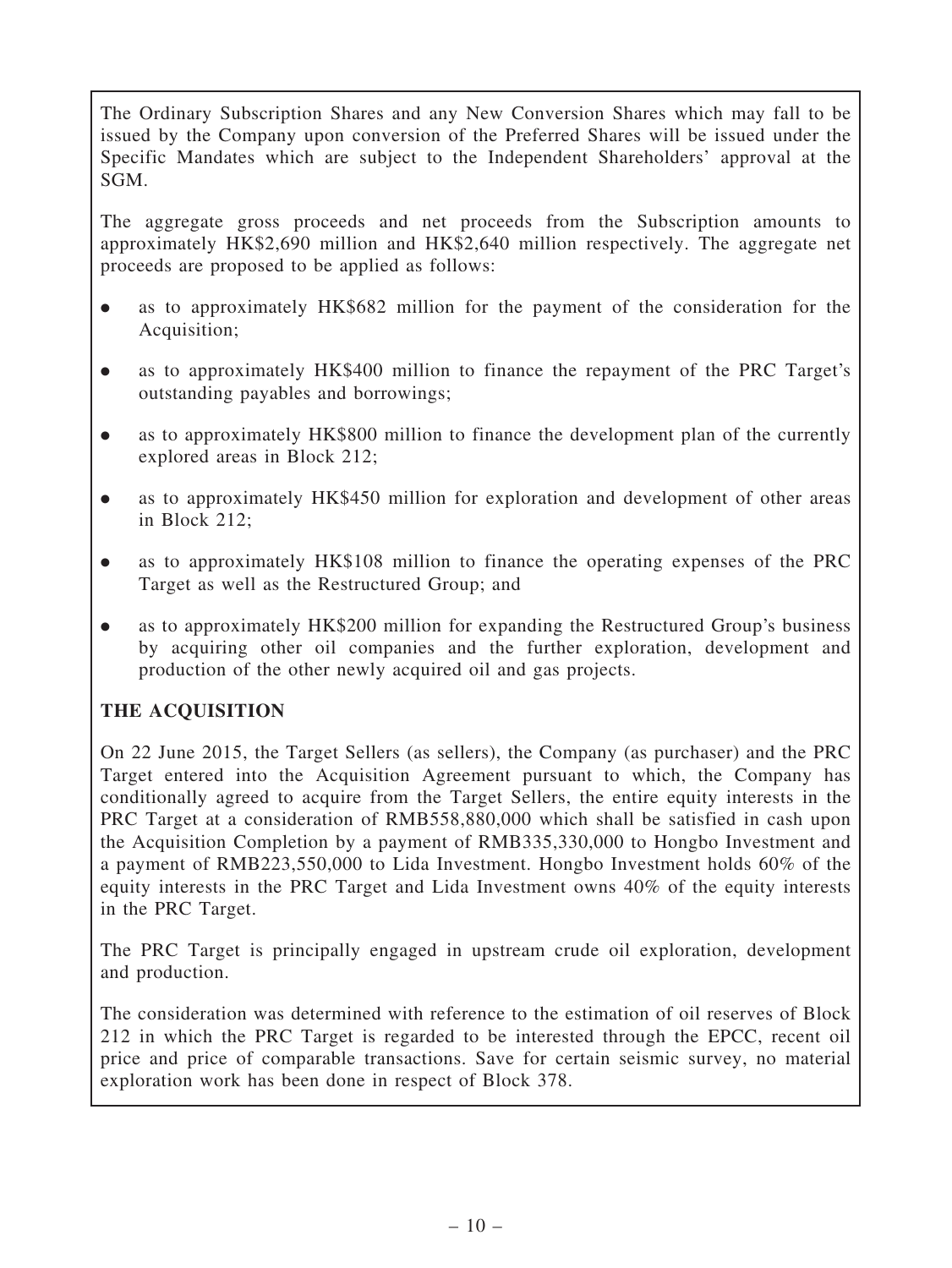A competent person's report on the oil reserve in Block 212 and a valuation report on the PRC Target's interest in the oil reserve in Block 212 issued by a competent evaluator will be set out in the Circular in accordance with the applicable requirements of the Listing Rules.

## THE CN SUBSCRIPTION

On 22 June 2015, the Company (as issuer), League Way (as subscriber) and the Offeror (as guarantor) entered into the CN Subscription Agreement pursuant to which League Way has conditionally agreed to subscribe for, and the Company has conditionally agreed to issue, the Convertible Note with an aggregate principal amount of HK\$250 million. The initial conversion price under the Convertible Note is HK\$0.6696 per CN Conversion Share.

Based on the initial conversion price, the Convertible Note can be converted into 373,357,228 CN Conversion Shares, which have an aggregate nominal value of HK\$3,733,572.28. Such CN Conversion Shares represent (i) approximately 107.49% of the total number of Ordinary Shares in issue as at the date of this joint announcement; (ii) approximately 51.81% of the total number of Ordinary Shares in issue as enlarged by the allotment and issue of such CN Conversion Shares upon exercise of the conversion rights attached to the Convertible Note (assuming that there is no other issue or repurchase of the issued Ordinary Shares); (iii) approximately 18.76% of the total number of Ordinary Shares in issue as enlarged by the allotment and issue of (a) such CN Conversion Shares upon exercise of the conversion rights attached to the Convertible Note; and (b) the Ordinary Subscription Shares (assuming that there is no other issue or repurchase of the issued Ordinary Shares); and (iv) approximately 5.72% of the total number of Ordinary Shares in issue as enlarged by the allotment and issue of (a) such CN Conversion Shares; (b) the Ordinary Subscription Shares (assuming that there is no other issue or repurchase of the issued Ordinary Shares); (c) 2,747,909,199 New Conversion Shares upon exercise of the conversion rights attached to the Preferred Shares (based on the initial conversion price); and (d) 1,785,714,285 CB Conversion Shares upon exercise of the conversion rights attached to the Convertible Bonds in full (assuming that there is no other issue or repurchase of the issued Ordinary Shares) (based on the Adjusted CB Conversion Price of HK\$0.0672 per CB Conversion Share).

The New Conversion Shares which may fall to be issued by the Company upon conversion of the Convertible Note will be issued under the Specific Mandates which are subject to the Independent Shareholders' approval at the SGM.

It is intended that the Company shall use approximately HK\$200 million of the net proceeds from the CN Subscription to expand the Restructured Group's business by acquiring other oil companies and the further exploration, development and production of the other newly acquired oil and gas projects, and the remaining HK\$50 million of the net proceeds to finance the operations of the PRC Target and to be used as general working capital of the Restructured Group.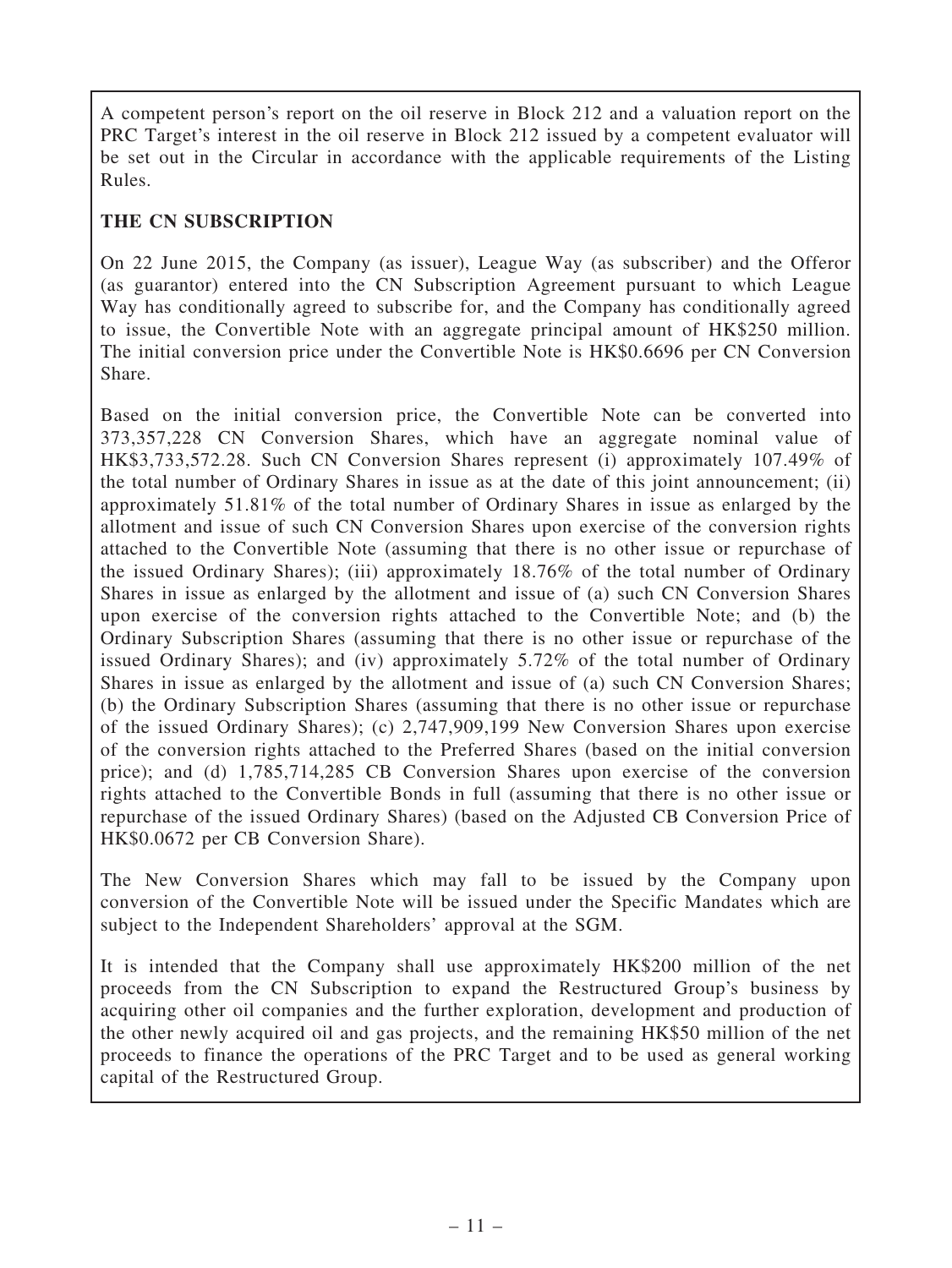# THE DIVESTMENT

On 22 June 2015, the Company (as vendor) and Seller 1 (as purchaser) entered into the Divestment Agreement (as amended on 23 October 2015) pursuant to which, the Company has conditionally agreed to sell to Seller 1, and Seller 1 has conditionally agreed to purchase from the Company the Divestment Shares, the Current Accounts Receivable and the shares of SouFun held by the Company (which, as a condition precedent to completion of the Divestment Agreement, will be transferred by the Company to Target 1 at the market price effective at the time of such transfer) at the Initial Consideration of HK\$1,652,995 which shall be subject to adjustment as set out in the Divestment Agreement.

The Divestment Group is principally engaged in the ownership and operations of hotels and restaurants in the PRC which represents the existing principal business of the Group.

The Initial Consideration for the Divestment was agreed with reference to the aggregate value of the Current Accounts Receivable as at 31 March 2015 of HK\$257,513,000 and the unaudited combined net liabilities of the Divestment Group attributable to owners of the Divestment Group as at 31 March 2015 of HK\$268,279,000.

Immediately after Divestment Completion, the Company will not hold any equity interest in the Divestment Group, and members of the Divestment Group will no longer be subsidiaries of the Company.

## PROPOSED CHANGE OF BOARD COMPOSITION OF THE COMPANY

As at the date of this joint announcement, the Board comprises two executive Directors, one non-executive Director and three independent non-executive Directors. All the current Directors except Prof. Chen Zhiwu have indicated to the Board their intentions to resign with effect from the closing of the Offer (being the earliest time permitted under the Takeovers Code). The Offeror intends to nominate a number of new Directors (including executive and/or non-executive Directors) who will form the majority of the Board with effect from the date of despatch of the Composite Document (being the earliest time permitted under the Takeovers Code). Information on the background and experience of those new Directors to be nominated by the Offeror will be set out in the Circular.

## ADJUSTMENT TO THE CB CONVERSION PRICE OF THE CONVERTIBLE BONDS

As a result of the Subscription and the CN Subscription, the Existing CB Conversion Price will be adjusted from HK\$0.3695 to HK\$0.0672 per CB Conversion Share pursuant to the terms and conditions of the Convertible Bonds subject to the Subscription Completion and the CN Subscription Completion.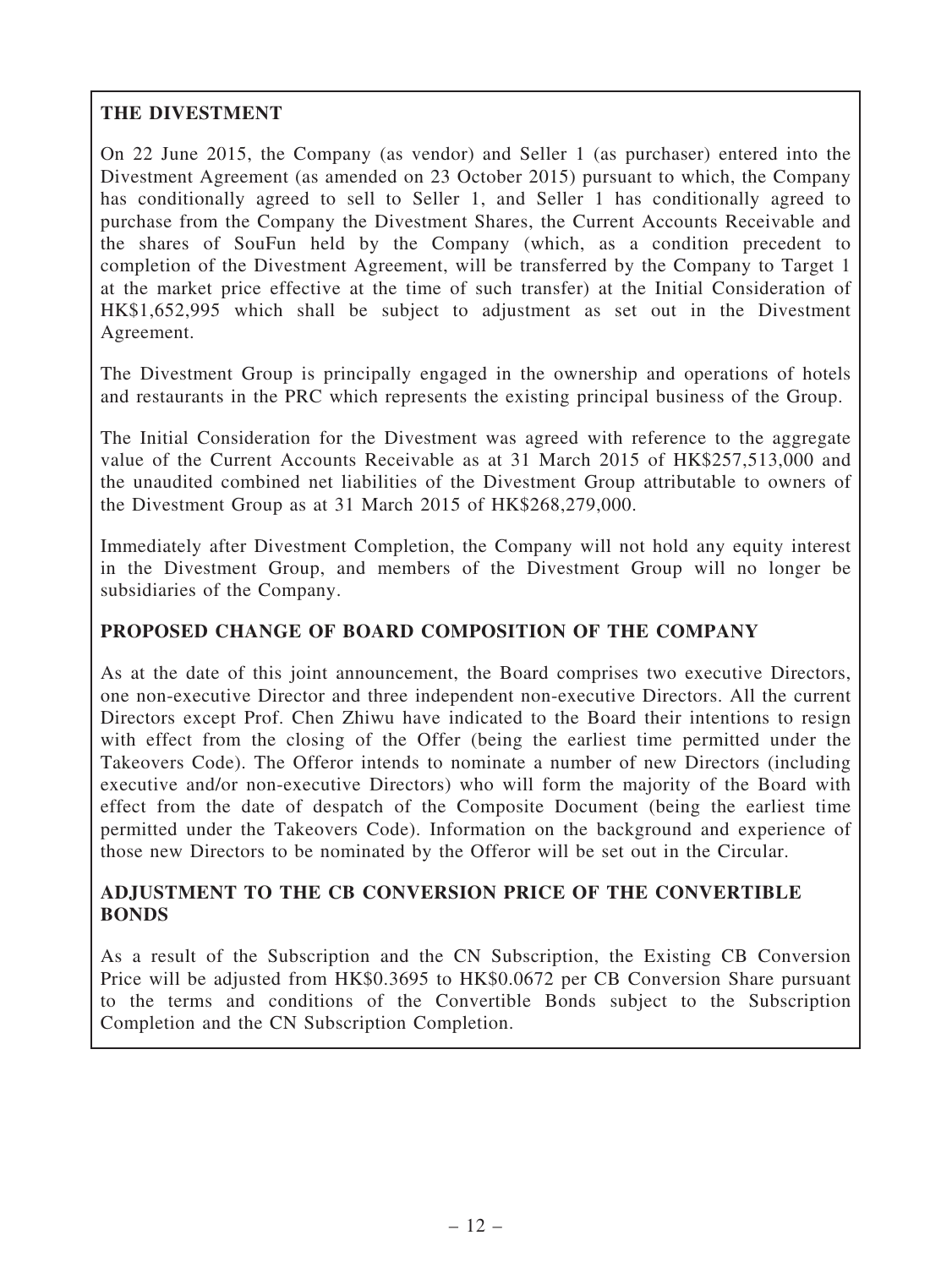Based on the outstanding principal amount of HK\$120,000,000 of the Convertible Bonds as at the date of this joint announcement, the number of CB Conversion Shares to be allotted and issued upon full conversion of the Convertible Bonds based on the Adjusted CB Conversion Price shall be 1,785,714,285 Ordinary Shares, representing (i) approximately 514.13% of the number of Ordinary Shares in issue as at the date of this joint announcement; and (ii) approximately 27.37% of the number of Ordinary Shares in issue as enlarged by the allotment and issue of (a) 1,269,414,575 Ordinary Subscription Shares; (b) the New Conversion Shares to be issued upon the conversion of the 1,373,954,600 Tranche 1 Preferred Shares and 1,373,954,599 Tranche 2 Preferred Shares (based on the initial conversion price of HK\$0.6696 per Ordinary Share); (c) 1,785,714,285 CB Conversion Shares upon conversion of the Convertible Bonds in full (based on the Adjusted CB Conversion Price); and (d) 373,357,228 CN Conversion Shares upon conversion of the Convertible Note in full (based on the initial conversion price of HK\$0.6696 per CN Conversion Share).

## INCREASE OF AUTHORISED SHARE CAPITAL AND ADOPTION OF NEW BYE-LAWS

The Company has an authorised share capital of HK\$80,000,000 divided into 8,000,000,000 Ordinary Shares of HK\$0.01 each as at the date of this joint announcement. In view of the Subscription, the Board proposes to put forward a special resolution to be passed by the Independent Shareholders at the SGM approving, inter alia, (i) the increase of the authorised share capital of the Company from HK\$80,000,000 to HK\$130,000,000 by the creation of 5,000,000,000 Preferred Shares of HK\$0.01 each, such Preferred Shares having the rights, privileges and restrictions as set out in the New Bye-laws (as defined below), such that the authorised share capital of the Company shall become HK\$130,000,000 divided into 8,000,000,000 Ordinary Shares of HK\$0.01 each and 5,000,000,000 Preferred Shares of HK\$0.01 each, and all the existing shares of the Company in issue shall be designated as Ordinary Shares; and (ii) the adoption of the New Bye-laws.

The Board proposes that the Company adopt a set of new Bye-laws (the ''New Byelaws") to, amongst other things, (a) reflect the aforesaid increase of the authorised share capital and the creation and issue of the Preferred Shares, and (b) generally bring the Byelaws in line with the current laws and practices in Bermuda and the requirements under the Listing Rules. Further information on the New Bye-laws will be included in the Circular to be despatched to the Shareholders.

The increase of the authorised share capital and the adoption of the New Bye-laws are conditional upon, amongst other things, the passing of the Increase of Authorised Share Capital and Adoption of New Bye-laws Resolution by the Independent Shareholders at the SGM.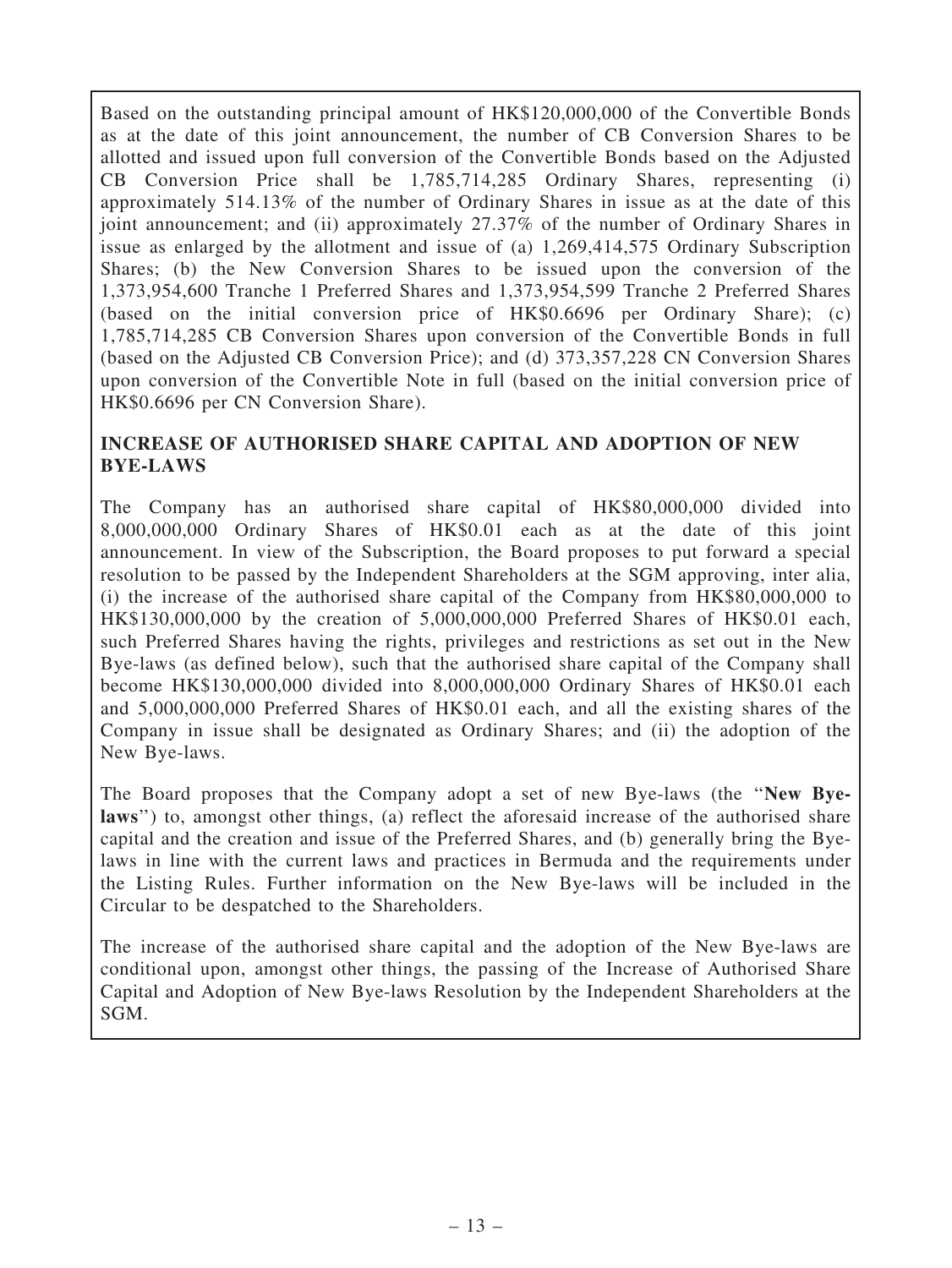# IMPLICATIONS UNDER THE LISTING RULES AND THE TAKEOVERS CODE

## The Acquisition

The Acquisition constitutes:

- (a) a very substantial acquisition for the Company under Rule 14.06(5) of the Listing Rules as one or more of the relevant percentage ratios under Rule 14.07 of the Listing Rules are over 100% for the Company in relation to the Acquisition; and
- (b) a reverse takeover of the Company under Rule 14.06(6)(a) of the Listing Rules on the basis that (i) the Acquisition constitutes a very substantial acquisition for the Company under Chapter 14 of the Listing Rules; and (ii) the Acquisition will take place in connection with the Transfer.

Accordingly, the Acquisition is subject to the approval of the Independent Shareholders at the SGM. Mr. Mo, Seller 1, the Offeror, Lin Dongliang (林棟樑), IDG Technology and their respective associates, and any person who has a material interest or who are involved in or interested in any of the Transfer, the Subscription, the Acquisition, the CN Subscription and/or the Divestment are required to abstain from voting on the relevant resolutions to be proposed at the SGM to approve, among others, the Acquisition.

As the Acquisition constitutes a reverse takeover of the Company, the Company is treated as if it were a new listing applicant under Rule 14.54 of the Listing Rules. The Company will submit a new listing application to the Stock Exchange and the Acquisition will be subject to the approval of the Listing Committee. As the PRC Target's principal business relates to the exploration and extraction of natural resources, the deemed new listing application of the Company is required to comply with all the applicable requirements under the Listing Rules, in particular the applicable requirements under Chapters 8, 9 and 18 of the Listing Rules.

Based on the preliminary unaudited financial information of the PRC Target as set out in this joint announcement, the PRC Target will not be able to satisfy the financial requirements under Rule 8.05 of the Listing Rules. The Company will apply for the deemed new listing application based on the alternative requirements under Rule 18.04 of the Listing Rules. As at the date of this joint announcement, the deemed new listing application has not yet been submitted to the Stock Exchange, and the Company will commence the new listing application process as soon as practicable.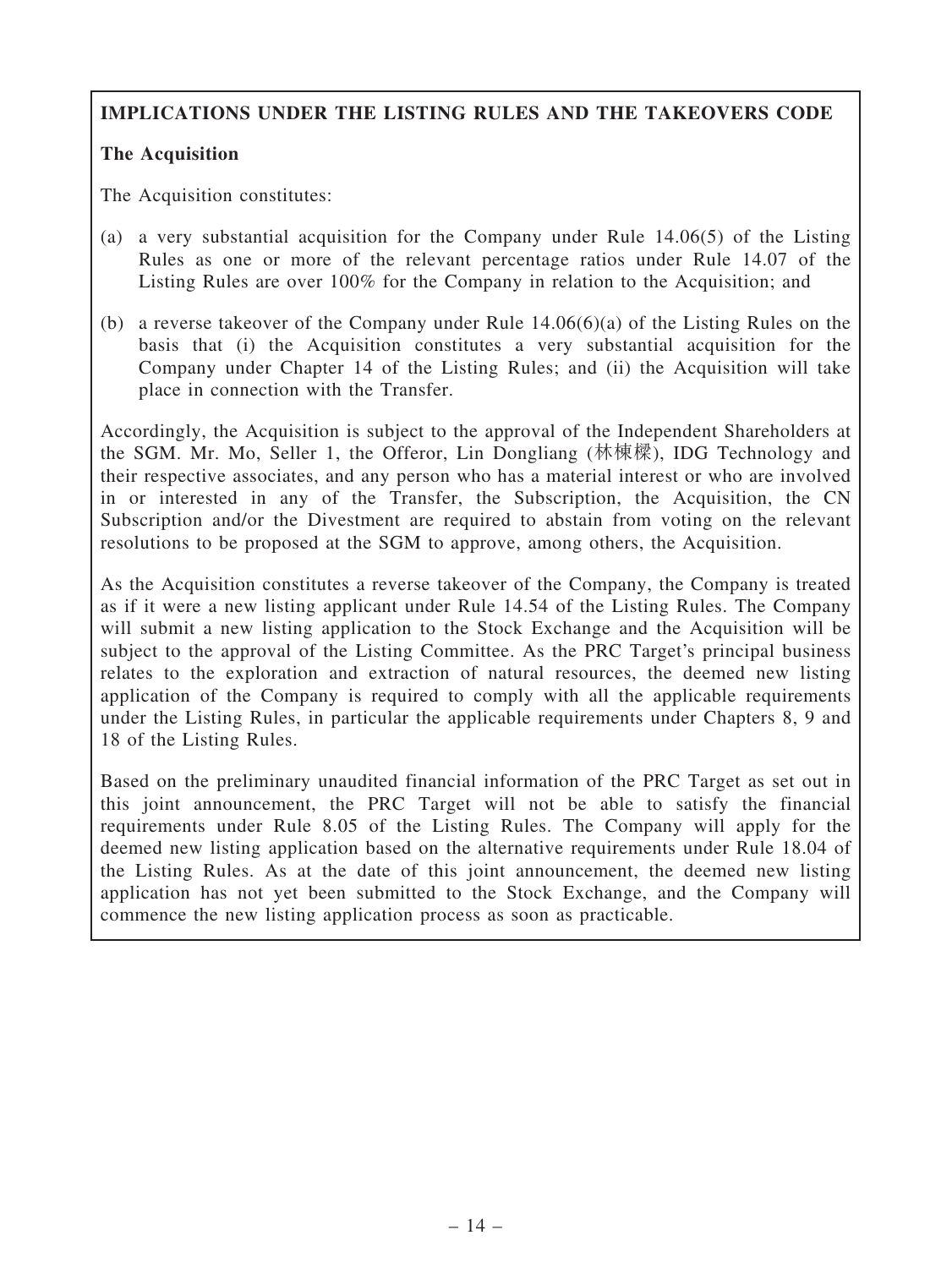## The Divestment

As one or more of the applicable percentage ratios in respect of the Divestment are 75% or more, the Divestment constitutes a very substantial disposal for the Company under Chapter 14 of the Listing Rules. Seller 1 is wholly-owned by, and is an associate of, Mr. Mo, a non-executive Director. Accordingly, the Divestment also constitutes a connected transaction for the Company. Pursuant to Chapter 14 and Chapter 14A of the Listing Rules, the Divestment Agreement and the transactions contemplated thereunder are therefore subject to the disclosure and the Independent Shareholders' approval requirements.

Since the Divestment is an arrangement made between the Company and Seller 1, the majority Shareholder, which is not capable of being extended to all Shareholders, the Divestment constitutes a special deal of the Company under Rule 25 of the Takeovers Code and requires the consent of the Executive. Such consent, if granted, will be subject to (i) an independent financial adviser publicly stating that in its opinion the terms of the Divestment are fair and reasonable; and (ii) the approval of the Divestment by the Independent Shareholders by way of poll at the SGM.

Mr. Mo, Seller 1, the Offeror, Lin Dongliang (林棟樑), IDG Technology and their respective associates, and any person who has a material interest or who are involved in or interested in any of the Transfer, the Subscription, the Acquisition, the CN Subscription and/or the Divestment are required to abstain from voting on the relevant resolutions to be proposed at the SGM to approve, among others, the Divestment.

## INDEPENDENT BOARD COMMITTEE AND INDEPENDENT FINANCIAL ADVISER

The Independent Board Committee, comprising all independent non-executive Directors, namely Prof. Ye Jianping, Palaschuk Derek Myles and Prof. Chen Zhiwu, has been established to make recommendation to the Independent Shareholders in respect of the Offer, the Divestment Agreement and the transactions contemplated thereunder. Mr. Mo, a non-executive Director, will not be a member of the Independent Board Committee as Mr. Mo, being a party to the S&P Agreement and being interested in the Divestment Agreement (through Seller 1), is considered to have material interests in the Offer and the Divestment.

Somerley Capital Limited has been appointed as the Independent Financial Adviser to advise the Independent Board Committee in respect of the Offer, the Divestment Agreement and the transactions contemplated thereunder and the appointment has been approved by the Independent Board Committee.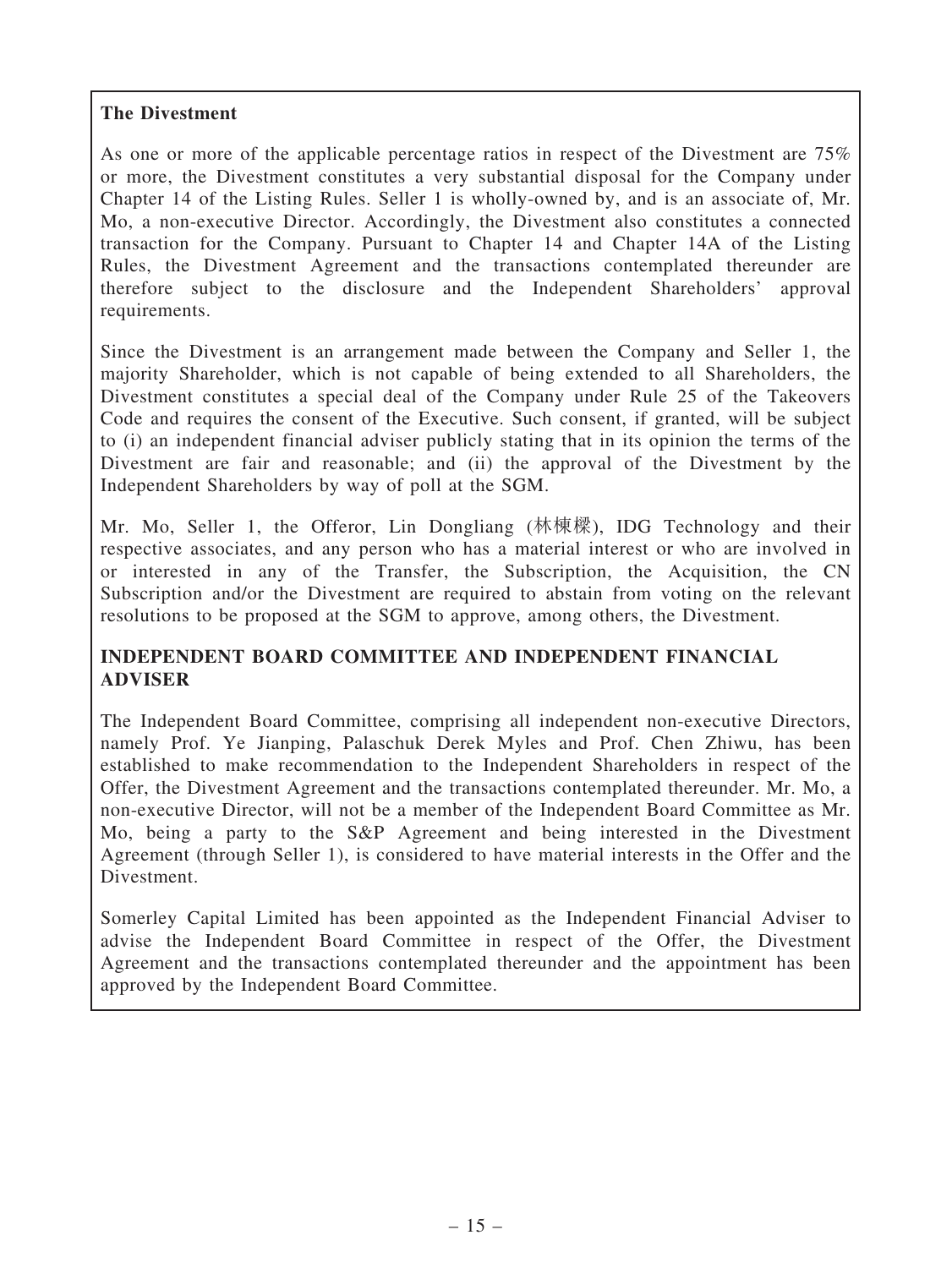# SGM

An SGM will be convened and held to consider and, if thought fit, to approve, amongst other things, the Subscription Agreement, the Acquisition Agreement, the CN Subscription Agreement and the Divestment Agreement and the respective transactions contemplated thereunder. Mr. Mo, Seller 1, the Offeror, Lin Dongliang (林棟樑), IDG Technology and their respective associates and Shareholders who are involved in or interested in the S&P Agreement, the Subscription Agreement, the Acquisition Agreement, the CN Subscription Agreement and/or the Divestment Agreement will abstain from voting on the Increase of Authorised Share Capital and Adoption of New Bye-laws Resolution and each of the resolutions approving the Subscription Agreement, the Acquisition Agreement, the CN Subscription Agreement and the Divestment Agreement and the transactions contemplated thereunder at the SGM.

## THE CIRCULAR

The Circular containing, among other things, (i) further details of the Subscription Agreement, the Acquisition Agreement, the CN Subscription Agreement and the Divestment Agreement; (ii) financial information of the Group; (iii) audited financial information of the PRC Target; (iv) a competent person's report on the oil reserve in Block 212; (v) a valuation report on the PRC Target's interest in the oil reserve in Block 212 issued by a competent evaluator; (vi) unaudited financial information of the Divestment Group as reviewed by the Company's auditors; (vii) reports by the auditors or consultant accountants of and the financial adviser to the Company on the estimated gain from the Divestment and the unaudited net losses of the Divestment Group and the PRC Target in accordance with Rule 10 of the Takeovers Code; (viii) the unaudited pro forma financial information of the Restructured Group; (ix) a letter from the Independent Board Committee advising the Independent Shareholders on the Divestment Agreement; (x) a letter from the Independent Financial Adviser advising the Independent Board Committee and the Independent Shareholders on the Divestment Agreement; and (xi) a notice of the SGM, will be despatched to the Shareholders. As the Acquisition will be subject to compliance with the deemed new listing requirements under the Listing Rules, substantial time is required to prepare and finalise the Circular, and as such, the despatch date of the Circular is expected to be postponed to a date on or before 31 December 2015.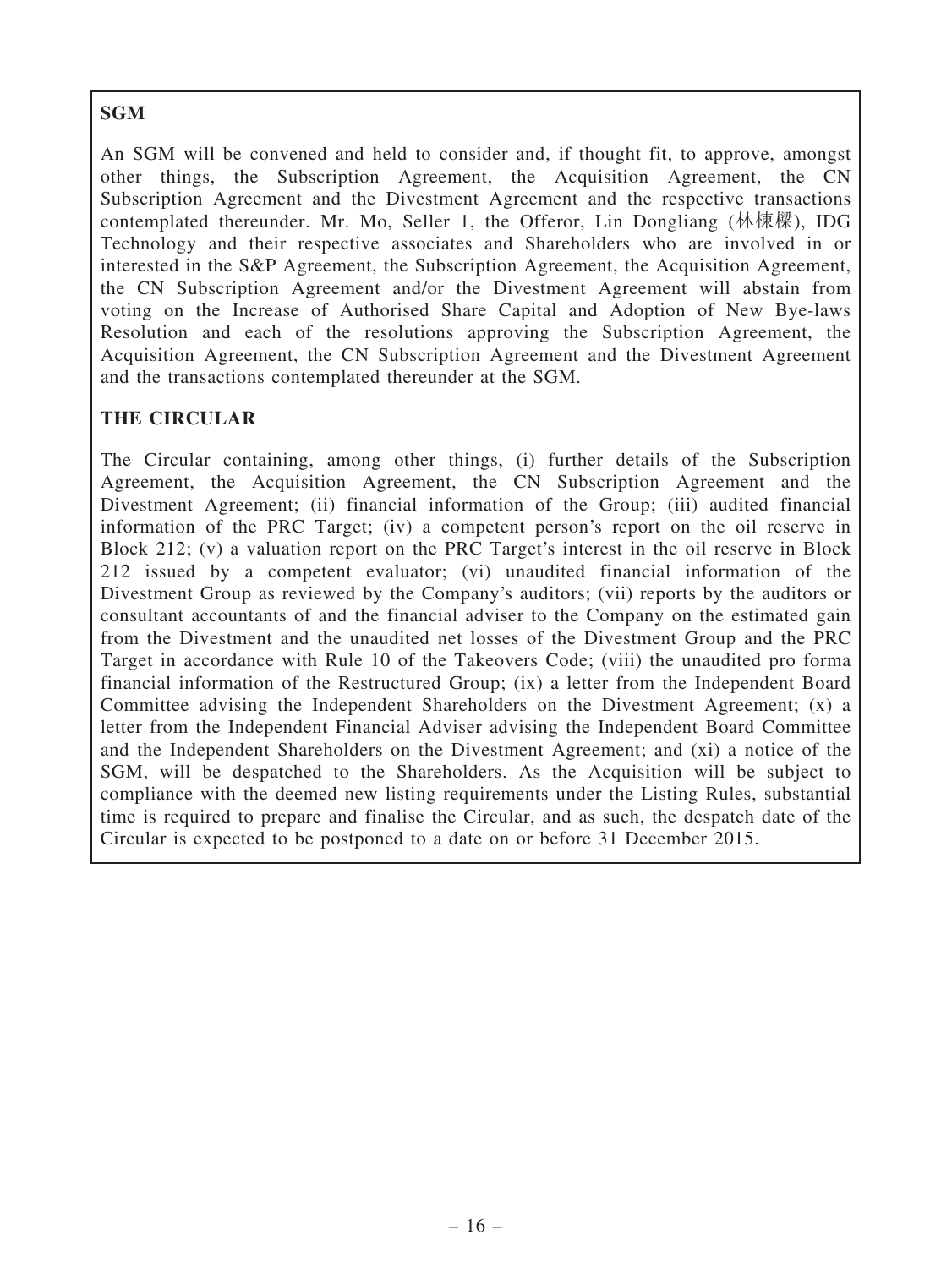# COMPOSITE DOCUMENT

It is the intention of the sole director of the Offeror and the Board to combine the offer document and the offeree board circular in the Composite Document. In accordance with Rule 8.2 of the Takeovers Code, the Composite Document containing, among other things; (i) details of the Offer (including the expected timetable); (ii) a letter of advice from the Independent Board Committee to the Independent Shareholders in relation to the Offer; and (iii) a letter of advice from the Independent Financial Adviser to the Independent Board Committee in relation to the Offer, is required to be despatched to the Shareholders within 21 days of the date of this joint announcement or such later date as the Executive may approve. As the making of the Offer by the Offeror is subject to the prior fulfilment of pre-conditions and the pre-conditions cannot be fulfilled within the time period contemplated by Rule 8.2 of the Takeovers Code, an application will be made by the Offeror for the Executive's consent under Note 2 to Rule 8.2 of the Takeovers Code to extend the deadline for the despatch of the Composite Document to within seven (7) days after the Target Completion Date (being 31 December 2015), i.e. 7 January 2016.

## RISKS ASSOCIATED WITH THE TRANSFER AND THE TRANSACTIONS

Completion of the Transfer, the Subscription, the Acquisition, the CN Subscription and the Divestment is subject to a number of conditions precedent as set out in this joint announcement, some of which involve the decisions of third parties, including approvals by the Independent Shareholders at the SGM, the approval of the deemed new listing application by the Listing Committee, and the consent of the Executive to the special deal. As fulfilment of these conditions precedent is not within the control of the parties involved in the Transfer, the Subscription, the Acquisition, the CN Subscription and the Divestment, there is no assurance that they can be fulfilled and/or that the Transfer, the Subscription, the Acquisition, the CN Subscription and the Divestment will be completed as contemplated and/or the Offer will be made.

## Other risks

The risks relating to the business of the Restructured Group, the business, legal and regulatory environment for business of the PRC Target and the general economy, laws, regulations and other areas will be set out in the Circular.

## RESUMPTION OF TRADING

At the request of the Company, trading in the Ordinary Shares on the Stock Exchange was suspended with effect from 9:00 a.m. on 22 June 2015 pending the publication of this joint announcement. An application has been made by the Company to the Stock Exchange for the resumption of trading in the Ordinary Shares with effect from 9:00 a.m. on 28 October 2015.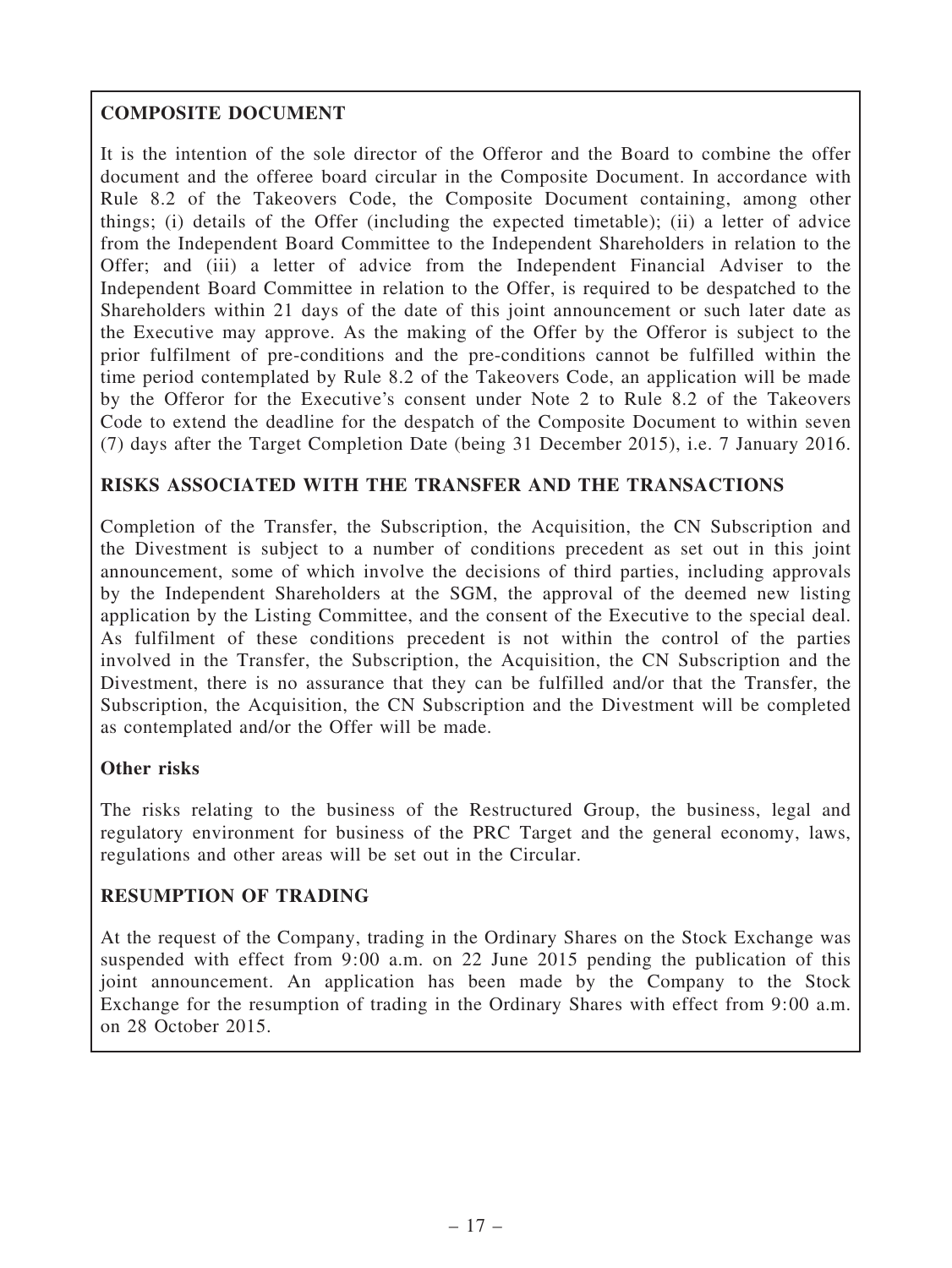WARNING: As fulfilment of the conditions precedent to the S&P Agreement, the Subscription Agreement, the Acquisition Agreement, the CN Subscription Agreement and the Divestment Agreement is not within the control of the respective parties involved in the Transfer, the Subscription, the Acquisition, the CN Subscription and the Divestment, there is no assurance that they can be fulfilled and/or that the Transfer, the Subscription, the Acquisition, the CN Subscription and the Divestment will be completed as contemplated and/or the Offer will be made. Shareholders and potential investors of the Company should exercise caution when dealing in the Ordinary Shares. If the Shareholders and potential investors of the Company are in any doubt about their position, they should consult their professional advisers.

Reference is made to the Initial Announcement in relation to the discussions among the Offeror, the Sellers and Mr. Mo pursuant to Rule 3.7 of the Takeovers Code in relation to the proposed Transfer, the Subscription, the Acquisition, the CN Subscription and the Divestment.

## THE TRANSFER

#### The S&P Agreement

| <b>Date:</b> |  |  | 22 June 2015 (as amended on 27 October 2015) |  |  |
|--------------|--|--|----------------------------------------------|--|--|
|              |  |  |                                              |  |  |

## **Parties:** (i) The Sellers (as sellers) comprising:

- (1) Upsky Enterprises Limited (being Seller 1), which as at the date of the S&P Agreement was beneficially interested in 209,753,409 Ordinary Shares (representing approximately 60.39% of the total number of issued Ordinary Shares); and
- (2) Tanisca Investments Limited (being Seller 2), which as at the date of the S&P Agreement was beneficially interested in the Convertible Bonds with an aggregate principal amount of HK\$120,000,000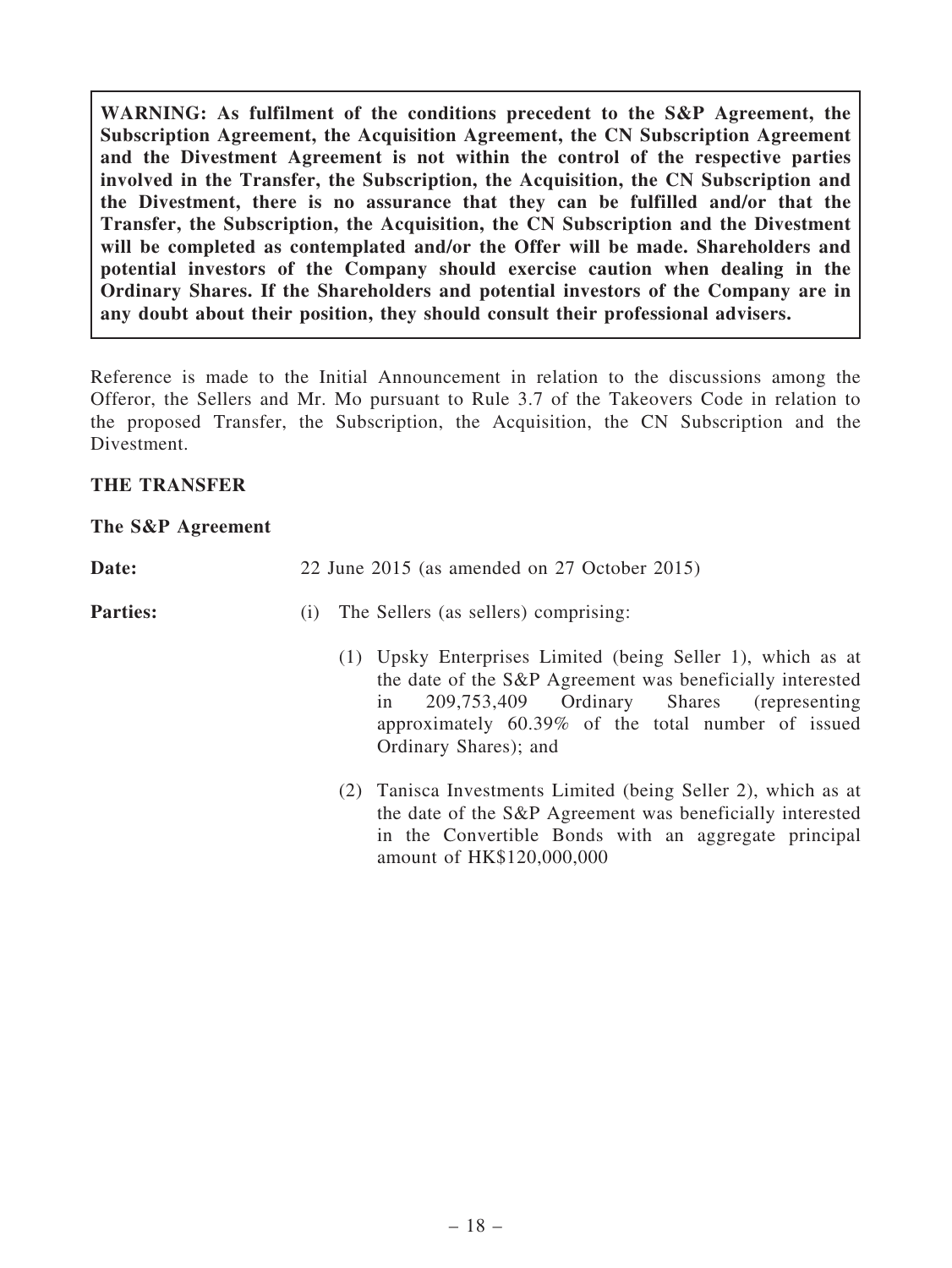(ii) Mr. Mo (being the 100% beneficial owner of the Sellers and is jointly and severally liable for certain obligations of the Sellers under the S&P Agreement); Mr. Mo is a non-executive **Director** 

As at the date of this joint announcement, Mr. Mo is beneficially interested in approximately 3.62% of the issued class A ordinary shares in SouFun and approximately 88.70% of the issued class B ordinary shares in SouFun (not including Mr. Mo's interest in options and convertible instruments over shares of SouFun). Each class A ordinary share of SouFun is entitled to one vote in the general meeting of SouFun and each class B ordinary share of SouFun is entitled to 10 votes. In aggregate, Mr. Mo holds approximately 71.13% of the outstanding voting rights in SouFun. Mr. Mo is also the executive chairman of the board of directors and the chief executive officer of SouFun.

(iii) The Offeror (as purchaser)

Immediately prior to the entering into of the S&P Agreement, the Offeror and parties acting in concert with it, were interested in an aggregate of 24,410,000 Ordinary Shares, representing approximately 7.03% of the total number of issued Ordinary Shares of the Company as further disclosed in the section headed ''Possible Unconditional Mandatory Cash Offer'' in this joint announcement.

Save as disclosed in this joint announcement, the Offeror has confirmed that immediately before entering into the S&P Agreement, each of the Offeror, its beneficial owners and parties acting in concert with it is a third party independent of and not connected with the Company and its connected persons.

### Subject matters of the S&P Agreement

Pursuant to the S&P Agreement, each of the Sellers has conditionally agreed to sell and transfer to the Offeror and the Offeror has conditionally agreed to purchase and acquire from the Sellers:

1. 175,000,000 Sale Shares beneficially owned by Seller 1, representing approximately 50.38% of the total number of Ordinary Shares in issue as at the date of this joint announcement, free and clear from any Encumbrances; and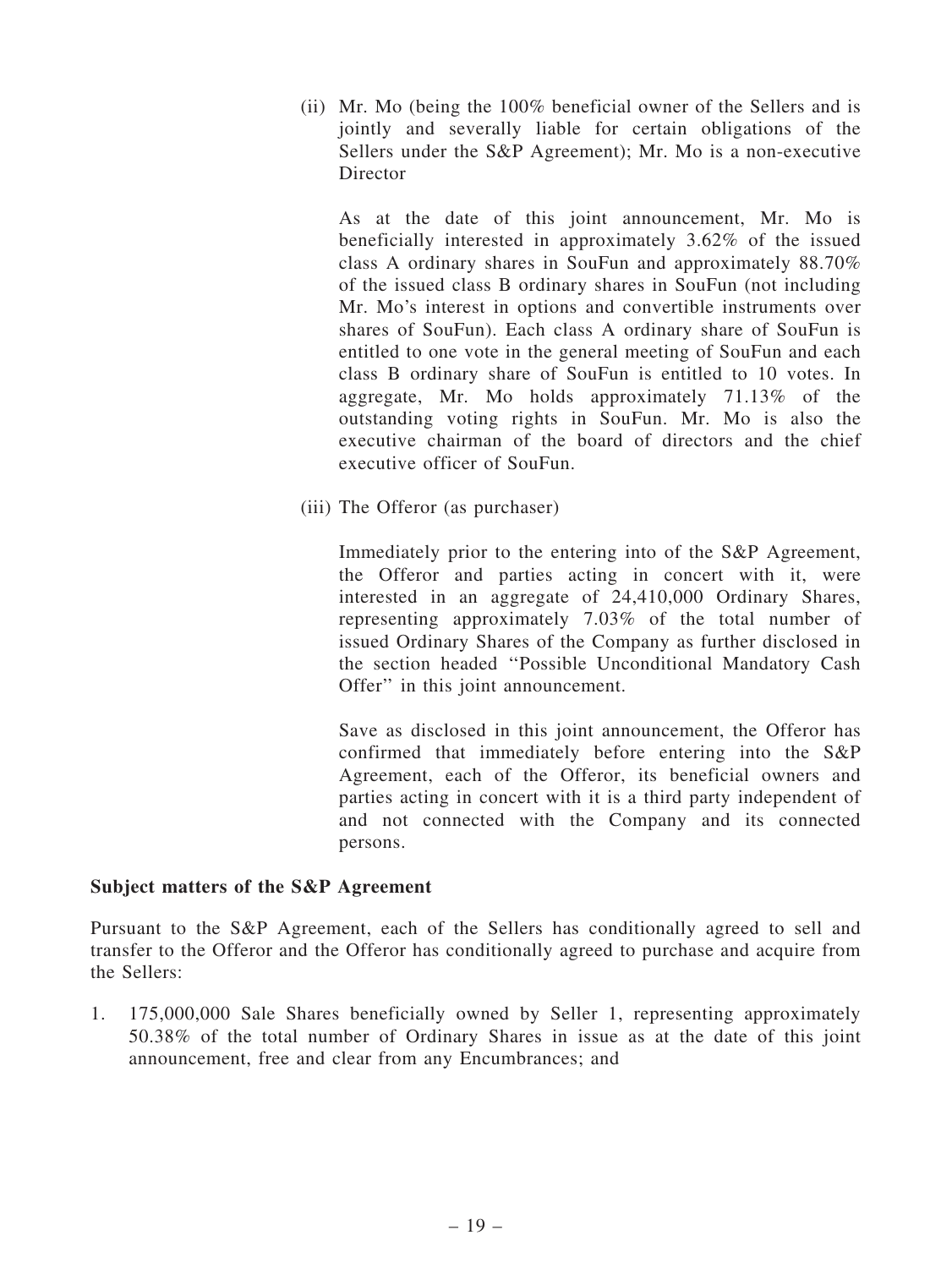- 2. the Sale Bonds beneficially owned by Seller 2, with an aggregate principal amount of HK\$96,832,526 which is convertible into 262,063,670 CB Conversion Shares based on the Existing CB Conversion Price of HK\$0.3695 per CB Conversion Share, free and clear from any Encumbrances, representing:
	- (i) approximately 75.45% of the total number of Ordinary Shares in issue as at the date of this joint announcement;
	- (ii) approximately 43.00% of the total number of Ordinary Shares in issue as enlarged by the allotment and issue of 262,063,670 CB Conversion Shares to the Offeror upon exercise of the conversion rights attached to the Sale Bonds in full based on the Existing CB Conversion Price of HK\$0.3695 per CB Conversion Share; and
	- (iii) approximately 38.99% of the total number of Ordinary Shares in issue as enlarged by the allotment and issue of all 324,763,193 CB Conversion Shares upon exercise of the conversion rights attached to all the Convertible Bonds in full based on the Existing CB Conversion Price of HK\$0.3695 per Conversion Share.

Completion of the Transfer shall take place in two tranches:

- (a) the Tranche 1 Sale Completion, in respect of 36,024,724 Sale Shares and the Sale Bonds with an aggregate principal amount of HK\$14,964,000 (convertible into 40,497,970 CB Conversion Shares based on the Existing CB Conversion Price), which has taken place immediately following the execution of the amendment agreement to the S&P Agreement on 27 October 2015; and
- (b) the Tranche 2 Sale Completion (i.e. the S&P Completion), in respect of the remaining 138,975,276 Sale Shares and the remaining Sale Bonds with an aggregate principal amount of HK\$81,868,526 (convertible into 221,565,700 CB Conversion Shares based on the Existing CB Conversion Price) shall take place on the first business day after the Conditions as further set out below under the paragraph headed ''Conditions precedent to the S&P Completion'' are fulfilled (or, where applicable, waived).

As further detailed in this joint announcement, as a result of the Subscription and the CN Subscription, the Existing CB Conversion Price (which is applicable at the time of signing of the S&P Agreement) will be adjusted from HK\$0.3695 to HK\$0.0672 per CB Conversion Share pursuant to the terms and conditions of the Convertible Bonds upon the Subscription Completion and the CN Subscription Completion (which are expected to take place simultaneously, but in any event after the S&P Completion). Based on the Adjusted CB Conversion Price of HK\$0.0672 per CB Conversion Share, the Sale Bonds with an aggregate principal amount of HK\$96,832,526 can be converted into a total of 1,440,960,208 CB Conversion Shares.

Immediately prior to the entering into of the S&P Agreement (as amended on 27 October 2015), Seller 1 held 209,753,409 Ordinary Shares representing approximately 60.39% of the total number of Ordinary Shares in issue as at the date of this joint announcement and Seller 2 held the Convertible Bonds with an aggregate principal amount of HK\$120,000,000 which are convertible into 324,763,193 CB Conversion Shares at the Existing CB Conversion Price of HK\$0.3695 per CB Conversion Share.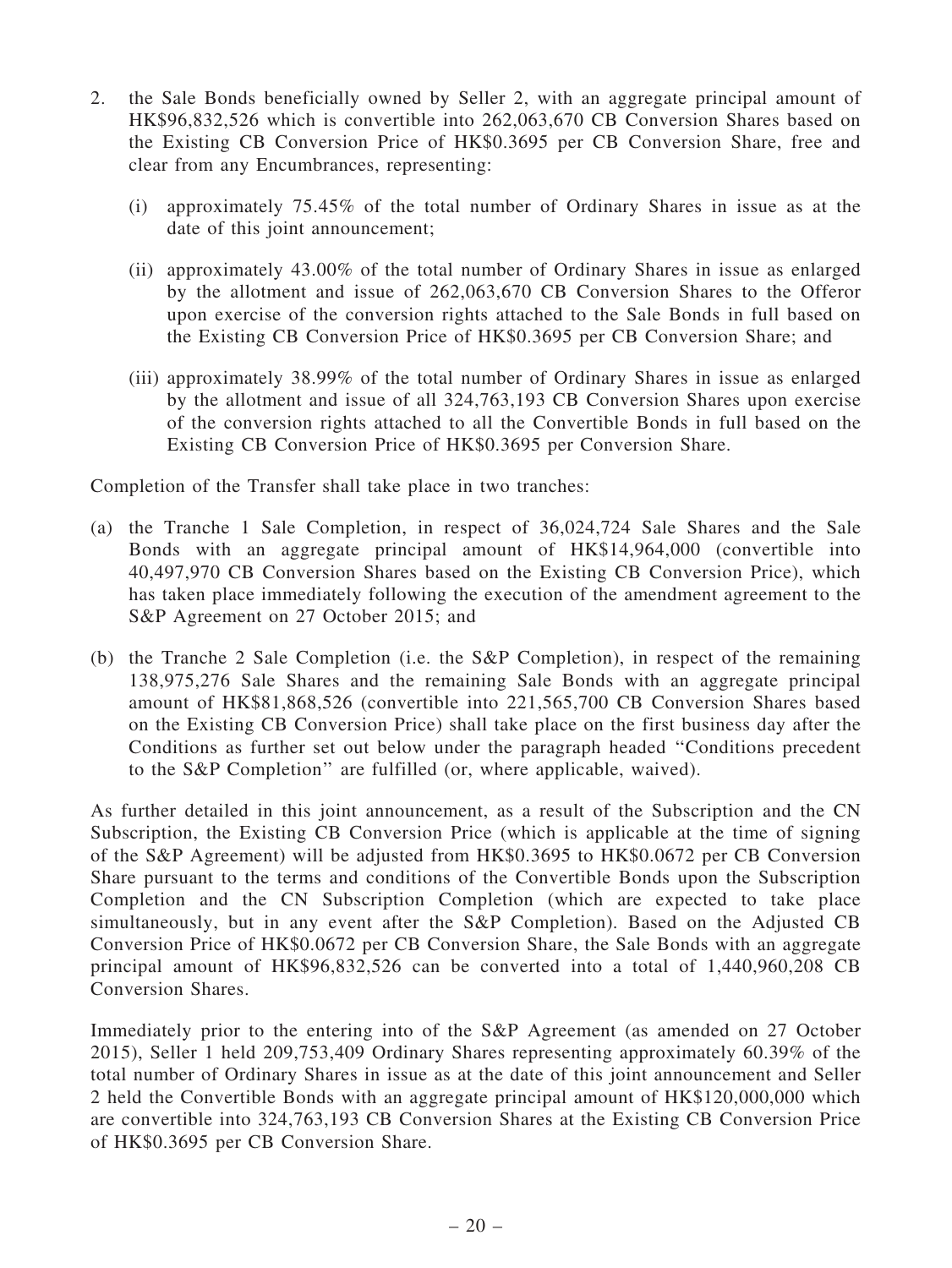Immediately after the Tranche 1 Sale Completion:

- (a) Seller 1 will continue to hold 173,728,685 Ordinary Shares representing:
	- (i) approximately 50.02% of the total number of Ordinary Shares in issue as at the date of this joint announcement;
	- (ii) approximately 27.51% of the total number of Ordinary Shares in issue as enlarged by the allotment and issue of 284,265,223 CB Conversion Shares to Seller 2 upon exercise of the conversion rights attached to the Convertible Bonds with an aggregate principal amount of HK\$105,036,000 held by Seller 2 (immediately after the Tranche 1 Sale Completion) in full at the Existing CB Conversion Price of HK\$0.3695 per CB Conversion Share; and
	- (iii) approximately 25.85% of the total number of Ordinary Shares in issue as enlarged by the allotment and issue of 324,763,193 CB Conversion Shares upon exercise of the conversion rights attached to all the Convertible Bonds in full at the Existing CB Conversion Price of HK\$0.3695 per CB Conversion Share; and
- (b) Seller 2 will continue to hold the Convertible Bonds with an aggregate principal amount of HK\$105,036,000 which is convertible into 284,265,223 CB Conversion Shares at the Existing CB Conversion Price of HK\$0.3695 per CB Conversion Share, representing:
	- (i) approximately 81.84% of the total number of Ordinary Shares in issue as at the date of this joint announcement;
	- (ii) approximately 45.01% of the total number of Ordinary Shares in issue as enlarged by the allotment and issue of 284,265,223 CB Conversion Shares to Seller 2 upon exercise of the conversion rights attached to the Convertible Bonds with an aggregate principal amount of HK\$105,036,000 held by Seller 2 (immediately after the Tranche 1 Sale Completion) in full at the Existing CB Conversion Price of HK\$0.3695 per CB Conversion Share; and
	- (iii) approximately 42.30% of the total number of Ordinary Shares in issue as enlarged by the allotment and issue of 324,763,193 CB Conversion Shares upon exercise of the conversion rights attached to all the Convertible Bonds in full at the Existing CB Conversion Price of HK\$0.3695 per CB Conversion Share.

Subject to fulfilment (or where applicable, waiver) of the Conditions and immediately after the Tranche 2 Sale Completion (i.e. the S&P Completion):

- (a) Seller 1 will continue to hold 34,753,409 Excluded Shares representing:
	- (i) approximately 10.01% of the total number of Ordinary Shares in issue as at the date of this joint announcement;
	- (ii) approximately 8.48% of the total number of Ordinary Shares in issue as enlarged by the allotment and issue of 62,699,523 CB Conversion Shares to Seller 2 upon exercise of the conversion rights attached to the Excluded Bonds in full at the Existing CB Conversion Price of HK\$0.3695 per CB Conversion Share; and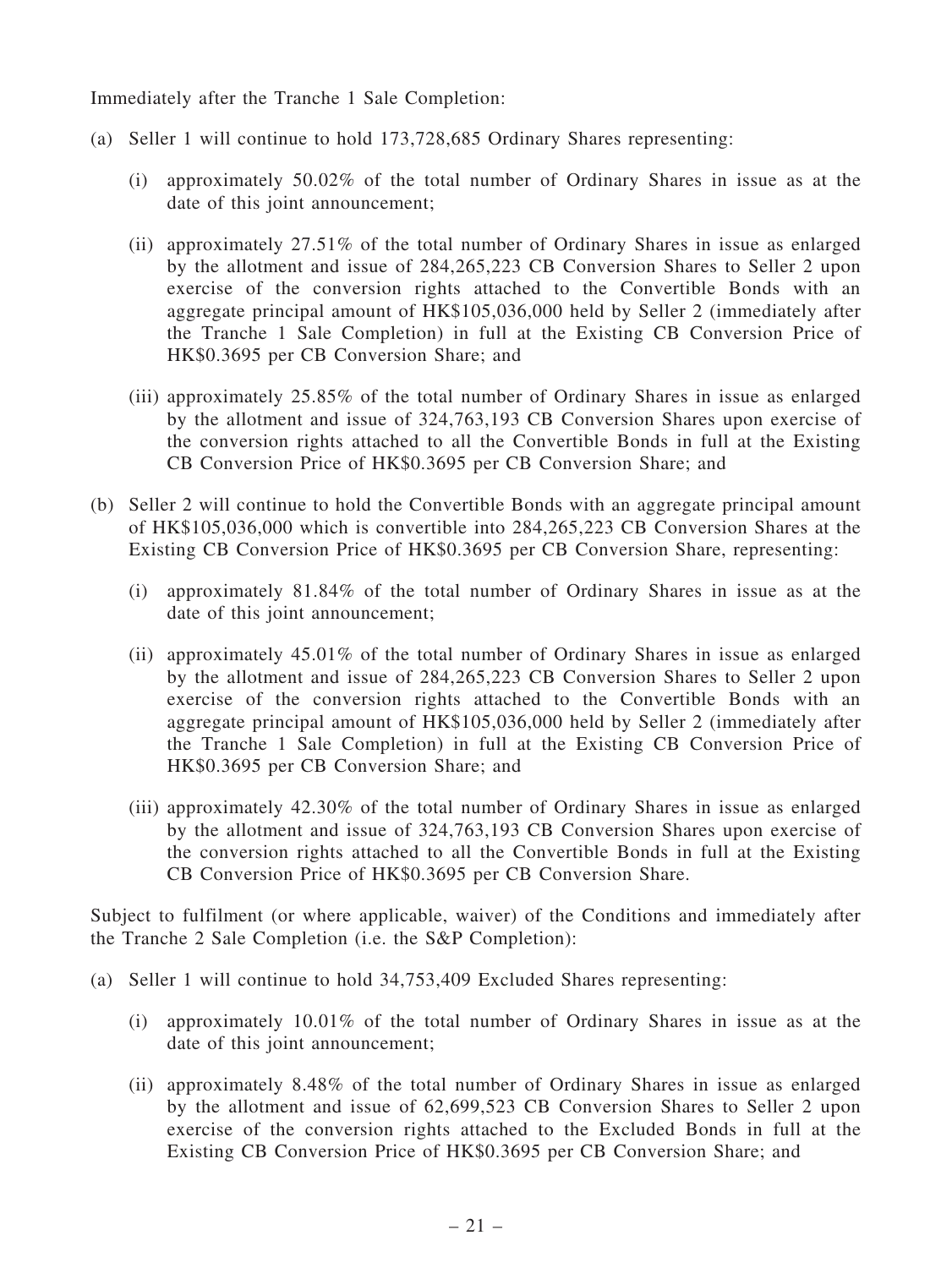- (iii) approximately 5.17% of the total number of Ordinary Shares in issue as enlarged by the allotment and issue of 324,763,193 CB Conversion Shares upon exercise of the conversion rights attached to all the Convertible Bonds in full at the Existing CB Conversion Price of HK\$0.3695 per CB Conversion Share; and
- (b) Seller 2 will continue to hold the Excluded Bonds with an aggregate principal amount of HK\$23,167,474 which is convertible into 62,699,523 CB Conversion Shares at the Existing CB Conversion Price of HK\$0.3695 per CB Conversion Share, representing:
	- (i) approximately 18.05% of the total number of Ordinary Shares in issue as at the date of this joint announcement;
	- (ii) approximately 15.29% of the total number of Ordinary Shares in issue as enlarged by the allotment and issue of 62,699,523 CB Conversion Shares to Seller 2 upon exercise of the conversion rights attached to the Excluded Bonds in full at the Existing CB Conversion Price of HK\$0.3695 per CB Conversion Share; and
	- (iii) approximately 9.33% of the total number of Ordinary Shares in issue as enlarged by the allotment and issue of 324,763,193 CB Conversion Shares upon exercise of the conversion rights attached to all the Convertible Bonds in full at the Existing CB Conversion Price of HK\$0.3695 per CB Conversion Share.

Based on the Adjusted CB Conversion Price of HK\$0.0672 per CB Conversion Share (which shall become effective upon the Subscription Completion and the CN Subscription Completion), the Excluded Bonds with an aggregate principal amount of HK\$23,167,474 can be converted into a total of 344,754,077 CB Conversion Shares and all the Convertible Bonds with an aggregate principal amount of HK\$120,000,000 can be converted into a total of 1,785,714,285 CB Conversion Shares.

### **Consideration**

The consideration for the Sale Shares is HK\$117,180,000, being equivalent to HK\$0.6696 per Sale Share and the consideration for the Sale Bonds is HK\$175,477,833, being equivalent to HK\$0.6696 per underlying CB Conversion Share, which may fall to be issued upon exercise of the conversion rights attached to the Sale Bonds at the Existing CB Conversion Price of HK\$0.3695 per CB Conversion Share.

The total consideration for the Transfer was arrived at after arm's length negotiations among the Sellers, Mr. Mo and the Offeror and shall be payable by the Offeror by wire transfer of immediately available funds in HK\$ in the following manner:

- (a) upon the Tranche 1 Sale Completion, (i) an amount of HK\$24,122,155 shall be payable to Seller 1; and (ii) an amount of HK\$27,117,441 shall be payable to Seller 2; and
- (b) upon the Tranche 2 Sale Completion (i.e. the S&P Completion), (i) an amount of HK\$93,057,845 shall be payable to Seller 1; and (ii) an amount of HK\$148,360,392 shall be payable to Seller 2.

Accordingly, the aggregate considerations under the Tranche 1 Transfer and the Tranche 2 Transfer were HK\$51,239,596 and HK\$241,418,237, respectively.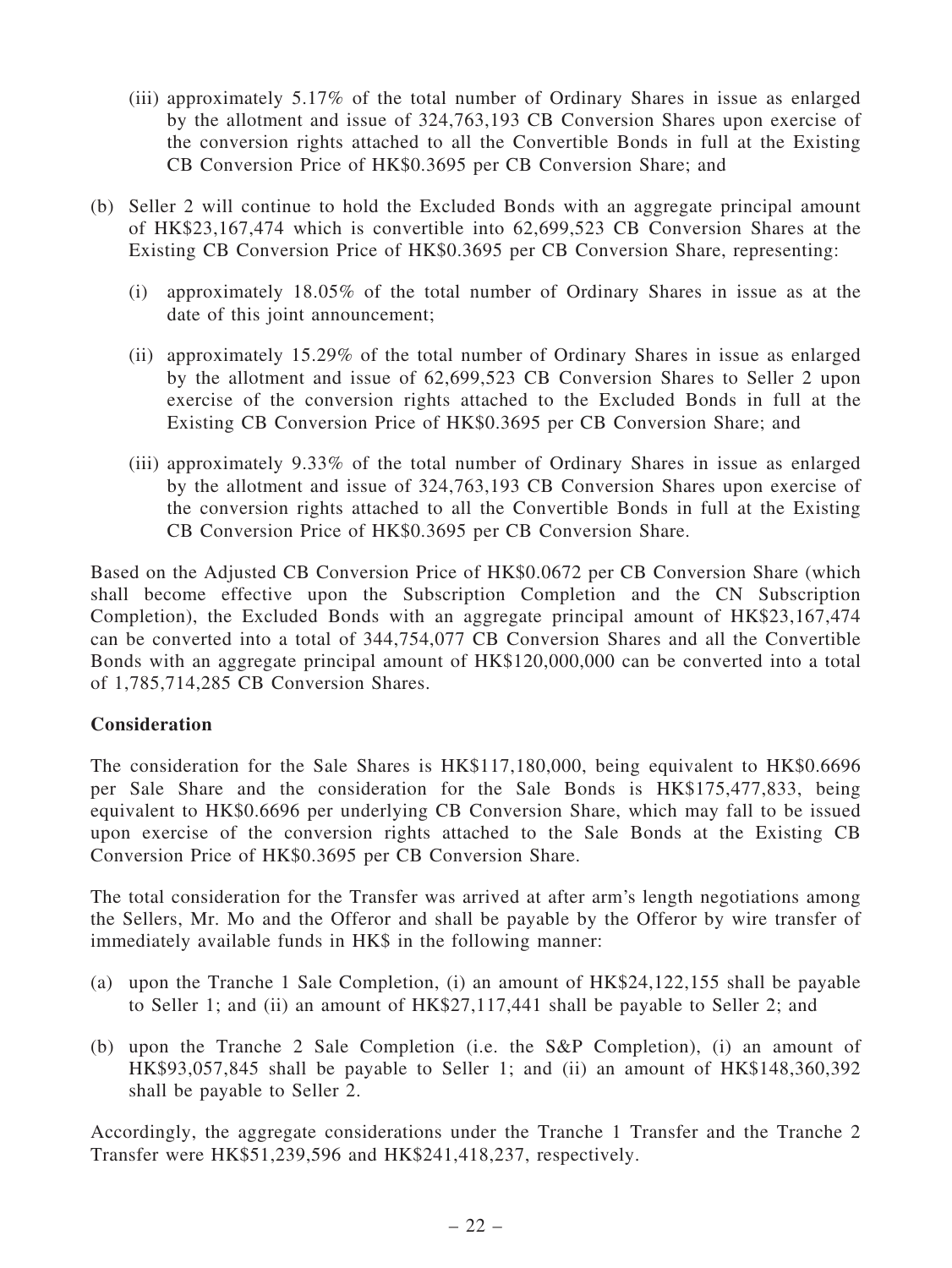## Conditions precedent to the S&P Completion

The following Conditions shall only be applicable to the Tranche 2 Sale Completion. For the avoidance of doubt, the Tranche 1 Sale Completion shall not be subject to the Conditions and has taken place immediately following the execution of the amendment agreement to the S&P Agreement on 27 October 2015.

1. Conditions precedent to the obligation of the Offeror to complete the S&P Agreement

The obligation of the Offeror to complete the Tranche 2 Transfer is conditional upon satisfaction of all the following conditions, any one or more of which may be waived by the Offeror in writing:

- (a) the representations and warranties of Mr. Mo and the Sellers as set out in the S&P Agreement remaining true and correct in all material respects;
- (b) each of Mr. Mo and the Sellers having performed and complied in all material respects with all covenants, obligations and agreements required by the S&P Agreement to be performed or complied with by such party on or prior to the date of the S&P Completion;
- (c) the Sale Shares remaining listed and traded on the main board of the Stock Exchange at all times from the date of the S&P Agreement to the date of the S&P Completion, and no indication having been received on or before the date of the S&P Completion from the SFC and/or the Stock Exchange to the effect that the listing of the Sale Shares on the Stock Exchange will or may be withdrawn or objected to (or conditions will or may be attached thereto) as a result of the S&P Completion or in connection with the terms of the S&P Agreement save for any temporary suspension that may be ordered or imposed by any governmental authority in relation to the S&P Agreement;
- (d) all consents, authorisations, approvals, exemptions and waivers required by Mr. Mo and the Sellers from the Board or the Shareholders or any governmental authority for the consummation of the transactions contemplated by the S&P Agreement having been obtained and all necessary filings, notifications and other regulatory requirements to which Mr. Mo or any Seller is subject having been made or satisfied, including:
	- (i) the passing of resolutions by the Independent Shareholders in the SGM approving, among other things, the execution of the Transaction Documents and consummation and completion of the transactions thereunder; and
	- (ii) the Company having obtained the approval in principle for the consummation and completion of the reverse takeover contemplated under the Transaction Documents from the Listing Committee of the Stock Exchange;
- (e) Mr. Mo and the Sellers having delivered a certificate, dated the date of the S&P Completion and signed by Mr. Mo and a director of each Seller, confirming the satisfaction of the Conditions 1(a) and 1(b) set out above.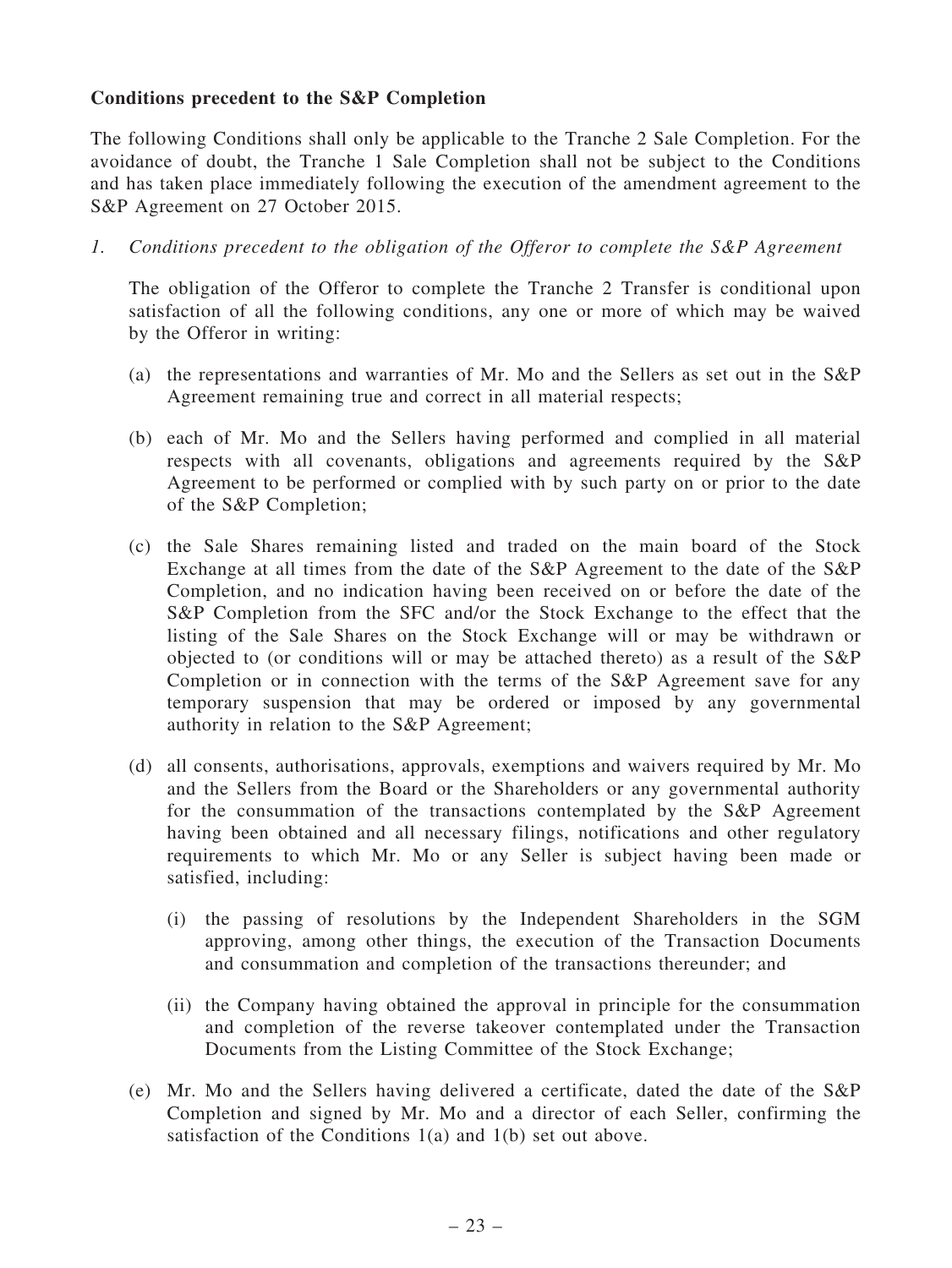2. Conditions precedent to the obligation of the Sellers to complete the S&P Agreement

The obligation of each of the Sellers to complete the Tranche 2 Transfer is conditional upon satisfaction of all the following conditions, any one or more of which may be waived by such Seller in writing:

- (a) the representations and warranties of the Offeror as set out in the S&P Agreement remaining true and correct in all material respects;
- (b) the Offeror having performed and complied in all material respects with all covenants, obligations and agreements required by the S&P Agreement to be performed or complied with by the Offeror on or prior to the date of the S&P Completion;
- (c) all consents, authorisations, approvals, exemptions and waivers required by the Offeror from any governmental authority for the consummation of the transactions contemplated by the S&P Agreement having been obtained and all necessary filings, notifications and other regulatory requirements to which the Offeror is subject having been made or satisfied;
- (d) the Offeror having delivered a certificate, dated the date of the S&P Completion and signed by a director of the Offeror, confirming the satisfaction of the Conditions 2(a) and 2(c) set out above;
- (e) the passing of resolutions by the Independent Shareholders in the SGM approving, among other things, the execution of the Transaction Documents and consummation and completion of the transactions thereunder; and
- (f) the Company having obtained the approval in principle for the consummation and completion of the reverse takeover contemplated under the Transaction Documents from the Listing Committee of the Stock Exchange.

As at the date of this joint announcement, none of the above Conditions have been fulfilled, the Offeror has no intention to waive any of the above Conditions; and according to the Sellers and Mr. Mo, they also have no intention to waive any of the above Conditions.

If the Conditions set out above are not fulfilled by the Target Completion Date, being 31 December 2015 (or any other date agreed upon in writing by the Offeror, Mr. Mo and the Sellers), the S&P Agreement (in respect of the Sale Shares and the Sale Bonds under the Tranche 2 Transfer) shall become null and void and have no further force or effect, except that any such termination shall be without prejudice to the rights of any party to the S&P Agreement in respect of any breach of the S&P Agreement prior to such termination.

## S&P Completion

Conditions  $1(d)(i)$ ,  $1(d)(ii)$ ,  $2(e)$  and  $2(f)$  as set out above under the paragraph headed ''Conditions precedent to the S&P Completion'' shall not be construed in any way to mean or imply that the S&P Completion is subject to the completion of any transaction under any other Transaction Documents and in particular, the S&P Completion is not subject to the Subscription Completion. The Transfer is not required to be made conditional on any special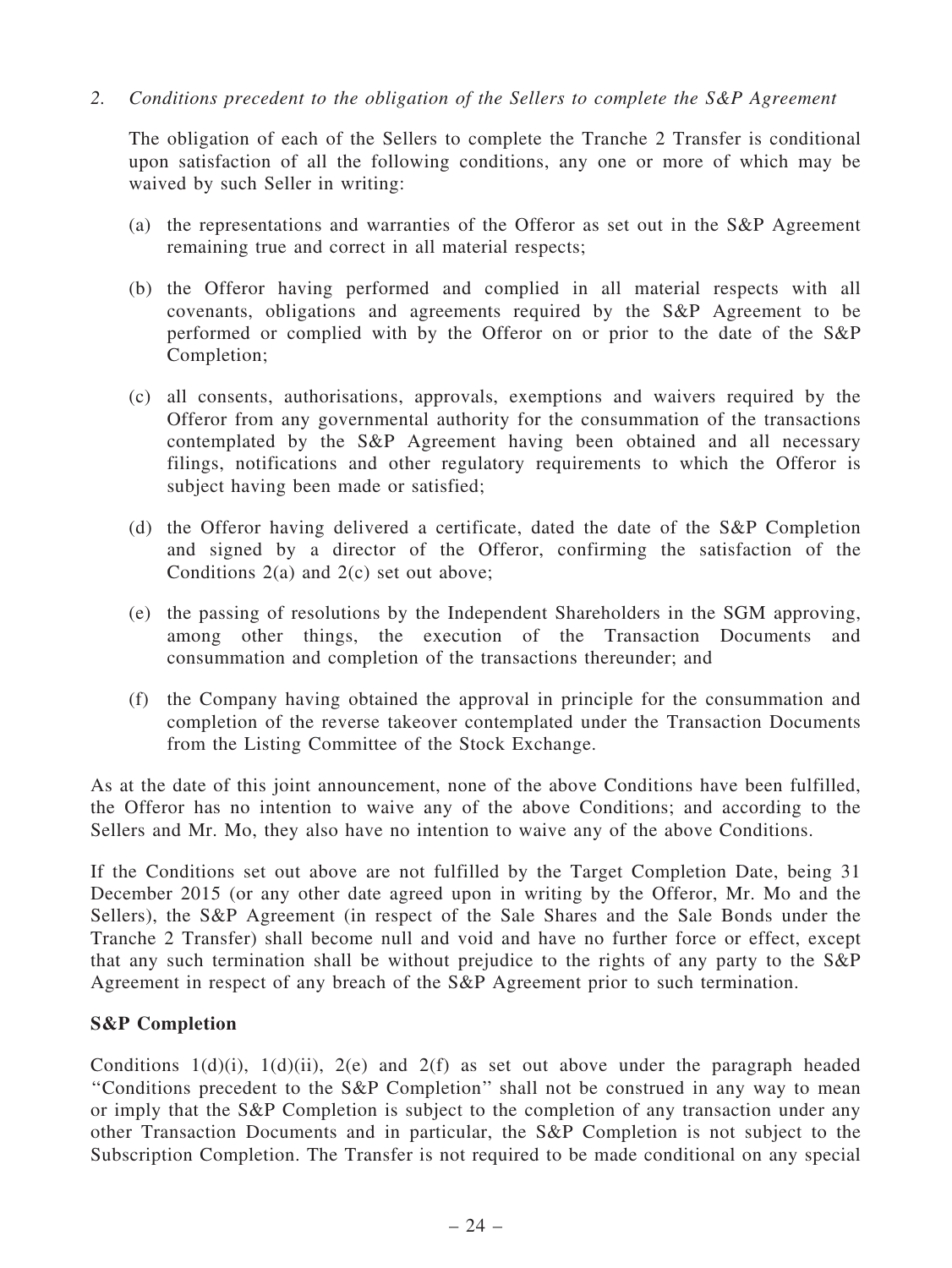deal and thus is not conditional on the completion of the Divestment. The S&P Completion shall take place on the first business day after the Conditions as set out above have been satisfied or waived (other than those conditions that by their terms cannot be fulfilled until the S&P Completion).

The Sellers, Mr. Mo and the Offeror shall use their respective best efforts to ensure that the Conditions are fulfilled by the Target Completion Date, being 31 December 2015, or such other date agreed to by the parties to the S&P Agreement in writing.

The Tranche 1 Sale Completion took place on 27 October 2015.

## Mr. Mo and the Sellers' covenants

- 1. Subject to the S&P Completion, Mr. Mo and the Sellers shall cause Mr. Mo, Ms. Cao and Zhang Shaohua not to resign as Directors until the first closing date of the Offer.
- 2. Mr. Mo and the Sellers shall, and shall cause the Company to, each use their best endeavours to ensure the satisfaction of Conditions 1(c) to 1(d)(ii) and 2(c) to 2(f) as set out above under the paragraph headed ''Conditions precedent to the S&P Completion'' as soon as reasonably practicable.

## POSSIBLE UNCONDITIONAL MANDATORY CASH OFFER

### Shareholding interests of the Offeror and its concert parties in the Company

Prior to the entering into of the S&P Agreement (as amended on 27 October 2015), the Offeror did not hold any Ordinary Shares, or any other relevant securities in the Company, and whilst (i) IDG Technology (which is managed by its general partner IDG Technology Venture Investment III, LLC (''IDG Technology GP''), and Ho Chi Sing (何志成) and Zhou Quan  $(\mathbb{H}\triangle$ ) (who are the directors of IDG-Accel Ultimate GP, the ultimate general partner of the IDG Funds, which in turn own approximately 49.14% of the issued share capital of Titan Gas Holdings, the sole shareholder of the Offeror) are the only two managing members of IDG Technology GP, who manage IDG Technology GP pursuant to an operating agreement); and (ii) Lin Dongliang (林棟樑) (a director of Titan Gas Holdings which is interested in 100% of the issued shares of the Offeror and also a director of Standard Gas which holds approximately 35.13% of Titan Gas Holdings) hold 11,500,000 Ordinary Shares and 12,910,000 Ordinary Shares, representing approximately 3.31% and 3.72% of the total number of Ordinary Shares in issue as at the date of this joint announcement respectively. Given the above, IDG Technology and Lin Dongliang (林棟樑) are therefore parties acting in concert with the Offeror under the Takeovers Code. Accordingly, prior to the entering into of the S&P Agreement (as amended on 27 October 2015), the Offeror and parties acting in concert with it, were interested in an aggregate of 24,410,000 Ordinary Shares, representing approximately 7.03% of the total number of Ordinary Shares in issue as at the date of this joint announcement. Immediately after the Tranche 1 Sale Completion and as at the date of this joint announcement, the Offeror and parties acting in concert with it were interested in an aggregate of 60,434,724 Ordinary Shares, representing approximately 17.40% of the total number of Ordinary Shares in issue as at the date of this joint announcement.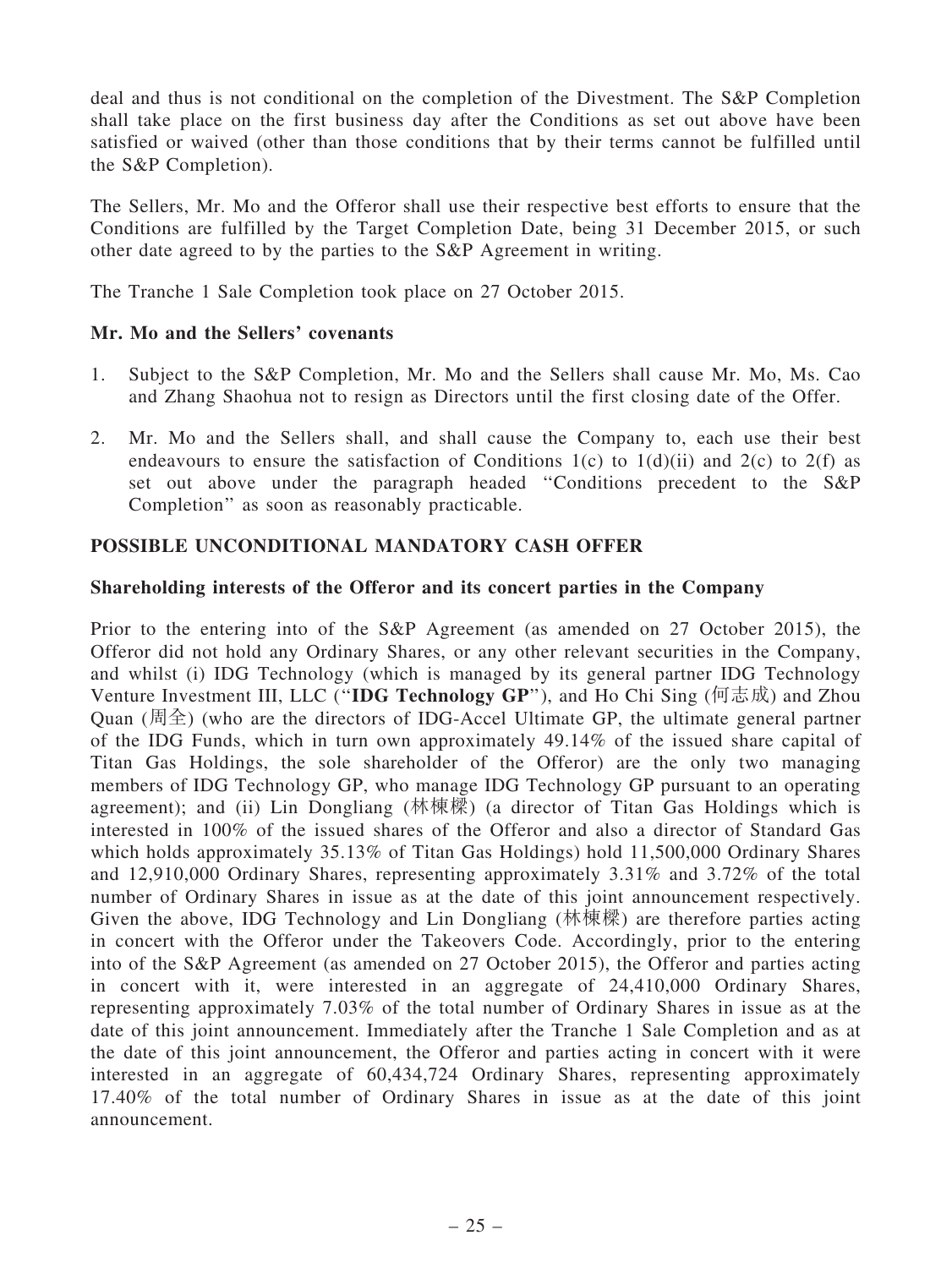Subject to fulfilment (or where applicable, waiver) of the Conditions and immediately following the Tranche 2 Sale Completion (i.e. the S&P Completion), the Offeror and parties acting in concert with it will be interested in an aggregate of 199,410,000 Ordinary Shares, representing approximately 57.41% of the total number of Ordinary Shares in issue as at the date of this joint announcement, and the Offeror will be required to make an unconditional mandatory general offer in cash for all the issued Ordinary Shares (other than those already owned by or agreed to be acquired by the Offeror and parties acting in concert with it) pursuant to Rule 26.1 of the Takeovers Code.

As at the date of this joint announcement, there are a total of (i) 347,326,000 Ordinary Shares in issue; and (ii) the outstanding Convertible Bonds with an aggregate principal amount of HK\$120,000,000 with the Existing CB Conversion Price of HK\$0.3695 per CB Conversion Share.

Save for the outstanding Convertible Bonds disclosed above, the Company does not have any outstanding warrants, options, derivatives or other relevant securities (as defined in Note 4 to Rule 22 of the Takeovers Code) convertible into Ordinary Shares as at the date of this joint announcement.

## Irrevocable undertakings

Pursuant to the S&P Agreement and the CN Subscription Agreement, Mr. Mo, Seller 1, Seller 2 and League Way have irrevocably and unconditionally undertaken in favour of the Offeror the following:

1. Mr. Mo and Seller 1's irrevocable undertakings

Seller 1 has irrevocably and unconditionally undertaken in favour of the Offeror under the S&P Agreement that during the Relevant Period (being the period commencing on the date of the S&P Agreement and ending on the date when the Offer closes or lapses, or when the S&P Agreement terminates (whichever is earlier)), Seller 1 shall not, and Mr. Mo shall cause Seller 1 not to:

- (a) directly or indirectly, (i) offer, (ii) sell, transfer, give or otherwise dispose of, (iii) grant any option, right or warrant to purchase in respect of, (iv) charge, mortgage, pledge or otherwise create an Encumbrance over, or (v) enter into any swap or other arrangement that transfers to another, in whole or in part, any of the legal, beneficial or economic consequences of ownership of, all or any of the Sale Shares and the Excluded Shares or any interest therein, except other than as contemplated under the S&P Agreement;
- (b) accept the Offer in respect of the 34,753,409 Excluded Shares;
- (c) acquire any Ordinary Shares or any interest in Ordinary Shares, other than the Ordinary Shares or an interest in Ordinary Shares deriving from the Excluded Shares;
- (d) enter into any agreement, arrangement or understanding with a view to effecting any of the acts prohibited by the foregoing paragraph; and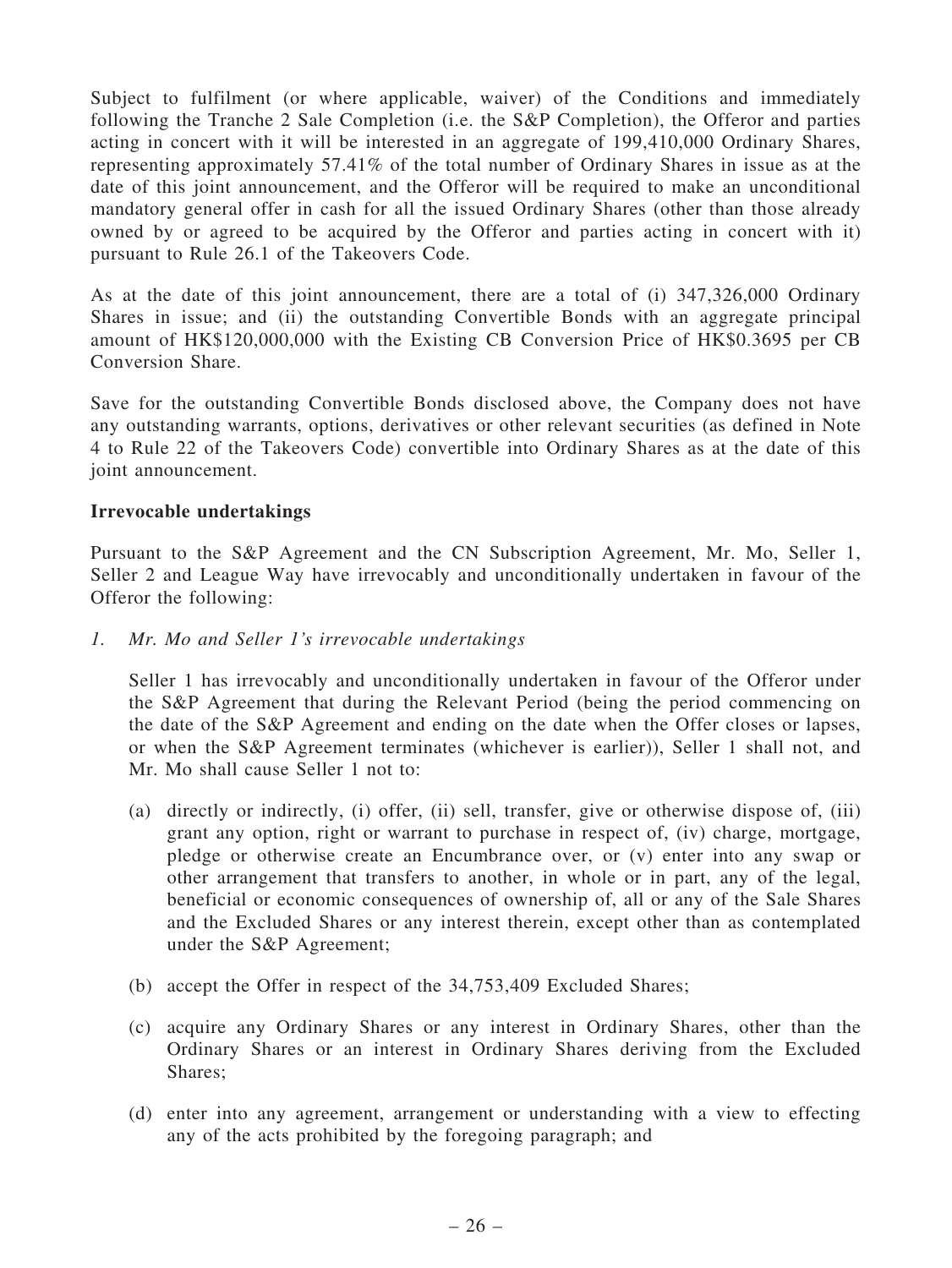- (e) in the event that Seller 1 should fail to comply with the undertakings given above, Seller 1 irrevocably and unconditionally undertakes to, and Mr. Mo shall cause Seller 1 to, indemnify the Offeror for any loss, damages, costs and expenses which may be incurred.
- 2. Mr. Mo and Seller 2's irrevocable undertakings

Seller 2 has irrevocably and unconditionally undertaken in favour of the Offeror under the S&P Agreement that during the Relevant Period (being the period commencing on the date of the S&P Agreement and ending on the date when the Offer closes or lapses, or when the S&P Agreement terminates (whichever is earlier)), Seller 2 will not, and Mr. Mo shall cause Seller 2 not to:

- (a) directly or indirectly, (i) offer, (ii) sell, transfer, give or otherwise dispose of, (iii) grant any option, right or warrant to purchase in respect of, (iv) charge, mortgage, pledge or otherwise create an Encumbrance over, or (v) enter into any swap or other arrangement that transfers to another, in whole or in part, any of the legal, beneficial or economic consequences of ownership of, all or any of the Sale Bonds and the Excluded Bonds or any interest therein, except other than as contemplated under the S&P Agreement;
- (b) accept an offer (if any) to be made by the Offeror to acquire all the Convertible Bonds (other than those already owned or agreed to be acquired by the Offeror and parties acting in concert with it) in respect of the Excluded Bonds with an aggregate principal amount of HK\$23,167,474;
- (c) convert any of the Excluded Bonds into Ordinary Shares;
- (d) acquire any Ordinary Shares or any interest in Ordinary Shares, other than the Ordinary Shares or an interest in Ordinary Shares deriving from the Excluded Bonds;
- (e) enter into any agreement, arrangement or understanding with a view to effecting any of the acts prohibited by the foregoing paragraph; and
- (f) in the event that Seller 2 should fail to comply with the undertaking given above, Seller 2 irrevocably and unconditionally undertakes to, and Mr. Mo shall cause Seller 2 to, indemnify the Offeror for any loss, damages, costs and expenses which may be incurred.
- 3. League Way's irrevocable undertakings

League Way has irrevocably and unconditionally undertaken in favour of the Offeror under the CN Subscription Agreement that during the CN Relevant Period, League Way shall:

(a) not accept an offer (if any) to be made by the Offeror to acquire the Convertible Note (other than those already owned or agreed to be acquired by the Offeror and parties acting in concert with it);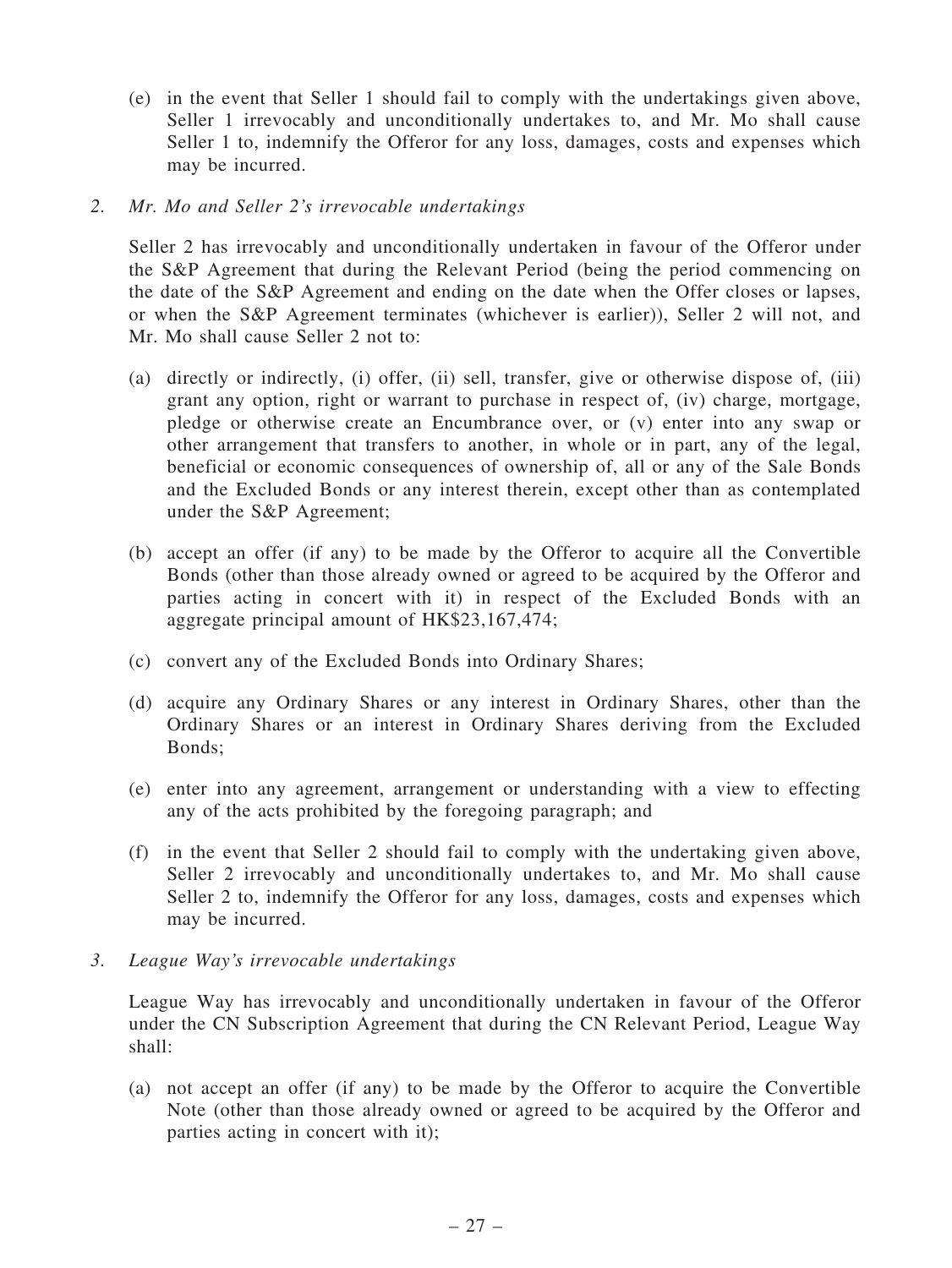- (b) not convert the Convertible Note;
- (c) not enter into any agreement, arrangement or understanding with a view to effecting any of the acts prohibited by the foregoing paragraph; and
- (d) in the event that it should fail to comply with the undertakings given above, irrevocably and unconditionally undertake to indemnify the Offeror for any loss, damages, costs and expense which may be incurred.

On the basis of the abovementioned irrevocable and unconditional undertakings under the S&P Agreement and the CN Subscription Agreement in respect of the Excluded Shares, the Excluded Bonds and the Convertible Note, and excluding the 199,410,000 Ordinary Shares (comprising the 175,000,000 Sale Shares and the aggregate of 24,410,000 Ordinary Shares held by IDG Technology and Lin Dongliang (林棟樑)), and the Sale Bonds with an aggregate principal amount of HK\$96,832,526 already owned or agreed to be acquired by the Offeror and parties acting in concert with it, a total of 113,162,591 Offer Shares will be subject to the Offer, and no offer will be made by the Offeror for the outstanding Convertible Bonds which will continue to be beneficially owned by Seller 2 (being the Excluded Bonds) or the Convertible Note to be issued to League Way. Whilst the Subscription may be completed prior to the close of the Offer, the Offer will not be extended to the Subscription Shares as the Public Shares Subscribers were introduced by the Offeror (being business acquaintances of the Offeror including some introduced by one of the other Subscribers to the Offeror) and the terms of the Subscription Agreement were negotiated between the Company and the Offeror (for itself and on behalf of the other Subscribers) and all the Subscribers entered into the Subscription Agreement (being one single agreement) together with the Company, and are therefore parties acting in concert with the Offeror in accordance with the Takeovers Code (as further detailed below on pages 78 to 80 of this joint announcement under the section headed ''Information on the Public Shares Subscribers'').

## Principal terms of the Offer

Subject to and upon the S&P Completion, Essence Securities, will on behalf of the Offeror, make the Offer for all the issued Ordinary Shares (other than those already owned or agreed to be acquired by the Offeror and parties acting in concert with it) on the following terms in accordance with Rule 26.1 of the Takeovers Code:

## The Offer

For each Offer Share. . . . . . ..................................... . . . . . . . . . HK\$0.6696 in cash

The Offer will only be made if the Tranche 2 Sale Completion (i.e. the S&P Completion) takes place and the S&P Completion is conditional upon the fulfillment (or where applicable, waiver) of the Conditions referred to in the paragraph headed ''Conditions precedent to the S&P Completion'' under the section headed ''The Transfer''. Accordingly, the S&P Agreement may or may not be completed and the Offer may or may not proceed. The Shareholders and potential investors of the Company are therefore urged to exercise caution when dealing in the Ordinary Shares.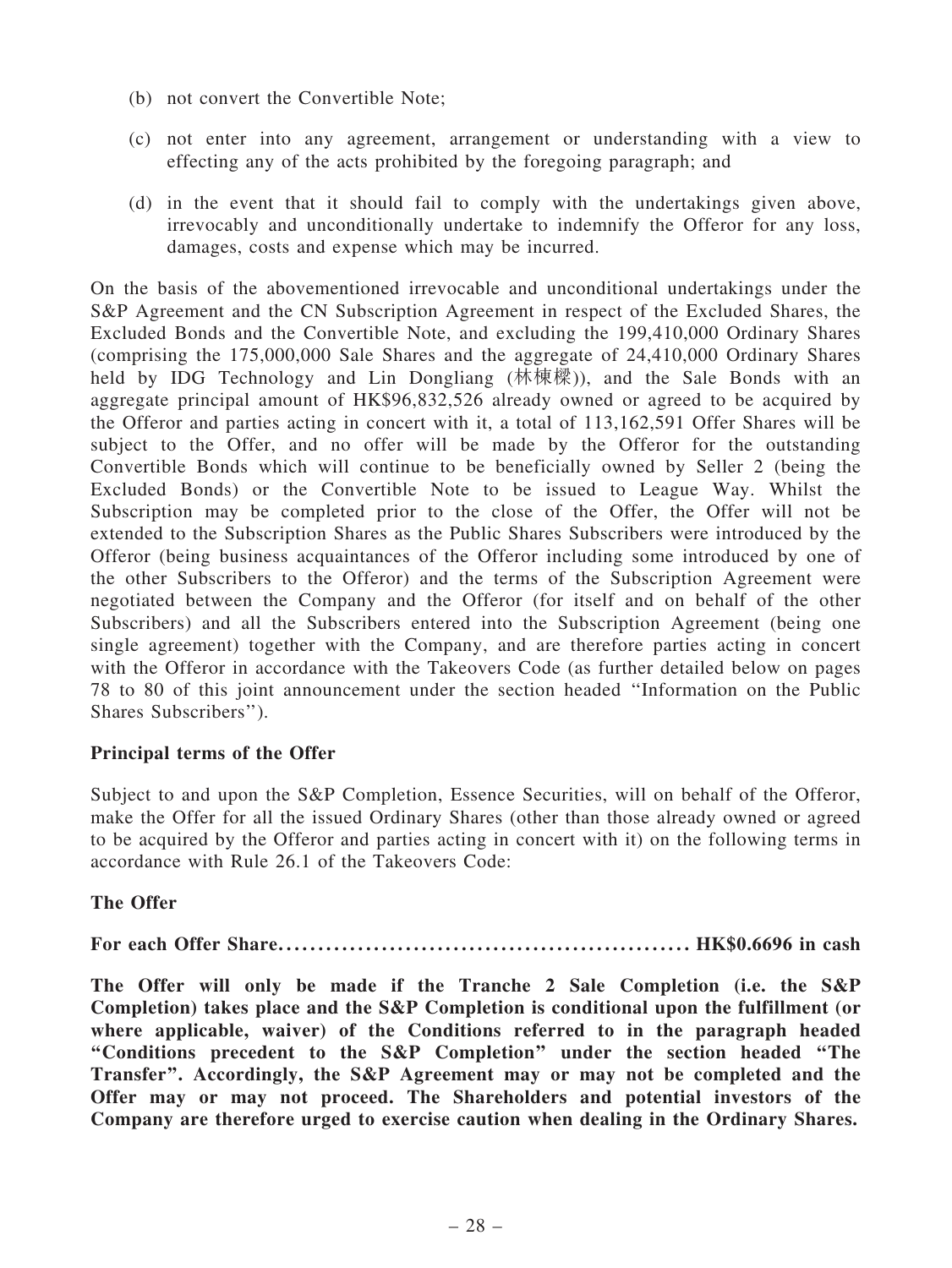The Offer Price of HK\$0.6696 per Offer Share is the same as the price per Sale Share and price per underlying CB Conversion Share which may fall to be issued upon conversion of the Sale Bonds based on the Existing CB Conversion Price payable by the Offeror to Seller 1 and Seller 2 under the S&P Agreement.

The Offer Shares which may be acquired by the Offeror under the Offer shall be fully paid and free from all Encumbrances together with all rights attaching to them, including but not limited to all dividends paid, declared or made, if any, on or after the date on which the Offer is made.

## Comparison of value

The Offer Price of HK\$0.6696 per Offer Share represents:

- a discount of 69.00% to the closing price of HK\$2.16 per Ordinary Share as quoted on the Stock Exchange on 15 May 2015, being the last trading date immediately prior to the Initial Announcement;
- a discount of approximately 88.65% to the closing price of HK\$5.90 per Ordinary Share as quoted on the Stock Exchange on 19 June 2015, being the Last Trading Day;
- a discount of approximately 88.29% to the average closing price of HK\$5.72 per Ordinary Share as quoted on the Stock Exchange for the last five consecutive trading days up to and including the Last Trading Day (when trading in the Ordinary Shares was not suspended);
- a discount of approximately 85.03% to the average closing price of HK\$4.474 per Ordinary Share as quoted on the Stock Exchange for the last 10 consecutive trading days up to and including the Last Trading Day (when trading in the Ordinary Shares was not suspended);
- a discount of approximately 71.37% to the average closing price of approximately HK\$2.3387 per Ordinary Share as quoted on the Stock Exchange for the last 30 consecutive trading days up to and including the Last Trading Day (when trading in the Ordinary Shares was not suspended); and
- a premium of approximately HK\$0.9720 over the audited net liabilities of the Group as at 31 March 2015 as represented by each Ordinary Share (before any conversion of the Convertible Bonds) of approximately HK\$0.3024.

## Highest and lowest prices

During the six-month period immediately preceding 8 June 2015 (being the date of the Initial Announcement) and the period up to and including the Last Trading Day (i.e. from 9 December 2014 to 19 June 2015),

(a) the highest closing price of the Ordinary Shares as quoted on the Stock Exchange was HK\$5.90 per Ordinary Share on 19 June 2015; and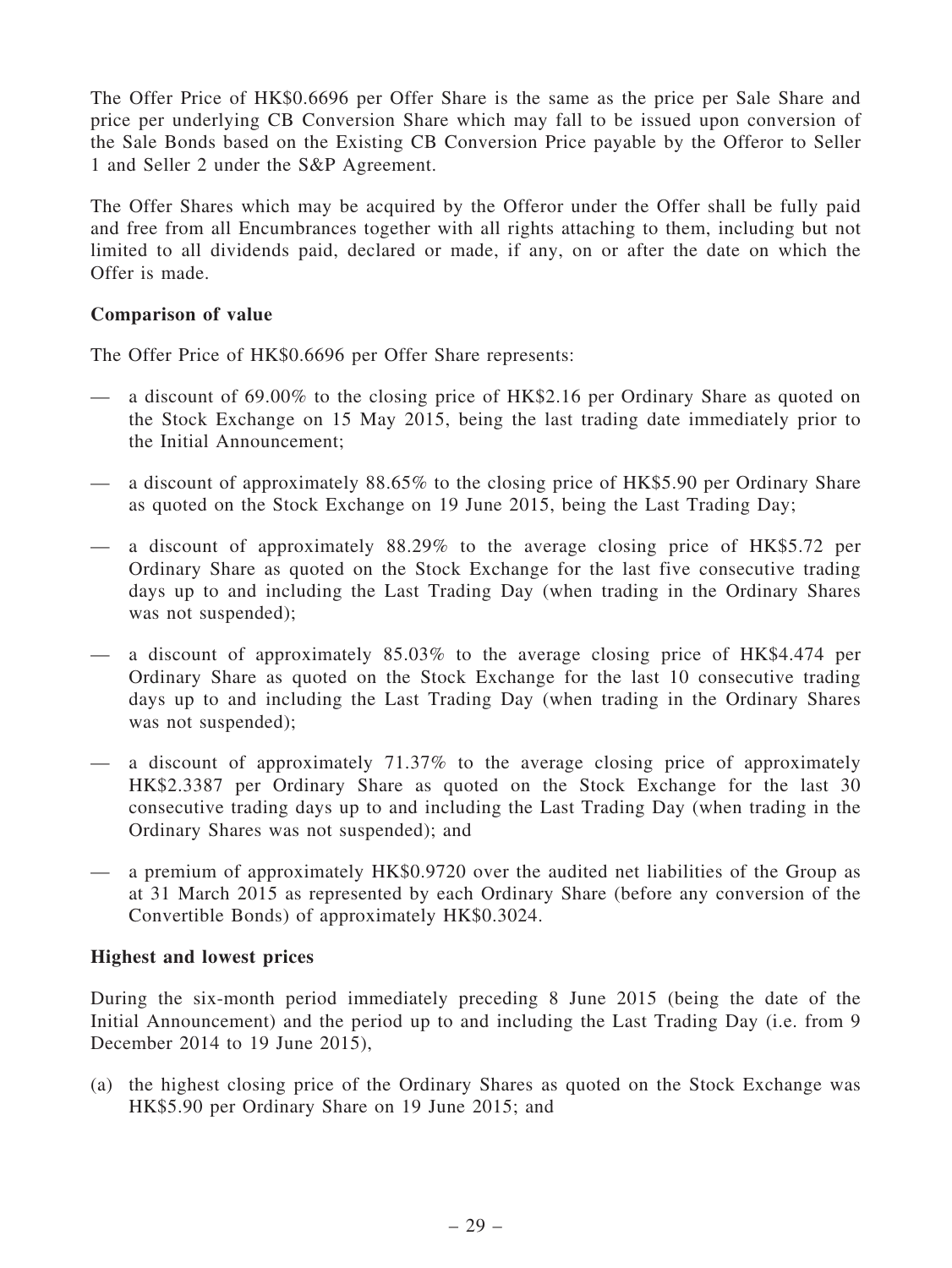(b) the lowest closing price of the Ordinary Shares as quoted on the Stock Exchange was HK\$0.56 per Ordinary Share on 16 February 2015, 17 February 2015, 18 February 2015, 23 February 2015, 24 February 2015, 25 February 2015, 26 February 2015, 27 February 2015, 2 March 2015 and 3 March 2015.

### Value of the Offer

As at the date of this joint announcement, there are a total of 347,326,000 Ordinary Shares in issue. Based on the Offer Price of HK\$0.6696 per Offer Share, the entire issued share capital of the Company is valued at approximately HK\$232.57 million.

Taking into account the following:

- (i) an aggregate of 199,410,000 Ordinary Shares owned by the Offeror and parties acting in concert with it upon the S&P Completion; and
- (ii) the irrevocable and unconditional undertakings from Mr. Mo, the Sellers and League Way in favour of the Offeror set out in the paragraph headed ''Irrevocable undertakings'' above,

113,162,591 Offer Shares will be subject to the Offer. Based on the Offer Price of HK\$0.6696 per Offer Share, the Offer is valued at approximately HK\$75.77 million.

### Financial resources available to the Offer

The Offeror intends to finance the consideration payable by the Offeror under the S&P Agreement in relation to the Tranche 2 Transfer and the Offer with its internal resources.

Essence Corporate Finance, the financial adviser to the Offeror, is satisfied that sufficient financial resources are available to the Offeror to satisfy: (i) the aggregate consideration of HK\$241,418,237 under the S&P Agreement in relation to the Tranche 2 Transfer; and (ii) the full acceptance of the Offer which is valued at approximately HK\$75.77 million.

### Effect of accepting the Offer

The Offer, subject to the S&P Completion taking place, will be unconditional.

By accepting the Offer, the Shareholders will sell their Ordinary Shares to the Offeror free from all Encumbrances and together with all rights attached to them, including the right to receive all dividends and distributions recommended, declared, paid or made, if any, on or after the day on which the Offer is made, being the date of despatch of the Composite Document.

Acceptance of the Offer by any Offer Shareholder will be deemed to constitute a warranty by such person that all Ordinary Shares sold by such person under the Offer are free from all Encumbrances whatsoever and together with all rights accruing or attaching thereto, including, without limitation, the right to receive dividends and distributions recommended, declared, made or paid, if any, on or after the date on which the Offer is made.

Acceptance of the Offer shall be irrevocable and not capable of being withdrawn, except as permitted under the Takeovers Code.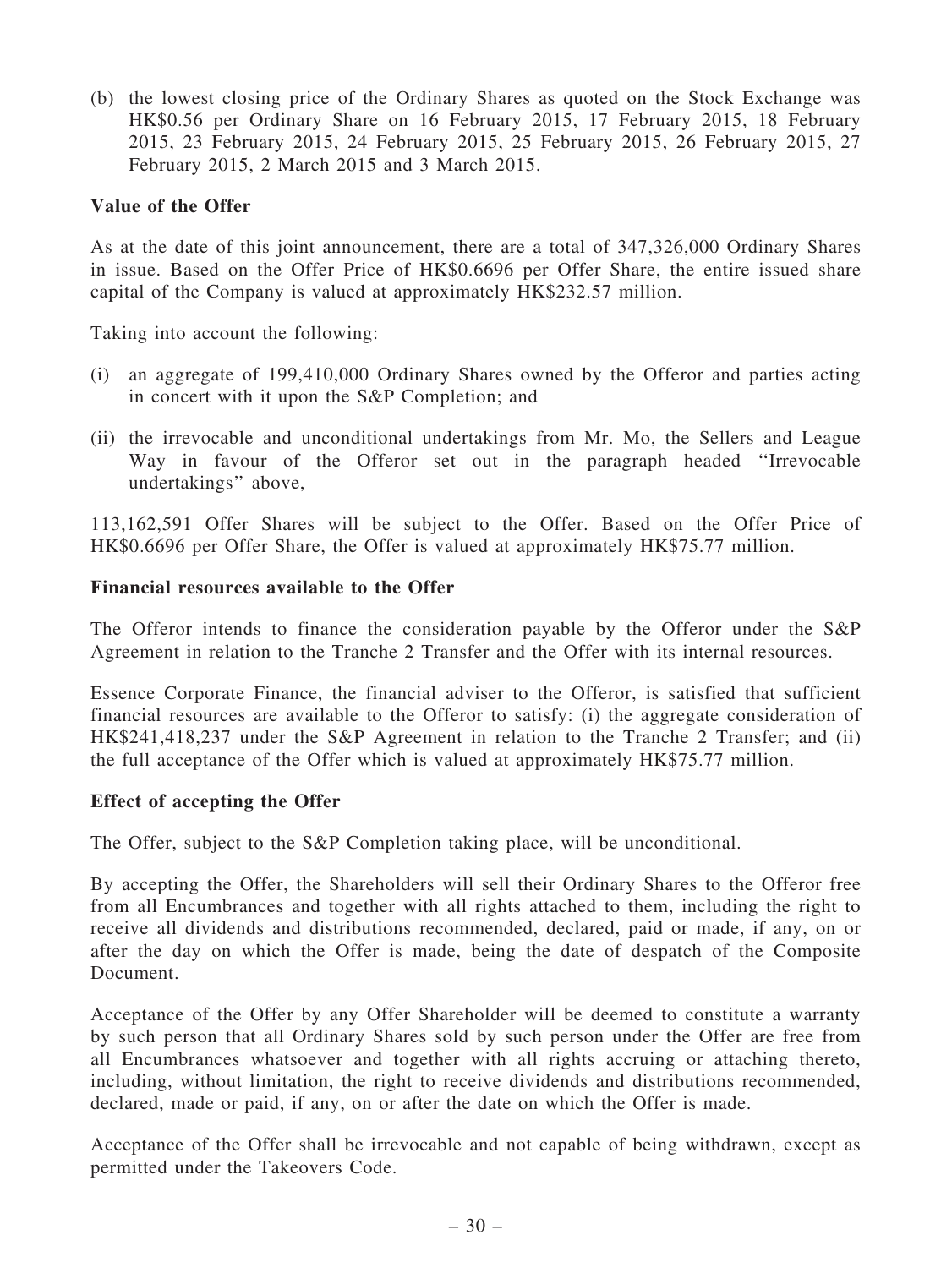## Hong Kong stamp duty

Assuming that the Offer is made upon the S&P Completion, seller's Hong Kong ad valorem stamp duty arising from the acceptance of the Offer amount to 0.1% of the amount payable in respect of relevant acceptances by the Shareholders, or (if higher) the value of the Ordinary Shares as determined by the Collector of Stamp Revenue under the Stamp Duty Ordinance (Chapter 117 of the Laws of Hong Kong), will be deducted from the amount payable to the Shareholders who accept the Offer. The Offeror will then pay the stamp duty on behalf of the accepting Shareholders. The Offeror will bear its own ad valorem stamp duty at the rate of 0.1% of the amount payable in respect of acceptances of the Offer.

## Payment

Payment in cash in respect of acceptances of the Offer will be made as soon as possible but in any event within seven (7) business days (as defined under the Takeovers Code) of the date on which the relevant documents of title are received by the Offeror to render each such acceptance complete and valid.

## Taxation advice

Shareholders are recommended to consult their own professional advisers if they are in any doubt as to the taxation implications of accepting or rejecting the Offer. None of the Offeror, parties acting in concert with the Offeror, the Company, Essence Corporate Finance, Essence Securities, and their respective ultimate beneficial owners, directors, officers, advisers, agents or associates or any other person involved in the Offer accepts responsibility for any taxation effects on, or liabilities of, any persons as a result of their acceptances or rejection of the Offer.

## Dealings and interests in the Company's securities

Save for the acquisition of the Sale Shares and the Sale Bonds pursuant to the S&P Agreement and the subscription of Subscription Shares pursuant to the Subscription Agreement, none of the Offeror nor parties acting in concert with it (including the Public Shares Subscribers) has dealt in the Ordinary Shares, options, derivatives, warrants or other securities convertible into Ordinary Shares during the six-month period preceding the date of the Initial Announcement up to and including the date of this joint announcement.

The Offeror confirms that, as at the date of this joint announcement, save for the 60,434,724 Ordinary Shares (including the 36,024,724 Sale Shares) and the Sale Bonds with an aggregate principal amount of HK\$14,964,000 held by the Offeror and parties acting in concert with it as set out above in this joint announcement, and the remaining 138,975,276 Sale Shares and the Sale Bonds with an aggregate principal amount of HK\$81,868,526 which will be held by the Offeror upon the Tranche 2 Sale Completion, the Offeror and parties acting in concert with it do not hold, own or has control or direction over any voting rights and rights over the Ordinary Shares or convertible securities, warrants or options of the Company.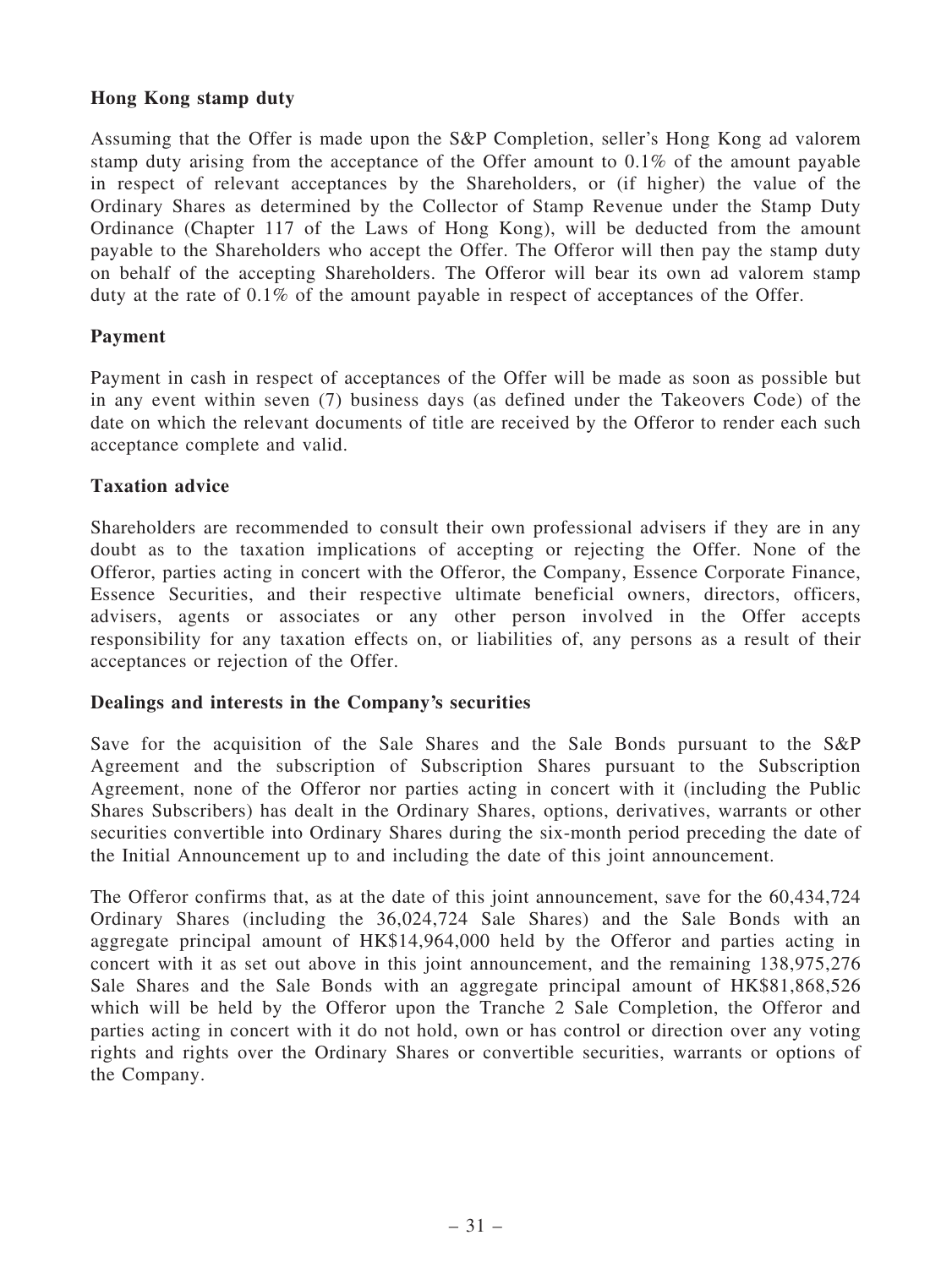### Other arrangements

The Offeror confirms that as at the date of this joint announcement,

- (i) save for the irrevocable and unconditional undertakings given by Mr. Mo, Seller 1, Seller 2 and League Way under the S&P Agreement and the CN Subscription Agreement (as applicable), the Offeror, its ultimate beneficial owners and/or parties acting in concert with any of them have not received any irrevocable commitment to accept or reject the Offer or to vote for or against the Divestment (which constitutes a special deal of the Company under Rule 25 of the Takeovers Code);
- (ii) save for the S&P Agreement and the Subscription Agreement, there is no outstanding derivative in respect of securities in the Company which has been entered into by the Offeror, its ultimate beneficial owners and/or parties acting in concert with any of them;
- (iii) there is no arrangement (whether by way of option, indemnity or otherwise) in relation to the shares of the Offeror or the Company and which might be material to the Offer (as referred to Note 8 to Rule 22 of the Takeovers Code);
- (iv) save for the S&P Agreement, there is no agreement or arrangement to which the Offeror, its ultimate beneficial owners and/or parties acting in concert with any of them is a party which relates to circumstances in which it may or may not invoke or seek to invoke a pre-condition or a condition to the Offer; and
- (v) there are no relevant securities (as defined in Note 4 to Rule 22 of the Takeovers Code) in the Company which the Offeror, its ultimate beneficial owners and/or parties acting in concert with any of them has borrowed or lent.

### Overseas Shareholders

As the Offer to persons not resident in Hong Kong may be affected by the laws of the relevant jurisdiction in which they are resident, the overseas Shareholders who are citizens or residents or nationals of a jurisdiction outside Hong Kong should satisfy themselves as to the observance of any applicable legal or regulatory requirements and where necessary seek legal advice. It is the responsibility of the overseas Shareholders who wish to accept the Offer to satisfy themselves as to the full observance of the laws of the relevant jurisdiction in connection therewith (including the obtaining of any governmental or other consent which may be required or the compliance with other necessary formalities and the payment of any transfer or other taxes due from such accepting Shareholders in respect of such jurisdiction).

Any acceptance by any Shareholder will be deemed to constitute a representation and warranty from such Shareholder to the Offeror that the local laws and requirements have been complied with. The Shareholders should consult their professional advisers if in doubt.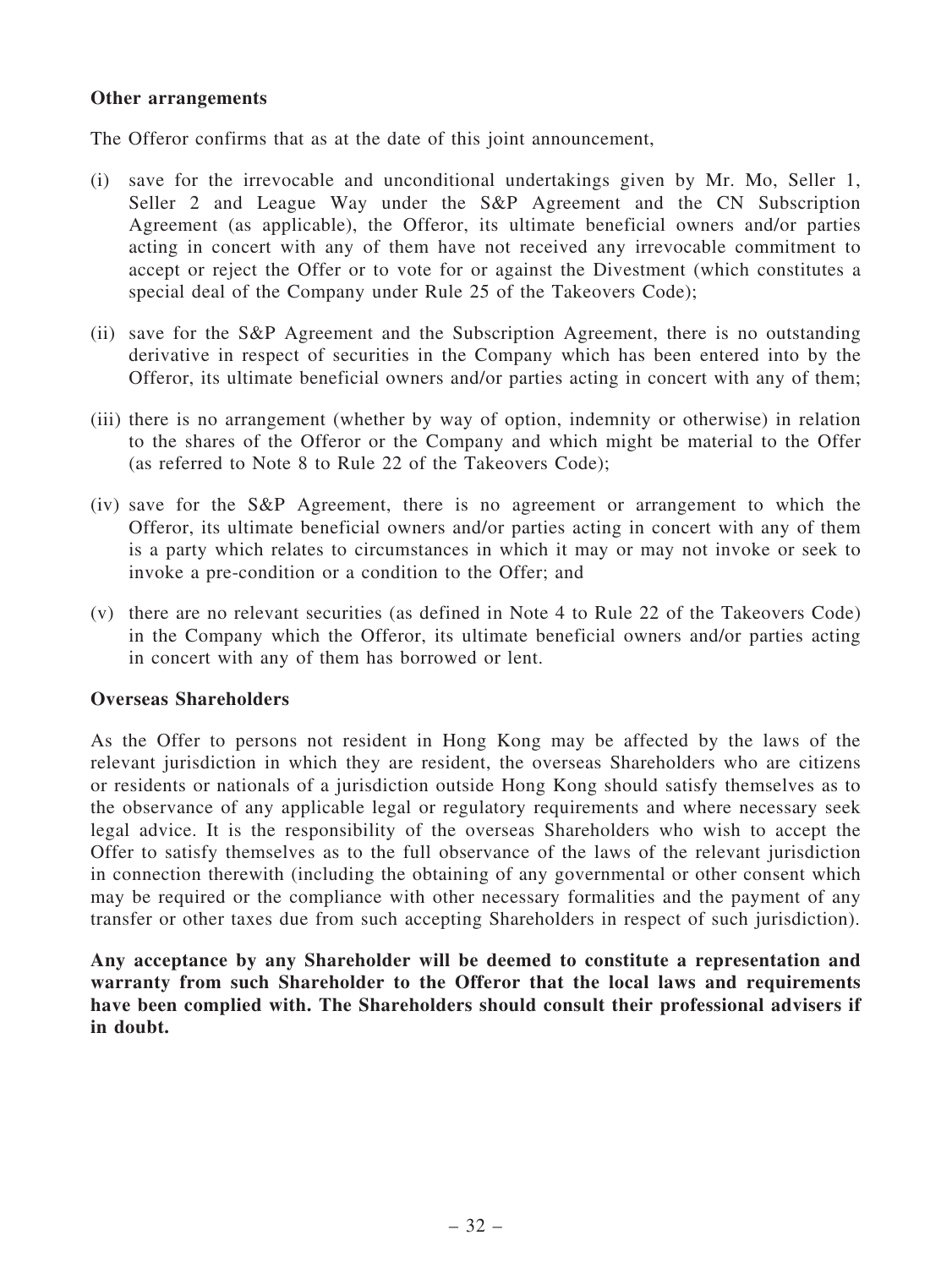## THE SUBSCRIPTION

On 22 June 2015, the Company and the Subscribers entered into the Subscription Agreement (as amended on 23 October 2015), pursuant to which the Subscribers have conditionally agreed to subscribe for, and the Company has conditionally agreed to allot and issue, a total of 4,017,323,774 Subscription Shares, comprising (i) 1,269,414,575 Ordinary Subscription Shares under the Ordinary Shares Subscription, (ii) 1,373,954,600 Preferred Shares under the Tranche 1 Preferred Shares Subscription; and (iii) 1,373,954,599 Preferred Shares under the Tranche 2 Preferred Shares Subscription, at the Subscription Price of HK\$0.6696 per Subscription Share.

### The Subscription Agreement

Date: 22 June 2015 (as amended on 23 October 2015)

Issuer: The Company

#### Subscribers:

|                    |                                  | <b>Ordinary Subscription Shares</b> |              | <b>Preferred Shares to be</b> |               |  |  |
|--------------------|----------------------------------|-------------------------------------|--------------|-------------------------------|---------------|--|--|
| <b>Subscribers</b> |                                  | to be subscribed                    |              | subscribed                    |               |  |  |
|                    |                                  |                                     | Aggregate    | Number of                     | Aggregate     |  |  |
|                    |                                  | Number of                           | Subscription | Preferred                     | Subscription  |  |  |
|                    |                                  | Ordinary Shares                     | Monies       | <b>Shares</b>                 | Monies        |  |  |
|                    |                                  |                                     | $(HK\$       |                               | $(HK\$        |  |  |
| (1)                | The Offeror                      | 634,707,289                         | 425,000,001  | 1,411,505,622                 | 945,144,164   |  |  |
| (2)                | Lu Xi                            | 14,934,289                          | 10,000,000   |                               |               |  |  |
| (3)                | Prime Eagle Holdings Limited     | 14,934,289                          | 10,000,000   |                               |               |  |  |
| (4)                | Fang Chao                        | 14,934,289                          | 10,000,000   |                               |               |  |  |
| (5)                | Classictime Investments Limited  | 89,605,735                          | 60,000,000   | 62,724,014                    | 42,000,000    |  |  |
| (6)                | China Alpha Fund Management      |                                     |              |                               |               |  |  |
|                    | (HK) Limited                     | 44,802,867                          | 30,000,000   | 41,816,010                    | 28,000,000    |  |  |
| (7)                | Leading Global Investment Ltd.   | 14,934,289                          | 10,000,000   |                               |               |  |  |
| (8)                | Hwabao.Overseas Investment       |                                     |              |                               |               |  |  |
|                    | Series 2 No 20-6 QDII Single     |                                     |              |                               |               |  |  |
|                    | Money Trust                      | 93,588,212                          | 62,666,667   |                               |               |  |  |
| (9)                | Hwabao.Overseas Investment       |                                     |              |                               |               |  |  |
|                    | Series 2 No 20-7 QDII Single     |                                     |              |                               |               |  |  |
|                    | Money Trust                      | 46,794,106                          | 31, 333, 333 |                               |               |  |  |
| (10)               | New Fast Investments Limited     | 50,029,870                          | 33,500,001   | 116,736,360                   | 78,166,667    |  |  |
| (11)               | Real Smart Holdings Limited      | 50,029,870                          | 33,500,001   | 116,736,360                   | 78,166,667    |  |  |
| (12)               | Grand Empire Holdings Limited    | 50,029,870                          | 33,500,001   | 116,736,360                   | 78,166,667    |  |  |
| (13)               | True Success Global Limited      | 75,044,800                          | 50,249,998   | 175, 104, 540                 | 117,250,000   |  |  |
| (14)               | Sonic Gain Limited               | 75,044,800                          | 50,249,998   | 175,104,540                   | 117,250,000   |  |  |
| (15)               | Aquarius Growth Investment       |                                     |              |                               |               |  |  |
|                    | Limited                          |                                     |              | 338,829,152                   | 226,880,000   |  |  |
| (16)               | Haitong International Securities |                                     |              |                               |               |  |  |
|                    | Company Limited                  |                                     |              | 50,000,000                    | 33,480,000    |  |  |
| (17)               | ExaByte Capital Fund L.P.        |                                     |              | 14,934,289                    | 10,000,000    |  |  |
| (18)               | Rich Harvest Worldwide Ltd.      |                                     |              | 127,681,952                   | 85,495,835    |  |  |
|                    |                                  |                                     |              |                               |               |  |  |
|                    |                                  | 1,269,414,575                       | 850,000,000  | 2,747,909,199                 | 1,840,000,000 |  |  |

Tranche 1 and Tranche 2

Please refer to the sections headed ''Information on the Offeror'' and ''Information on the Public Shares Subscribers'' for further information on the Subscribers.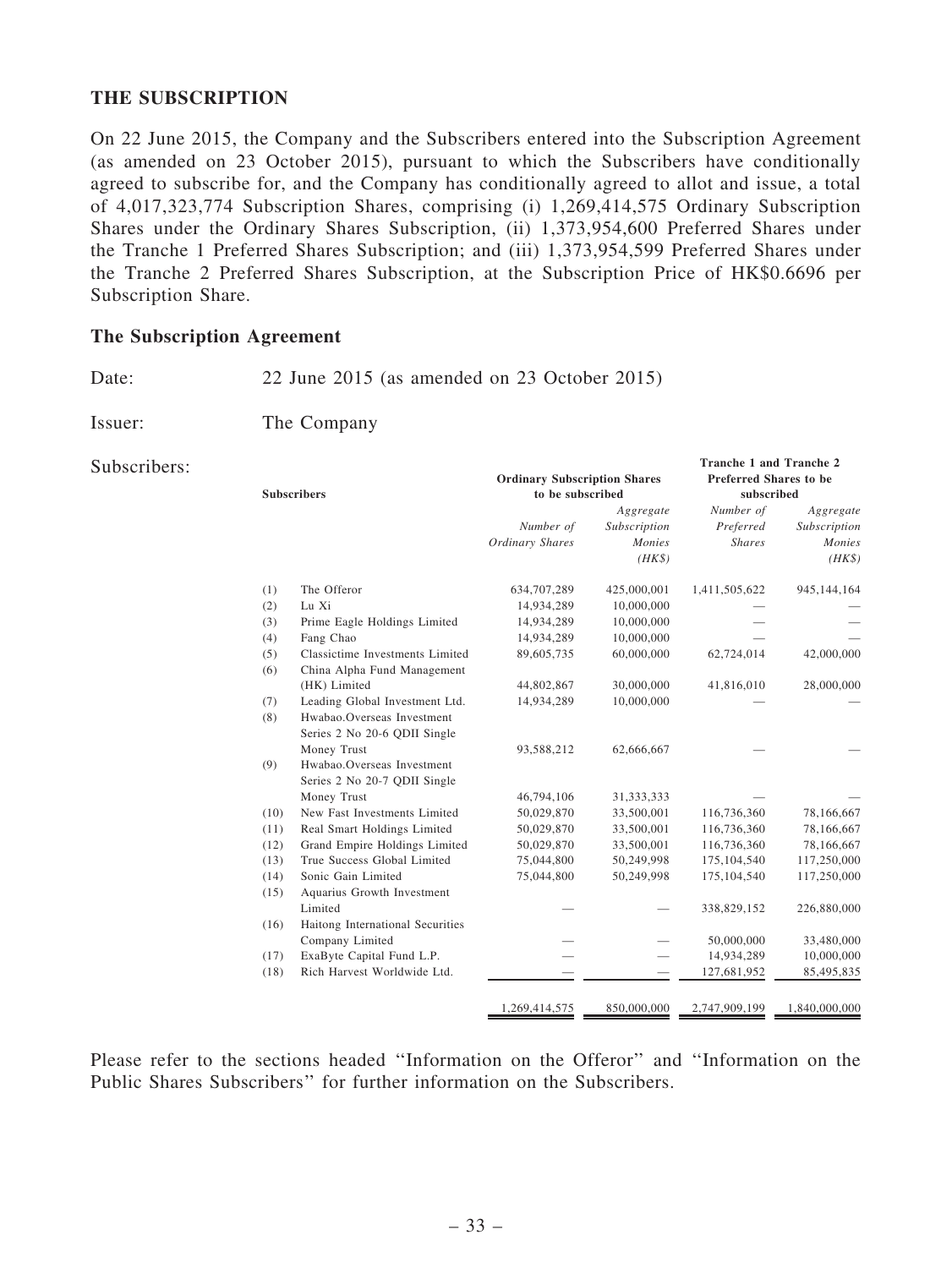## Subscription Shares

The Subscription comprises (i) the Ordinary Shares Subscription of 1,269,414,575 Ordinary Subscription Shares, (ii) the Tranche 1 Preferred Shares Subscription of 1,373,954,600 Preferred Shares; and (iii) the Tranche 2 Preferred Shares Subscription of 1,373,954,599 Preferred Shares.

The 1,269,414,575 Ordinary Subscription Shares represent:

- (i) approximately 365.48% of the total number of Ordinary Shares in issue as at the date of this joint announcement;
- (ii) approximately 78.52% of the total number of Ordinary Shares in issue as enlarged by the allotment and issue of the Ordinary Subscription Shares; and
- (iii) approximately 19.46% of the total number of Ordinary Shares in issue as enlarged by the allotment and issue of:
	- (a) the Ordinary Subscription Shares;
	- (b) all the New Conversion Shares to be issued upon conversion of the 1,373,954,600 Tranche 1 Preferred Shares and 1,373,954,599 Tranche 2 Preferred Shares (based on the initial conversion price of HK\$0.6696 per Ordinary Share);
	- (c) 1,785,714,285 CB Conversion Shares to be issued upon exercise of the conversion rights attached to the Convertible Bonds in full (based on the Adjusted CB Conversion Price of HK\$0.0672 per CB Conversion Share); and
	- (d) 373,357,228 New Conversion Shares to be issued upon exercise of the conversion rights attached to the Convertible Note in full (based on the initial conversion price of HK\$0.6696 per Ordinary Share).

The aggregate nominal value of the Ordinary Subscription Shares is HK\$12,694,145.75.

Upon conversion of the Tranche 1 Preferred Shares in full at the initial conversion price of HK\$0.6696 per Ordinary Share, 1,373,954,600 New Conversion Shares will be allotted and issued, representing:

- (i) approximately 395.58% of the total number of Ordinary Shares in issue as at the date of this joint announcement;
- (ii) approximately 45.94% of the total number of Ordinary Shares in issue as enlarged by the allotment and issue of the Ordinary Subscription Shares and the New Conversion Shares to be issued upon conversion of the Tranche 1 Preferred Shares in full (assuming that no Tranche 2 Preferred Shares are converted into Ordinary Shares and there is no other change in the number of issued Ordinary Shares);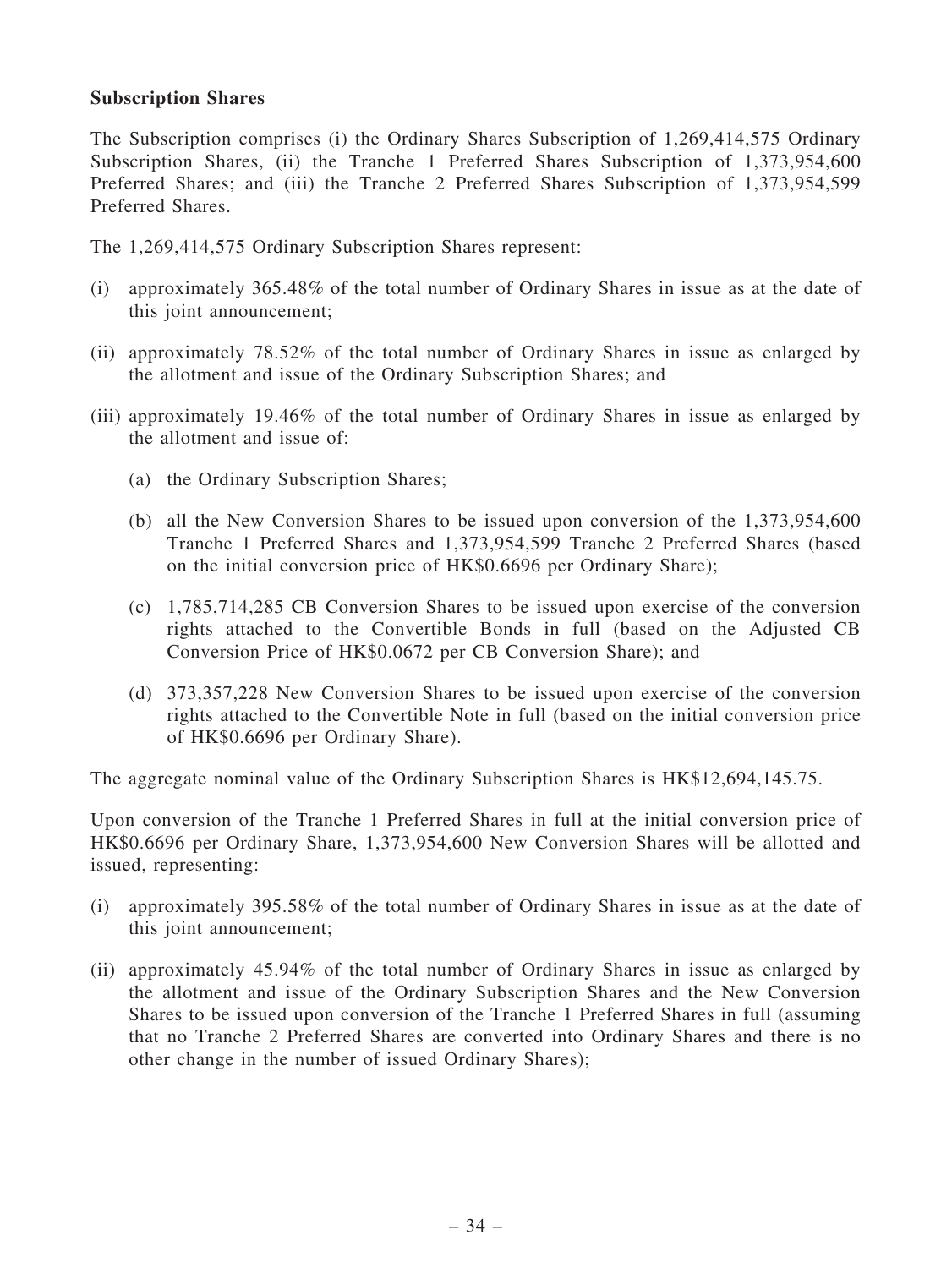- (iii) approximately 26.68% of the total number of Ordinary Shares in issue as enlarged by the allotment and issue of:
	- (a) the Ordinary Subscription Shares;
	- (b) the New Conversion Shares to be issued upon conversion in full of the 1,373,954,600 Tranche 1 Preferred Shares (assuming that no Tranche 2 Preferred Shares are converted into Ordinary Shares and there is no other change in the number of issued Ordinary Shares);
	- (c) 1,785,714,285 CB Conversion Shares to be issued upon exercise of the conversion rights attached to the Convertible Bonds in full (based on the Adjusted CB Conversion Price of HK\$0.0672 per CB Conversion Share); and
	- (d) 373,357,228 New Conversion Shares to be issued upon exercise of the conversion rights attached to the Convertible Note in full (based on the initial conversion price of HK\$0.6696 per Ordinary Share); and
- (iv) approximately 21.06% of the total number of Ordinary Shares in issue as enlarged by the allotment and issue of:
	- (a) the Ordinary Subscription Shares;
	- (b) the New Conversion Shares to be issued upon conversion in full of the 1,373,954,600 Tranche 1 Preferred Shares and the 1,373,954,599 Tranche 2 Preferred Shares (at the initial conversion price of HK\$0.6696 per Ordinary Share and assuming there is no other change in the number of issued Ordinary Shares);
	- (c) 1,785,714,285 CB Conversion Shares to be issued upon exercise of the conversion rights attached to the Convertible Bonds in full (based on the Adjusted CB Conversion Price of HK\$0.0672 per CB Conversion Share); and
	- (d) 373,357,228 New Conversion Shares to be issued upon exercise of the conversion rights attached to the Convertible Note in full (based on the initial conversion price of HK\$0.6696 per Ordinary Share).

The aggregate nominal value of the 1,373,954,600 New Conversion Shares which may be issued upon the conversion of the Tranche 1 Preferred Shares in full based on the initial conversion price of HK\$0.6696 per Ordinary Share is HK\$13,739,546.00.

Upon conversion of the Tranche 2 Preferred Shares in full at the initial conversion price of HK\$0.6696 per Ordinary Share, 1,373,954,599 New Conversion Shares will be allotted and issued, representing:

- (i) approximately 395.58% of the total number of Ordinary Shares in issue as at the date of this joint announcement;
- (ii) approximately 31.48% of the total number of Ordinary Shares in issue as enlarged by the allotment and issue of the Ordinary Subscription Shares and the New Conversion Shares to be issued upon conversion of both the Tranche 1 Preferred Shares and the Tranche 2 Preferred Shares in full (based on the initial conversion price of HK\$0.6696 per Ordinary Share and assuming that there is no other change in the number of issued Ordinary Shares); and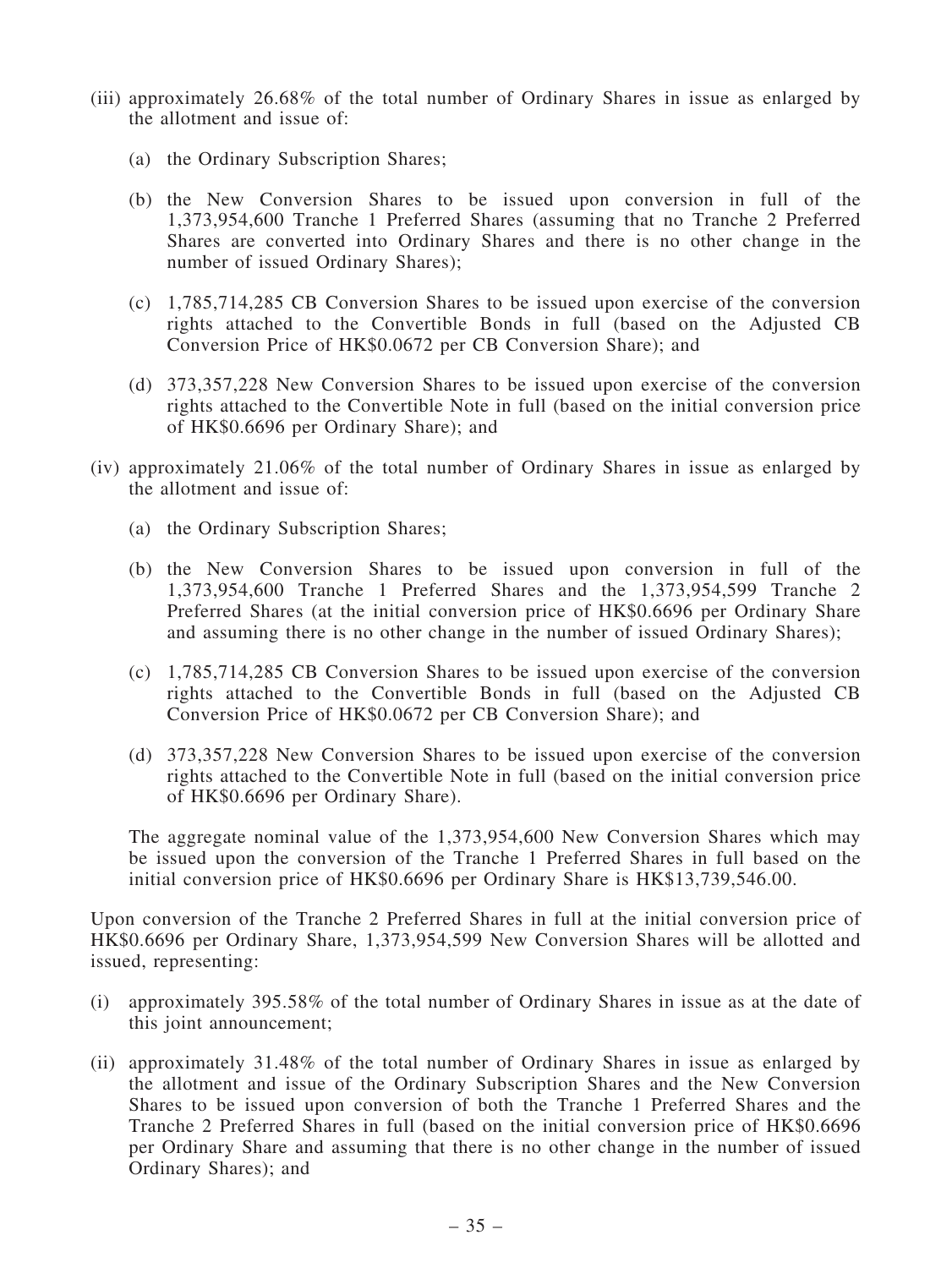- (iii) approximately 21.06% of the total number of Ordinary Shares in issue as enlarged by the allotment and issue of:
	- (a) the Ordinary Subscription Shares;
	- (b) the New Conversion Shares to be issued upon conversion of both the Tranche 1 Preferred Shares and the Tranche 2 Preferred Shares in full (based on the initial conversion price of HK\$0.6696 per Ordinary Share and assuming that there is no other change in the number of issued Ordinary Shares);
	- (c) 1,785,714,285 CB Conversion Shares to be issued upon exercise of the conversion rights attached to the Convertible Bonds in full (based on the Adjusted CB Conversion Price of HK\$0.0672 per CB Conversion Share); and
	- (d) 373,357,228 New Conversion Shares to be issued upon exercise of the conversion rights attached to the Convertible Note in full (based on the initial conversion price of HK\$0.6696 per Ordinary Share).

The aggregate nominal value of the 1,373,954,599 New Conversion Shares which may be issued upon the conversion of the Tranche 2 Preferred Shares in full based on the initial conversion price of HK\$0.6696 per Ordinary Share is HK\$13,739,545.99.

## Subscription Price

The Subscription Price of HK\$0.6696 per Subscription Share represents:

- (i) a discount of approximately 88.65% to the closing price of HK\$5.90 per Ordinary Share as quoted on the Stock Exchange on 19 June 2015, being the Last Trading Day;
- (ii) a discount of approximately 88.29% to the average closing price of approximately HK\$5.72 per Ordinary Share as quoted on the Stock Exchange for the last five consecutive trading days up to and including the Last Trading Day (when trading in the Ordinary Shares was not suspended);
- (iii) a discount of approximately 85.03% to the average closing price of approximately HK\$4.474 per Ordinary Share as quoted on the Stock Exchange for the last 10 consecutive trading days up to and including the Last Trading Day (when trading in the Ordinary Shares was not suspended); and
- (iv) a premium of approximately HK\$0.9720 over the audited net liabilities of the Group as at 31 March 2015 as represented by each Ordinary Share (before any conversion of the Convertible Bonds) of approximately HK\$0.3024.

The Subscription Price is the same as the purchase price per Sale Share under the S&P Agreement and was arrived at after arm's-length negotiations between the Company and the Subscribers (including the Offeror) after taking into account the prevailing market price of the Ordinary Shares, the trading volume of the Ordinary Shares and the financial position of the Group as at 31 March 2015.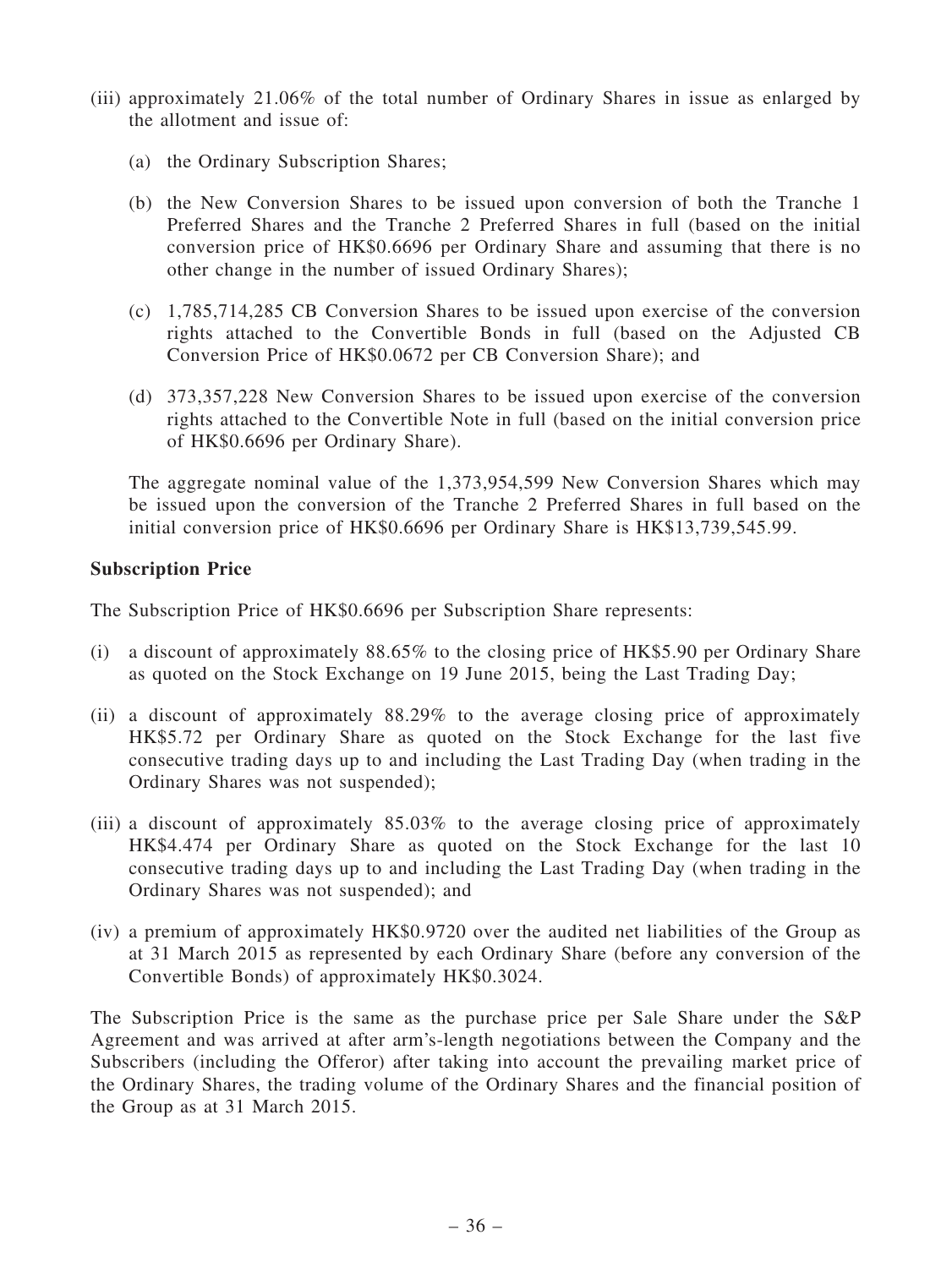# Conditions precedent to the Subscription

Completion by each Subscriber is conditional upon the fulfilment (or waiver by the Majority Subscriber(s), as the case may be) of the following conditions precedent:

- (a) each of the S&P Agreement and the Transaction Documents having been duly executed;
- (b) the current listing of the Ordinary Shares not having been cancelled or withdrawn, the Ordinary Shares continuing to be traded on the Stock Exchange at all times from the date of the Subscription Agreement to the date of the Subscription Completion (save for any temporary suspension pending this joint announcement (or such other period as the Majority Subscriber(s) may agree)), and neither the Stock Exchange nor the SFC having indicated that either one of them will qualify, object to, cancel or withdraw such listing and/or dealings in the Ordinary Shares (including the Ordinary Subscription Shares) for reasons related to or arising from the transactions contemplated under the Subscription Agreement;
- (c) the passing of resolutions by the Independent Shareholders at the SGM approving, among other things:
	- (i) the execution of the Transaction Documents and consummation and completion of the transactions thereunder;
	- (ii) the Increase of Authorised Share Capital and Adoption of New Bye-laws Resolution; and
	- (iii) the Specific Mandate (in respect of the Ordinary Subscription Shares and the New Conversion Shares arising from conversion of the Preferred Shares);
- (d) the Listing Committee of the Stock Exchange having granted listing of and permission to deal in the Ordinary Subscription Shares and the New Conversion Shares which may be issued upon exercise of the conversion rights attached to the Preferred Shares and such approval and granting of permission not having been withdrawn or revoked;
- (e) the S&P Completion having occurred in accordance with the terms and conditions and timetable pursuant to the S&P Agreement and on such terms and conditions to the satisfaction of the Majority Subscriber(s);
- (f) the Acquisition Completion having occurred in accordance with the terms and conditions and timetable pursuant to the Acquisition Agreement and on such terms and conditions to the satisfaction of the Majority Subscriber(s);
- (g) the Divestment Completion having occurred in accordance with the terms and conditions and timetable pursuant to the Divestment Agreement and on such terms and conditions to the satisfaction of the Majority Subscriber(s);
- (h) the Group having obtained all consents from other relevant approval authority which are necessary to be obtained for the execution and performance of the S&P Agreement and the Transaction Documents and any of the transactions contemplated under the S&P Agreement and the Transaction Documents;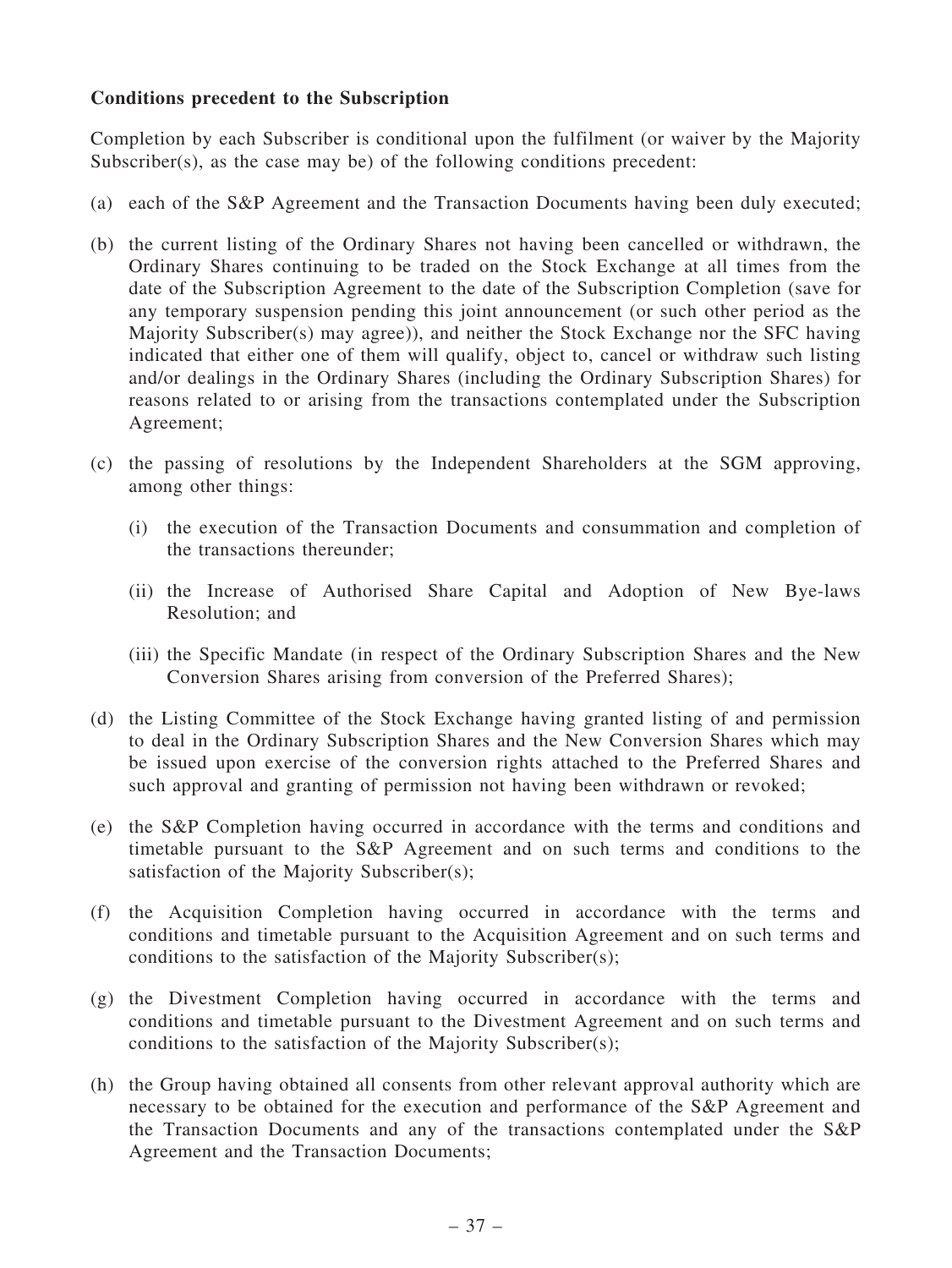- (i) the Group having obtained all consents from third parties which are necessary to be obtained for the execution and performance of the S&P Agreement and the Transaction Documents and any of the transactions contemplated under the S&P Agreement and the Transaction Documents;
- (j) there being no relevant approval authority or any other natural or legal person that has:
	- (i) instituted or threatened any action or investigation to restrain, prohibit or otherwise challenge the issuance of the Subscription Shares or any of the transactions contemplated under the S&P Agreement and the Transaction Documents;
	- (ii) threatened to take any action as a result of or in anticipation of the implementation of the transactions contemplated under the S&P Agreement and the Transaction Documents; or
	- (iii) instituted or threatened any action for the delisting of or suspension of trading of the Ordinary Shares on the Stock Exchange;
- (k) there having been no statute, regulation or decision which would prohibit or restrict the execution, delivery or performance of the S&P Agreement and the Transaction Documents or the consummation of the transactions contemplated under the S&P Agreement and the Transaction Documents having been enacted or taken by any approval authority whether in Hong Kong, the PRC or elsewhere;
- (l) there having been no material adverse change (as defined in the Subscription Agreement);
- (m) representations, warranties and undertakings given by the Company in the Subscription Agreement being true, accurate and correct in all material respects at Subscription Completion and the Company having performed all its obligations under the S&P Agreement and the Transaction Documents to be performed before the Subscription Completion;
- (n) the Subscribers or such custodian(s) as designated by the Majority Subscriber(s) receiving on or prior to the Subscription Completion: (i) the audited consolidated accounts of the Group (including notes to and auditors' report on those accounts) for the financial year ended 31 March 2014; (ii) legal opinions from the Company's Bermuda lawyers dated the date of the Subscription Completion substantially in the form and substance to the satisfaction of the Subscribers; and (iii) such other documents relating to the transactions contemplated under the Subscription Agreement as the Majority Subscriber(s) may reasonably require;
- (o) the Company having complied fully with the pre-completion obligations set out in the Subscription Agreement and otherwise having performed in all material respects all of the covenants and agreements required to be performed by it under the S&P Agreement and the Transaction Documents simultaneously;
- (p) there having been delivered to the Subscribers a completion certificate from the Company confirming that all the conditions precedent (other than the conditions (f), (g), (n) and (o) set out above, this condition and condition (q) below) have been met; and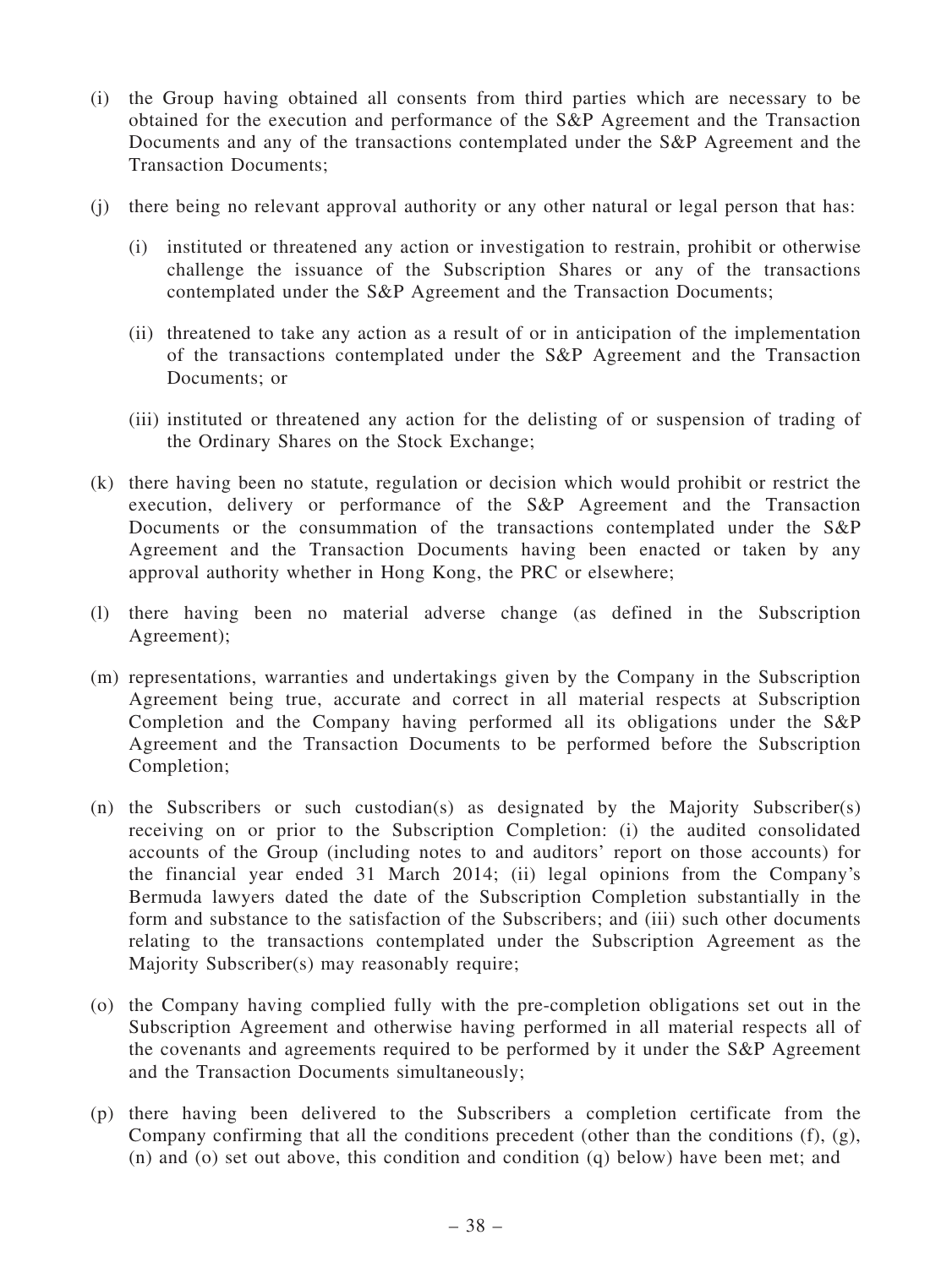(q) completion of the due diligence investigation on the assets, liabilities, business, financial and legal matters relating to the Group and the results being satisfactory to the Majority Subscriber(s) in their absolute discretion.

The Subscribers may, at any time, acting through the Majority Subscriber(s), waive in whole or in part any of the conditions precedent (other than the conditions precedent set out in paragraphs (c) and (d) above) by giving written notice to the Company.

In the event that any of the above conditions are not fulfilled or waived (as applicable) prior to the long stop date on 31 December 2015 (or such later date as the Company and the Majority Subscriber(s) may agree), then none of the Company nor the Subscribers shall be bound to proceed with the transactions contemplated under the Subscription Agreement and the Subscription Agreement shall lapse and none of the parties to the Subscription Agreement shall have any claim against other parties save as to any antecedent rights of the Subscription Agreement.

As at the date of this joint announcement, none of the above conditions have been fulfilled and the Subscribers have no intention to waive any of the above conditions.

## Registration under SAFE regulations

Under the terms of the Subscription Agreement, each Subscriber who is a PRC national or an entity incorporated under PRC law, or directly or indirectly owned by one or more PRC nationals, shall consult with SAFE regarding any registration with respect to his/its investment in the Company and the transactions contemplated under the Subscription Agreement pursuant to the SAFE Circular on Relevant Issues Concerning Foreign Exchange Administration for Domestic Residents to Engage in Overseas Investment and Financing and Round Trip Investment via Special Purpose Companies (Hui Fa [2014] No. 37) (《國家外匯 管理局關於境內居民通過特殊目的公司境外投融資及返程投資外匯管理有關問題的通知(匯 發[2014] $37\frac{11}{300}$  (the "Circular 37 Registration") would be required by SAFE and, to the extent any Circular 37 Registration is required for such Subscriber or its direct or indirect shareholders/investors, shall use his/its best endeavours to complete, or cause the relevant persons to complete the relevant Circular 37 Registration. If the Majority Subscriber(s) or the Company deem it reasonably foreseeable that a Subscriber will not be able to complete his/its Circular 37 Registration and such failure shall cause a negative impact on completion of the transactions contemplated under the Subscription Agreement, the Majority Subscriber(s) and the Company shall have the right, by giving written notice to such Subscriber and the other parties to the Subscription Agreement, to request such Subscriber not to participate in the Subscription and the Subscriber shall comply with such request.

### Subscription Completion

Subject to fulfillment or waiver (as applicable) of the conditions precedent of the Subscription Agreement, the Subscription Completion shall take place on or before the 10th business day following the satisfaction or waiver of the conditions precedent (other than those conditions precedent that by their terms cannot be fulfilled until the Subscription Completion) or on such other date as may be agreed in writing by the Company and the Majority Subscriber(s). The Subscription Completion is conditional on the S&P Completion, the Acquisition Completion and the Divestment Completion.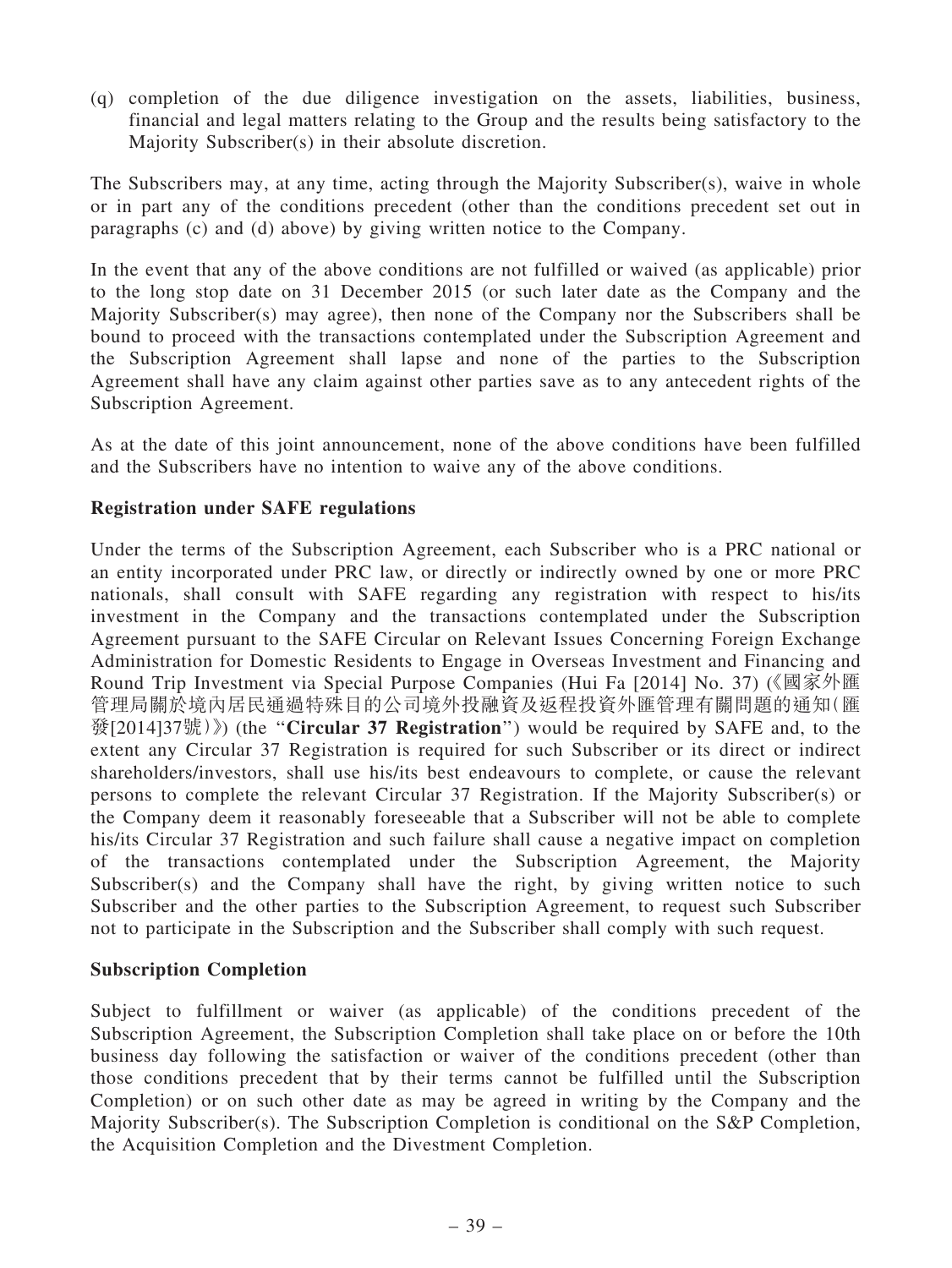The Subscription Completion shall take place after the S&P Completion and shall take place simultaneously with the Acquisition Completion, the CN Subscription Completion and the Divestment Completion.

At the Subscription Completion, the Subscribers shall subscribe for, and the Company shall allot and issue to such Subscribers, their respective number of the Ordinary Subscription Shares, and/or the Tranche 1 Preferred Shares and the Tranche 2 Preferred Shares.

## Payment of Subscription monies

The aggregate Subscription Price amounts to approximately HK\$2,690 million which shall be payable in cash by the Subscribers in the following manner:

- (i) at Subscription Completion, an amount of approximately HK\$983.4 million being the sum of (a) the aggregate Subscription Price of the Ordinary Shares Subscription of HK\$850 million; and (b) 5% of the aggregate Subscription Price of the Tranche 1 Preferred Shares Subscription and the Tranche 2 Preferred Shares Subscription (save for the Subscribers Haitong International Securities Company Limited and ExaByte Capital Fund L.P., the entire amount of the Subscription Price for their respective Preferred Shares will be paid on Subscription Completion) in an aggregate amount of approximately HK\$133.4 million;
- (ii) on a date falling within 180 days after the Subscription Completion, an amount of approximately HK\$853.3 million, being 95% of the aggregate Subscription Price of the Tranche 1 Preferred Shares Subscription (excluding those Tranche 1 Preferred Shares subscribed for by Haitong International Securities Company Limited and ExaByte Capital Fund L.P.); and
- (iii) on a date falling within one year after the Subscription Completion, an amount of approximately HK\$853.3 million, being 95% of the aggregate Subscription Price of the Tranche 2 Preferred Shares Subscription (excluding those Tranche 2 Preferred Shares subscribed for by Haitong International Securities Company Limited and ExaByte Capital Fund L.P.).

Upon Subscription Completion, the Company will issue share certificates to the Subscribers for the fully paid and partly paid Subscription Shares. Share certificates for the Ordinary Subscription Shares, the Make-Up Preferred Shares (as defined under the sub-section headed ''Public float allocation adjustment'' below), the Additional Make-Up Preferred Shares (as defined under the sub-section headed ''Public float allocation adjustment'' below) and the Preferred Shares subscribed by Haitong International Securities Company Limited and ExaByte Capital Fund L.P. will be issued to the relevant Subscribers as fully-paid up Ordinary Shares and fully-paid Preferred Shares (as the case may be) whilst the share certificates for the rest of the Preferred Shares under the Tranche 1 Preferred Shares Subscription and the Tranche 2 Preferred Shares Subscription will be issued as partly paid Preferred Shares at the Subscription Completion upon payment of 5% of the aggregate Subscription Price of the Tranche 1 Preferred Shares Subscription and the Tranche 2 Preferred Shares Subscription respectively.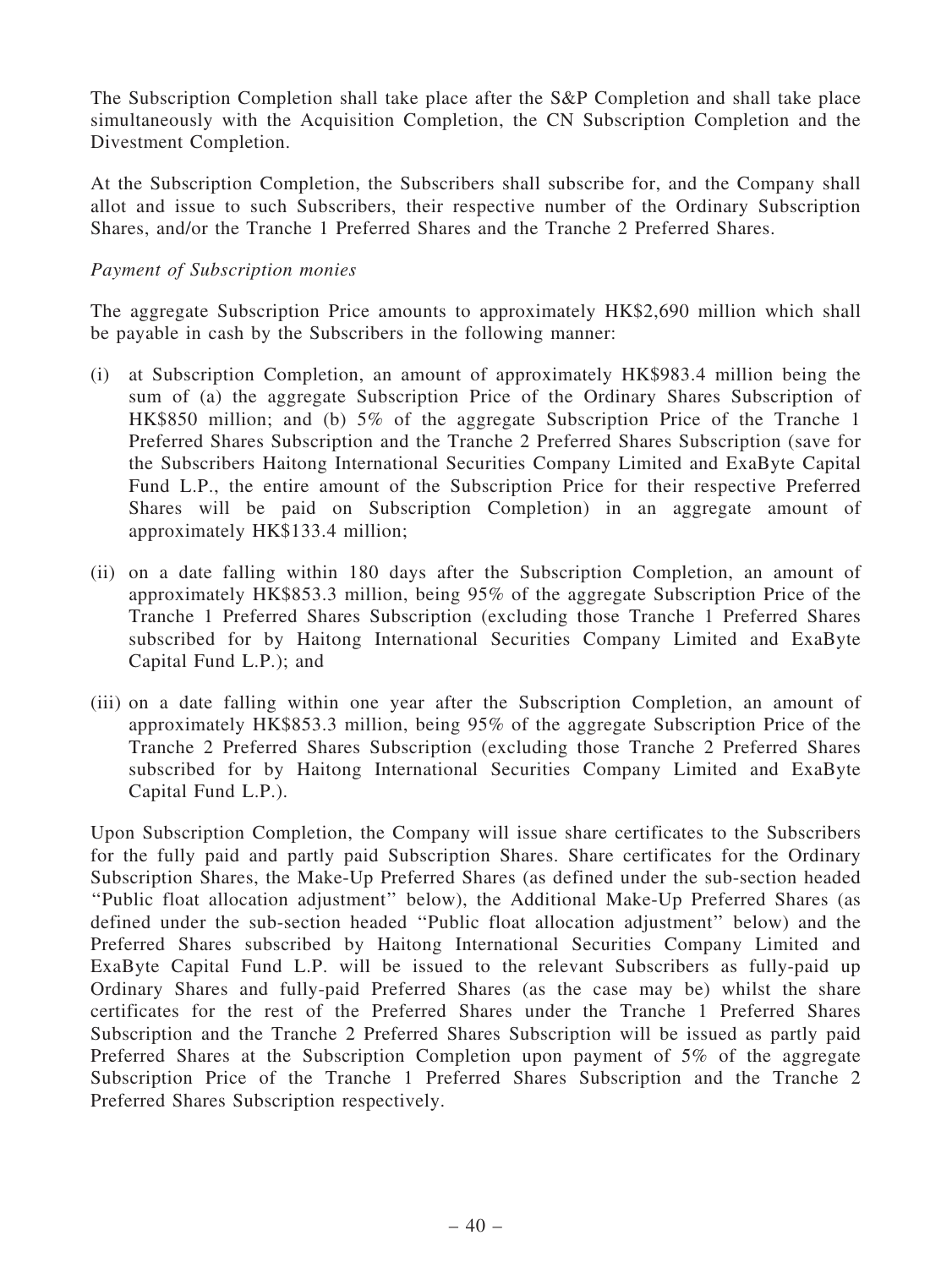A Subscriber can pay the full Subscription Price for such Preferred Shares it subscribed for on or before the agreed last payment dates under the Subscription Agreement (i.e., on or before the 180th day after the Subscription Completion in respect of the Tranche 1 Preferred Shares and on or before the first anniversary of the Subscription Completion in respect of the Tranche 2 Preferred Shares). Holders of fully-paid Preferred Shares will be entitled to all rights and privileges of the Preferred Shares (the principal terms of the Preferred Shares are set out in the section headed ''Information on the Preferred Shares'' below); while holders of partly paid Preferred Shares will not be entitled to transfer the partly paid Preferred Shares, exercise the restricted voting rights and conversion rights attached to the Preferred Shares.

For illustrative purposes only, subject to final audit and possible audit adjustments, in respect of the Subscription Price received upon Subscription Completion, it would be recognised as bank balances and cash with the remaining Subscription Price to be received on a date falling within 180 days or one year after the Subscription Completion being recognised under prepayments, deposits and other receivables, whilst the Preferred Shares would be credited to the share capital and reserves of the Company assuming that the Preferred Share is a non-derivative for which the Company is not obligated to deliver a variable number of the Company's own equity instruments.

## Public float allocation adjustment

No Subscriber is responsible for the obligations of any other Subscriber under the Subscription Agreement. If any Subscriber (other than the Offeror) fails to comply with its subscription obligation or is requested not to participate in the Subscription as a result of his/its failure to complete the Circular 37 Registration (the ''Default Subscriber(s)''), by the Majority Subscribers (i.e., the Offeror) giving written notice to the Company:

- (a) all the other Subscribers which comply with their respective subscription obligations (the ''Non-Default Subscribers'') shall be entitled but not obliged to effect the Subscription Completion so far as practicable in respect of the Subscription Shares subscribed by the Non-Default Subscriber(s) respectively thereunder; or
- (b) in addition to the Non-Default Subscribers' right under (a) above to subscribe for their respective Subscription Shares, the Offeror shall be entitled but not obliged to fix a new date for the Subscription Completion (being no more than 10 business days after the original date of the Subscription Completion), and subscribe for (in addition to the Offeror's Subscription Shares) all or part of the Subscription Shares not subscribed for by the Default Subscriber(s) (the ''Default Subscription Shares''). If the Offeror elects to subscribe for the Default Subscription Shares, subject to the allocation adjustment set out in the two paragraphs below, the Offeror shall pay the Subscription Price for the Default Subscription Shares in accordance with the terms of the Subscription Agreement i.e.:
	- (i) in respect of Default Subscription Shares which are Ordinary Shares or the Preferred Shares agreed to be subscribed for by Haitong International Securities Company Limited and ExaByte Capital Fund L.P., payment shall be made in full upon Subscription Completion;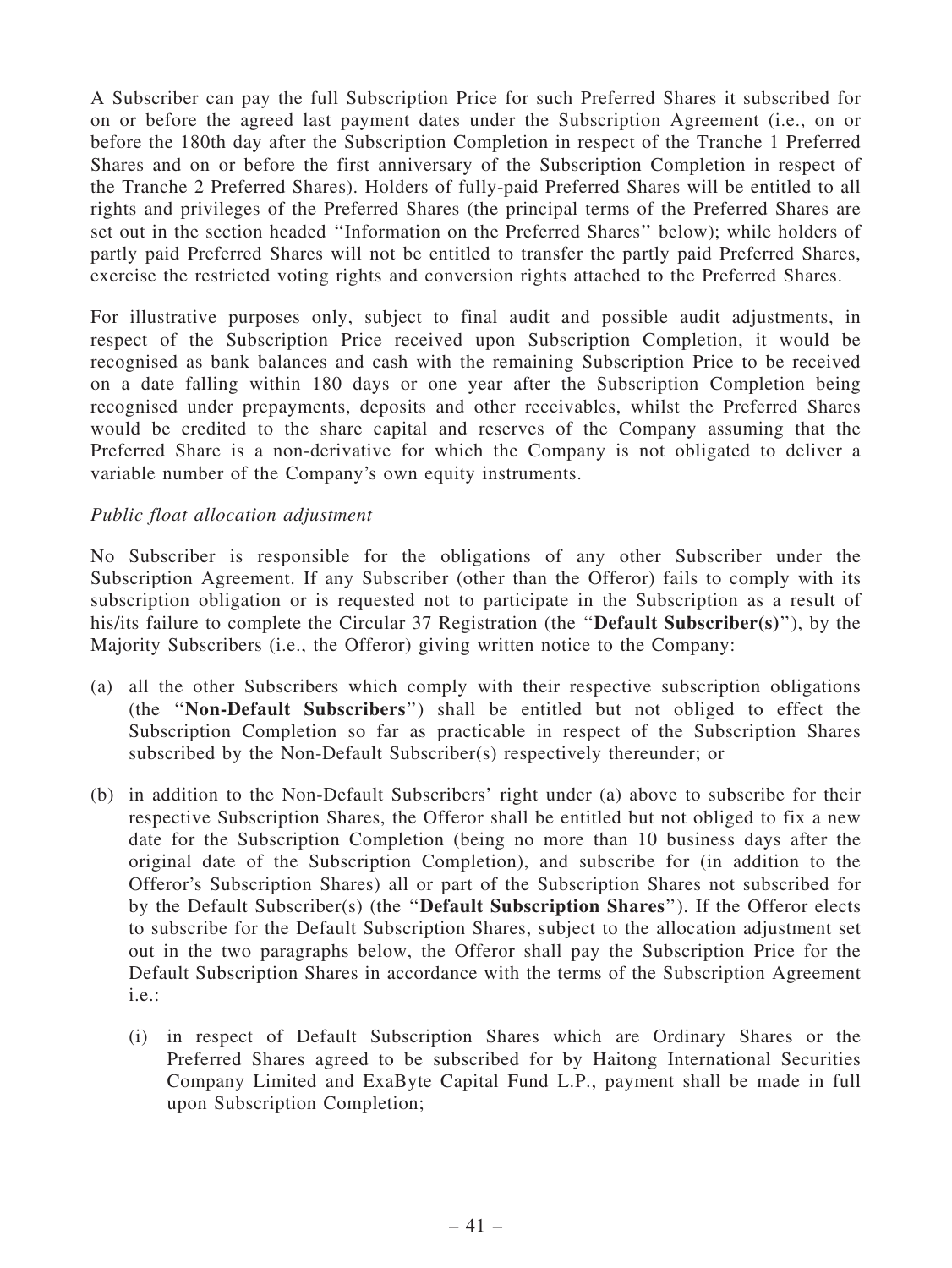- (ii) in respect of Default Subscription Shares which are Tranche 1 Preferred Shares, (other than the Tranche 1 Preferred Shares agreed to be subscribed for by Haitong International Securities Company Limited and ExaByte Capital Fund L.P.), payment shall be made as to 5% of the aggregate Subscription Price for such Tranche 1 Preferred Shares upon Subscription Completion and as to the remaining 95% on a date falling within 180 days after the Subscription Completion; and
- (iii) in respect of Default Subscription Shares which are Tranche 2 Preferred Shares (other than the Tranche 2 Preferred Shares agreed to be subscribed for by Haitong International Securities Company Limited and ExaByte Capital Fund L.P.), payment shall be made as to 5% of the aggregate Subscription Price for such Tranche 2 Preferred Shares upon Subscription Completion and as to the remaining 95% on a date falling within one year after the Subscription Completion.

In the case of (a) above, as the aggregate number of Ordinary Subscription Shares would have been reduced by the number of Ordinary Subscription Shares initially agreed to be subscribed for by the Default Subscriber(s), the issue of the Ordinary Subscription Shares initially agreed to be subscribed for by the Offeror may lead to the Company failing to satisfy the minimum public float requirements under the Listing Rules. In such case:

- (i) the number of Ordinary Subscription Shares to be issued by the Company to the Offeror under the Subscription Agreement will be reduced by such number of Ordinary Subscription Shares which would result in the minimum public float requirement not being satisfied (the ''Exceeding Ordinary Subscription Shares''), and such number of Preferred Shares equal to the number of Exceeding Ordinary Subscription Shares shall be issued by the Company to the Offeror (the ''Make-up Preferred Shares'') in addition to the Preferred Shares that the Offeror has initially agreed to subscribe for under the Subscription Agreement; and the Offeror shall pay to the Company the full amount of the Subscription Price for the Make-up Preferred Shares so subscribed by it upon Subscription Completion; or
- (ii) the Non-Default Subscribers and the Company may, alternatively, use their best endeavours to (x) discuss and re-negotiate the number of the Ordinary Subscription Shares and the Preferred Shares (as long as the total number of Subscription Shares subscribed by the Non-Default Subscribers shall not increase) to be issued to the Non-Default Subscribers to ensure the fulfillment of the minimum public float requirements following the Subscription Completion; and (y) adjust the payment terms in respect of the Subscription Price for the Preferred Shares if required for satisfaction of the capital requirement of the Company.

In the case of (b) above, if the Offeror chooses to subscribe for the Default Subscription Shares which are Ordinary Shares, and the issue of such Ordinary Subscription Shares (the ''Unsubscribed Ordinary Shares'') to the Offeror shall lead to the Company failing to satisfy the minimum public float requirements under the Listing Rules, in addition to the adjustment to the number of Ordinary Subscription Shares to be issued to the Offeror that may be required under (a) above, the Company will not be obliged to issue the Unsubscribed Ordinary Shares to the Offeror. Instead, the Offeror shall be entitled but not obliged, by giving written notice to the Company, to subscribe for (in addition to its Subscription Shares) up to such number of Preferred Shares that is equal to the number of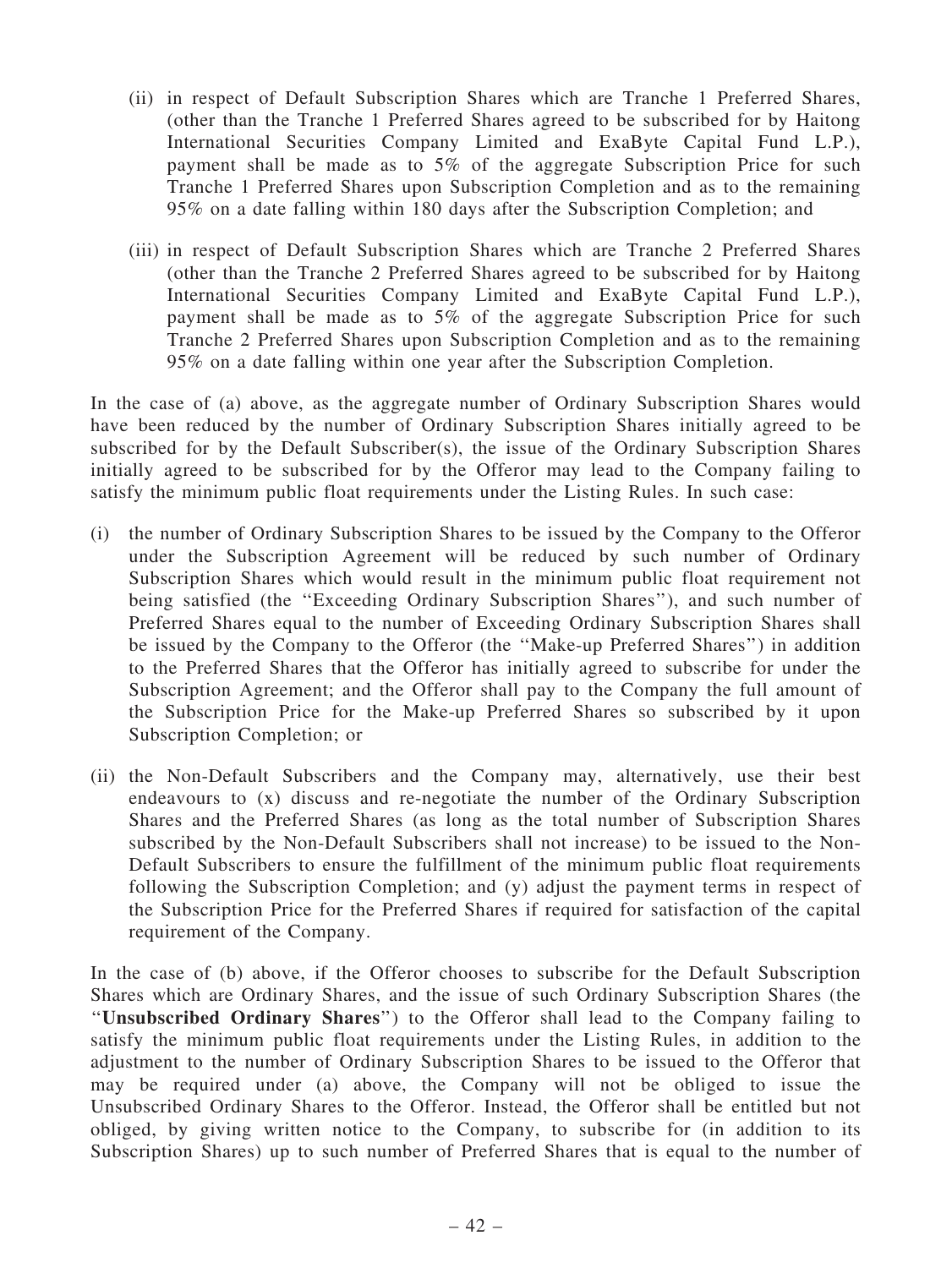Unsubscribed Ordinary Shares (the ''Additional Make-Up Preferred Shares'') on the condition that the Offeror shall pay to the Company the full amount of the Subscription Price for the Additional Make-Up Preferred Shares so subscribed by it on Subscription Completion.

In both of the above cases, if following Subscription Completion, the Board resolves to accelerate the payment of the Subscription Price for the Preferred Shares that remains outstanding then for the purpose of satisfying the actual requirement for working capital of the Company, each Non-Default Subscriber (including the Offeror) has agreed to pay the Subscription Price for its/his respective Preferred Shares pursuant to the new payment schedule adopted by the Board.

In circumstances other than (a) and (b) above whereby the issue of any Ordinary Subscription Shares will lead to the Company failing to satisfy the minimum public float requirements under the Listing Rules, the parties to the Subscription Agreement shall use their best endeavours to (i) discuss and re-negotiate the number of the Ordinary Subscription Shares and the Preferred Shares (as long as the total number of Subscription Shares shall not increase) to be issued to the Subscribers to ensure the fulfillment of the minimum public float requirements following the Subscription Completion, and (ii) adjust the payment terms in respect of the Subscription Price for the Preferred Shares if required for satisfaction of the capital requirement of the Company. No Ordinary Subscription Shares will be issued if the Company fails to satisfy the minimum public float requirements under the Listing Rules.

### Forfeiture

If a Subscriber fails to satisfy the payment obligations under (ii) or (iii) above under the sub-section headed ''Payment of Subscription monies'', the related partly paid Preferred Shares issued to such Subscriber may be forfeited in accordance with the Bye-laws, and no part of the subscription money paid will be refunded to such Subscriber. The forfeiture procedure is set out in Bye-laws 34 to 42 of the New Bye-laws. Pursuant to Bye-law 34 of the New Bye-laws, if a call to pay up the shares of the Company (including the Preferred Shares) remains unpaid after it has become due and payable, the Board may give to the person from whom it is due not less than fourteen (14) clear days' notice (the ''Notice''): (a) requiring payment of the amount unpaid together with any interest which may have accrued and which may still accrue up to the date of actual payment; and (b) stating that if the Notice is not complied with the shares of the Company on which the call was made will be liable to be forfeited. Subject to compliance with the provisions of the New Bye-laws, the Board may resolve to have such Preferred Shares forfeited and cancel the forfeited shares. The holder(s) of those Preferred Shares will then be removed from the Company's register of members. There is no need for the relevant Subscriber to surrender the share certificate(s) for the Subscription Shares to effect the cancellation and forfeiture.

### Pre-completion obligations

Pursuant to the pre-completion obligations mentioned in condition precedent paragraph (o) under ''Conditions precedent to the Subscription'' above, the Company undertakes to procure that between the date of the Subscription Agreement and the Subscription Completion, each of the Company and any other subsidiaries of the Company:

(i) shall carry on its business as a going concern in the ordinary and usual course as carried on prior to the date of the Subscription Agreement; and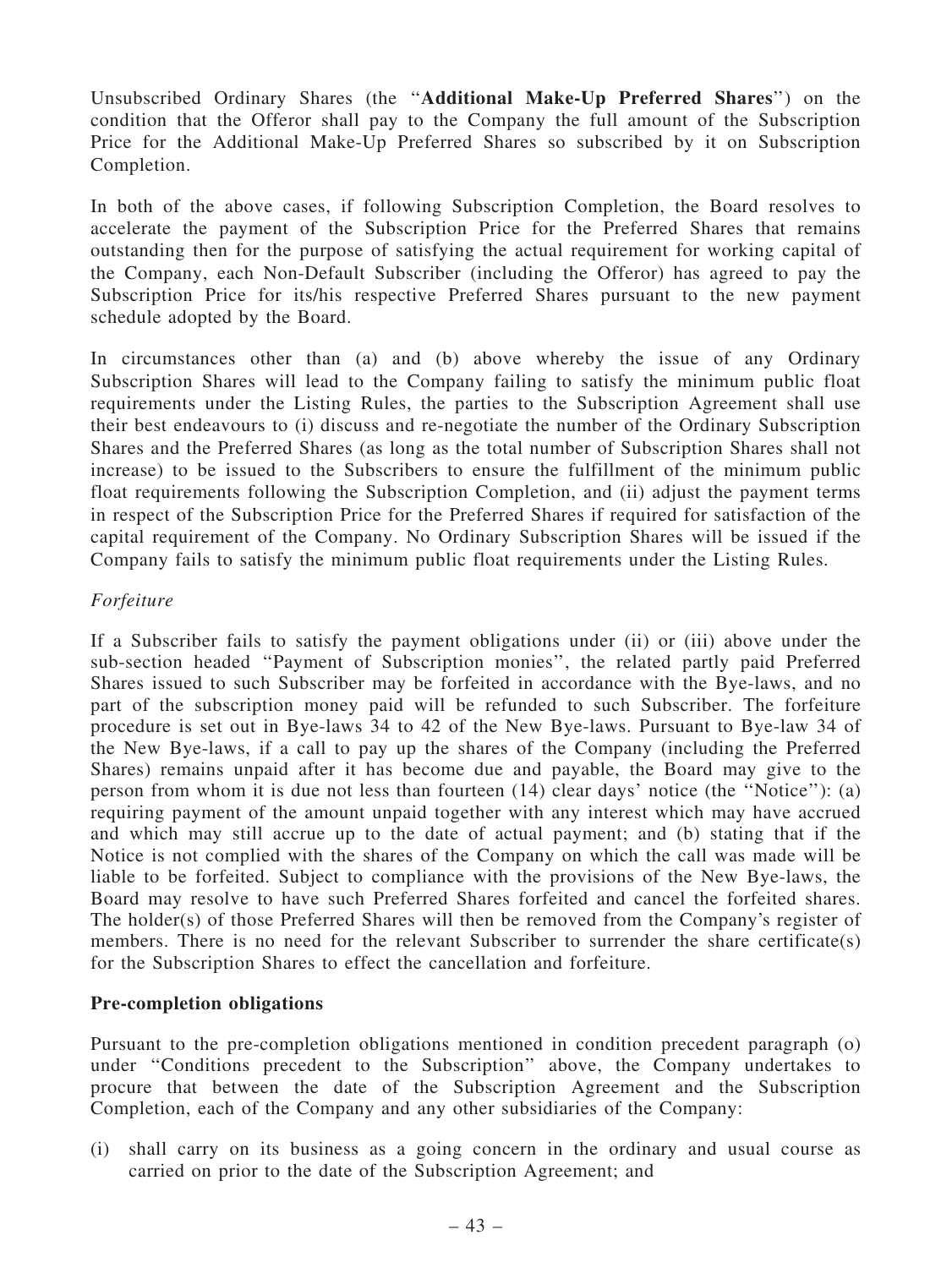- (ii) shall not carry out any of the reserved matters as set out in the Subscription Agreement or take any action in relation thereto, unless prior written approval from the Majority Subscriber(s) has been obtained.
- As set out in the Subscription Agreement, the reserved matters in item (ii) above refer to:
- (a) any adoption, approval of or amendment to the annual operation plan, business plan and financial budget (including capital expenditure budget);
- (b) save and except as otherwise contemplated under any Transaction Documents or agreed to by the Majority Subscriber(s), any transfer, sale or disposal of, or the creation of any charge, pledge, mortgage, security or any other encumbrance over, any shares or equity interest of the Company and of its subsidiaries (the ''Group Company(ies)'') or any business, or, except for in the ordinary course of business, any assets or undertaking of any Group Company (including merger and acquisition);
- (c) save and except for such changes or alterations contemplated under the S&P Agreement and the Transaction Documents or otherwise required under the applicable laws and regulations, any adoption, alteration, modification or waiver of any provisions (including the alteration of any rights attaching to the Shares or the Convertible Bonds or any other security of the Company) of the Company's constitutional documents or the Bye-laws;
- (d) save and except otherwise contemplated under any Transaction Documents or agreed to by the Majority Subscriber(s), any Group Company entering into or varying the terms of (including without limitation waiver of terms or non-enforcement of rights available to the Group Company thereunder) or terminating any material contracts, which exclude contracts entered into in the usual and ordinary course of business of the Group with a total consideration not exceeding HK\$5 million within any twelve-month period;
- (e) any Group Company entering into, varying the terms of (including without limitation waiver of terms or non-enforcement of rights available to the Group Company thereunder) or terminating any connected transaction within the meaning of the Listing Rules;
- (f) any transaction between the Company and Target 1, Target 2 or any of their respective subsidiaries and affiliates, except for those in the ordinary course of business involving an aggregate amount of no more than HK\$5 million;
- (g) the appointment (including an appointment of directors of the Company to fill casual vacancy), re-designation or removal of any key management (including without limitation the Chairman, Chief Executive Officer, Chief Financial Officer of the Company or any Director, legal representatives, directors and other senior management of any Group Company), or change of their terms of appointment;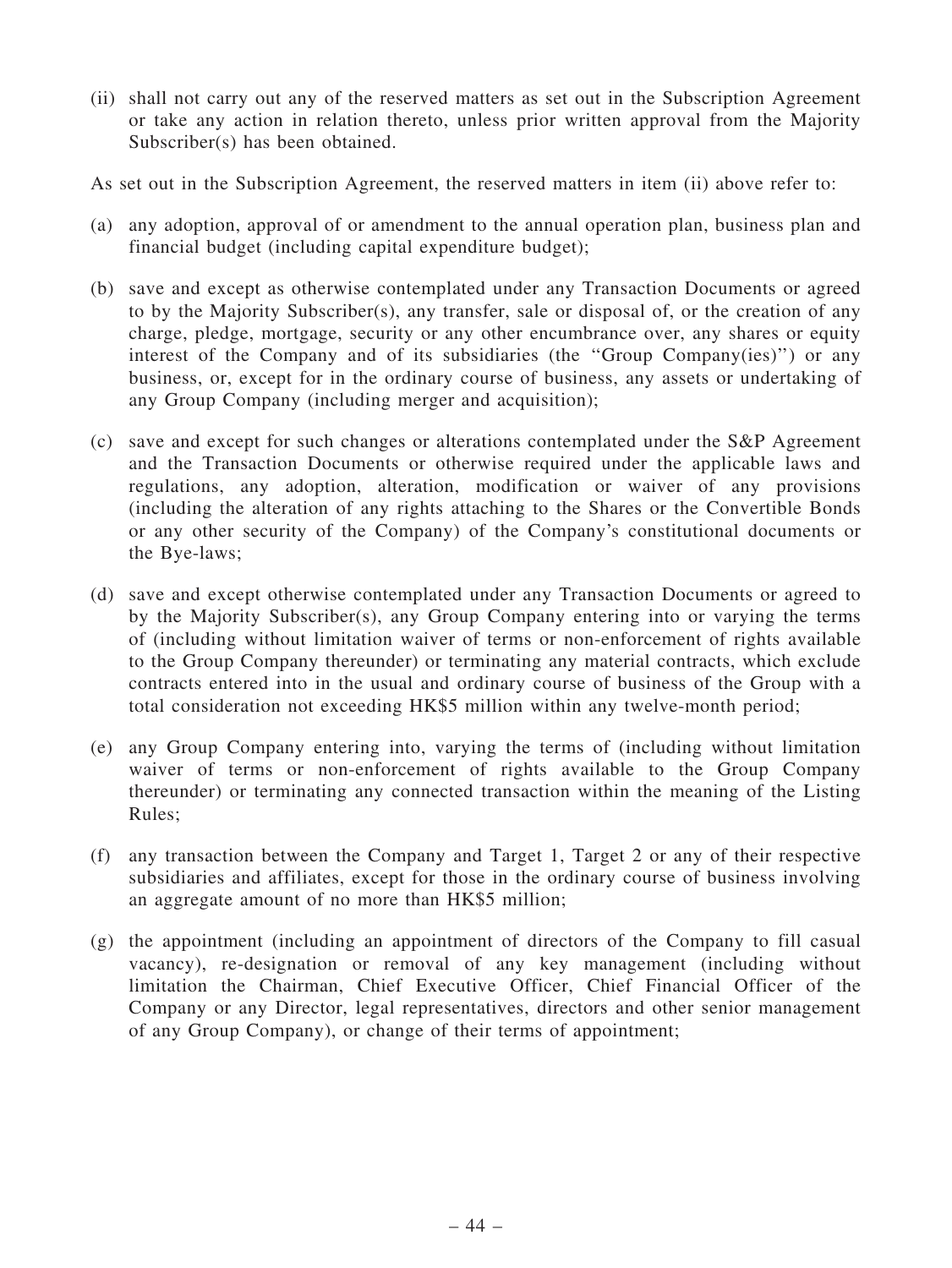- (h) save and except as required under the applicable laws and regulations, the commencement of any proceeding or other action relating to bankruptcy, insolvency, winding-up, liquidation or dissolution of any Group Company;
- (i) save and except otherwise contemplated under any Transaction Documents or agreed to by the Majority Subscriber(s), any change to the shareholding structure or dilution of the equity interest of any shareholder of any Group Company, including without limitation the creation, issuance, purchase, redemption, repurchase, reclassification or other reorganisation of the share capital or any securities convertible into shares of any Group Company; and
- (j) any commencement, settlement or making of major decisions in relation to any material legal proceedings, litigations, claims or disputes involving any Group Company.

The above reserved matters were agreed among the Company and the Subscribers after arm's length negotiation. The Company is of the view that the arrangement in respect of the reserved matters is a common practice in sizeable fund raising exercises which those rights granted to the Subscribers (in the capacity of new investors but not Shareholders) will immediately discontinue upon the Subscription Completion. Accordingly, the Board is of the view that the arrangement in respect of the reserved matters as part of the terms of the Subscription Agreement, given the terms of the Subscription Agreement as a whole, are fair and reasonable and in the interests of the Company and the Shareholders as a whole.

At any time between the date of the Subscription Agreement and the Subscription Completion, the Majority Subscriber(s) shall, be entitled to second a reasonable number of representatives to the Group to facilitate and manage the preparation and completion of, inter alia, the Subscription, the Acquisition, the Divestment, the Transfer, and related interim operation and business transition and the Company shall agree to such secondment arrangement as permitted under the Takeovers Code (in particular Rule 26.4 of the Takeovers Code pursuant to which except with the consent of the Executive, no nominee of an offeror or persons acting in concert with it may be appointed to the board of the offeree company or any of its subsidiaries, nor may an offeror and persons acting in concert with it exercise offeree company voting rights, until the offer document has been posted).

## Information on the Preferred Shares

A summary of the principal terms of the Preferred Shares is set out below:

| Issue price:       | HK\$0.6696 per Preferred Share.                                                                                                                                                                                                                                                                               |
|--------------------|---------------------------------------------------------------------------------------------------------------------------------------------------------------------------------------------------------------------------------------------------------------------------------------------------------------|
| Dividends:         | None of the Preferred Shares shall confer on the holders<br>thereof the right to receive out of the funds of the Company<br>available for distribution.                                                                                                                                                       |
| Return on capital: | The Preferred Shares shall rank pari passu in all respects for<br>return of capital on liquidation, winding up or dissolution of<br>the Company and participation in the distribution of surplus<br>assets of the Company with all other shares in the capital of<br>the Company for the time being in issue. |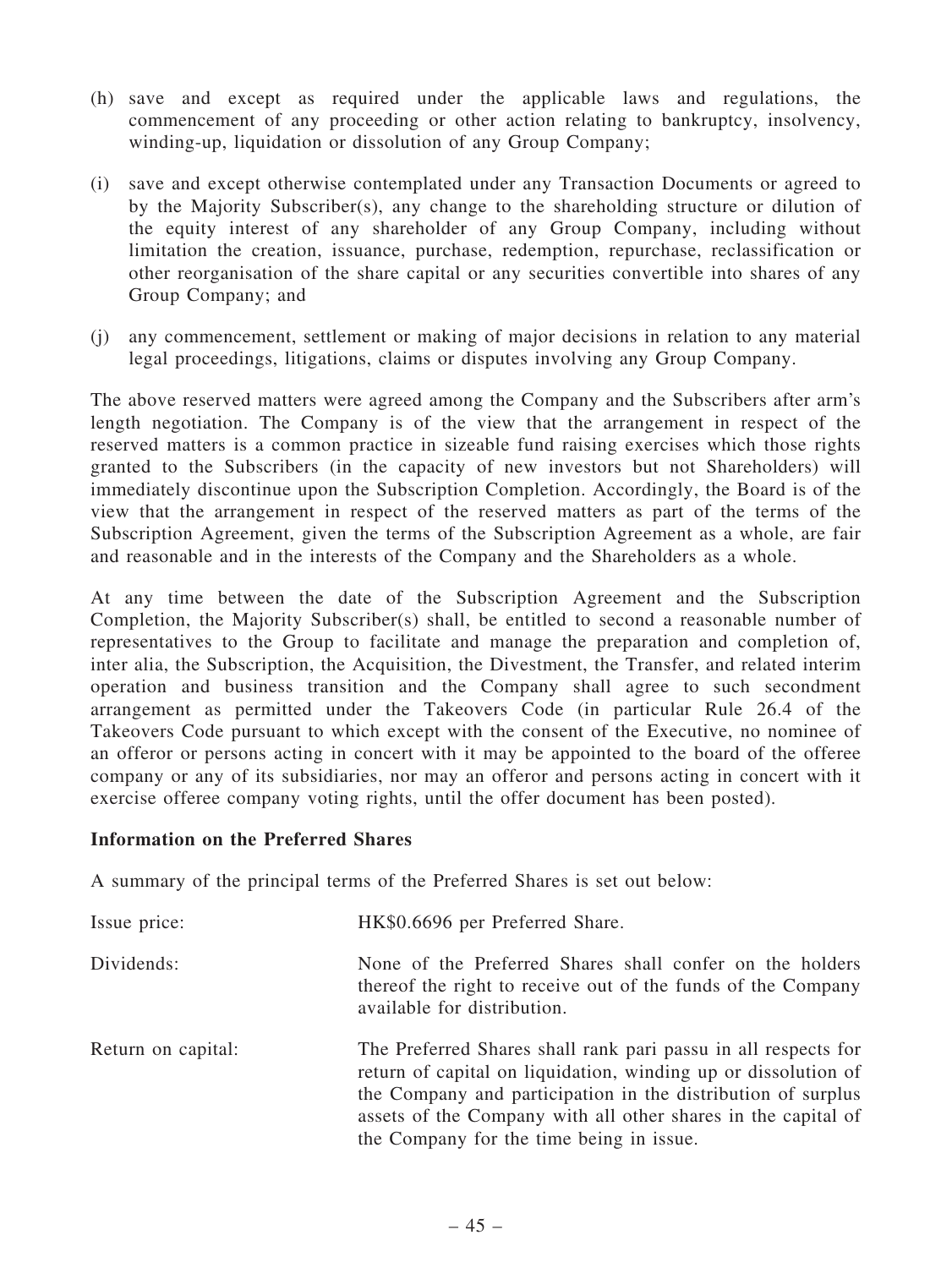Transferability: Any Preferred Share, subject to it having been fully paid up, shall be freely transferable subject to compliance with the New Bye-laws and all applicable laws and regulations. No partly paid Preferred Shares can be transferred.

Listing: The Preferred Shares will not be listed on any stock exchanges.

Voting: Save as otherwise provided by all applicable laws, the holder(s) of the Preferred Shares will not be entitled to attend or vote at any general meeting of the Company, unless a resolution is to be proposed at a general meeting for winding-up the Company or a resolution is to be proposed which if passed would vary or abrogate the rights or privileges of the holder(s) of the Preferred Shares, in which event the Preferred Shares shall confer on the holder(s) thereof the right to receive notice of, and to attend and vote at, the general meeting, save that such holder(s) may not vote upon any business dealt with at such general meeting except the election of a chairman, any motion for adjournment or relating to the proceedings of the general meeting and the resolution for winding-up or the resolution which if passed would (subject to any consents required for such purpose being obtained) vary or abrogate the rights and privileges of the holder(s) of the Preferred Shares. In such event, the votes of holders of Preferred Shares shall be counted on an as converted basis provided that only such Preferred Shares that have been fully paid up shall be so counted.

Conversion: Subject to the Listing Rules (including the minimum public float requirement) being met and the payment in full of the Subscription Price for the Preferred Shares, the Preferred Shares may be convertible by the holder of the Preferred Shares, without the payment of any additional consideration therefor, into such number of fully-paid New Conversion Shares obtained by multiplying the conversion rate then in effect by the number of Preferred Shares being converted.

Conversion period: An indefinite period commencing on the date of the Subscription Completion.

Conversion price: Initially HK\$0.6696, subject to customary adjustment for, among other matters, subdivision or consolidation of Ordinary Shares, capitalisation of profits or reserves and capital distributions.

Redemption: The Preferred Shares shall be non-redeemable.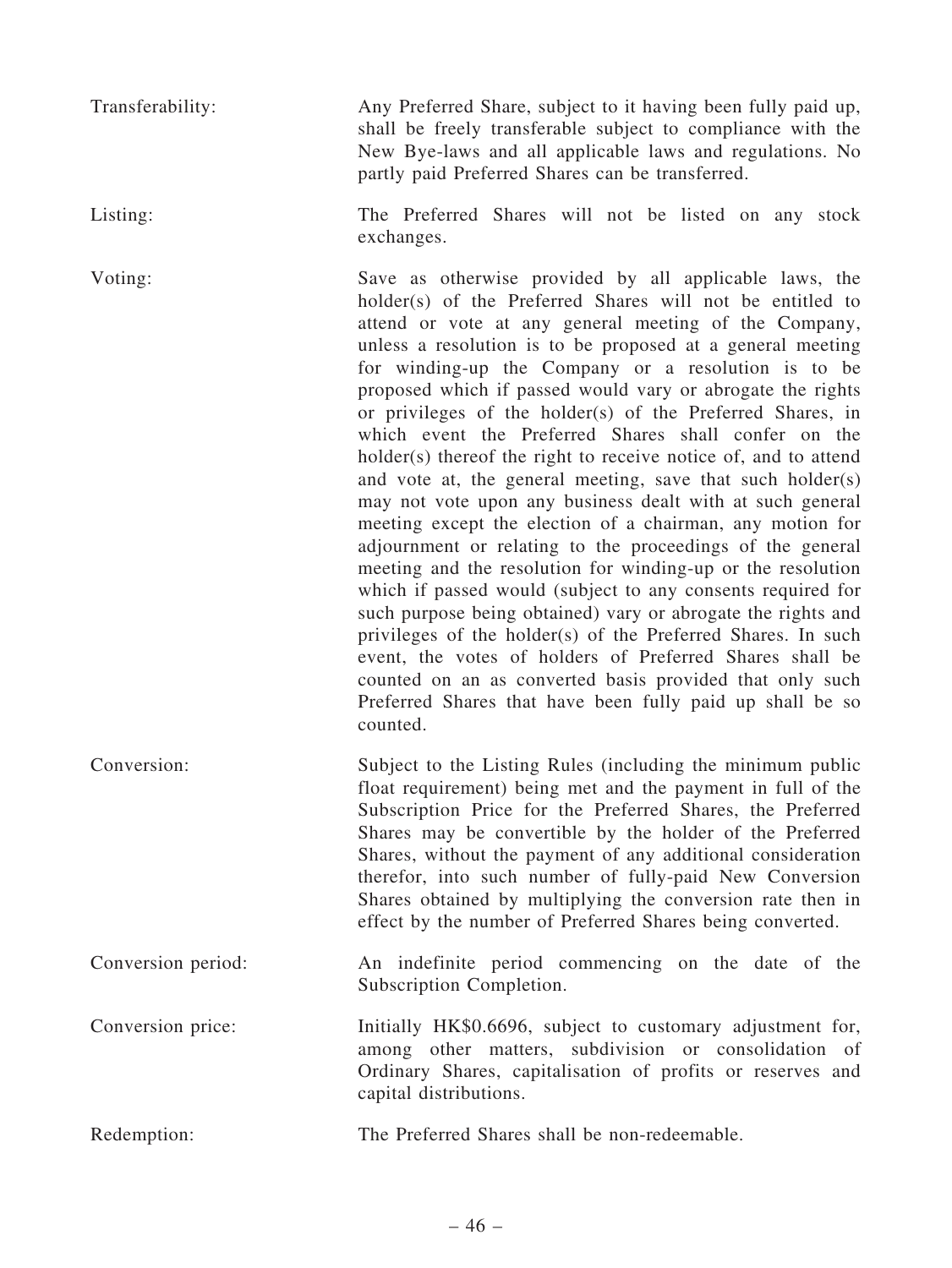# Proposed use of proceeds

The aggregate gross proceeds from the Subscription amount to approximately HK\$2,690 million. The Company has discussed the proposed use of proceeds with the Offeror. The aggregate net proceeds from the Subscription amounts to approximately HK\$2,640 million after taking into account estimated total expenses of approximately HK\$50 million in relation to the Transfer and the Transactions (representing a net subscription price of HK\$0.6572 per Subscription Share (assuming full conversion of the Preferred Shares at the initial conversion price)). Such net proceeds are proposed to be applied as follows:

- . as to approximately HK\$682 million for the payment of the consideration for the Acquisition;
- . as to approximately HK\$400 million to finance the repayment of the PRC Target's outstanding payables and borrowings;
- . as to approximately HK\$800 million to finance the development plan of the currently explored areas in Block 212;
- . as to approximately HK\$450 million for exploration and development of other areas in Block 212;
- . as to approximately HK\$108 million to finance the operating expenses of the PRC Target as well as the Restructured Group; and
- . as to approximately HK\$200 million for expanding the Restructured Group's business by acquiring other oil companies and the further exploration, development and production of the other newly acquired oil and gas projects.

Upstream petroleum business is very capital intensive and requires substantial investments to fuel the development of a single project as well as the continuous growth of an oil and gas company.

The above proposed use of proceeds from the Subscription was arrived at after discussions among the Offeror, the PRC Target and the Company as to the proposed business strategy of the Restructured Group.

Please refer to the section headed "Information on the PRC Target" in this joint announcement below for information on its development plan and strategy.

The Offeror is of the view that it will be an important growth strategy for the Restructured Group to expand through acquisitions after completion of the Transfer and the Transactions. Given the currently low crude oil price environment, the Offeror and the Company consider that there will be many potential upstream crude oil assets in North America (which have large oil reserves operating in more stable legal, political, and economic environment) which could be available for acquisition. Acquisition of overseas assets will help provide the Company with a more diversified and balanced asset portfolio.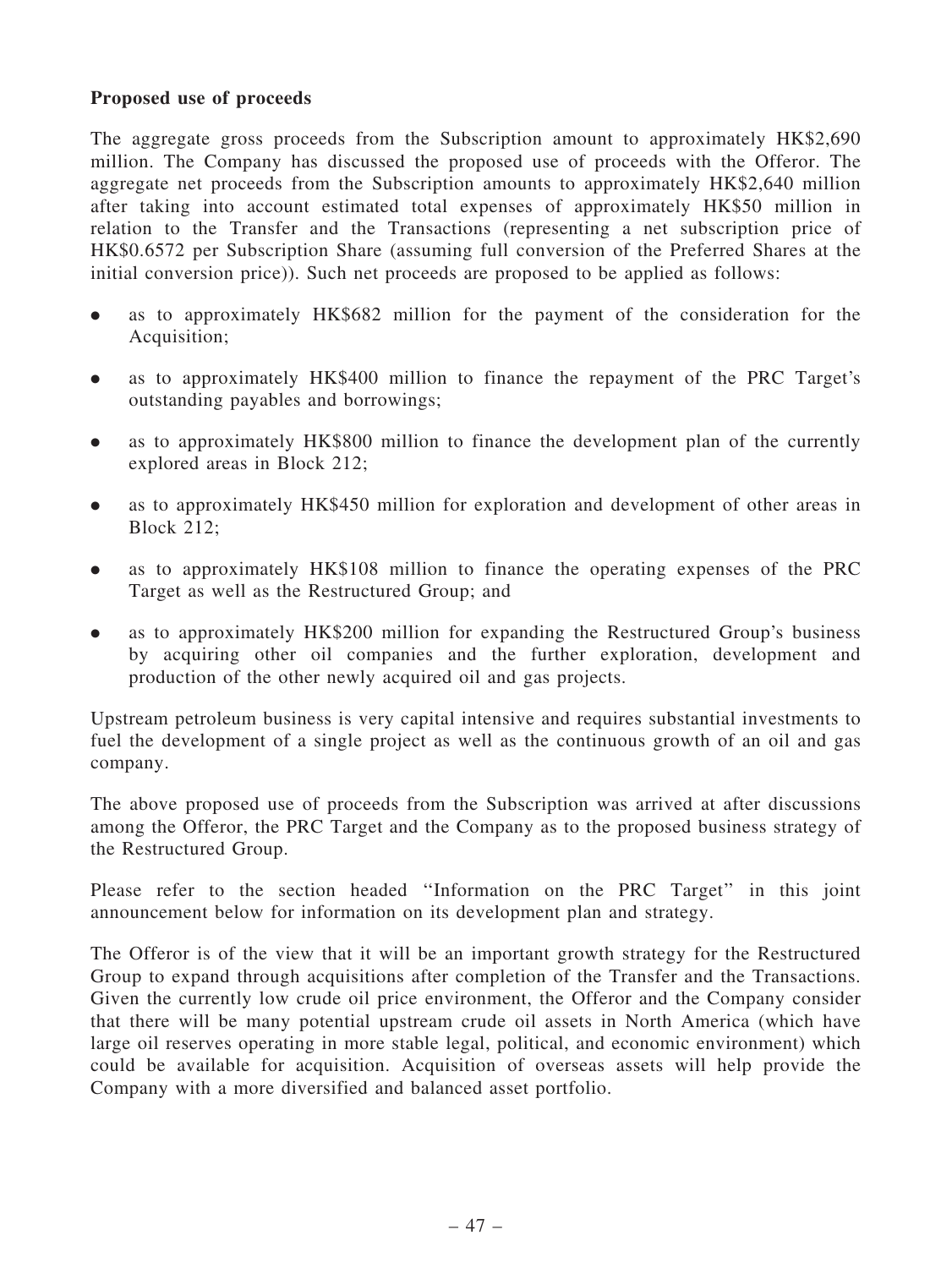The Offeror and the Company are of the view that the currently low commodity price offers an attractive risk/return profile for asset acquisitions. The Offeror will nominate a new senior management team to the Restructured Group after completion of the Transfer and, if applicable, as soon as such appointment is allowed under the Takeovers Code, who will have extensive mergers and acquisitions knowledge and experience and is capable of identifying growth drivers and synergies.

Currently, the Offeror is actively evaluating a number of projects in Canada and the US, which the Offeror considers to have meaningful production and steady cash flow with further exploration upsides, and can be appropriate potential acquisition targets after completion of the Transactions, such as light oil and liquids-rich gas in the Bluesky, Rock Creek, and Wilrich formations in Canada which is showing early stage positive results. The Offeror is also studying Cardium formation in western Canada where there are positive results from some wells drilled, especially in the Lochend, Harmattan/Garrington, Ferrier and Northeast sub-play regions. In the US, the Offeror is considering a focus on Eagle Ford Basin where liquid rich tight oil assets are attractive. The Offeror would advise the Company to consider the following major criteria when selecting and evaluating future acquisition targets:

- 1. an asset value in the range of US\$250 million to US\$500 million;
- 2. a total proved and probable reserves in the range of 30 million to 60 million barrels;
- 3. a working interest net production in the range of 2,500 boe/d to 5,000 boe/d (barrels of oil equivalent per day, a commonly used measure of oil production) with an oil to gas ratio greater than 60%;
- 4. in production phase with significant future development inventory;
- 5. an aggregate yearly production decline rate of less than 30%; and
- 6. approved source rock with a production history and potential exploration upside.

In addition, the Offeror and the PRC Target also consider that there will be more opportunities in the PRC. The PRC Target plans to leverage on the ongoing oil and gas industry reform in the PRC to expand its operations by selectively engaging in more upstream exploration projects in the PRC in future. Although historically the oil and gas resources have long been dominated by state-owned companies, the PRC government has been issuing favorable policies to let non-state-owned companies participate in exploration and development projects in the PRC. Based on Several Opinions of the State Council on Encouraging and Guiding the Healthy Development of Private Investment (國務院關於鼓勵 和引導民間投資健康發展的若干意見), a policy issued by the State Council in 2010, the PRC government encourages private capital to (1) engage in oil and gas investments in the PRC, (2) support private capital entering oil and gas exploration and development in the PRC, and (3) cooperate with state-owned petroleum companies. This policy also promotes private capital to participate in the development of infrastructure projects in respect of oil and gas storage, transportation and pipelines. Furthermore, based on the ''Energy Development Twelfth Five-year Plan'' (能源發展「十二五」規劃) issued by the State Council in 2013, the PRC government encourages foreign capital to enter local complex oil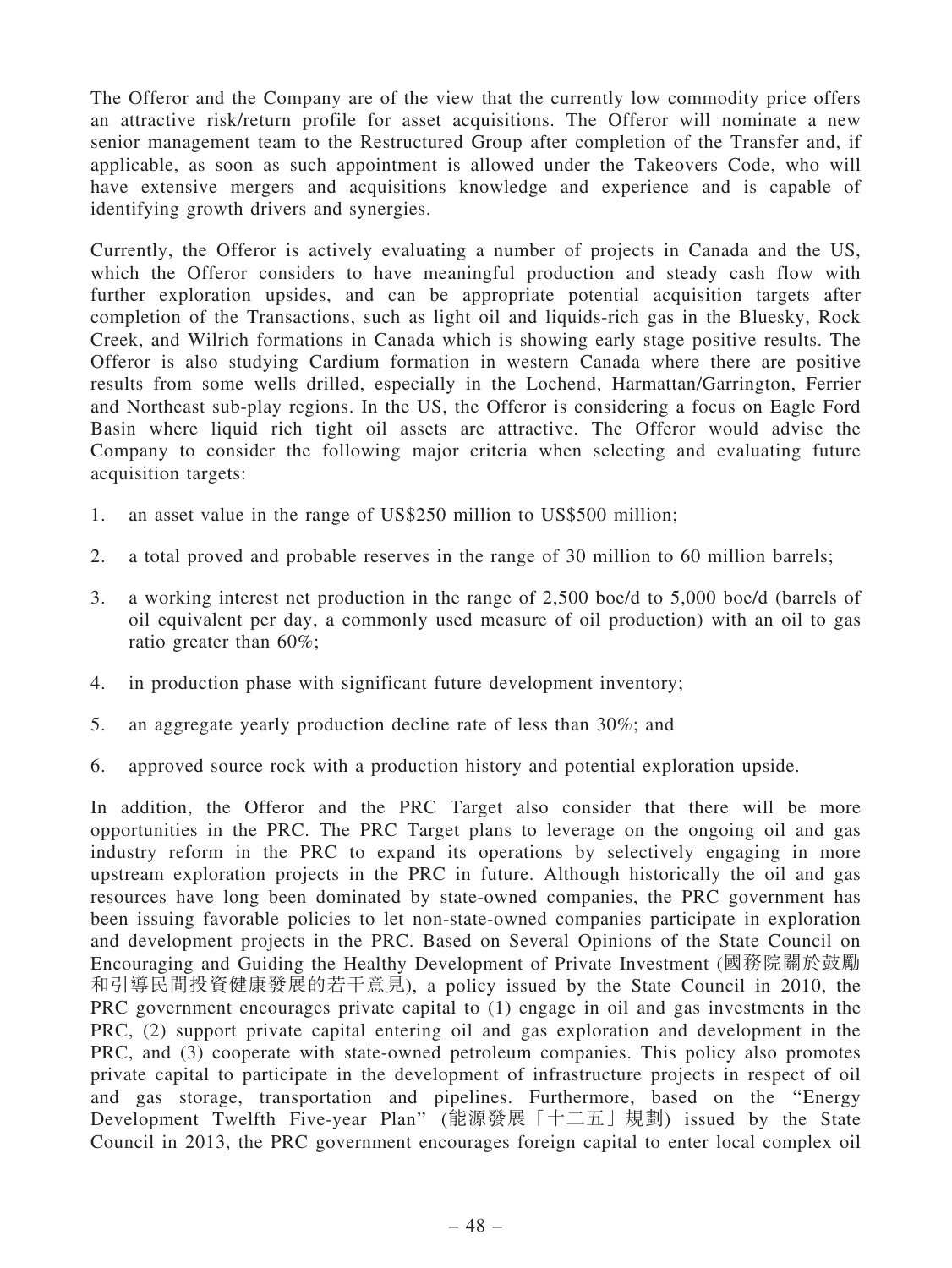and gas exploration in the PRC. The oil and gas industry in the PRC will be more open to foreign investments from non-state-owned companies. As a result, the Restructured Group may be able to benefit from such welcoming policy.

Depending on the size of a future acquisition, the Offeror considers that it may propose to the Company to raise additional funding to finance such acquisition, including debt or equity.

As at the date of this joint announcement, the Company has not reached any agreement with the Offeror or any other party (other than the Acquisition) in respect of any possible acquisition.

The Company was approached by the Offeror in respect of the proposal for the Transfer and the Transactions. The Offeror proposed that it, and the other Subscribers, will subscribe for the Subscription Shares in order to provide necessary funding for the capital investment and growth requirements of the Restructured Group. Sufficient working capital is required to ensure the continuing development of the PRC Target whose upstream petroleum business is capital intensive. Furthermore under Rule 18.03(5) of the Listing Rules, a listing applicant which is principally engaged in the exploration and/or extraction of natural resources is required to have available working capital for 1.25 times of its present requirements in the 12 months from the date of the related listing document.

Whilst a substantial amount of money is needed to finance the future development of the PRC Target as well as the Restructured Group as a whole after completion of the Transfer and the Transactions, not all the proceeds from the Subscription are expected to be utilized in the 12 months after completion of the Transactions. Save for the HK\$682 million which will be used to finance the payment of the consideration for Acquisition upon Acquisition Completion, a majority of the expected net proceeds from the Subscription will be used for the continuing exploration and development of the PRC Target's current upstream petroleum project. The further exploration and development work of Block 212 (as further described above) is expected to be gradually carried out over the next few years. Nevertheless it is important for the Company to have a secured source of funding which the Subscription will be able to provide. The Company therefore agreed to the payment schedule in respect of the subscription of the Preferred Shares as suggested by the Offeror and the other Subscribers as described above. As the Company is not allowed to issue partly-paid Ordinary Shares, the Offeror and the Company expect that the issue of the Preferred Shares which allow the agreed deferred payment arrangement will enable the Company to secure a source of funding now and equip the Company with the financial ability to fuel its future development and growth. If the Company does not issue the Preferred Shares, it will face the risk of not being able to raise sufficient funding for its future development. The proportion of the Ordinary Subscription Shares and Preferred Shares is suggested by the Offeror and agreed with the other Subscribers. The Company understands from the Offeror that it proposed such deferred payment schedule after taking into consideration various factors, including, among other things, the timing of the funding needs of the PRC Target after completion of the Transactions, the ability of the Offeror to maintain a majority interest in the Company after completion of the Transfer and the individual investment preference of each other Subscriber. The Company considers that the division of the Subscription for the Ordinary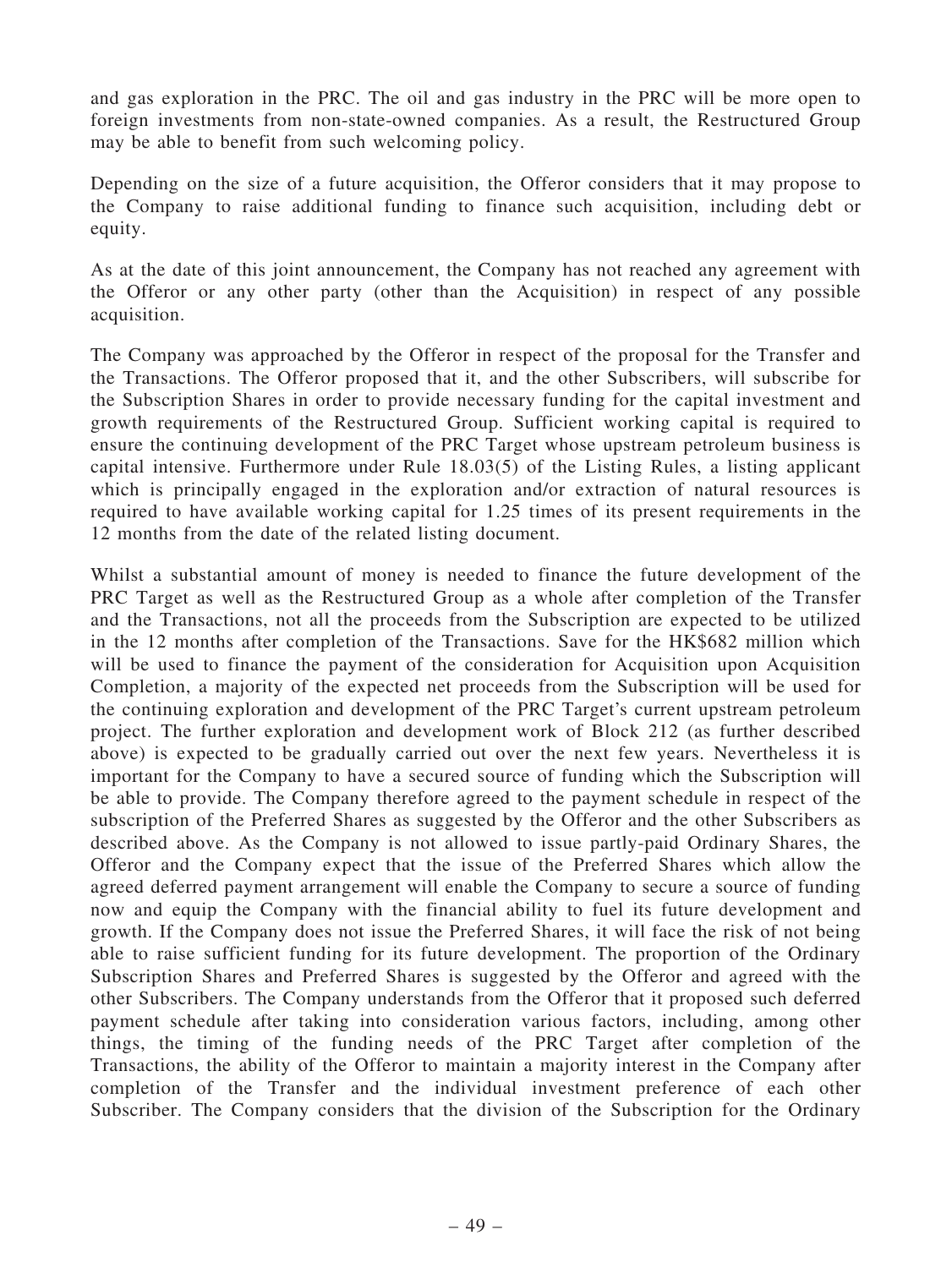Subscription Shares and the Preferred Shares as suggested by the Offeror acceptable as under this proposed payment terms, the Restructured Group will still be able to meet its expected future cash requirements based on the current expected development timetable.

Given the proposed business development plan of the PRC Target and the benefits of the Transactions, the Company considers that the size of the Subscription and the related payment terms are in the interests of the Company and the Shareholders as a whole.

# THE ACQUISITION

On 22 June 2015, the Target Sellers (as sellers), the Company (as purchaser) and the PRC Target entered into the Acquisition Agreement pursuant to which, the Company has conditionally agreed to acquire from the Target Sellers the entire equity interests in the PRC Target at a consideration of RMB558,880,000 (equivalent to approximately HK\$682 million).

## The Acquisition Agreement

| Date:           | 22 June 2015                                                                                                                                        |
|-----------------|-----------------------------------------------------------------------------------------------------------------------------------------------------|
| <b>Parties:</b> | the Company (as purchaser)<br>(i)                                                                                                                   |
|                 | (ii) the Target Sellers (as sellers)                                                                                                                |
|                 | (iii) PRC Target                                                                                                                                    |
|                 | Hongbo Investment holds 60% of the equity interests in the PRC Target<br>and Lida Investment owns 40% of the equity interests in the PRC<br>Target. |
| Subject matter: | The Company has conditionally agreed to acquire from the Target<br>Sellers, the entire equity interests in the PRC Target.                          |

# **Consideration**

The consideration shall be RMB558,880,000 which shall be satisfied in cash upon the Acquisition Completion by a payment of RMB335,330,000 to Hongbo Investment and a payment of RMB223,550,000 to Lida Investment.

The consideration was determined with reference to the estimation of oil reserves of Block 212 in which the PRC Target is regarded to be interested through the EPCC, recent oil price and price of comparable transactions. Save for certain seismic survey, no material exploration work has been done in respect of Block 378.

A competent person's report on the oil reserve in Block 212 and a valuation report on the PRC Target's interest in the oil reserve in Block 212 issued by a competent evaluator will be set out in the Circular in accordance with the applicable requirements of the Listing Rules.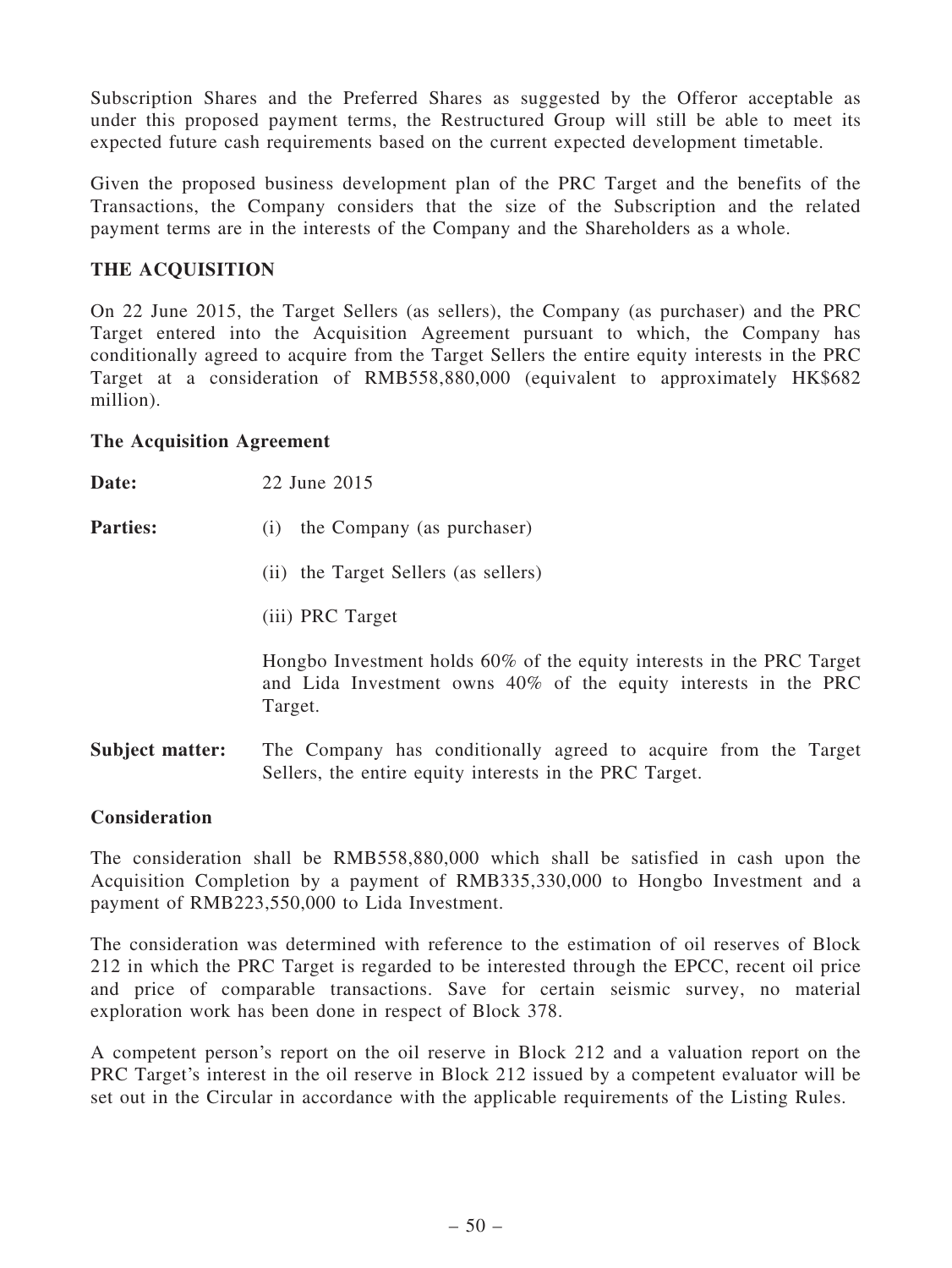## Conditions precedent to the Acquisition

The Acquisition Completion is subject to the satisfaction or waiver (as applicable) of the following conditions (other than those which have been satisfied as at the date of this joint announcement):

- (a) the respective representations and warranties of the Target Sellers and the Company set forth in the Acquisition Agreement remain true, accurate, complete and not misleading in all respects at the date of the Acquisition Agreement, and as at the date of the Acquisition Completion, except for those representations and warranties which are explicitly stated to be true and accurate as at a particular date specified only;
- (b) the Target Sellers and the Company having fulfilled and complied with all the material terms, undertakings, and conditions as set out in the Acquisition Agreement at or before the Acquisition Completion;
- (c) there is no prohibition, writ, temporary restriction or any form of order issued by any competent governmental authorities that impedes the Acquisition Completion or make the Acquisition Completion illegal;
- (d) the completion of the capitalisation of the loans owed by the PRC Target to the Target Sellers;
- (e) the renewal of the EPCC to the satisfaction of the Company;
- (f) the approvals being obtained from the National Development and Reform Commission (if applicable) and Ministry of Commerce of the PRC;
- (g) the completion of a change of business registration at the relevant Industrial and Commercial Bureau in the PRC registering the Company as the new holder of the PRC Target's equity interests;
- (h) the completion of necessary registration with the State Administration of Foreign Exchange;
- (i) the approvals of the Independent Shareholders, the Stock Exchange and the SFC (if applicable) for the transactions contemplated under the Acquisition Agreement having been obtained;
- (j) the entering into of the Subscription Agreement on the date when the Acquisition Agreement was entered into, and the simultaneous completion of the Subscription Agreement and the Acquisition Agreement; and
- (k) the entering into of the Divestment Agreement on the date when the Acquisition Agreement was entered into and the simultaneous completion of the Divestment Agreement and the Acquisition Agreement.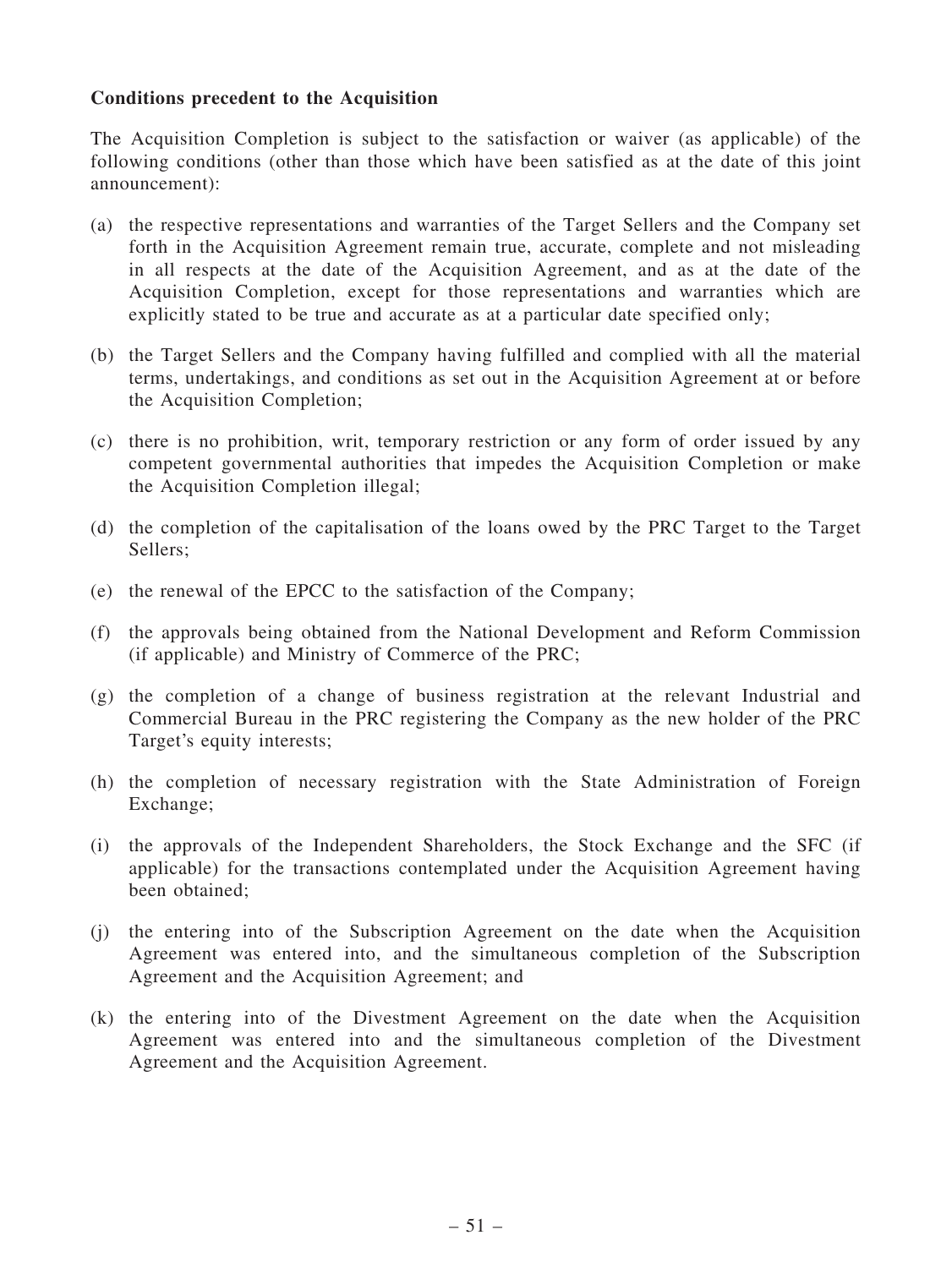As at the date of this joint announcement, conditions (d) and (e) have been fulfilled. The Target Sellers may, in writing, waive any of the above conditions (other than conditions (a) and (b) in respect of their own obligations and conditions  $(f)$ ,  $(g)$ ,  $(h)$ ,  $(i)$ ,  $(i)$  and  $(k)$ ); whilst the Company may, in writing, waive any of the above conditions (other than conditions (a) and (b) in respect of its own obligations and conditions  $(f)$ ,  $(g)$ ,  $(h)$ ,  $(i)$ ,  $(i)$  and  $(k)$ ).

The Acquisition has been approved by the Bureau of Commerce of Inner Mongolia Autonomous Region of the PRC.

As at the date of this joint announcement, the Company has no intention to waive any of the above conditions which are capable of being waived and it is not aware of any intention of the Target Sellers to waive such conditions. The Company will consider the seriousness and any adverse impact to the Group in respect of any condition which cannot be satisfied before it decides to waive any of the conditions that it is entitled to waive.

## Acquisition Completion

The Acquisition Completion is expected to take place within five business days (or such other date as the parties to the Acquisition Agreement shall agree) after the parties to the Acquisition Agreement having confirmed in writing all the conditions to the Acquisition Agreement have either been fulfilled or (as the case may be) waived or such other date as may be agreed between the parties to the Acquisition Agreement.

If Acquisition Completion does not take place by 31 December 2015 (or such other date as may be agreed between the parties to the Acquisition Agreement), each of the parties to the Acquisition Agreement may choose to terminate the Acquisition Agreement; provided a party shall not be entitled to terminate the Acquisition if its default is the major cause of the Acquisition Completion failing to take place on or before 31 December 2015.

The Acquisition Completion is conditional on the Subscription Completion and the Divestment Completion, all of which shall take place simultaneously.

### THE CN SUBSCRIPTION

On 22 June 2015, the Company (as issuer), League Way (as subscriber) and the Offeror (as guarantor) entered into the CN Subscription Agreement pursuant to which League Way has conditionally agreed to subscribe for, and the Company has conditionally agreed to issue, the Convertible Note with an aggregate principal amount of HK\$250 million.

### The CN Subscription Agreement

| 22 June 2015 |
|--------------|
| The Company  |
| League Way   |
| The Offeror  |
|              |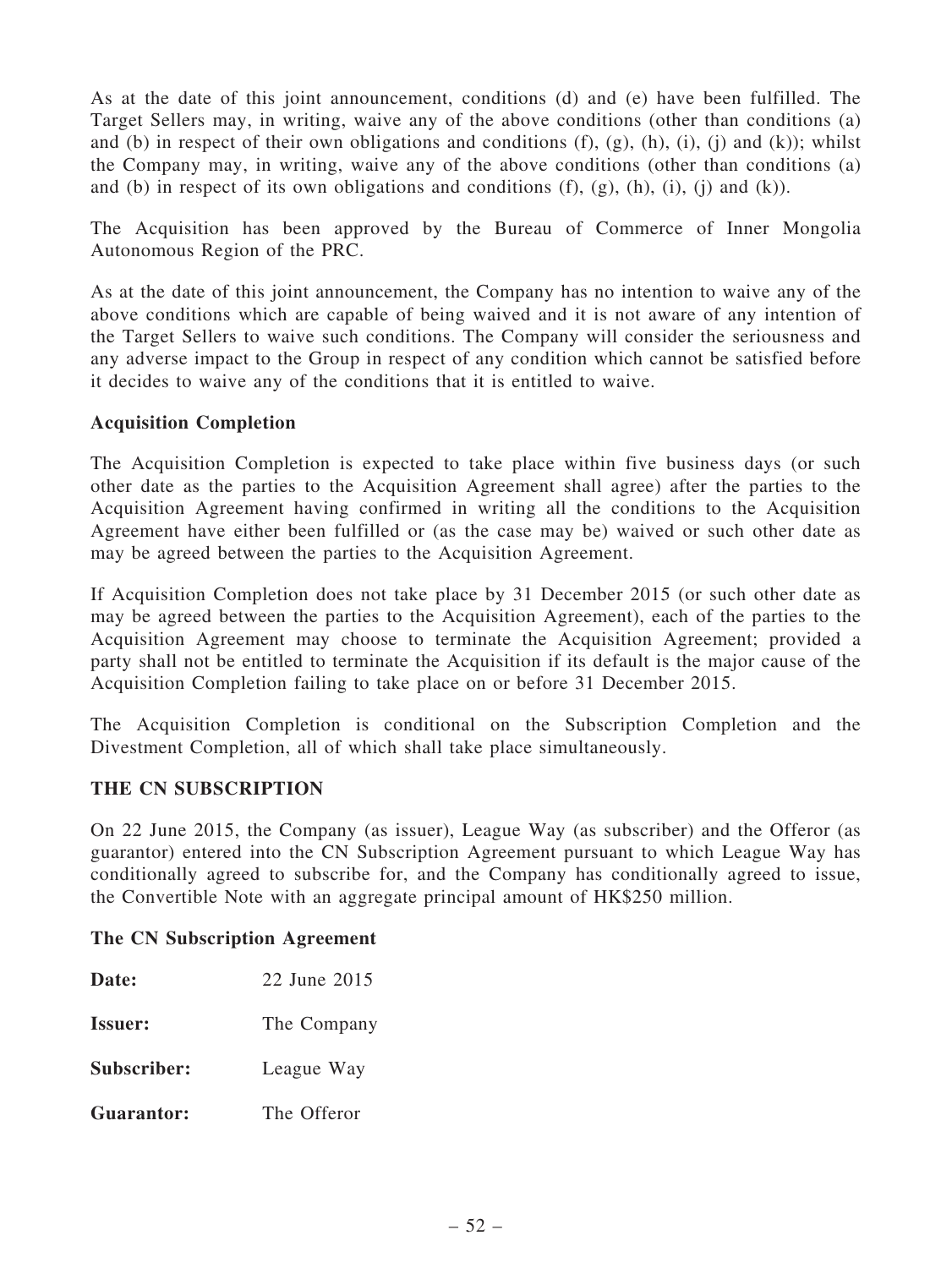## Conditions precedent

The CN Subscription Completion is conditional on the satisfaction or waiver (or the case may be) of the following conditions precedent:

- (a) the Group having obtained all consent from approval authorities which are necessary to be obtained for the execution and performance of the CN Subscription Agreement and consummation of any of the transactions contemplated under the CN Subscription Agreement;
- (b) the Company having obtained all consent from third parties which are necessary to be obtained for the execution and performance of the CN Subscription Agreement and consummation of any of the transactions contemplated under the CN Subscription Agreement;
- (c) the passing of resolutions by the Independent Shareholders in the SGM approving the CN Subscription;
- (d) the Listing Committee of the Stock Exchange having granted listing of and permission to deal in the New Conversion Shares issuable upon the conversion of the Convertible Note and such approval and granting of permission not having been withdrawn or revoked;
- (e) each of the transaction documents in relation to the CN Subscription having been duly executed by the parties thereto;
- (f) the Acquisition Completion having occurred pursuant to the Acquisition Agreement;
- (g) there being no approval authority or any other person that has:
	- (i) instituted or threatened any action or investigation to restrain, prohibit or otherwise challenge the issuance of the Convertible Note or any of the transactions contemplated under the CN Subscription Agreement;
	- (ii) threatened to take any action as a result of or in anticipation of the implementation of the transactions contemplated under the CN Subscription Agreement; or
	- (iii) instituted or threatened any action for the delisting of or suspension of trading of the Ordinary Shares on the Stock Exchange;
- (h) there having been no statute, regulation or decision which would prohibit or restrict the execution, delivery or performance of the transaction documents in relation to the CN Subscription or the consummation of the transactions contemplated under the transaction documents in relation to the CN Subscription having been enacted or taken by any approval authority whether in Hong Kong, the PRC or elsewhere;
- (i) there having been no material adverse change (as defined in the CN Subscription Agreement);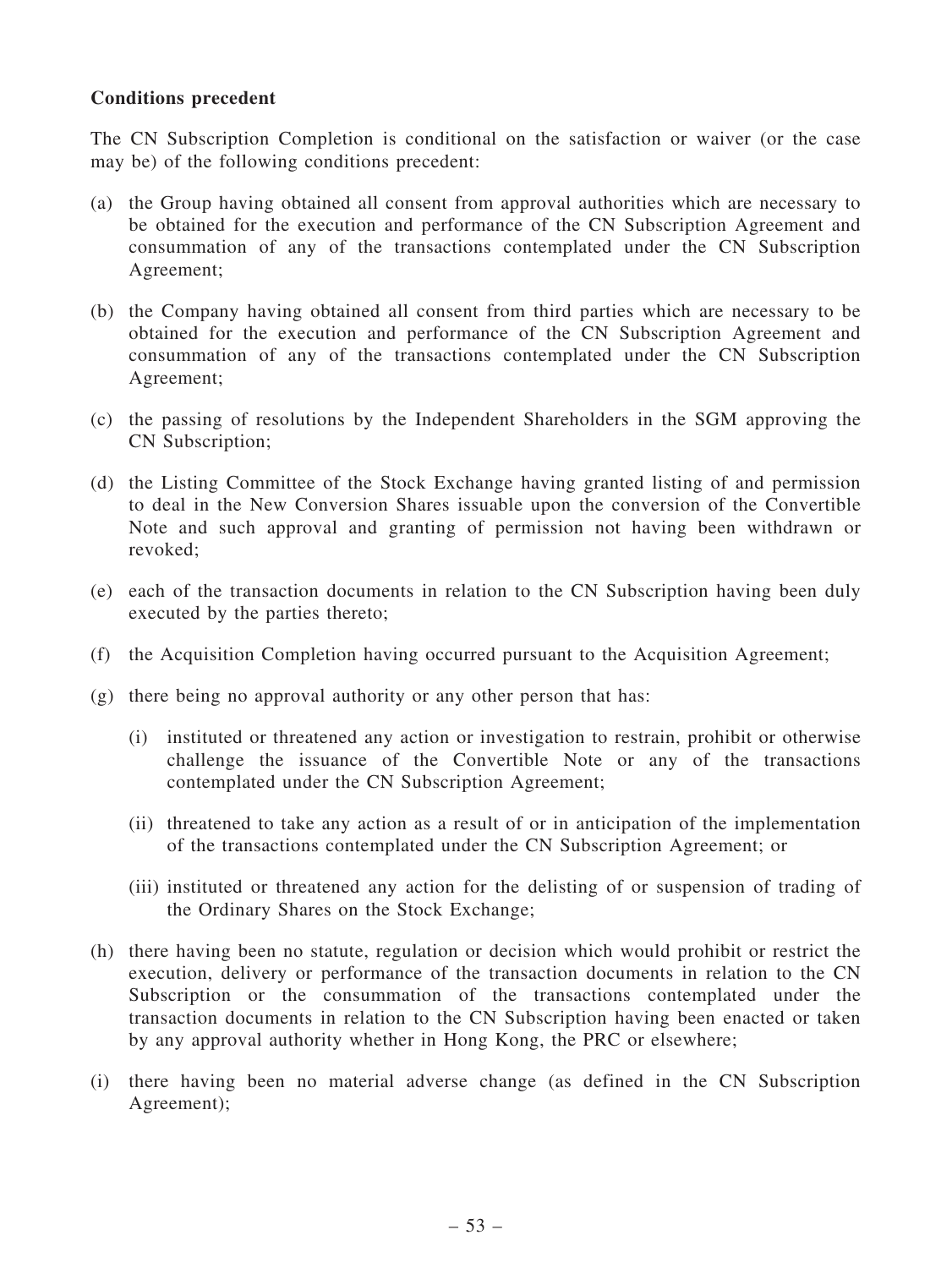- (j) the warranties of the Company set forth in the CN Subscription Agreement being true, accurate and correct in all material respects at the CN Subscription Completion and the Company having performed all its obligations under the CN Subscription Agreement or other documents entered into in respect of the CN Subscription to be performed before the CN Subscription Completion;
- (k) the Company having complied fully with the pre-completion obligations set out in the CN Subscription Agreement and otherwise having performed in all material respects all of the covenants and agreements required to be performed by it under other documents entered into in respect of the CN Subscription to be performed simultaneously; and
- (l) there having been delivered to League Way a completion certificate from the Company confirming that the conditions precedent (other than those that cannot be satisfied until the CN Subscription Completion) set out in the CN Subscription Agreement have been met.

League Way may, at any time, waive in whole or in part any of the conditions precedent (other than conditions (a) to (h)) by written notice to the Company. Such waiver may or may not be accompanied with conditions and shall not prejudice the rights of League Way to claim for compensation or damages under the CN Subscription Agreement.

If the conditions precedent are not satisfied or waived on or before 31 December 2015, the CN Subscription Agreement shall lapse and none of the parties shall have any claim against any other under the CN Subscription Agreement, save with respect to any antecedent rights arising under the CN Subscription Agreement.

As at the date of this joint announcement, none of the above conditions have been fulfilled, and the Company is not aware of any intention of League Way to waive any of the above conditions.

# CN Subscription Completion

The CN Subscription Completion is conditional on the Acquisition Completion and shall take place on or before the 10th business day following the satisfaction or waiver of the conditions precedent (other than those conditions precedent that by their terms cannot be fulfilled until the CN Subscription Completion) or on such other date as may be agreed in writing by the Company and League Way. The CN Subscription Completion shall take place simultaneously with the Subscription Completion, the Acquisition Completion and the Divestment Completion.

# Payment of CN Subscription money

The entire principal amount of the Convertible Note shall be payable by League Way to the Company by telegraphic transfer by instalments as follows:

- (a) HK\$12,500,000, being 5% of the principal amount of the Convertible Note, shall be payable by League Way upon the CN Subscription Completion; and
- (b) HK\$237,500,000, being 95% of the principal amount of the Convertible Note, shall be payable by League Way within 120 days after the CN Subscription Completion.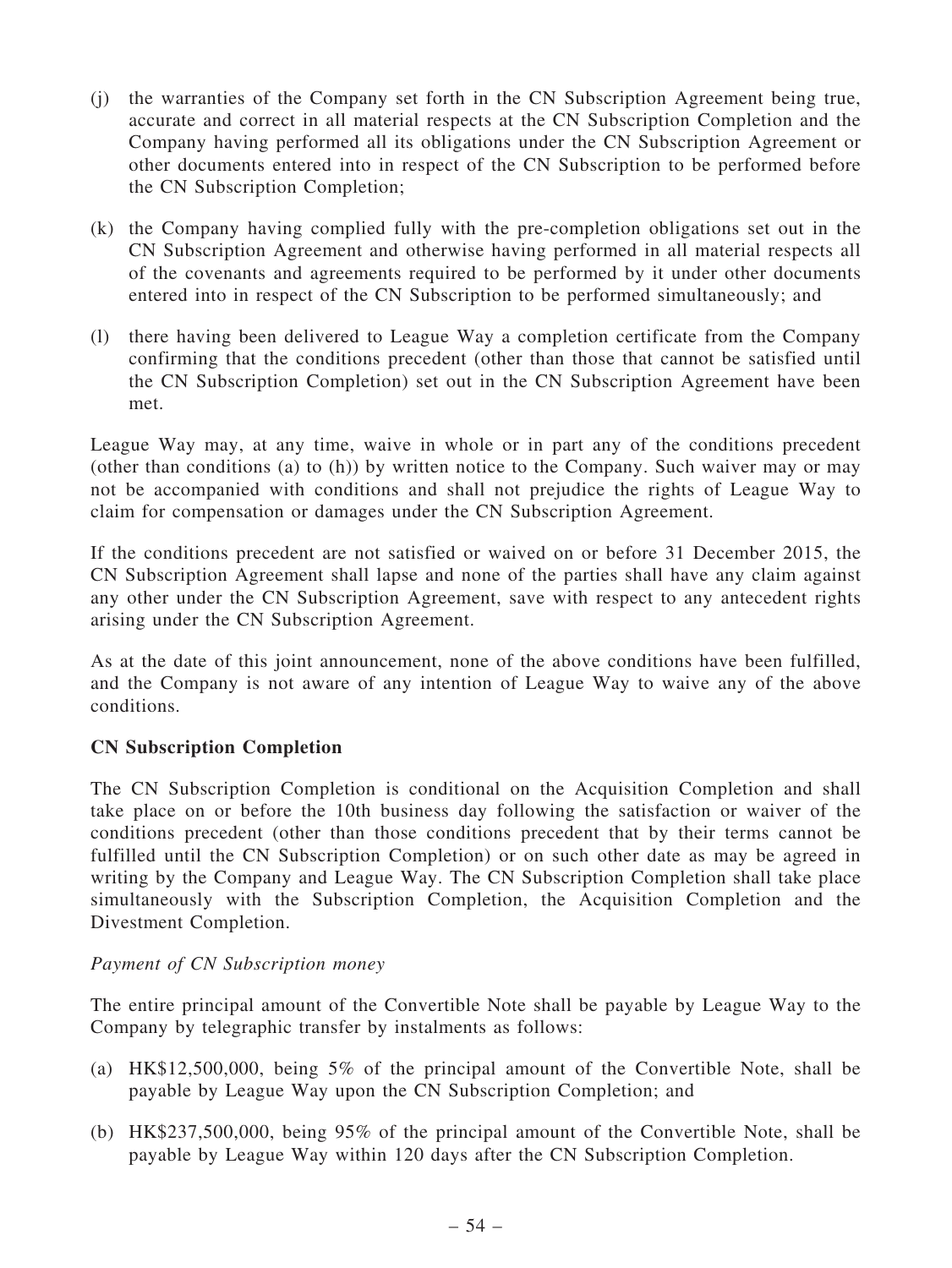The Convertible Note will be issued by the Company to League Way on the CN Subscription Completion date after League Way has paid the required 5% of the principal amount of the Convertible Note. Nevertheless, the holder of the Convertible Note will not be entitled to any of the redemption, conversion or other rights under the Convertible Note prior to the full payment of the remaining subscription money in the manner set out in (b) above (save for the rights to which an unsecured creditor is entitled upon liquidation of the Company).

For illustrative purposes only, subject to final audit and possible audit adjustments, in respect of the principal amount of the Convertible Note received upon the CN Subscription Completion, it would be recognised as bank balances and cash with the remaining principal amount to be received within 120 days after CN Subscription Completion being recognised under prepayments, deposits and other receivables, whilst the Convertible Note would also be recorded in non-current liabilities and reserves of the Company assuming that the Convertible Note will meet the fixed-for-fixed requirements, i.e. to be settled by the exchange of a fixed amount of cash or another financial asset for a fixed number of the Company's ordinary shares, subject to the adjustment of the conversion ratio to compensate the holder for changes in the number of ordinary shares outstanding that relate to share issuances or redemption not at fair value.

## CN forfeiture

If League Way fails to meet its payment obligation in (b) above under the sub-section headed "Payment of CN Subscription money" and fails to rectify the default within 60 days after the payment becomes due, the Convertible Note will be forfeited in accordance with the terms of the Convertible Note and the CN Subscription Agreement. Under the CN Subscription Agreement, no-refund of part payment of the subscription money made by League Way is provided. There is no procedure that the Company will need to carry out before it forfeits the Convertible Note and forfeits the part of the subscription money received by it. The aforesaid forfeiture mechanism of the Convertible Note is a contractual arrangement agreed between the parties to the CN Subscription Agreement. The Company does not require League Way to surrender the Convertible Note for the purposes of forfeiture. The Board may, at its sole discretion, resolve to have such Convertible Note forfeited. The Company may send a forfeiture notice to League Way after the forfeiture. However, there is no legal or contractual requirement for the Company to carry out such procedure and failure to do that will not render the forfeiture invalid.

The above deferred payment arrangement described under the sub-section headed ''Payment of CN Subscription money'' was agreed between League Way and the Company after arm's length negotiation having considered the procedures that League Way may need to take for transmitting funds in the PRC to Hong Kong to satisfy the payment obligation, the development plan and funding needs of the PRC Target after completion of the Acquisition (as set out in the section headed ''Information on the PRC Target'' in this joint announcement), and the terms of the Convertible Note allowing the Company to forfeit all payments made by League Way to the Company if League Way fails to pay the remaining amount by the deadline and fails to rectify the default within 60 days after the payment becomes due (as described above under the sub-section headed ''CN forfeiture''), and that the holder of the Convertible Note will not be entitled to any of the redemption and conversion rights under the Convertible Note prior to the full payment of the remaining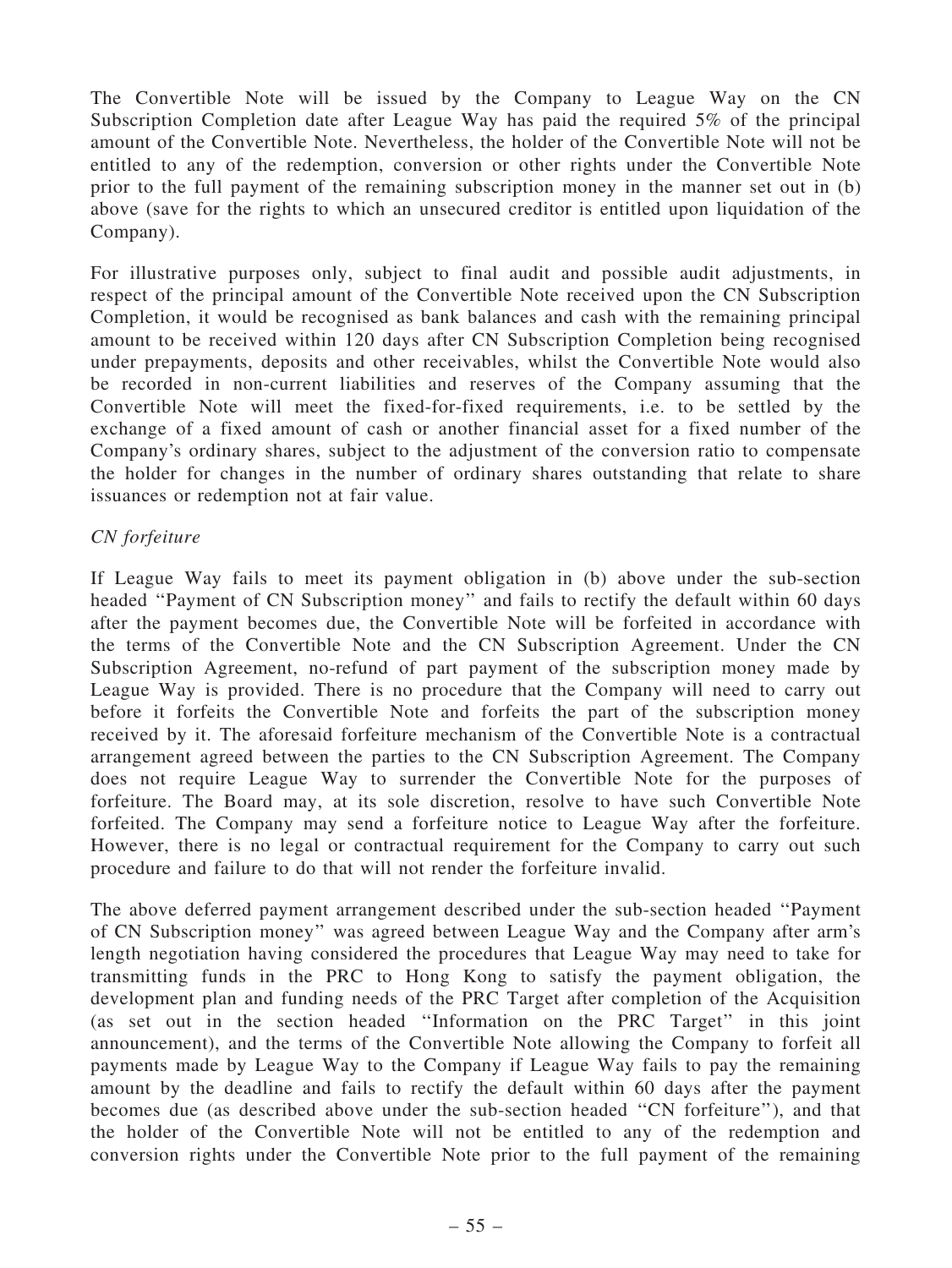subscription money. Based on the above and the reasons and benefits of the issue of the Convertible Note as described below in this joint announcement, the Company considers that the settlement arrangement is in the interests of the Company and the Shareholders as a whole.

## Principal terms of the Convertible Note

Principal amount:

HK\$250,000,000

Maturity date:

The third anniversary of the date of the CN Subscription Completion

Interest:

No interest shall be payable on the entire CN Principal Amount

### Conversion:

Upon full payment of the principal amount of the Convertible Note under the CN Subscription Agreement, League Way shall have the right, at its option and by delivering a conversion notice to the Company, to convert all (but no less than all) of the CN Principal Amount into such number of CN Conversion Shares as is equal to the quotient of (x) the CN Principal Amount, divided by (y) the conversion price per CN Conversion Share of HK\$0.6696, subject to adjustment in respect of any stock split, stock combination, stock bonus dividends or similar events affecting the share capital of the Company after the issue of the Convertible Note.

Notwithstanding the foregoing, the Company shall not be obliged to issue any CN Conversion Share if to the extent such issuance will result in breach of the Listing Rules (including but not limited to the minimum public float requirement of the Listing Rules), provided that the Company shall use its commercially reasonable efforts to ensure the CN Conversion Shares can be allotted without resulting in a breach of the Listing Rules as soon as practicable.

### Redemption:

Upon full payment of the principal amount of the Convertible Note under the CN Subscription Agreement, during the period starting from the first day of the 31st month following the CN Subscription Completion and ending on the maturity date, the holder of the Convertible Note shall have the right to request the Company to redeem the then outstanding Convertible Note by paying the holder of the Convertible Note the CN Principal Amount and the Redemption Premium of HK\$125,000,000 within 30 days after receiving the relevant redemption notice from League Way.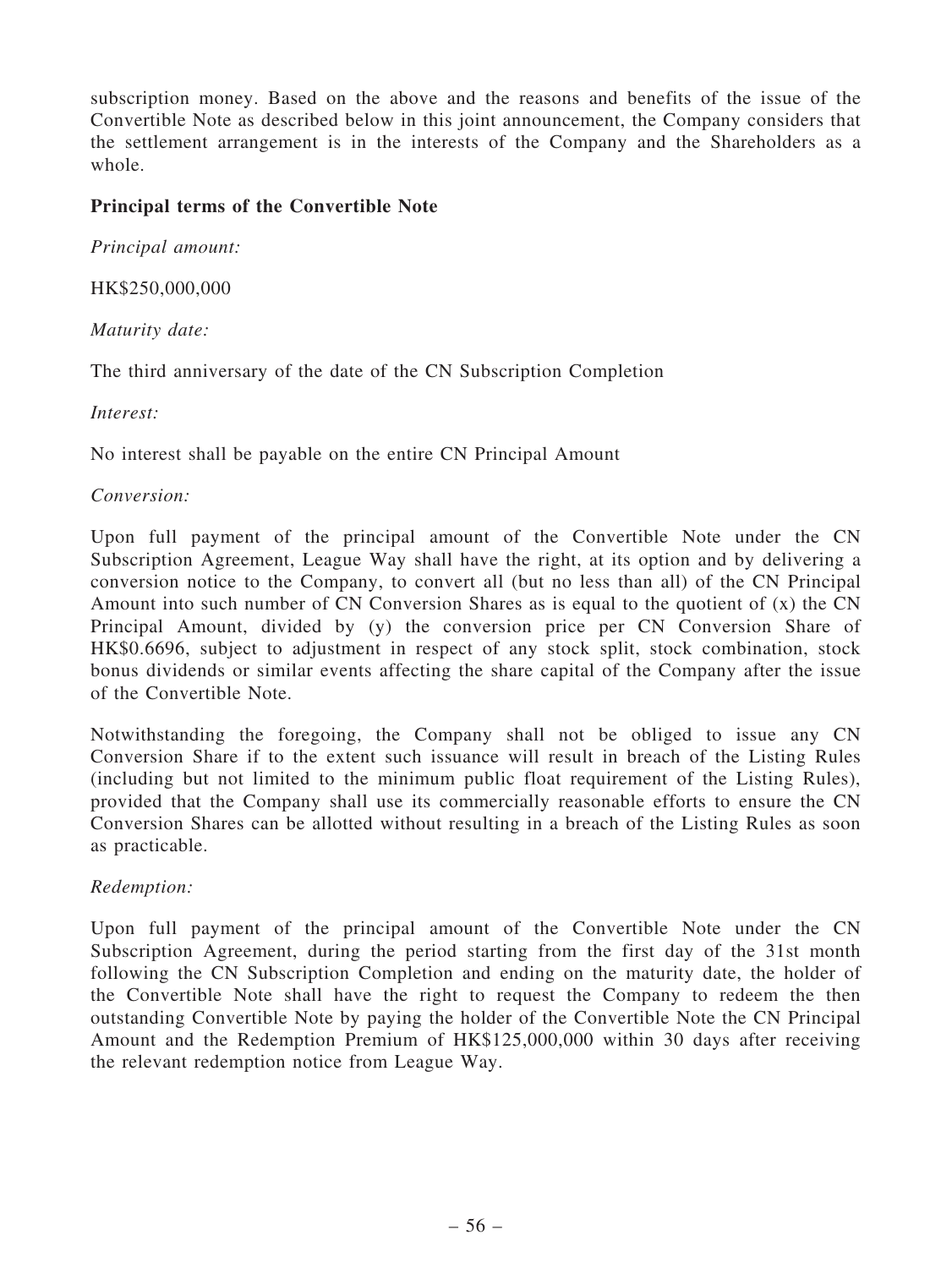Upon full payment of the Subscription Price for the Convertible Note under the CN Subscription Agreement, upon the maturity date, if the Convertible Note is not converted into CN Conversion Shares or redeemed by then, the Company shall redeem the Convertible Note by paying the holder of the Convertible Note the CN Principal Amount and the Redemption Premium within 30 days after the maturity date.

## Transfer of the Convertible Note:

Except as required by law or pursuant to a general offer for the Convertible Note in accordance with the Takeovers Code, the Convertible Note may not be transferred.

### Listing:

The Convertible Note will not be listed on the Stock Exchange or any other stock exchanges.

### Conversion price:

The initial conversion price of HK\$0.6696 per CN Conversion Share represents:

- (i) a discount of approximately 88.65% to the closing price of HK\$5.90 per Ordinary Share as quoted on the Stock Exchange on the Last Trading Day;
- (ii) a discount of approximately 88.29% to the average closing price of HK\$5.72 per Ordinary Share as quoted on the Stock Exchange over the last five consecutive trading days prior to the Last Trading Day (when trading in the Ordinary Shares was not suspended);
- (iii) a discount of approximately 85.03% to the average closing price of approximately HK\$4.47 per Ordinary Share as quoted on the Stock Exchange over the last 10 consecutive trading days prior to the Last Trading Day (when trading in the Ordinary Shares was not suspended); and
- (iv) a premium of approximately HK\$0.9720 over the audited net liabilities of the Group as at 31 March 2015 as represented by each Ordinary Share (before any conversion of the Convertible Bonds) of approximately HK\$0.3024.

The initial conversion price was arrived at after arm's length negotiation among the Company, the Offeror and League Way taking into account the prevailing market price of the Ordinary Shares, the trading volume of the Ordinary Shares, the audited consolidated net liabilities of the Group as at 31 March 2015 and the Subscription Price.

Based on the initial conversion price, the Convertible Note can be converted into 373,357,228 CN Conversion Shares, which have an aggregate nominal value of HK\$3,733,572.28 and shall represent:

(i) approximately 107.49% of the total number of Ordinary Shares in issue as at the date of this joint announcement;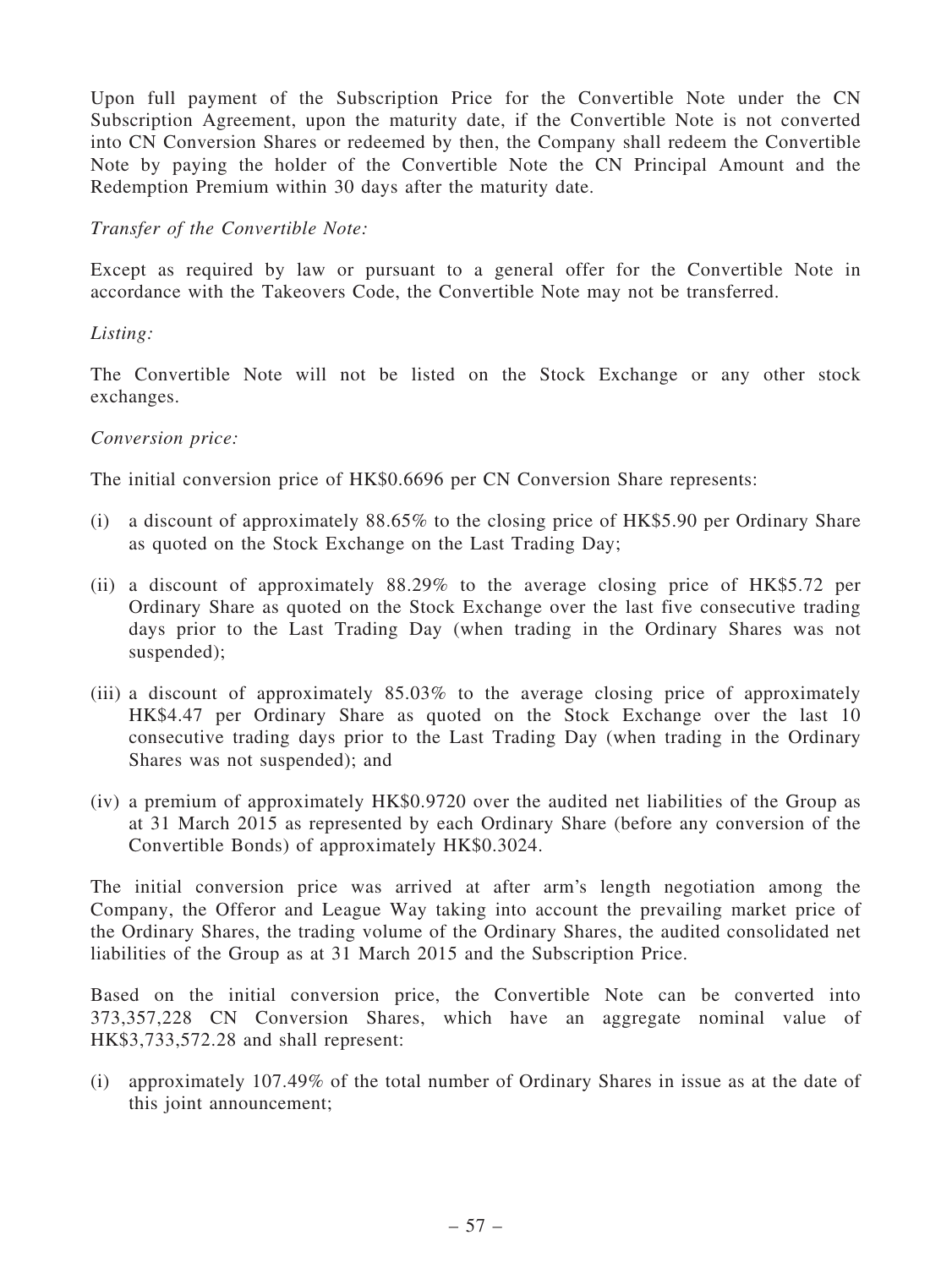- (ii) approximately 51.81% of the total number of Ordinary Shares in issue as enlarged by the allotment and issue of such CN Conversion Shares upon exercise of the conversion rights attached to the Convertible Note (assuming that there is no other issue or repurchase of the issued Ordinary Shares);
- (iii) approximately 18.76% of the total number of Ordinary Shares in issue as enlarged by the allotment and issue of:
	- (a) such CN Conversion Shares upon exercise of the conversion rights attached to the Convertible Note; and
	- (b) the Ordinary Subscription Shares (assuming that there is no other issue or repurchase of the issued Ordinary Shares); and
- (iv) approximately 5.72% of the total number of Ordinary Shares in issue as enlarged by the allotment and issue of:
	- (a) such CN Conversion Shares upon exercise of the conversion rights attached to the Convertible Note;
	- (b) the Ordinary Subscription Shares (assuming that there is no other issue or repurchase of the issued Ordinary Shares);
	- (c) 2,747,909,199 New Conversion Shares to be issued upon exercise of the conversion rights attached to the Preferred Shares (based on the initial conversion price); and
	- (d) 1,785,714,285 CB Conversion Shares to be issued upon exercise of the conversion rights attached to the Convertible Bonds in full (assuming that there is no other issue or repurchase of the issued Ordinary Shares) (based on the Adjusted CB Conversion Price of HK\$0.0672 per CB Conversion Share).

### Undertaking of the Offeror

Upon the CN Subscription Completion, the Offeror, which shall become the controlling Shareholder as of the date of issuance of the Convertible Note, agrees to stand behind the Company's obligations to pay the CN Principal Amount and the Redemption Premium to the holder of the Convertible Note if the Company fails to comply with such obligations.

Immediately upon payment by the Offeror pursuant to its undertaking above, the Offeror shall be entitled to exercise the rights of the holder of the Convertible Note against the Company with respect to such payment by way of subrogation.

### Undertaking of League Way

During the CN Relevant Period (being the period commencing on the date of the CN Subscription Completion and ending on the date on which a cash offer to be made by the Offeror to acquire the Convertible Note and all the Convertible Bonds (other than those already owned or agreed to be acquired by the Offeror and parties acting in concert with it)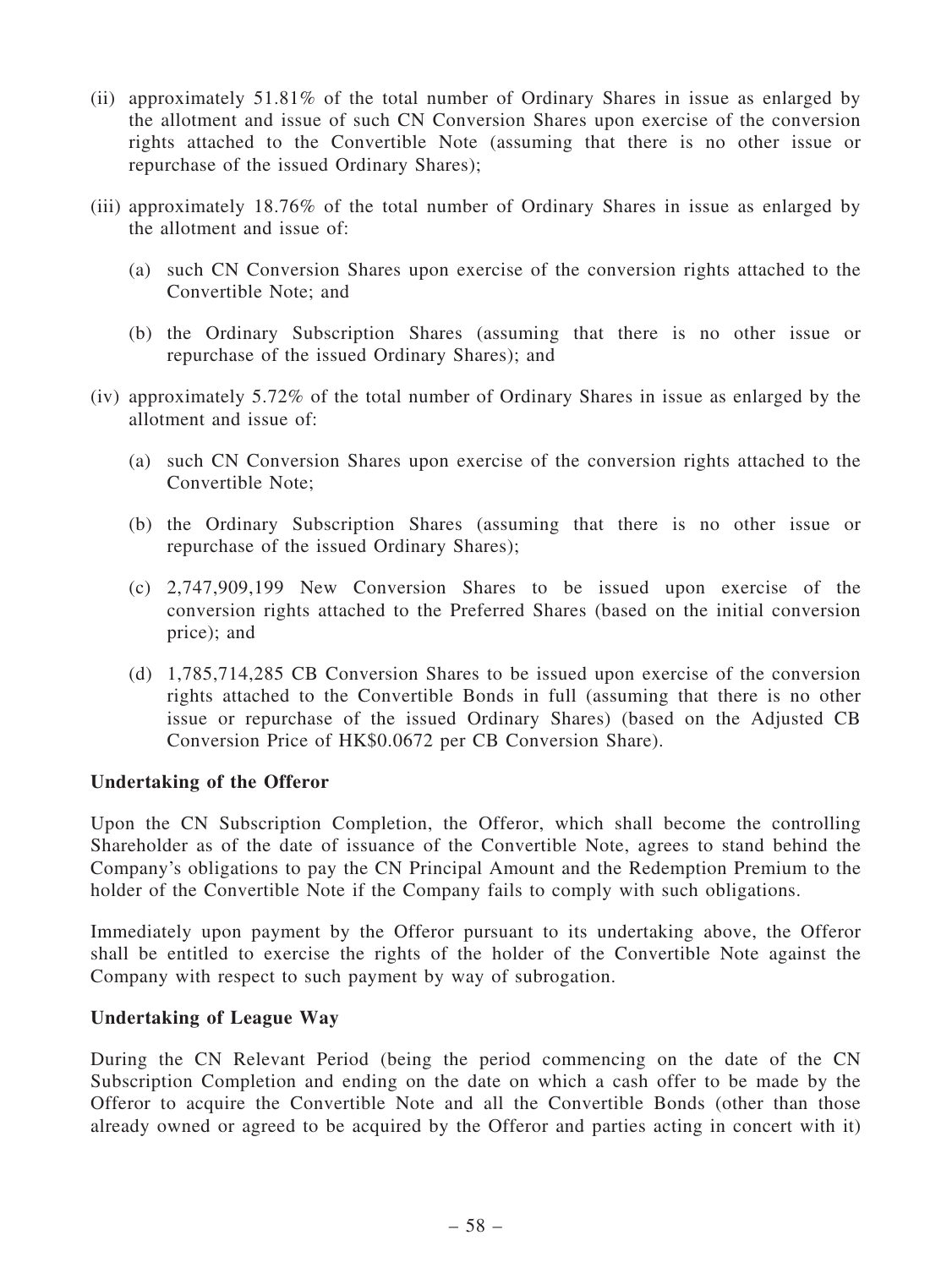(if any) closes or lapses), League Way irrevocably and unconditionally undertakes in favour of the Offeror under the CN Subscription Agreement that it shall:

- (a) not accept such offer (if any) which may be made by the Offeror to acquire all the Convertible Note (other than those already owned or agreed to be acquired by the Offeror and parties acting in concert with it);
- (b) not convert the Convertible Note;
- (c) not enter into any agreement, arrangement or understanding with a view to effecting any of the acts prohibited by the foregoing paragraph; and
- (d) in the event that it should fail to comply with the undertakings given above, indemnify to the Offeror for any loss, damages, costs and expenses which may be incurred.

### Use of proceeds

As the issue of the Convertible Note is being executed as part of the Transactions, it will be difficult to carve out those expenses incurred in relation to the Transactions which are solely related to the issue of the Convertible Note. For convenience, the Company has decided to pay all expenses in relation to the Transactions out of the proceeds from the Subscription. Accordingly, the net proceeds from the issue of the Convertible Note equal the gross proceeds and the net price per CN Conversion Share is approximately HK\$0.6696, calculated by dividing the net proceeds from the issue of the Convertible Note over the number of New Conversion Shares which may fall to be issued upon full conversion of the Convertible Note at the initial conversion price.

It is intended that the Company shall use the net proceeds from the CN Subscription as follows:

- . as to approximately HK\$200 million to expand the Restructured Group's business by acquiring other oil companies and the further exploration, development and production of the other newly acquired oil and gas projects; and
- . as to approximately HK\$50 million to finance the operations of the PRC Target and to be used as general working capital of the Restructured Group.

# THE DIVESTMENT

### The Divestment Agreement

On 22 June 2015, the Company (as vendor) and Seller 1 (as purchaser) entered into the Divestment Agreement (as amended on 23 October 2015) pursuant to which, the Company has conditionally agreed to sell to Seller 1, and Seller 1 has conditionally agreed to purchase from the Company the Divestment Shares, the Current Accounts Receivable and the shares of SouFun held by the Company at a consideration of HK\$1,652,995 which shall be subject to the adjustment as set out in the Divestment Agreement.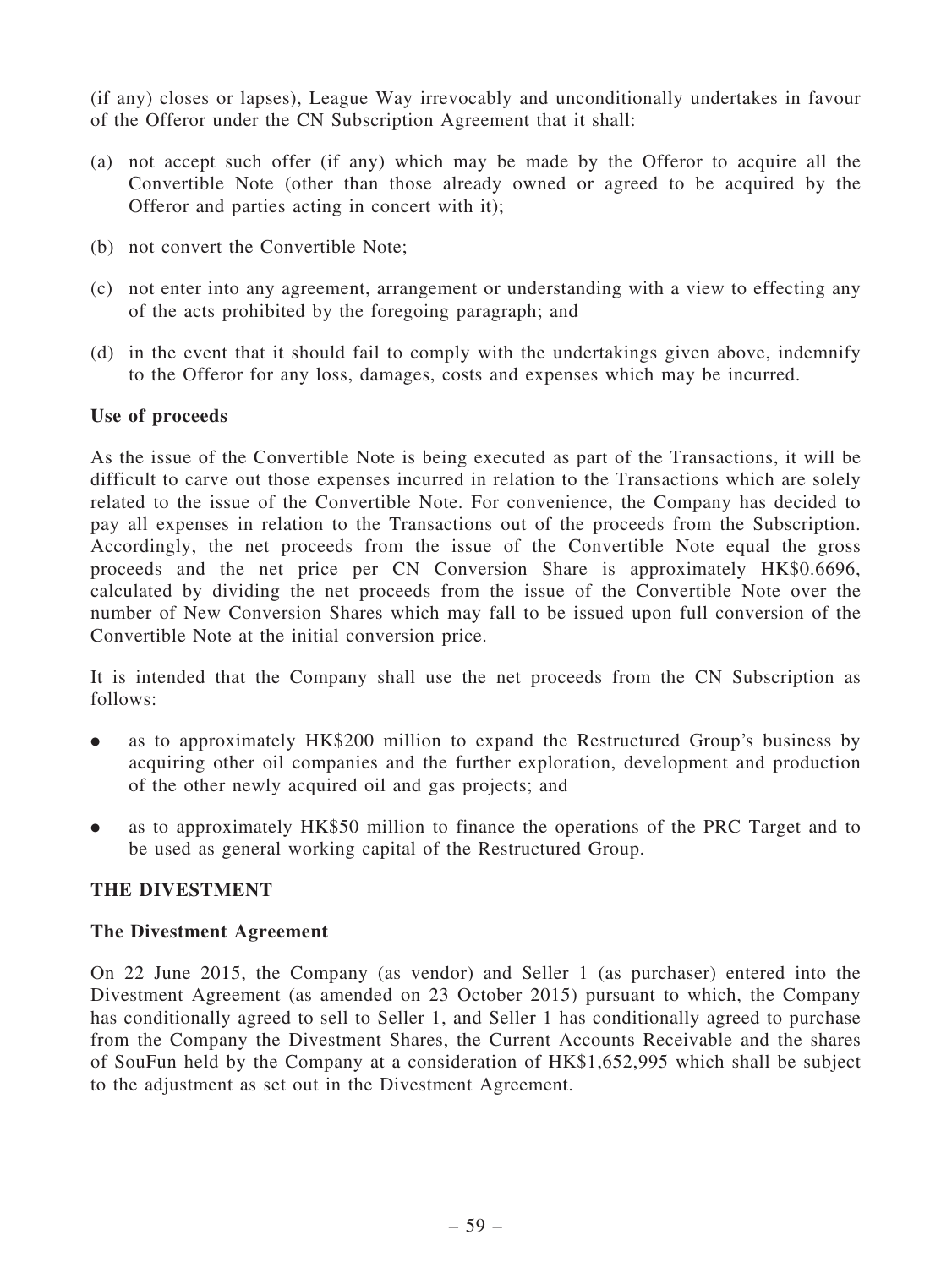Set out below are the principal terms of the Divestment Agreement:

| Date:                                 | 22 June 2015 (as amended on 23 October 2015)                                                                                                                                                                                                                                                                                                                                                                                   |  |  |  |
|---------------------------------------|--------------------------------------------------------------------------------------------------------------------------------------------------------------------------------------------------------------------------------------------------------------------------------------------------------------------------------------------------------------------------------------------------------------------------------|--|--|--|
| <b>Parties:</b>                       | the Company (as vendor)<br>(i)                                                                                                                                                                                                                                                                                                                                                                                                 |  |  |  |
|                                       | (ii) Seller 1 (as purchaser)                                                                                                                                                                                                                                                                                                                                                                                                   |  |  |  |
| Assets to be disposed<br>of/assigned: | The Divestment Shares, the Current Accounts Receivable and<br>a total number of $125,000$ ADS (equivalent to $25,000$ class A<br>ordinary shares) of SouFun held by the Company as of the<br>date of the Divestment Agreement (which, as a condition<br>precedent to completion of the Divestment Agreement, will be<br>transferred by the Company to Target 1 at the market price<br>effective at the time of such transfer). |  |  |  |

#### Consideration

The Initial Consideration for the Divestment shall be HK\$1,652,995, which was agreed with reference to the aggregate value of the Current Accounts Receivable as at 31 March 2015 of HK\$257,513,000 and the unaudited combined net liabilities of the Divestment Group attributable to owners of the Divestment Group as at 31 March 2015 of HK\$268,279,000, and shall be subject to the following adjustments:

- (a) the amount (which, for the avoidance of doubt, can either be a positive amount or a negative amount) of (i) the aggregate fair market value of the Real Properties set forth in the Circular, minus (ii) the aggregate book value of the Real Properties (including any related leasehold improvement) as reflected in the Company's audited accounts for the financial year ended 31 March 2015; and
- (b) the amount (which, for the avoidance of doubt, can either be a positive amount or a negative amount) of (i) the aggregate net amount of the Current Accounts Receivable as of the date of the Divestment Completion, minus (ii) HK\$257,513,295, being the aggregate net amount of the Current Accounts Receivable as of 31 March 2015,

provided that, in any event, if the aggregate amount of the Initial Consideration and the Adjustment Amount is less than HK\$1, the adjusted consideration for the Divestment shall be deemed to be HK\$1.

Any Adjustment Amount shall be certified by the Company's external auditors.

The consideration shall be paid by Seller 1 to the Company by telegraphic transfer on the date of the Divestment Completion.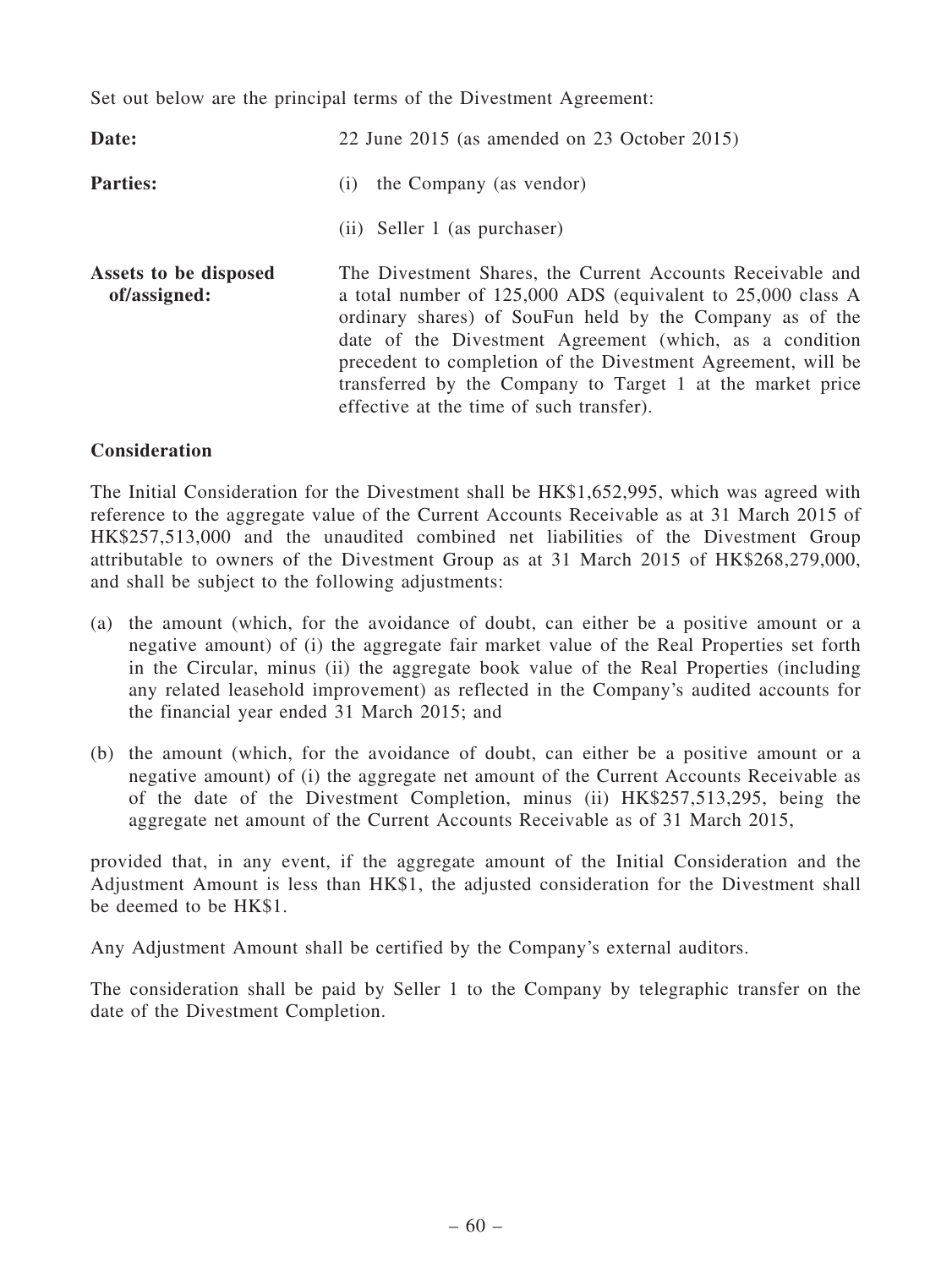#### Conditions precedent for the Company's obligation to proceed with the Divestment Completion

The Company's obligation to complete the Divestment is conditional upon the fulfilment (or waiver by the Company of any one or more) of the following conditions precedent:

- (a) the passing of resolutions by the Independent Shareholders in the SGM approving, among other things, the execution of the Divestment Agreement and consummation and completion of the Divestment and related transactions;
- (b) there being no notification from the Stock Exchange stating that the Divestment is prohibited under the Rule 14.92 of the Listing Rules on the part of the Company;
- (c) the Executive having consented to the Divestment as a special deal under Note 4 of Rule 25 of the Takeovers Code;
- (d) the Company (and the relevant members of the Divestment Group) having obtained all consent from the other approval authorities which are necessary to be obtained for the execution and performance of the S&P Agreement and the Transaction Documents and any of the transactions contemplated under the S&P Agreement and the Transaction Documents;
- (e) the Company (and the relevant members of the Divestment Group) having obtained all consent from third parties which are necessary to be obtained for the execution and performance of the S&P Agreement and the Transaction Documents and any of the transactions contemplated under the S&P Agreement and the Transaction Documents;
- (f) there being no approval authority or any other person that has:
	- (i) instituted or threatened any action or investigation to restrain, prohibit or otherwise challenge any of the transactions contemplated under the S&P Agreement and the Transaction Documents; or
	- (ii) threatened to take any action as a result of or in anticipation of the implementation of the transactions contemplated under the S&P Agreement and the Transaction Documents;
- (g) there having been no statute, regulation or decision which would prohibit or restrict the execution, delivery or performance of the S&P Agreement and the Transaction Documents or the consummation of the transactions contemplated under the S&P Agreement and the Transaction Documents enacted or taken by any approval authority whether in Hong Kong, the PRC or elsewhere;
- (h) the Company, Seller 1 and the relevant members of the Divestment Group having entered into an assignment deed pursuant to which the Company shall assign to Seller 1, at Divestment Completion and for nil consideration, the rights and obligations of the Company with respect to all its rights to the entire net amount of the Current Accounts Receivable as of the date of the Divestment Completion;
- (i) the warranties given by Seller 1 under the Divestment Agreement being true, accurate and correct in all material respects at Divestment Completion and Seller 1 having performed all its obligations under the S&P Agreement and the Transaction Documents to be performed before Divestment Completion;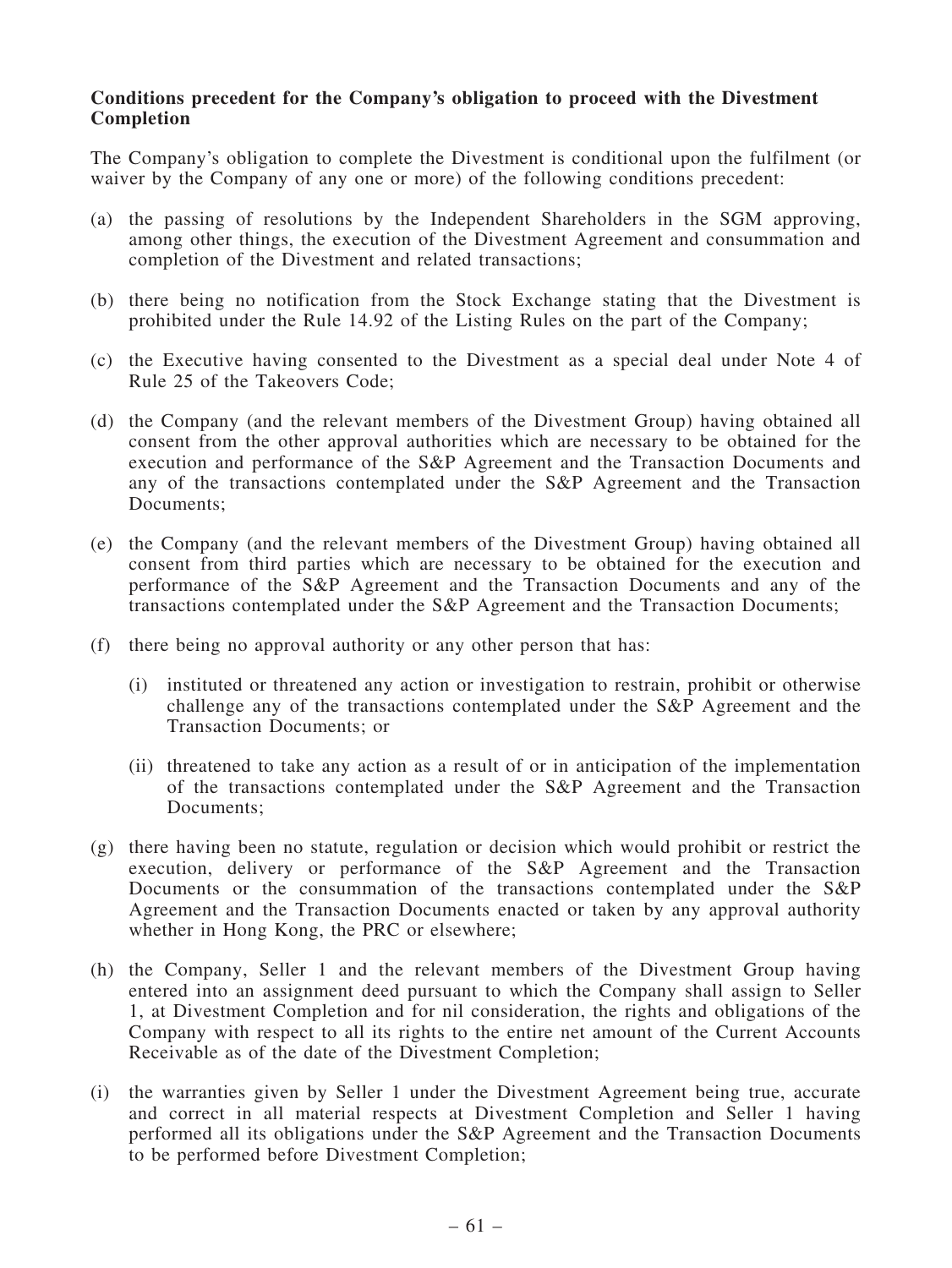- (j) there having been delivered to the Company a certificate from Seller 1 confirming that all the conditions precedent (other than the conditions (a), (b), (c), (d) and (e) set out above, this condition and condition (k) below) having been met; and
- (k) each of the S&P Agreement and the Transaction Documents having been duly executed by the parties thereto and the transactions contemplated under the S&P Agreement and the Transaction Documents (including the Subscription, the Transfer, the Acquisition and the Divestment) being completed prior to or simultaneously at Divestment Completion.

## Conditions precedent for Seller 1's obligation to proceed with the Divestment Completion

Seller 1's obligation to complete the Divestment is conditional upon the fulfilment (or waiver by Seller 1 of any one or more) of the following conditions precedent:

- (a) the warranties given by the Company under the Divestment Agreement being true, accurate and correct in all material respects at Completion and Seller 1 having performed all its obligations under the S&P Agreement and the Transaction Documents to be performed before Divestment Completion;
- (b) all the shares of SouFun held by the Company as of the date of the Divestment Agreement having been transferred, at market price effective at the time of transfer, from the Company to Target 1;
- (c) Seller 1 receiving the following documents on or prior to Divestment Completion:
	- (i) the books and records (including without limitation statutory books, minute books, company chops, contract chops and finance chops, etc.) of each member company of the Divestment Group; and
	- (ii) resignation letters issued by all the relevant directors (as designated by Seller 1) of the member companies of the Divestment Group; and
- (d) there having been delivered to Seller 1 a certificate from the Company confirming that all the conditions precedent (other than condition (c) above) have been met.

If the Divestment Completion fails to take place on or before 31 December 2015 or such later date the Company and Seller 1 may agree, the Divestment Agreement shall lapse and none of the parties shall have any claim against any other under the Divestment Agreement, save with respect to any antecedent rights arising under the Divestment Agreement. However, Seller 1 shall not, by relying on any failure by the Company to satisfy any of the conditions precedent refuse to complete the Divestment if such failure to satisfy such conditions precedent is within the control of Seller 1.

As at the date of this joint announcement, none of the above conditions have been fulfilled, the Company has no intention to waive any of the above conditions, and the Company is not aware of any intention of Seller 1 to waive such conditions. The Company will consider the seriousness and any adverse impact to the Group in respect of any condition which cannot be satisfied before it decides to waive any of the conditions that it is entitled to waive.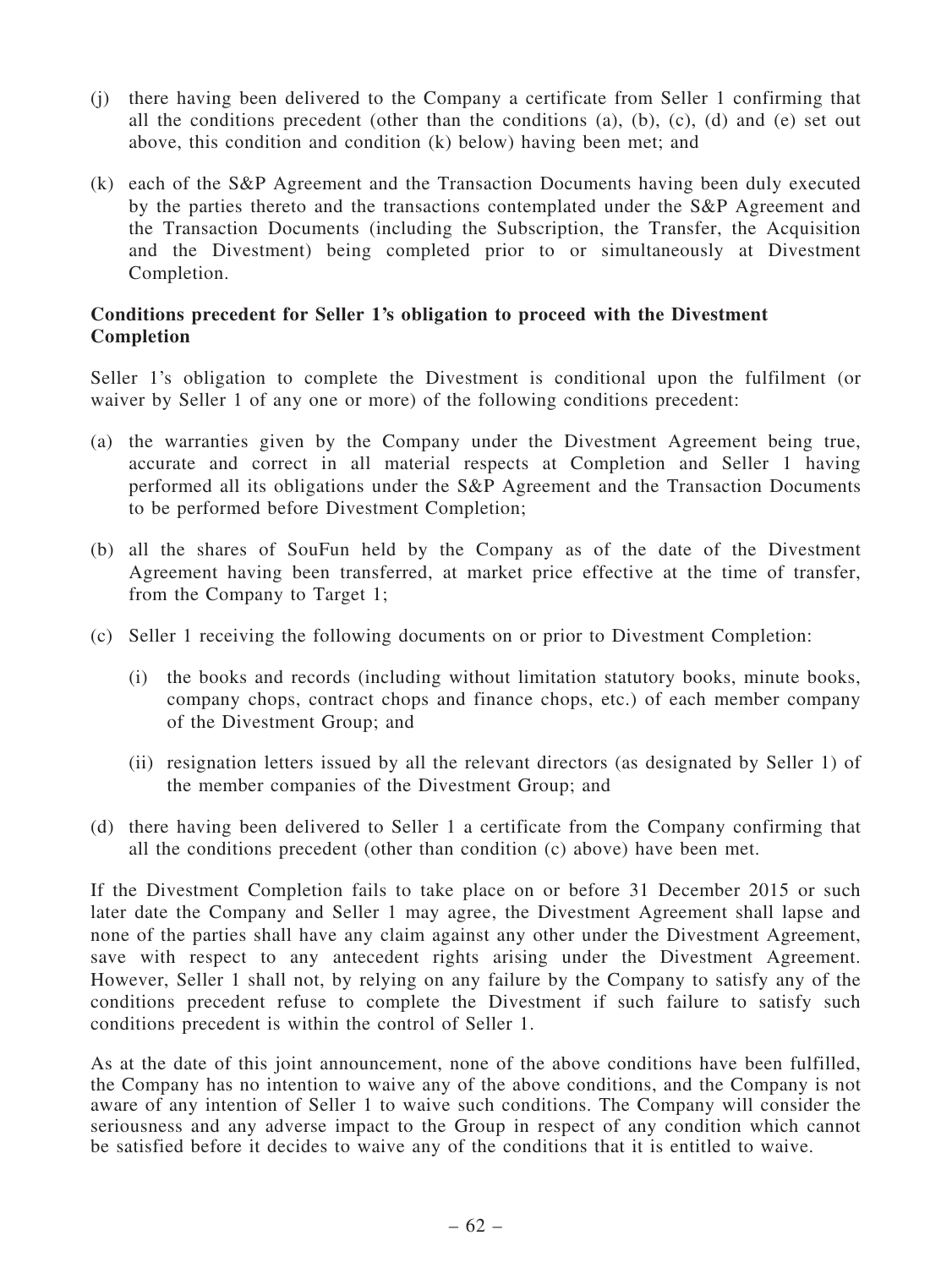## Divestment Completion

The Divestment Completion shall take place on or before the 10th business day following the satisfaction or waiver of the conditions precedent (other than those conditions precedent that by their terms cannot be fulfilled until Divestment Completion) or on such other date as may be agreed in writing by the parties. The Divestment Completion is conditional on the S&P Completion, the Subscription Completion, the Acquisition Completion and the CN Subscription Completion. The Divestment Completion, the Subscription Completion, the Acquisition Completion and the CN Subscription Completion shall take place simultaneously.

### Use of proceeds

Based on the Initial Consideration, the aggregate gross proceeds from the Divestment amount to HK\$1,652,995. The Company has discussed with the Offeror and proposes to use the proceeds for general working capital of the Restructured Group.

## ESTIMATED FINANCIAL EFFECT OF THE DIVESTMENT

As required under Rule 14.60(3)(a) of the Listing Rules, the gain or loss expected to accrue to the Company from the Divestment and the basis for calculating such gain or loss are set out in the following paragraphs.

On the assumption that the Divestment had completed on 31 March 2015, it is estimated that the Group would record a gain of approximately HK\$36.3 million from the Divestment representing the Initial Consideration of HK\$1,652,995 and adding back the unaudited combined net liabilities of the Divestment Group attributable to owners of the Divestment Group as at 31 March 2015 of HK\$268,279,000 (as per the unaudited financial statements of the Divestment Group as at 31 March 2015), less the unaudited aggregate amount of the Current Accounts Receivable due from the Divestment Group as at 31 March 2015 of HK\$257,513,000, and adding the release of exchange fluctuation reserve of HK\$23,833,000.

The actual gain or loss to be recorded would depend on the actual balance of the Current Accounts Receivable as at the date of the Divestment Completion. The estimated gain from the Divestment has been compiled based on the unaudited financial information of the Divestment Group as at 31 March 2015. The Company would like to draw the attention of the Shareholders and potential investors of the Company that the unaudited estimated gain from the Divestment as stated above is regarded as a profit forecast for the purposes of the Takeovers Code but does not meet the standard required by Rule 10 of the Takeovers Code. The auditors of and the financial adviser to the Company will report on the unaudited estimated gain from the Divestment in accordance with Rule 10 of the Takeovers Code and such reports will be set out in the next document to be despatched to the Shareholders, which is expected to be the Circular.

Shareholders and potential investors of the Company should note that the estimated gain from the Divestment included in this joint announcement has not been reported on in accordance with the requirements under Rule 10 of the Takeovers Code. Shareholders and potential investors of the Company should therefore exercise caution in placing reliance on such unaudited estimated gain from the Divestment in assessing the merits and demerits of the Divestment and the Offer.

Immediately after Divestment Completion, the Company will not hold any equity interest in the Divestment Group, and member companies of the Divestment Group will no longer be subsidiaries of the Company.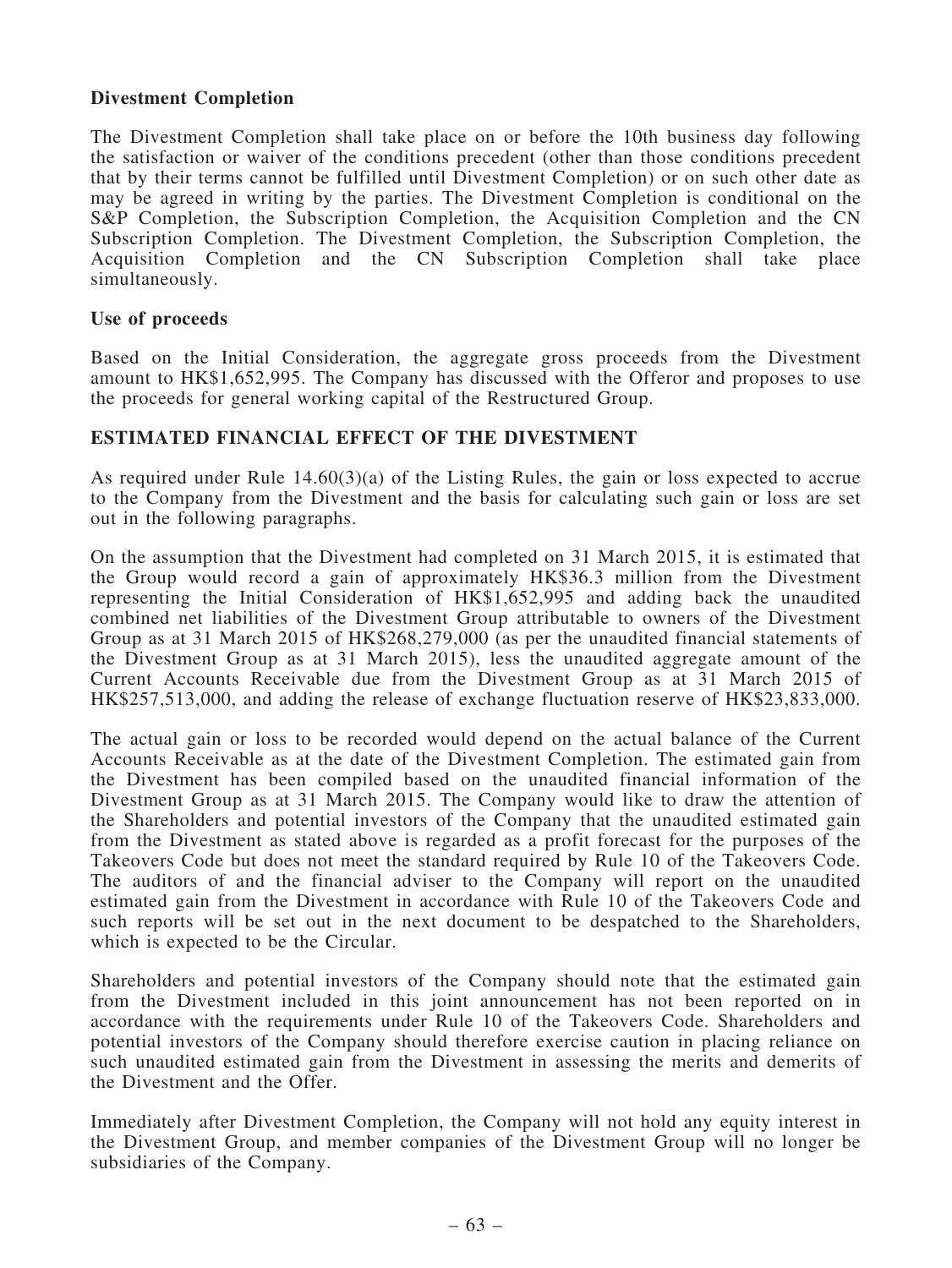#### SHAREHOLDING STRUCTURE OF THE COMPANY

The following table sets out the shareholding structure of the Company (i) immediately prior to the Tranche 1 Sale Completion; (ii) immediately after the Tranche 1 Sale Completion (assuming no conversion of the Convertible Bonds); (iii) immediately after the Tranche 1 Sale Completion and the Tranche 2 Sale Completion (i.e. the S&P Completion) (assuming no conversion of the Convertible Bonds); (iv) immediately after the S&P Completion (assuming conversion in full of the Convertible Bonds); (v) immediately after the S&P Completion, the Subscription Completion and the CN Subscription Completion (assuming no conversion of the Convertible Bonds, the Convertible Note and the Preferred Shares); (vi) immediately after the S&P Completion, the Subscription Completion and the CN Subscription Completion (assuming conversion in full of the Convertible Bonds (taking into account of the adjustment of CB Conversion Price as detailed in the section headed ''Adjustment to the CB Conversion Price of the Convertible Bonds''), the Convertible Note and the Preferred Shares):

Immediately after the

Immediately after the

#### Shareholding structure

|                                                                                                                       | Immediately prior to the<br>Tranche 1 Sale Completion<br>Number of |                                                      | Immediately after the<br>Tranche 1 Sale Completion<br>(assuming no conversion of<br>the Convertible Bonds)<br>Number of |                          | Immediately after the<br>Tranche 1 Sale Completion<br>and the Tranche 2 Sale<br>Completion (i.e. the S&P<br>Completion) (assuming no<br>conversion of the<br>Convertible Bonds)<br>Number of |                          | Immediately after the S&P<br>Completion (assuming<br>conversion in full of the<br>Convertible Bonds)<br>(Note 1)<br>Number of |                                                                                  | S&P Completion, the<br><b>Subscription Completion</b><br>and the CN Subscription<br>Completion (assuming no<br>conversion of the<br>Convertible Bonds, the<br>Convertible Note, and<br>Preferred Shares)<br>Number of |                                   | S&P Completion, the<br><b>Subscription Completion</b><br>and the CN Subscription<br>Completion (assuming<br>conversion in full of the<br>Convertible Bonds, the<br>Convertible Note and<br>Preferred Shares) (Note 2)<br>Number of |                          |
|-----------------------------------------------------------------------------------------------------------------------|--------------------------------------------------------------------|------------------------------------------------------|-------------------------------------------------------------------------------------------------------------------------|--------------------------|----------------------------------------------------------------------------------------------------------------------------------------------------------------------------------------------|--------------------------|-------------------------------------------------------------------------------------------------------------------------------|----------------------------------------------------------------------------------|-----------------------------------------------------------------------------------------------------------------------------------------------------------------------------------------------------------------------|-----------------------------------|------------------------------------------------------------------------------------------------------------------------------------------------------------------------------------------------------------------------------------|--------------------------|
|                                                                                                                       | Ordinary<br><b>Shares</b>                                          | $\%$                                                 | Ordinary<br><b>Shares</b>                                                                                               | $\%$                     | Ordinary<br><b>Shares</b>                                                                                                                                                                    | $\%$                     | Ordinary<br><b>Shares</b>                                                                                                     | $q_{\rm 0}$                                                                      | Ordinary<br><b>Shares</b>                                                                                                                                                                                             | %                                 | Ordinary<br><b>Shares</b>                                                                                                                                                                                                          | $q_{\rm 0}$              |
| Seller 1<br>Seller <sub>2</sub>                                                                                       | 209,753,409                                                        | 60.39%                                               | 173,728,685                                                                                                             | 50.02%                   | 34,753,409                                                                                                                                                                                   | 10.01%<br>$\equiv$       | 34,753,409<br>62,699,523                                                                                                      | 5.17%<br>9.33%                                                                   | 34,753,409                                                                                                                                                                                                            | 2.15%<br>$\overline{\phantom{0}}$ | 34,753,409<br>344,754,077                                                                                                                                                                                                          | 0.53%<br>5.28%           |
| The Sellers                                                                                                           | 209,753,409                                                        | 60.39%                                               | 173,728,685                                                                                                             | 50.02%                   | 34,753,409                                                                                                                                                                                   | 10.01%                   | 97,452,932                                                                                                                    | 14.50%                                                                           | 34,753,409                                                                                                                                                                                                            | 2.15%                             | 379,507,486                                                                                                                                                                                                                        | 5.82%                    |
| The Offeror<br><b>IDG</b> Technology<br>Lin Dongliang                                                                 | 11,500,000<br>12,910,000                                           | $\equiv$<br>3.31%<br>3.72%                           | 36,024,724<br>11,500,000<br>12,910,000                                                                                  | 10.37%<br>3.31%<br>3.72% | 175,000,000<br>11,500,000<br>12,910,000                                                                                                                                                      | 50.38%<br>3.31%<br>3.72% | 437,063,670<br>11,500,000<br>12,910,000                                                                                       | 65.03%<br>1.71%<br>1.92%                                                         | 809,707,289<br>11,500,000<br>12,910,000                                                                                                                                                                               | 50.08%<br>0.71%<br>0.80%          | 3,662,173,119<br>11,500,000<br>12,910,000                                                                                                                                                                                          | 56.14%<br>0.18%<br>0.20% |
| Aquarius Investment (Note 4)<br>Lu Xi (Note 3)<br>Prime Eagle Holdings Limited (Note 3)                               |                                                                    | $\overline{\phantom{0}}$                             |                                                                                                                         |                          |                                                                                                                                                                                              |                          |                                                                                                                               | $\overline{\phantom{0}}$<br>$\overline{\phantom{0}}$<br>$\overline{\phantom{0}}$ | 14,934,289<br>14,934,289                                                                                                                                                                                              | 0.92%<br>0.92%                    | 338,829,152<br>14,934,289<br>14,934,289                                                                                                                                                                                            | 5.19%<br>0.23%<br>0.23%  |
| Fang Chao (Note 3)<br>Classictime Investments Limited (Note 3)<br>China Alpha Fund Management (HK) Limited            |                                                                    |                                                      |                                                                                                                         |                          |                                                                                                                                                                                              |                          |                                                                                                                               | $\qquad \qquad$                                                                  | 14,934,289<br>89,605,735                                                                                                                                                                                              | 0.92%<br>5.54%                    | 14,934,289<br>152,329,749                                                                                                                                                                                                          | 0.23%<br>2.34%           |
| (Note 3)<br>Leading Global Limited (Note 3)<br>Hwabao.Overseas Investment Series 2                                    |                                                                    |                                                      |                                                                                                                         |                          |                                                                                                                                                                                              |                          |                                                                                                                               | $\overline{\phantom{0}}$                                                         | 44,802,867<br>14,934,289                                                                                                                                                                                              | 2.77%<br>0.92%                    | 86,618,877<br>14,934,289                                                                                                                                                                                                           | 1.33%<br>0.23%           |
| No 20-6 QDII Single Money Trust<br>(Note 3)<br>Hwabao.Overseas Investment Series 2<br>No 20-7 QDII Single Money Trust |                                                                    |                                                      |                                                                                                                         |                          |                                                                                                                                                                                              |                          |                                                                                                                               |                                                                                  | 93,588,212                                                                                                                                                                                                            | 5.79%                             | 93,588,212                                                                                                                                                                                                                         | 1.43%                    |
| (Note 3)<br>New Fast Investments Limited (Note 3)                                                                     |                                                                    | $\overline{\phantom{0}}$                             |                                                                                                                         |                          |                                                                                                                                                                                              |                          |                                                                                                                               | $\overline{\phantom{0}}$<br>$\overline{\phantom{0}}$                             | 46,794,106<br>50,029,870                                                                                                                                                                                              | 2.89%<br>3.09%                    | 46,794,106<br>166,766,230                                                                                                                                                                                                          | 0.72%<br>2.56%           |
| Real Smart Holdings Limited (Note 3)<br>Grand Empire Global Limited (Note 3)<br>True Success Global Limited (Note 3)  |                                                                    | $\overline{\phantom{0}}$<br>$\overline{\phantom{0}}$ |                                                                                                                         |                          |                                                                                                                                                                                              |                          |                                                                                                                               | $\overline{\phantom{0}}$<br>$\overline{\phantom{0}}$                             | 50,029,870<br>50,029,870<br>75,044,800                                                                                                                                                                                | 3.09%<br>3.09%<br>4.64%           | 166,766,230<br>166,766,230<br>250,149,340                                                                                                                                                                                          | 2.56%<br>2.56%<br>3.83%  |
| Sonic Gain Limited (Note 3)<br>Haitong International Securities Company<br>Limited (Note 3)                           |                                                                    |                                                      |                                                                                                                         |                          |                                                                                                                                                                                              |                          |                                                                                                                               |                                                                                  | 75,044,800                                                                                                                                                                                                            | 4.64%<br>$\overline{\phantom{0}}$ | 250,149,340<br>50,000,000                                                                                                                                                                                                          | 3.83%<br>0.77%           |
| ExaByte Capital Fund L.P. (Note 3)<br>Rich Harvest Worldwide Ltd. (Note 3)                                            |                                                                    |                                                      |                                                                                                                         |                          |                                                                                                                                                                                              |                          |                                                                                                                               |                                                                                  |                                                                                                                                                                                                                       | $\overline{\phantom{0}}$<br>L,    | 14,934,289<br>127,681,952                                                                                                                                                                                                          | 0.23%<br>1.96%           |
| Public Shares Subscribers (Note 3)                                                                                    |                                                                    |                                                      |                                                                                                                         |                          |                                                                                                                                                                                              |                          |                                                                                                                               |                                                                                  | 634,707,286                                                                                                                                                                                                           | 39.26%                            | 1,632,281,711                                                                                                                                                                                                                      | 25.02%                   |
| The Offeror and parties acting in<br>concert with it                                                                  | 24,410,000                                                         | 7.03%                                                | 60,434,724                                                                                                              | 17.40%                   | 199,410,000                                                                                                                                                                                  | 57.41%                   | 461,473,670                                                                                                                   | 68.66%                                                                           | 1,468,824,575                                                                                                                                                                                                         | 90.85%                            | 5,657,693,982                                                                                                                                                                                                                      | 86.72%                   |
| League Way (Note 5)                                                                                                   |                                                                    |                                                      |                                                                                                                         |                          |                                                                                                                                                                                              |                          |                                                                                                                               |                                                                                  |                                                                                                                                                                                                                       |                                   | 373,357,228                                                                                                                                                                                                                        | 5.72%                    |
| Other existing public Shareholders                                                                                    | 113,162,591                                                        | 32.58%                                               | 113,162,591                                                                                                             | 32.58%                   | 113,162,591                                                                                                                                                                                  | 32.58%                   | 113,162,591                                                                                                                   | 16.84%                                                                           | 113,162,591                                                                                                                                                                                                           | 7.00%                             | 113,162,591                                                                                                                                                                                                                        | 1.73%                    |
| Total                                                                                                                 | 347,326,000                                                        | 100.00%                                              | 347,326,000                                                                                                             | 100.00%                  | 347,326,000                                                                                                                                                                                  | 100.00%                  | 672,089,193                                                                                                                   | 100.00%                                                                          | 1,616,740,575                                                                                                                                                                                                         | 100.00%                           | 6,523,721,287                                                                                                                                                                                                                      | 100.00%                  |
| Total public Shareholders (Note 6)                                                                                    | 137,572,591                                                        | 39.61%                                               | 113, 162, 591                                                                                                           | 32.58%                   | 113,162,591                                                                                                                                                                                  | 32.58%                   | 113,162,591                                                                                                                   | 16.84%                                                                           | 782,623,286                                                                                                                                                                                                           | 48.41%                            | 2,498,309,016                                                                                                                                                                                                                      | 38.30%                   |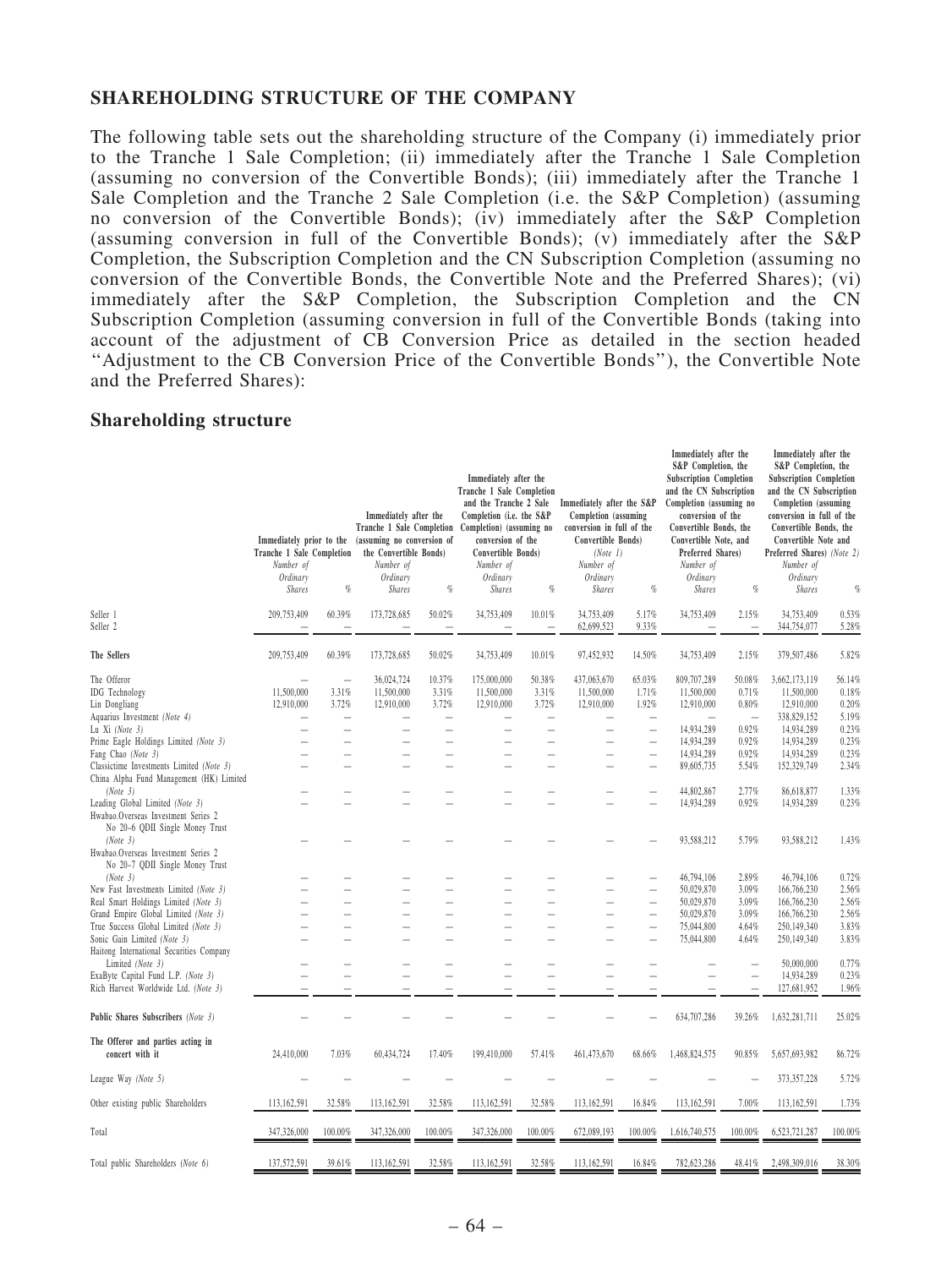#### Notes:

(1) The calculation of the total number of CB Conversion Shares is based on the Existing CB Conversion Price of HK\$0.3695 per CB Conversion Share.

The above situation is for illustrative purposes only. Each of the Company, the Offeror and Seller 2 have unconditionally and irrecoverably undertaken to ensure that no less than 25% of the Ordinary Shares will be held by the public at all times in compliance with the minimum public float requirement of the Listing Rules in particular immediately following any conversion of the Convertible Bonds (i.e. the Sale Bonds under the Tranche 1 Transfer, the Sale Bonds under the Tranche 2 Transfer and the Excluded Bonds).

- (2) The calculation of the total number of CB Conversion Shares is based on the Adjusted CB Conversion Price of HK\$0.0672 per CB Conversion Share, details of which are set out in the section headed ''Adjustment to the CB Conversion Price of the Convertible Bonds''.
- (3) Given that the Public Shares Subscribers are not connected persons to the Offeror, their subscription of the Ordinary Subscription Shares and Preferred Shares are not financed by any connected persons of the Company and they will not become connected persons of the Company as a result of the Subscription or after full conversion of the Preferred Shares/Convertible Note, the interests of the Public Shares Subscribers in the Company upon the Subscription Completion and/or conversion of the Preferred Shares/ Convertible Note shall form part of the Company's public shareholding. The Public Shares Subscribers are parties acting in concert with the Offeror as the Public Shares Subscribers were introduced by the Offeror and the terms of the Subscription Agreement were negotiated between the Company and the Offeror (for itself and on behalf of the other Subscribers) and all the Subscribers entered into the Subscription Agreement (being one single agreement) together with the Company.
- (4) Aquarius Investment is held as to 9% by Mr. Wang, who is the chief executive officer and an executive director of Titan Gas Holdings, and a director of Standard Gas and Aquarius Investment. Further, Mr. Wang holds an approximately 8.05% equity interest in Titan Gas Holdings.
- (5) Given League Way is independent of the Offeror, its subscription of the Convertible Note is not financed by any connected persons of the Company and it will not become a connected person of the Company as a result of the CN Subscription or conversion of the Convertible Note, the interests of League Way in the Company upon the Subscription Completion and/or after conversion of the Convertible Note shall form part of the Company's public shareholding.
- (6) In above the shareholding table, (i) under the column ''Immediately prior to the Tranche 1 Sale Completion'', ''Total public Shareholders'' refer to the aggregate shareholding interest in the Company held by IDG Technology, Lin Dongliang (林棟樑) and ''Other existing public Shareholders''; (ii) under the columns ''Immediately after the Tranche 1 Sale Completion (assuming no conversion of the Convertible Bonds)'', ''Immediately after the Tranche 1 Sale Completion and the Tranche 2 Sale Completion (i.e. the S&P Completion) (assuming no conversion of the Convertible Bonds)'' and ''Immediately after the S&P Completion (assuming conversion in full of the Convertible Bonds)'', ''Total public Shareholders'' refer to the shareholding interest in the Company under ''Other existing public Shareholders''; (iii) under the columns ''Immediately after the S&P Completion, the Subscription Completion and the CN Subscription Completion (assuming no conversion of the Convertible Bonds, the Convertible Note, and Preferred Shares)'', ''Total public Shareholders'' refer to the total shareholding interest in the Company under "The Sellers", "Public Shares Subscribers" and "Other existing public Shareholders''; (iv) under the column ''Immediately after the S&P Completion, the Subscription Completion and the CN Subscription Completion (assuming conversion in full of the Convertible Bonds, the Convertible Note and Preferred Shares)'', ''Total public Shareholders'' refer to the total shareholding interest in the Company under "The Sellers", "Public Shares Subscribers", "League Way" and "Other existing public Shareholders''.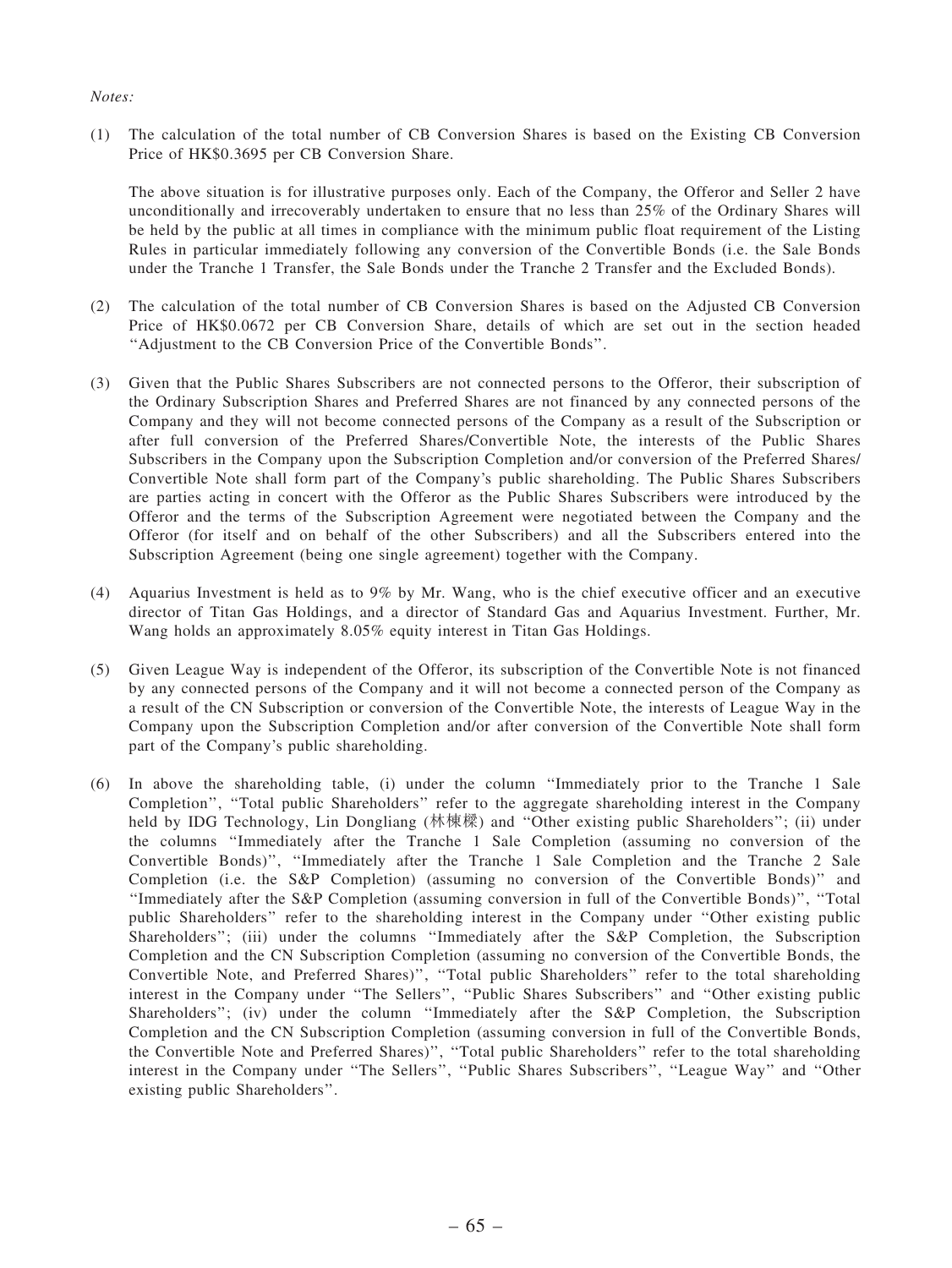# INFORMATION ON THE GROUP

The Company, through the Divestment Group, is principally engaged in the ownership and operations of hotels and restaurants in the PRC. Save for the Divestment Group, the Group does not have other significant operations.

As at the date of this joint announcement, the Divestment Group wholly owns the Nanning Hotel which is located in Nanning, Guangxi, the PRC.

The Divestment Group also owns a 26.7% interest in the Beihai Yintan No. 1 Hotel which is located in Beihai Guangxi, the PRC.

As required to be disclosed under Rule 14.58(7) of the Listing Rules, the Divestment Group's unaudited net loss before and after taxation for the two years ended 31 March 2014 and 2015 are as follows:

|                                                      | For the year ended 31 March |          |  |
|------------------------------------------------------|-----------------------------|----------|--|
|                                                      | 2014                        | 2015     |  |
|                                                      | <b>HK\$'000</b>             | HK\$'000 |  |
| Net loss before taxation (including non-controlling) |                             |          |  |
| interests)                                           | 197,119                     | 152,366  |  |
| Loss for the year attributable to owners of the      |                             |          |  |
| Divestment Group                                     | 196,644                     | 151,452  |  |

As required to be disclosed under Rule 14.58(6) of the Listing Rules, the unaudited combined net liabilities of the Divestment Group attributable to owners of the Divestment Group as at 31 March 2015 was HK\$268,279,000 and the carrying value of the Current Accounts Receivable as at 31 March 2015 was HK\$257,513,000, the net amount of which is HK\$12,418,995 lower than the Initial Consideration.

Target 1 and Target 2 are companies incorporated in the BVI and there are no requirements for the two companies to prepare audited financial statements. Accordingly, whilst the financial information on the Divestment Group is compiled based on the audited financial statements of the Group, it has not been separately audited. The Company would like to draw the attention of the Shareholders and potential investors of the Company that the unaudited net losses of the Divestment Group as stated in this joint announcement are regarded as profit forecast for the purposes of the Takeovers Code but do not meet the standard required by Rule 10 of the Takeovers Code. The auditors of and the financial adviser to the Company will report on the unaudited net losses of the Divestment Group in accordance with Rule 10 of the Takeovers Code and such reports will be set out in the next document to be despatched to the Shareholders, which is expected to be the Circular. In accordance with the Listing Rules, the Company will include in the Circular financial information on the Divestment Group for the three years ended 31 March 2015 as reviewed by the Company's auditors.

Shareholders and potential investors of the Company should note that the unaudited net losses of the Divestment Group included in this joint announcement has not been reported on in accordance with the requirements under Rule 10 of the Takeovers Code. Shareholders and potential investors of the Company should therefore exercise caution in placing reliance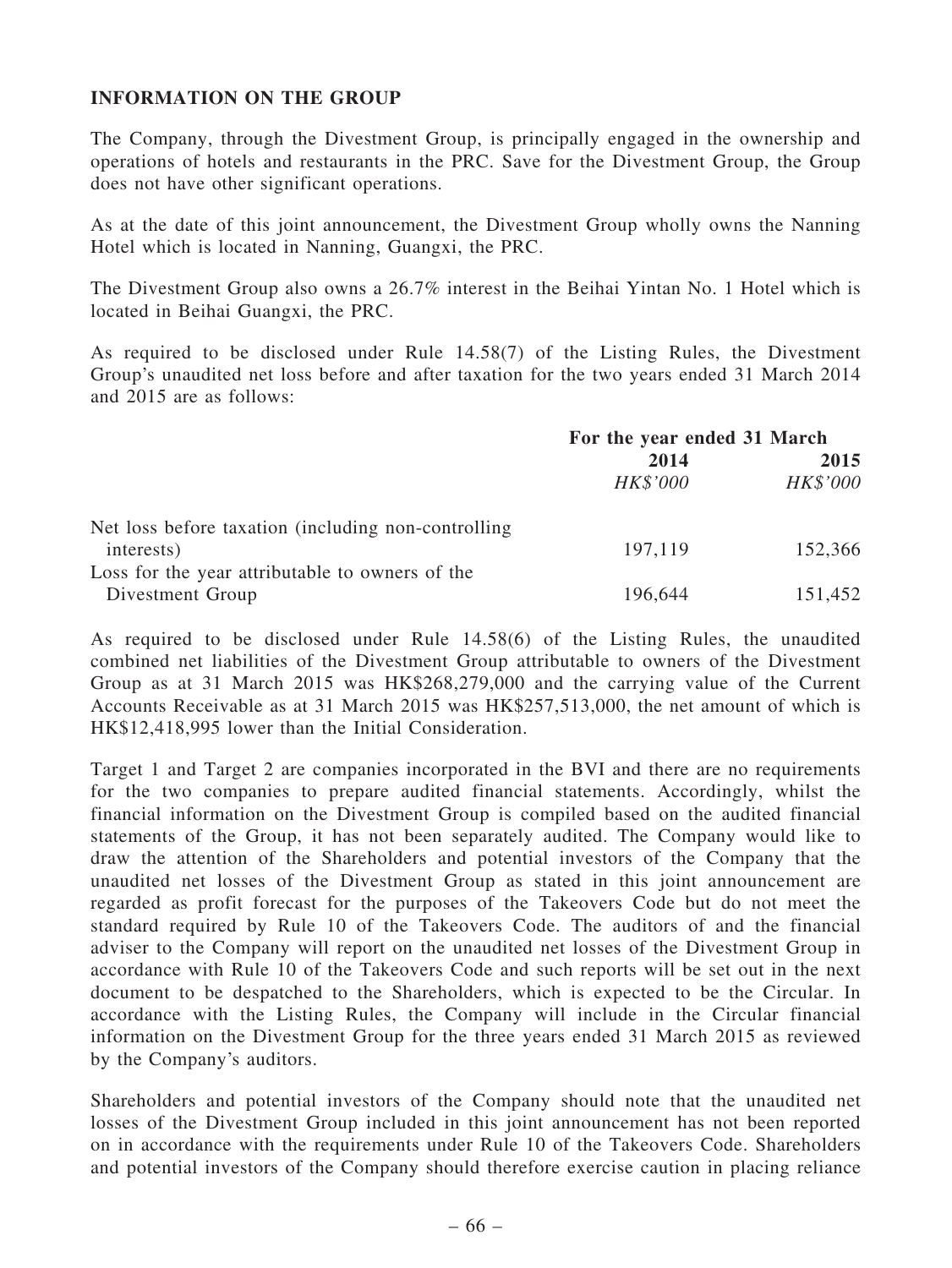on such unaudited net losses of the Divestment Group in assessing the merits and demerits of Transactions and the Offer. Shareholders and potential investors of the Company are advised to exercise caution when dealing in the securities of the Company.

# GROUP STRUCTURE

Please refer to the section headed ''Information on the Group'' for the information on the principal business, assets and financial results of the Divestment Group.

The corporate chart of the Company and the Divestment Group as at the date of this joint announcement is as follows:

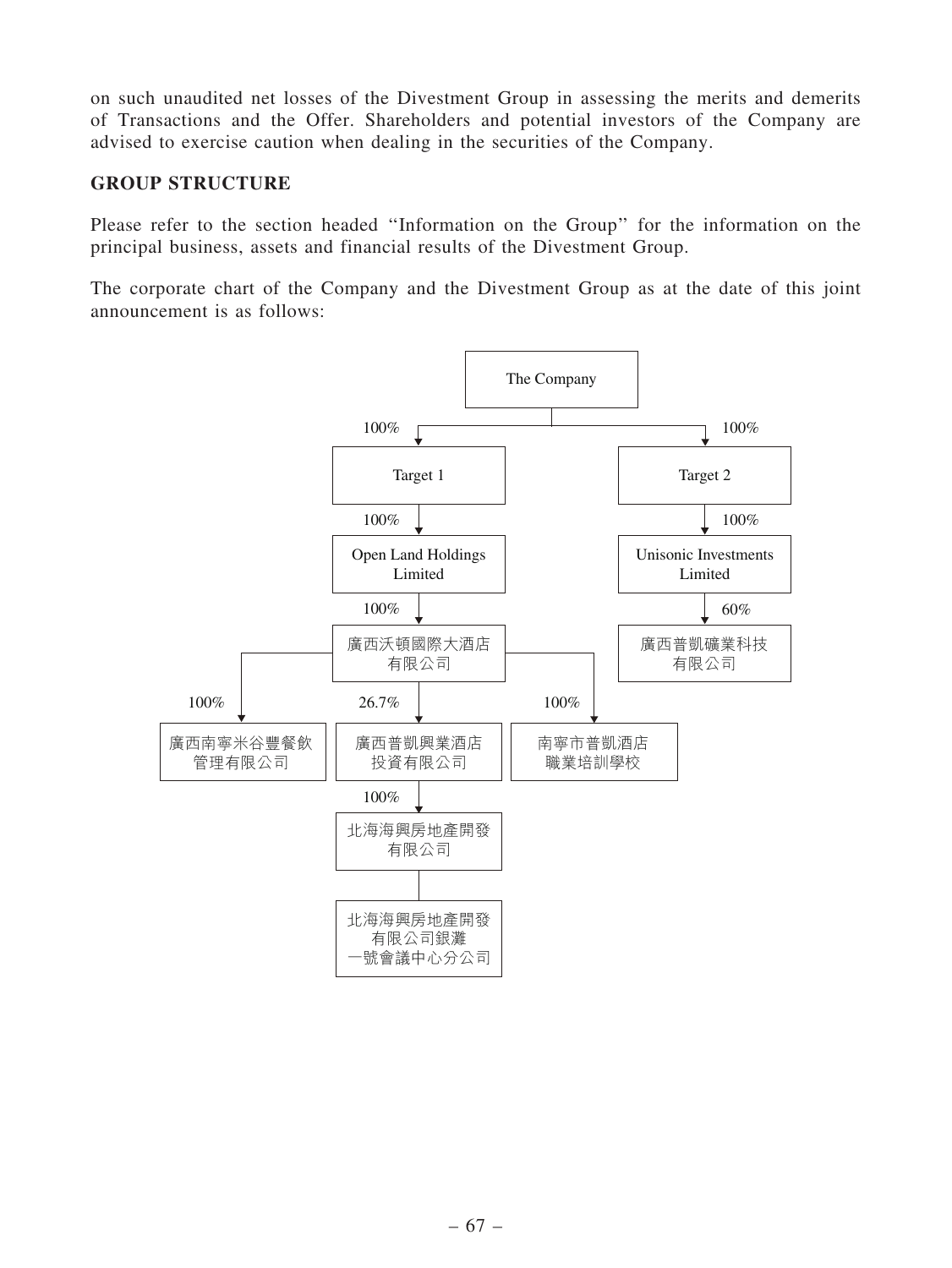# INFORMATION ON THE PRC TARGET

### Business of the PRC Target

The PRC Target is principally engaged in upstream crude oil exploration, development and production.

The PRC Target was established in the PRC in July 2008. The PRC Target has been working on the exploration of the Area for oil reserve through the EPCC entered into between the PRC Target and Yanchang (as renewed from time to time).

Yanchang is a state-owned enterprise and is one of the corporations permitted to own mineral rights in respect of oil and gas natural reserves and resources in China. Yanchang is a third party independent of and not connected with the Company and its connected persons.

Yanchang owns the oil mineral rights in respect of the Area pursuant to exploration permits granted by the Ministry of Land and Resources since 2008 and 2009. The exploration permits are renewed every 2 years currently with a term expiring on 9 November 2015 in respect of Block 378 and on 5 March 2017 in respect of Block 212. Under the EPCC, Yanchang has granted the PRC Target the right to explore and extract any crude oil from the Area. The principal terms of the current EPCC are summarised as follows:

| Date:                                 | 23 June 2015 (the current EPCC was dated 23 June 2015<br>after commencement of the current term, this was mainly a<br>result of certain administrative procedures taken by<br>Yanchang in relation to the outstanding revenue sharing<br>amount payable by the PRC Target to Yanchang)                                                                                                                                                                                                                                     |  |  |  |
|---------------------------------------|----------------------------------------------------------------------------------------------------------------------------------------------------------------------------------------------------------------------------------------------------------------------------------------------------------------------------------------------------------------------------------------------------------------------------------------------------------------------------------------------------------------------------|--|--|--|
| Term:                                 | 2 years from 1 July 2014 to 30 June 2016                                                                                                                                                                                                                                                                                                                                                                                                                                                                                   |  |  |  |
| <b>Subject Area:</b>                  | The Area comprising Block 212 and Block 378                                                                                                                                                                                                                                                                                                                                                                                                                                                                                |  |  |  |
| Key obligations of the PRC<br>Target: | The PRC Target is responsible for formulating annual<br>investment plans, quarterly production plans and exploration<br>work implementation plans, which shall be submitted to<br>Yanchang for review.                                                                                                                                                                                                                                                                                                                     |  |  |  |
|                                       | The PRC Target is required to make actual work of not less<br>than RMB30,000 per $km^2$ every year for the Area, which<br>shall include any exploratory works undertaken by the PRC<br>Target, including among other things, seismic appraisal and<br>analysis, well drilling, testing, logging, fracking, repair and<br>maintenance, etc. The amount of actual work of not less<br>than RMB30,000 per $km^2$ every year for the Area is<br>determined in accordance with the standard management<br>policies of Yanchang. |  |  |  |
|                                       | The PRC Target is responsible for all costs and expenses in<br>connection with obtaining the exploration and production<br>permits in respect of the Area in the name of Yanchang.                                                                                                                                                                                                                                                                                                                                         |  |  |  |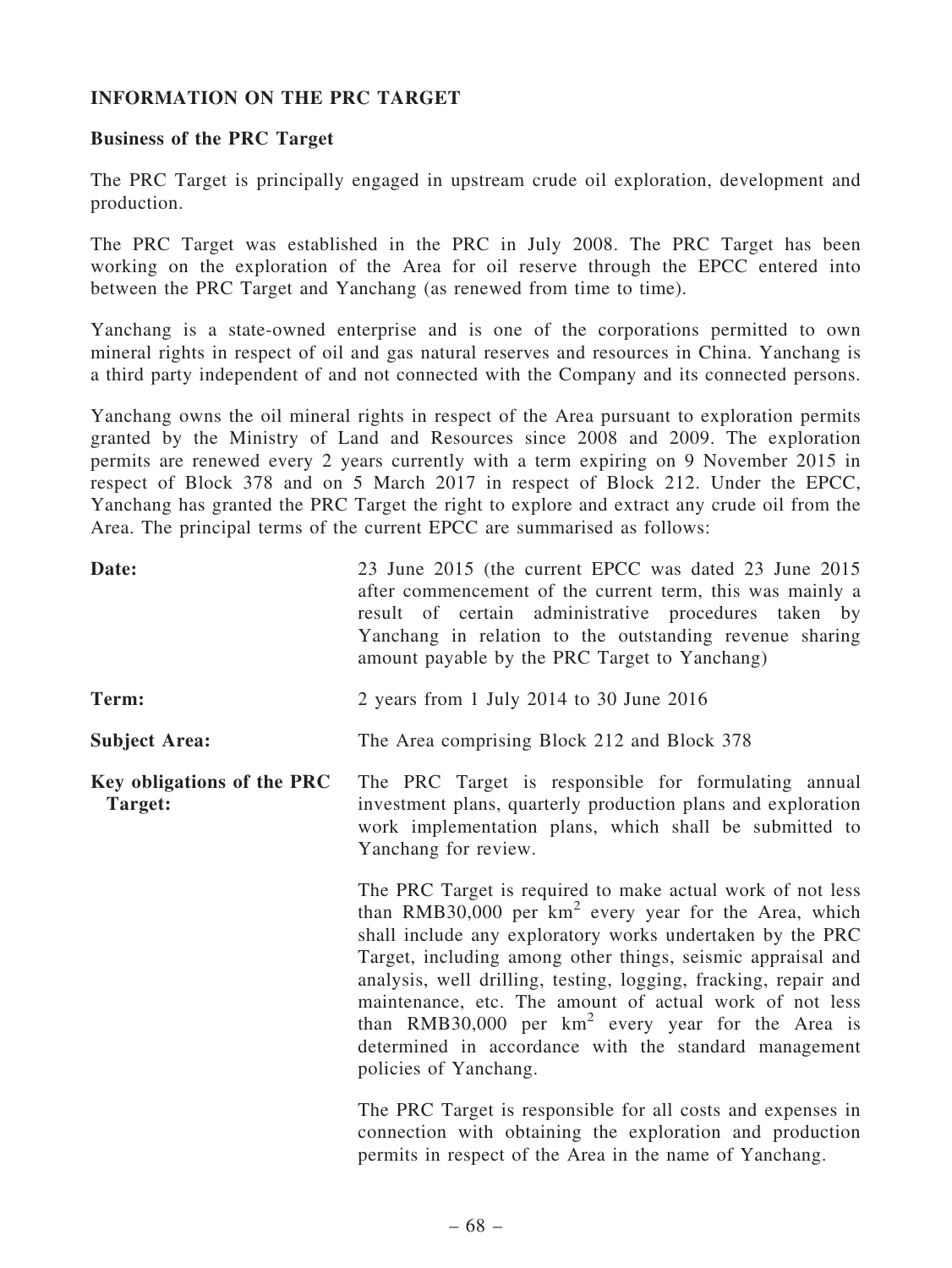|                                            | The PRC Target is responsible for maintaining proper<br>records for the daily production in the Area and the related<br>sale.                                                                                                                                                                             |
|--------------------------------------------|-----------------------------------------------------------------------------------------------------------------------------------------------------------------------------------------------------------------------------------------------------------------------------------------------------------|
|                                            | The PRC Target is required to report its finding on the<br>exploration works, including any exploration findings, data<br>gathered, testing results, drilling data and plans, wells<br>records and data, testing reports, pilot production data, etc.,<br>to Yanchang semi-annually or on a yearly basis. |
| Key rights and obligations<br>of Yanchang: | Yanchang reviews the annual and quarterly investment,<br>production and exploration plans prepared and submitted by<br>the PRC Target.                                                                                                                                                                    |
|                                            | Yanchang has the right to designate customers to which the<br>PRC Target can sell the crude oil produced from the Area.                                                                                                                                                                                   |
|                                            | Yanchang has to right to review and monitor exploration<br>works in the Area, in particular the production and sale of<br>crude oil.                                                                                                                                                                      |
|                                            | With regard to any proven reserve identified, Yanchang has<br>the right to engage qualified experts to gather information<br>on the reserve and report the finding to the relevant<br>authority in the PRC.                                                                                               |
| <b>Production sharing:</b>                 | The PRC Target is entitled to share 80% of the proceeds<br>from the sale of the crude oil produced from the Area whilst<br>Yanchang is entitled to the remaining 20% of the proceeds<br>(net of any sales related taxes).                                                                                 |
|                                            | Payment shall be made by the PRC Target to Yanchang                                                                                                                                                                                                                                                       |

As mentioned above, the PRC Target is required under the EPCC to make actual work of not less than RMB30,000 per km<sup>2</sup> every year for the Area. The PRC Target has confirmed to the Company that it has satisfied the required minimum actual work done. According to the EPCC, if the PRC Target fails to satisfy the required minimum actual work done, Yanchang shall have the right to demand payment of the shortfall by the PRC Target to Yanchang.

monthly in cash.

The PRC Target has been responsible for making all decisions in respect of the exploration, development and production plans and works on the Area and other related operations, other than that the PRC Target shall only sell to customers designated by Yanchang. In connection with the annual investment plans, quarterly production plans and exploration work implementation plans, the PRC Target also prepares the operating budgets in respect of the exploration, development and production works.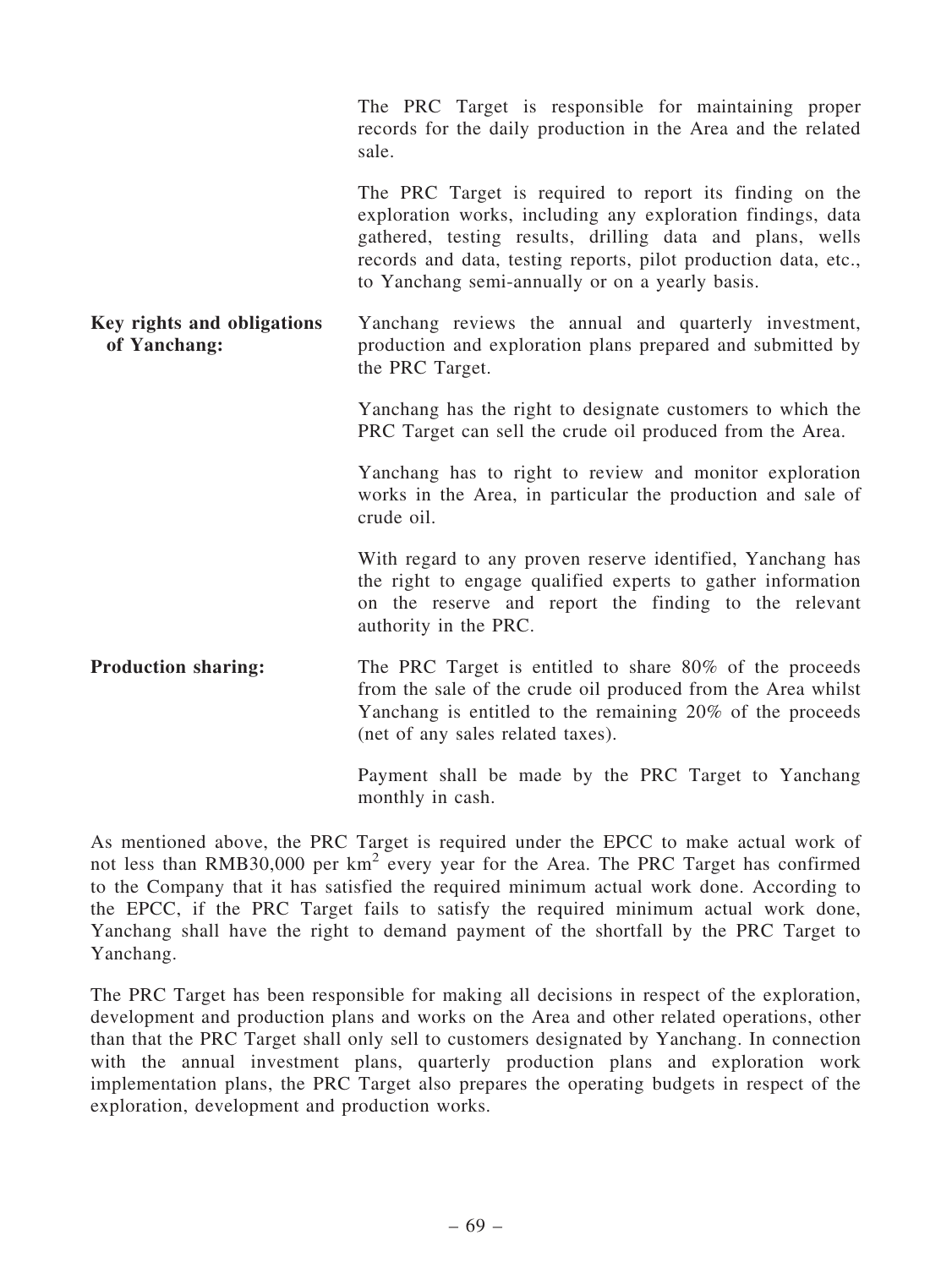According to the Internal Management Guidelines of Yanchang, any exploration and production cooperation contract shall be of a term of no more than two years, in line with the requirements of the Ministry of Land and Resources where exploration permits are renewable every two years. Since 2010, the PRC Target has renewed its EPCC with Yanchang after expiry of each EPCC term.

Further, as set out in a letter issued by Yanchang to the PRC Target dated 26 May 2015 (the ''Confirmation Letter''), Yanchang has stated that it has established a history of good working relationship with the PRC Target and confirmed to the PRC Target that it will renew the EPCC with the PRC Target for so long as the PRC Target has performed its obligations under the EPCC based on the term of the related oil exploration and/or production permits held by Yanchang from time to time.

The Company understands from its PRC legal adviser that based on its understanding of the rules and regulations and the market practice, there should not be any legal impediment for Yanchang to be granted the production permit in respect of Block 212, and that pursuant to the Confirmation Letter, Yanchang shall be legally obligated to renew the EPCC with the PRC Target based on the term of the production permit if the PRC Target has performed its obligations under the EPCC. The PRC Target believes that the Confirmation Letter will help it secure a long-term working interest in the Area under the EPCC.

## The Area

The PRC Target is planning to move its exploration and extraction works in Block 212 from development stage to commercial production. Further information on its investment and production plan will be set out in the Circular.

With regard to Block 378, on 1 May 2015, the PRC Target entered into the Services Agreement with Hongjin Engineering and the Target Sellers pursuant to which the exploration works in respect of Block 378 will be provided by Hongjin Engineering. No material exploration and extraction work on Block 378 has been carried out up to the date of this joint announcement.

The PRC Target commenced its first well drilling in 2008. Since then a number of exploration and development wells have been drilled, and certain amount of oil reserves has been identified and proved during recent years. Up to 30 June 2015, a total of 135 wells have been drilled within Block 212, including 29 exploration/appraisal wells and 106 development wells (including oil producers and water injectors). There are currently 87 active oil wells producers and 23 water injectors. A competent person's report on the oil reserves and a valuation report on the PRC Target's interest in the oil reserves issued by a competent evaluator will be set out in the Circular in accordance with the applicable requirements of the Listing Rules. Based on the draft competent person report prepared based on the definitions of the Petroleum Resources Management System published by the Society of Petroleum Engineers, American Association of Petroleum Geologists, World Petroleum Council, and Society of Petroleum Evaluation Engineers in March 2007, it is preliminarily estimated that Block 212 has a total proved and probable reserves of about 19.4 million bbl (including proved reserves of about 10.2 million bbl) as at 30 June 2015.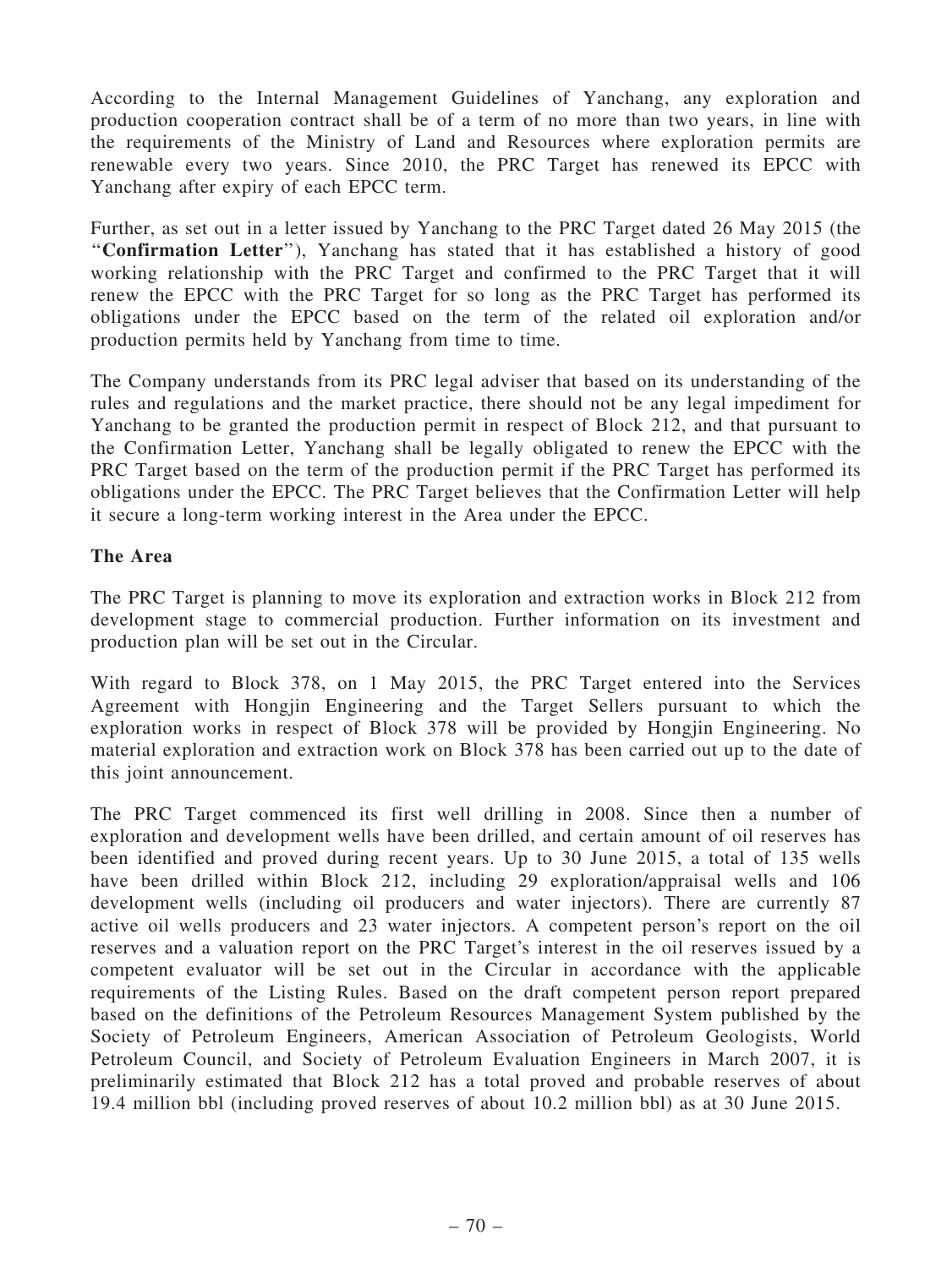Pursuant to the Services Agreement, Hongjin Engineering will be responsible for providing exploration services in respect of Block 378 in accordance with the exploration, development, and operating plans approved by the PRC Target. In return, a fixed fee of RMB30,000,000 shall be paid by the PRC Target to Hongjin Engineering within 3 years from the date of the Services Agreement based on the progress of the exploration and development works as agreed between the PRC Target and Hongjin Engineering. Hongjin Engineering will have to timely report to the PRC Target its exploration and testing data and results. Hongjin Engineering's responsibilities under the Services Agreement are also required to be conformed with the obligations of the PRC Target under the EPCC. Hongjin Engineering is also required to seek the PRC Target's written consent prior to execution of or conducting any material operating plans or events.

The Services Agreement shall have a term equal to the term of the EPCC as renewed by Yanchang from time to time.

After Hongjin Engineering has spent RMB30 million on the exploration work on Block 378, it can terminate the Services Agreement. Upon termination of the Services Agreement, all rights and obligations of each party thereunder shall then be terminated and released. If Hongjin Engineering does not decide to terminate the Services Agreement, it will be responsible to finance any further exploration work of Block 378 thereafter at its own cost and expenses.

If the exploration works of Block 378 under the Services Agreement reach certain agreed exploration results within the term of the Services Agreement, either Hongjin Engineering or the PRC Target will have the right to terminate the Services Agreement, and the PRC Target shall then pay Hongjin Engineering a success fee of RMB200,000,000. Further details of the Services Agreement will be set out in the Circular.

It is agreed among the parties to the Services Agreement that all obligations of each party under the Services Agreement (including, among other things, the payment of the abovementioned success fee) shall be subject to compliance with applicable laws, listing rules of the applicable stock exchange or regulations (which shall include compliance with the Listing Rules after the PRC Target has become and for so long thereafter will continue to be a subsidiary of the Company). If any provision in the Services Agreement cannot be satisfied as a result of an applicable law, listing rule or regulation, the parties to the Services Agreement shall use their best endeavours to agree an alternative arrangement with a view to achieving the economic result closest to that originally anticipated under the related provision as allowed under the subject law, listing rule or regulation.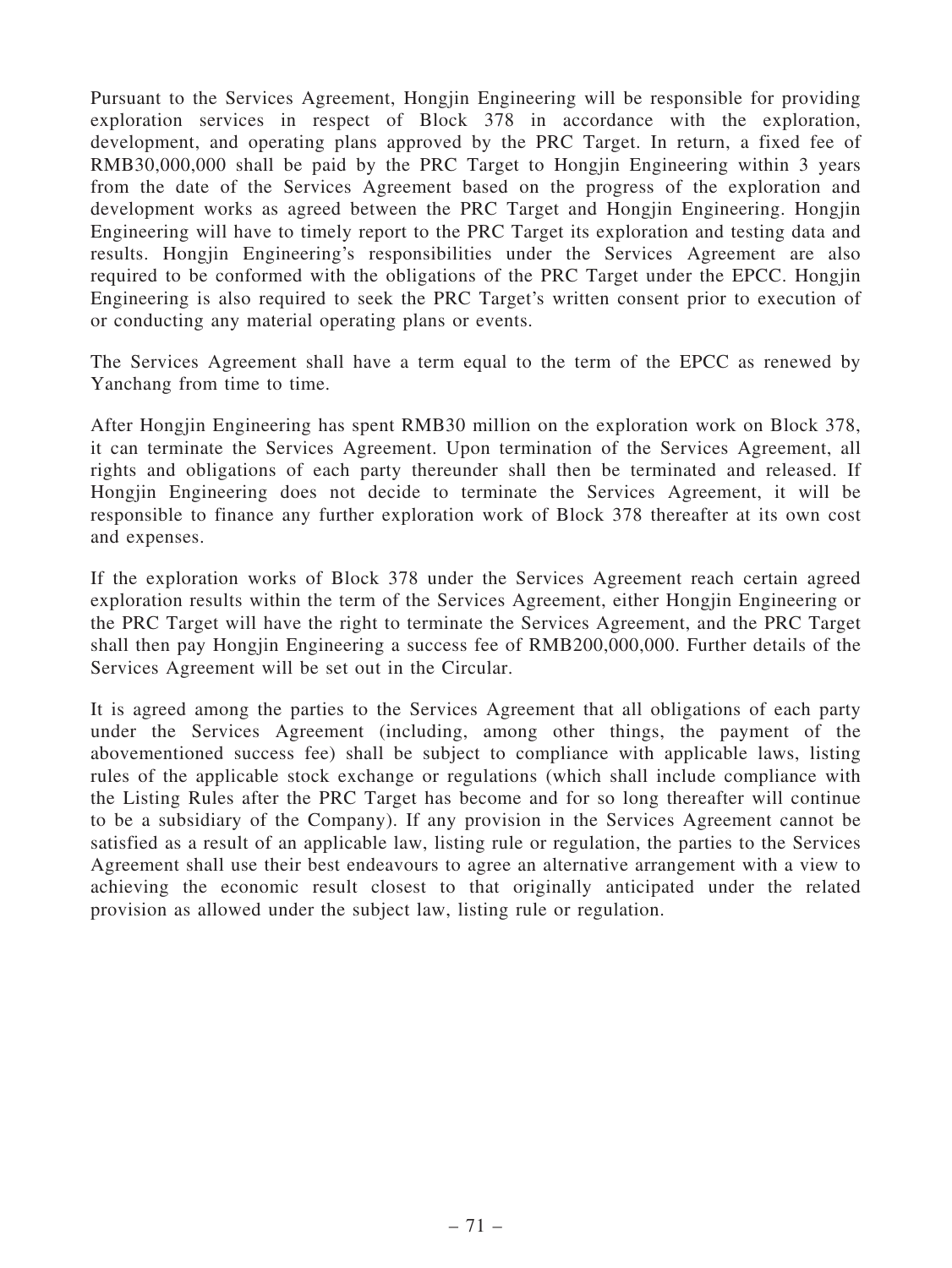# Development plan of the PRC Target

The PRC Target has formulated a five year development plan involving (under the high case), among other things, the building of 124 oil producers and 35 water injectors, and conducting 112 workovers over the next few years up to 2019. It is expected that the approximately HK\$800 million proposed to be used to finance the development plan of the currently explored areas in Block 212 (as stated under the paragraph headed ''Proposed use of proceeds'' of the section headed ''The Subscription'' of this joint announcement), will be used as follows:

| Year                                                               | <b>Funding planned</b><br>to be used<br>HK\$'000 |
|--------------------------------------------------------------------|--------------------------------------------------|
| 2016 (including the period before 2016 but after completion of the |                                                  |
| Transfer and the Transactions)                                     |                                                  |
| First half of the year<br>$\bullet$                                | 101,300                                          |
| Second half of the year<br>$\bullet$                               | 142,900                                          |
| 2017                                                               | 168,700                                          |
| 2018                                                               | 185,700                                          |
| 2019                                                               | 201,400                                          |
| Total                                                              | 800,000                                          |

The actual timing of the proposed use of proceeds may change as a result of the changes in the production results and business environment from time to time.

It is also currently planned that HK\$450 million from the proceeds of the Subscription will be used to finance the further exploration and development of the other areas in Block 212 which will involve, among other things, further 3D seismic survey and analysis, the drilling of exploration and appraisal wells, the drilling of development and producing wells, the building of water injectors and conducting workovers up to year 2019.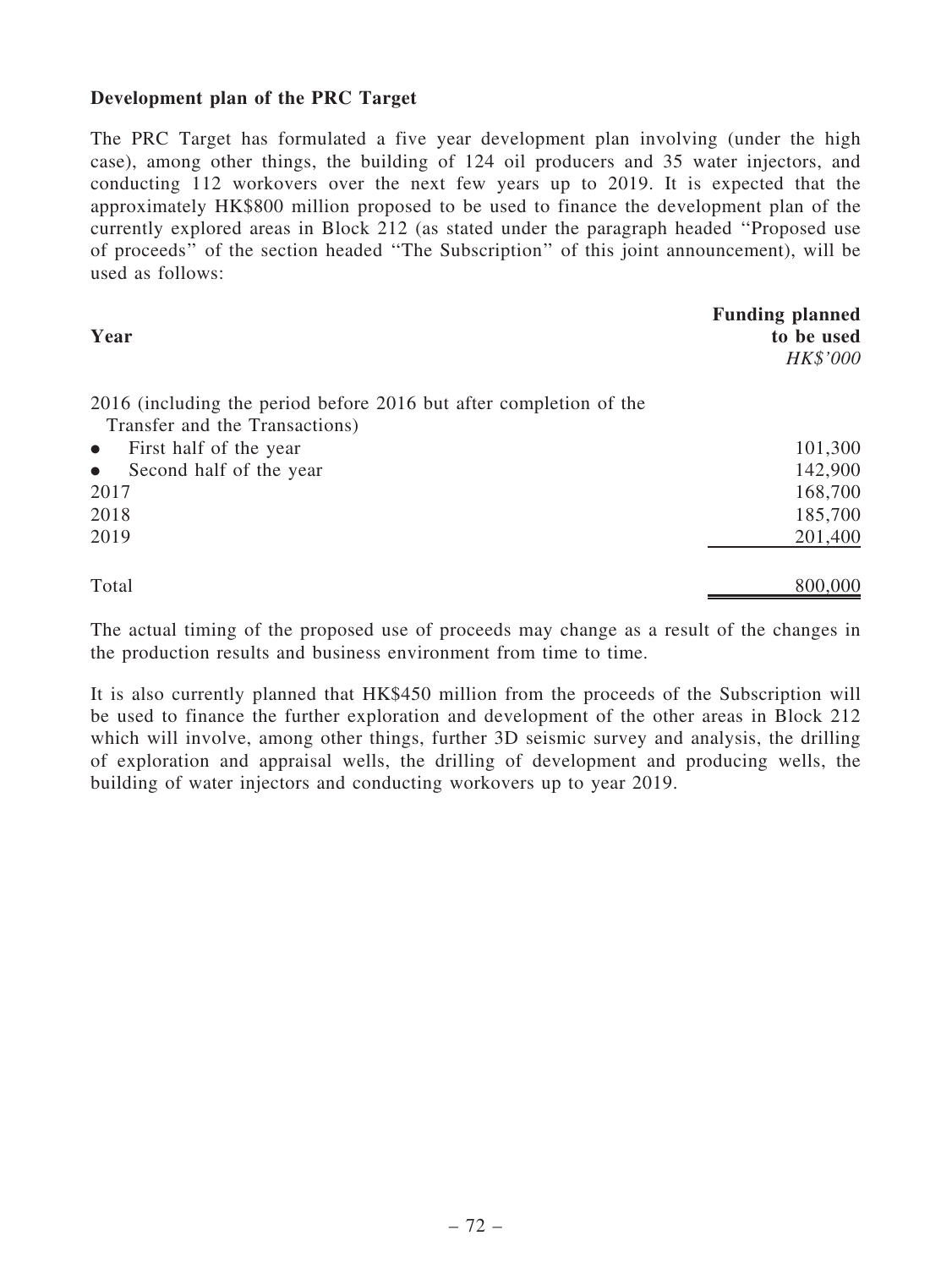The PRC Target plans to utilise the said funding available from the Subscription as follows:

| Year          | Major exploration work                                                 | <b>Funding planned</b><br>to be used<br>HK\$'000 |
|---------------|------------------------------------------------------------------------|--------------------------------------------------|
| 2016          | A further 3D seismic survey and analysis<br>$\bullet$                  |                                                  |
|               | Drilling of exploration and appraisal wells<br>$\bullet$               | 152,500                                          |
| 2017          | Drilling of additional exploration and appraisal<br>$\bullet$<br>wells |                                                  |
|               | Drilling of development and producing wells<br>$\bullet$               |                                                  |
|               | Building of water injectors<br>$\bullet$                               | 146,100                                          |
| 2018 and 2019 | Drilling of additional development and<br>$\bullet$<br>producing wells |                                                  |
|               | Building of additional water injectors<br>$\bullet$                    |                                                  |
|               | Workovers<br>●                                                         | 151,400                                          |
| Total         |                                                                        | 450,000                                          |

There is no industry standard and there is no provision in the EPCC defining the meaning of commercial production. The PRC Target has set a commercial production target of a daily production of over 3,000 bbl, which is targeted to be reached in around 2018.

It is one of the business strategies of the PRC Target to continue to convert its resources into reserves, and to migrate possible reserves into proved plus probable reserves, by further exploration and development activities, including additional drilling of exploration/appraisal wells and step-out wells, further improvements of the facilities, and the optimization and adoption of better drilling and completion techniques. According to the draft competent person report, the PRC Target has gross possible reserves of 4.9 million bbl and best estimate gross prospective resources of 9.7 million bbl as at 30 June 2015. By continuing to convert resources into reserves and migrating reserves into categories with higher certainty and lower risk, the PRC Target will be able to improve the certainty of recoverable oil, reduce development risk, increase its aggregate production and increase the expected asset life.

# Financial information on the PRC Target

Whilst the PRC Target has prepared its PRC audited accounts based on its accounting policies, the financial information of the PRC Target is being reviewed by an independent audit firm. Based on the preliminary review work of such independent audit firm, the financial information on the PRC Target prepared based on its accounting policies is subject to quite substantial adjustments based on HKFRS. Accordingly, it is considered that it would not be meaningful to set out the audited financial information of the PRC Target in this joint announcement. Based on the unaudited financial information of the PRC Target being prepared in accordance with HKFRS (which may be subject to further adjustments during the course of audit in connection with the preparation of the accountants' report on the PRC Target),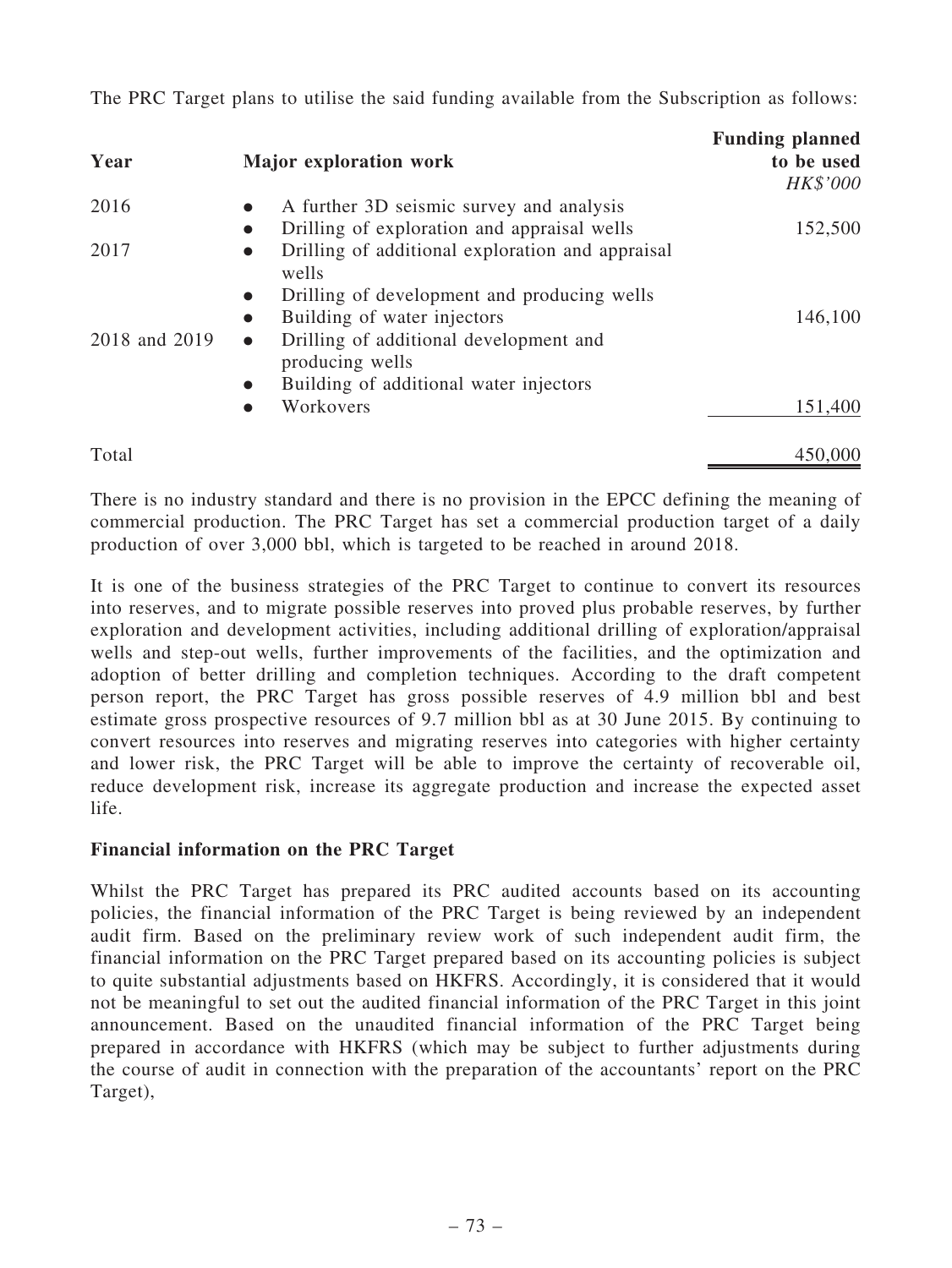(i) as required to be disclosed under Rule 14.58(7) of the Listing Rules, the net loss of the PRC Target for the two years ended 31 December 2013 and 2014 were as follows:

|                          | For the year ended 31 December |             |
|--------------------------|--------------------------------|-------------|
|                          | 2013                           |             |
|                          | RMB'million                    | RMB'million |
| Net loss before taxation | 22.9                           | 97          |
| Net loss after taxation  | 25.4                           | 13.1        |

(ii) as required to be disclosed under Rule 14.58(6) of the Listing Rules, the unaudited net asset value of the PRC Target as at 30 June 2015 was approximately RMB271.2 million.

The Company would like to draw to the attention of the Shareholders and potential investors of the Company that the above unaudited net losses of the PRC Target are regarded as profit forecast for the purposes of the Takeovers Code but do not meet the standard required by Rule 10 of the Takeovers Code. Pursuant to Rule 10 of the Takeovers Code, the above unaudited net losses of the PRC Target should be reported on by the Company's financial adviser and reporting accountants and such reports may be set out in the next document to be despatched to the Shareholders, which is expected to be the Circular. In accordance with the Listing Rules, an accountants' report which will set out the PRC Target's audited financial information prepared under HKFRS for the three years ended 31 December 2012, 2013 and 2014 will be included in the Circular. As the aforesaid accountants' report will be audited by the Company's reporting accountants, a separate report from the Company's financial adviser and reporting accountant will not be set out in the Circular. Shareholders should note that there may be differences between the financial information relating to the PRC Target as presented in this joint announcement and the financial information to be presented in the Circular.

## INFORMATION ON THE OFFEROR

The Offeror is an investment holding company incorporated in the BVI with limited liability on 2 April 2015 and wholly owned by Titan Gas Holdings which is held as to (i) approximately 49.14% by the IDG Funds; (ii) approximately 35.13% by Standard Gas; (iii) approximately 8.05% by Mr. Wang; (iv) approximately 6.87% by Kingsbury (as stated below in the last paragraph under the paragraph headed ''Kingsbury'', Standard Gas, Mr. Wang and Kingsbury entered into an acting in concert arrangement with respect to their voting rights in Titan Gas Holdings); (v) approximately 0.73% by Zhang Weiwei (張唯唯); and (vi) approximately 0.08% by Bryce Wayne Lee. Save for the entering into of the S&P Agreement, the CN Subscription Agreement and the Subscription Agreement, the Offeror did not engage in any business activities.

As at the date of this joint announcement, the IDG Funds, Standard Gas, Mr. Wang, Kingsbury, Zhang Weiwei (張唯唯) and Bryce Wayne Lee, being the shareholders of Titan Gas Holdings, do not hold any Ordinary Shares, or any other relevant securities in the Company.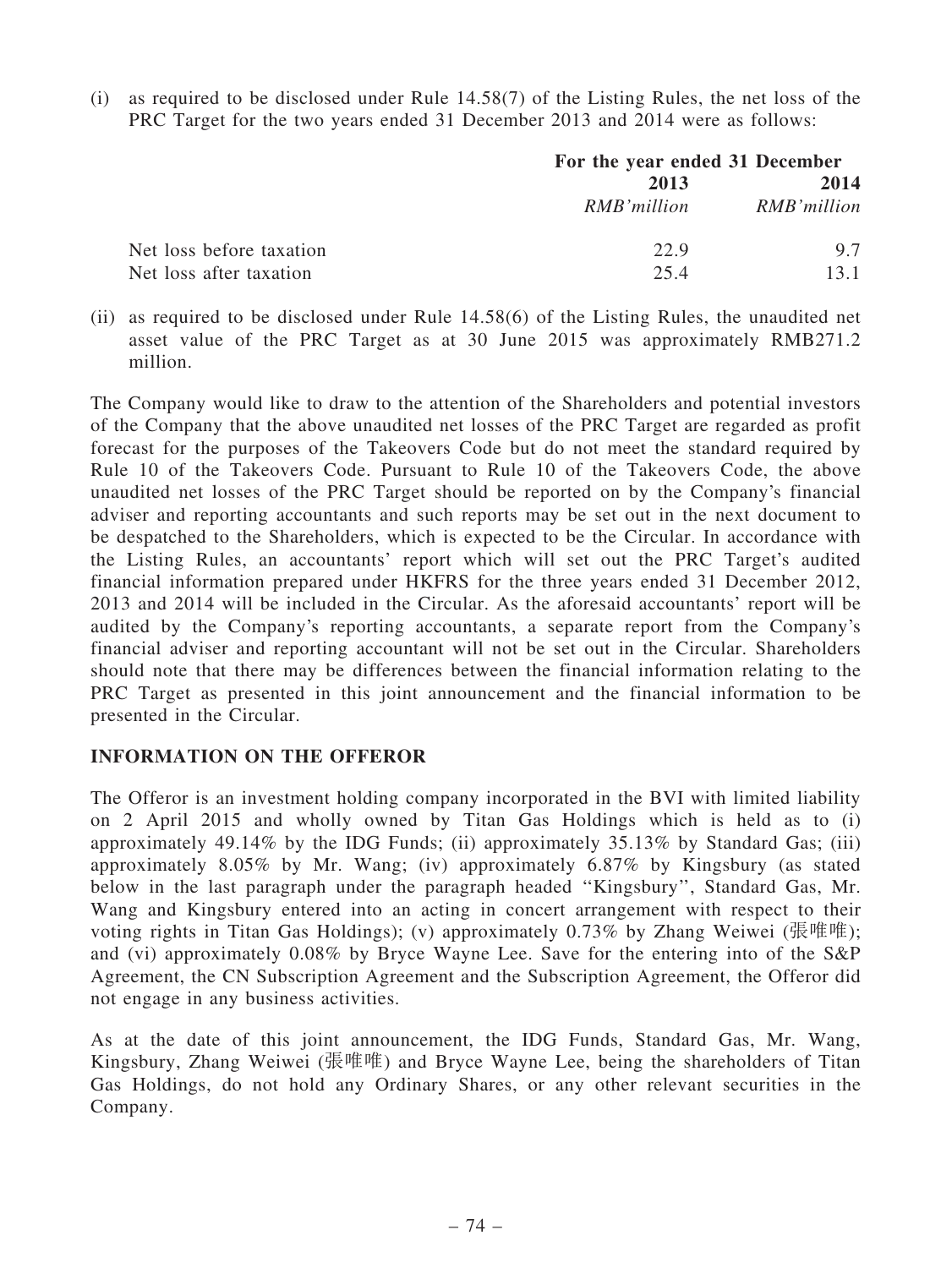# IDG Funds

As at the date of this joint announcement, IDG-Accel Capital II holds series A preferred voting shares and series B preferred voting shares in Titan Gas Holdings representing in aggregate approximately 47.04% of the outstanding voting rights in Titan Gas Holdings; and IDG-Accel Investors II holds series A preferred voting shares and series B preferred voting shares in Titan Gas Holdings representing in aggregate approximately 2.10% of the outstanding voting rights in Titan Gas Holdings. The IDG Funds are exempted limited partnerships registered in the Cayman Islands and are under common control of their ultimate general partner, IDG-Accel Ultimate GP. IDG-Accel Ultimate GP is an exempted company incorporated in the Cayman Islands with limited liability and is beneficially owned as to 50% by Ho Chi Sing (何志成), and 10% each by Zhou Quan (周全), Shong Hugo (熊 曉鴿), Guo Yihong (過以宏), Li Jianguang (李建光) and Zhang Suyang (章蘇陽), respectively. IDG-Accel Ultimate GP's board of directors (comprising Ho Chi Sing (何志成) and Zhou Quan (周全)) is responsible for decision-making of matters relating to the IDG Funds and their investments, and hence controls the exercise of the voting rights attached to the shares that the IDG Funds hold in Titan Gas Holdings.

As at the date of this joint announcement, Ho Chi Sing (何志成), Zhou Quan (周全), Shong Hugo (熊曉鴿), Guo Yihong (過以宏), Li Jianguang (李建光) and Zhang Suyang (章蘇陽), being the ultimate owners of IDG-Accel Ultimate GP, do not hold any Ordinary Shares, or any other relevant securities in the Company.

# Standard Gas

Standard Gas is a company incorporated in the BVI. As at the date of this joint announcement, Blazing Success Limited holds all the issued voting shares in Standard Gas, being 2,500,000 shares. Blazing Success Limited is a company incorporated in the BVI and is wholly owned by Lee Khay Kok, the chief engineer of Titan Gas Holdings. On 8 May 2015, Blazing Success Limited granted a power of attorney to the board of directors of Standard Gas to exercise all the voting rights attached to the 2,500,000 voting shares in Standard Gas held by Blazing Success Limited. The board of directors of Standard Gas comprises Mr. Wang, Lin Dongliang (林棟樑) and Shong Hugo (熊曉鴿). As at the date of this joint announcement, 11,350,000 share options of Standard Gas have been granted under its employee stock option plan.

As at the date of this joint announcement, Lee Khay Kok and Shong Hugo (熊曉鴿) do not hold any Ordinary Shares, or any other relevant securities in the Company. In addition, as disclosed above, as at the date of this joint announcement, Mr. Wang does not hold any Ordinary Shares, or any other relevant securities in the Company.

## Kingsbury

As at the date of this joint announcement, Kingsbury is a joint stock company incorporated in the PRC and its scope of business mainly includes investment and management of urban infrastructures, land development, investment and management. Kingsbury is owned as to approximately 74.80% by Luo Yuping (羅玉平), approximately 14.15% by Guo Xihong (郭 西紅), approximately 8.75% by Luo Xinyu (羅信余), approximately 0.7% by Chen Chang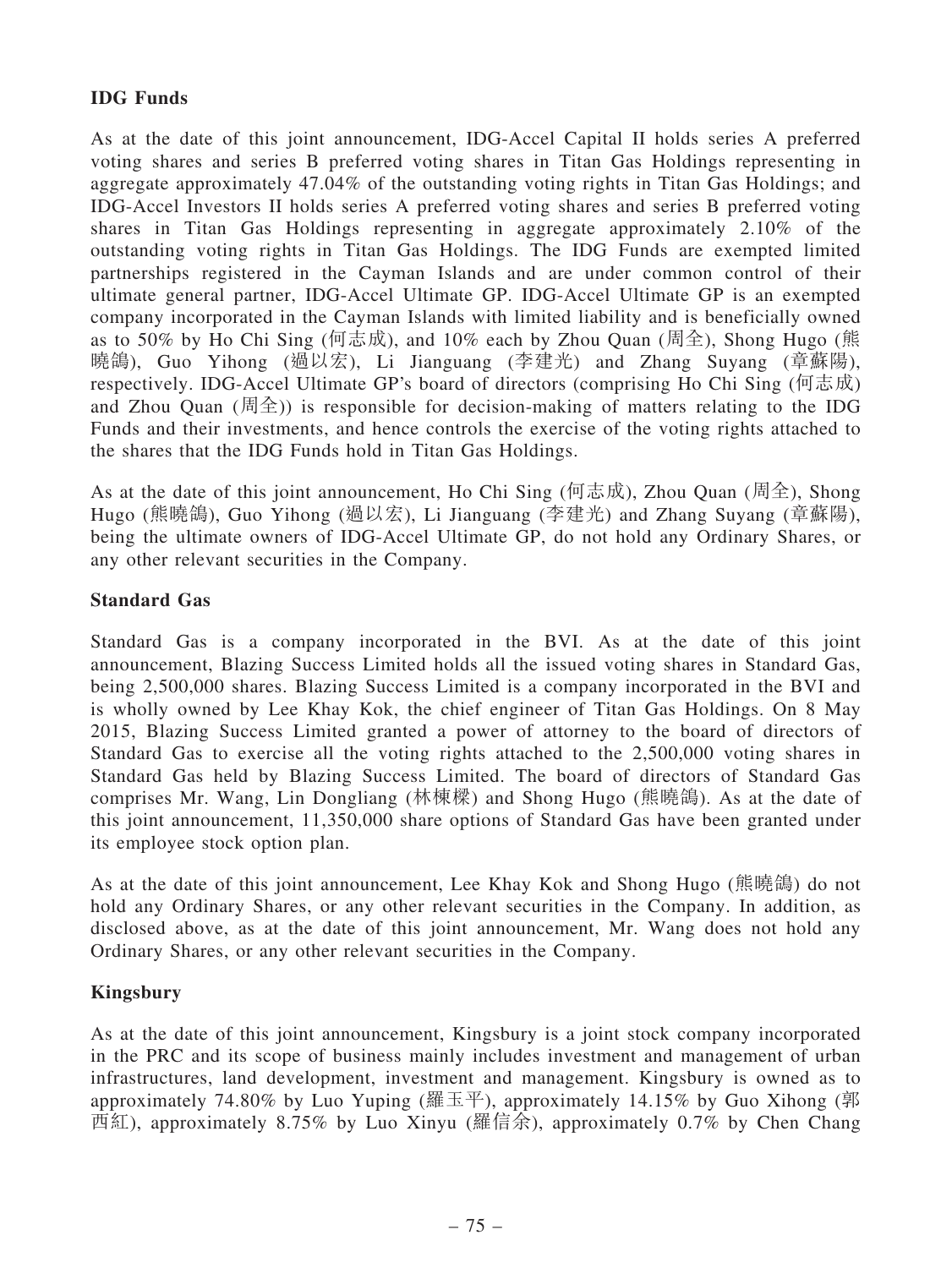(陳暢), approximately 0.7% by Zhang Zhi (張智), approximately 0.7% by Li Kai (李凱), approximately 0.133% by Zeng Hong (曾紅) and approximately 0.067% by Gong Mei (龔  $\overline{m}$ ), none of whom is affiliated with the other shareholders of Titan Gas Holdings.

As at the date of this joint announcement, Luo Yuping (羅玉平), Guo Xihong (郭西紅), Luo Xinyu (羅信余), Chen Chang (陳暢), Zhang Zhi (張智), Li Kai (李凱), Zeng Hong (曾紅) and Gong Mei (龔梅), being the beneficial owners of Kingsbury, do not hold any Ordinary Shares, or any other relevant securities in the Company.

On 8 May 2015, Standard Gas, Mr. Wang and Kingsbury entered into an acting in concert arrangement with respect to their voting rights in Titan Gas Holdings for the purpose of facilitating a more efficient decision-making process in connection with the exercise of their shareholders' rights in Titan Gas Holdings. Standard Gas and Kingsbury are both passive investors of Titan Gas Holdings. Pursuant to such arrangement, Standard Gas, Mr. Wang and Kingsbury commercially agreed to align with each other in respect of the voting of major actions in respect of Titan Gas Holdings' business and each of Standard Gas, Mr. Wang and Kingsbury will consult with each other and reach agreement on material matters of Titan Gas Holdings before it/he exercises its/his respective voting rights in Titan Gas Holdings, provided that Mr. Wang will have a casting vote and will have the final decision making power in the event that a consensus cannot be reached among Standard Gas, Mr. Wang and Kingsbury.

#### Interests in the Company as at the date of this joint announcement

After the Tranche 1 Sale Completion and as at the date of this joint announcement, the Offeror holds:

- (i) 36,024,724 Ordinary Shares (i.e. 36,024,724 Sale Shares) representing approximately 10.37% of the total number of Ordinary Shares in issue as at the date of this joint announcement; and
- (ii) the Convertible Bonds with an aggregate principal amount of HK\$14,964,000 which is convertible into 40,497,970 CB Conversion Shares based on the Existing CB Conversion Price of HK\$0.3695 per CB Conversion Share, representing:
	- (a) approximately 11.66% of the total number of Ordinary Shares in issue as at the date of this joint announcement;
	- (b) approximately 10.44% of the total number of Ordinary Shares in issue as enlarged by the allotment and issue of 40,497,970 CB Conversion Shares to the Offeror upon exercise of the conversion rights attached to the Convertible Bonds with an aggregate principal amount of HK\$14,964,000 held by the Offeror in full at the Existing CB Conversion Price; and
	- (c) approximately 6.03% of the total number of Ordinary Shares in issue as enlarged by the allotment and issue of 324,763,196 CB Conversion Shares upon exercise of the conversion rights attached to all the Convertible Bonds in full at the Existing CB Conversion Price.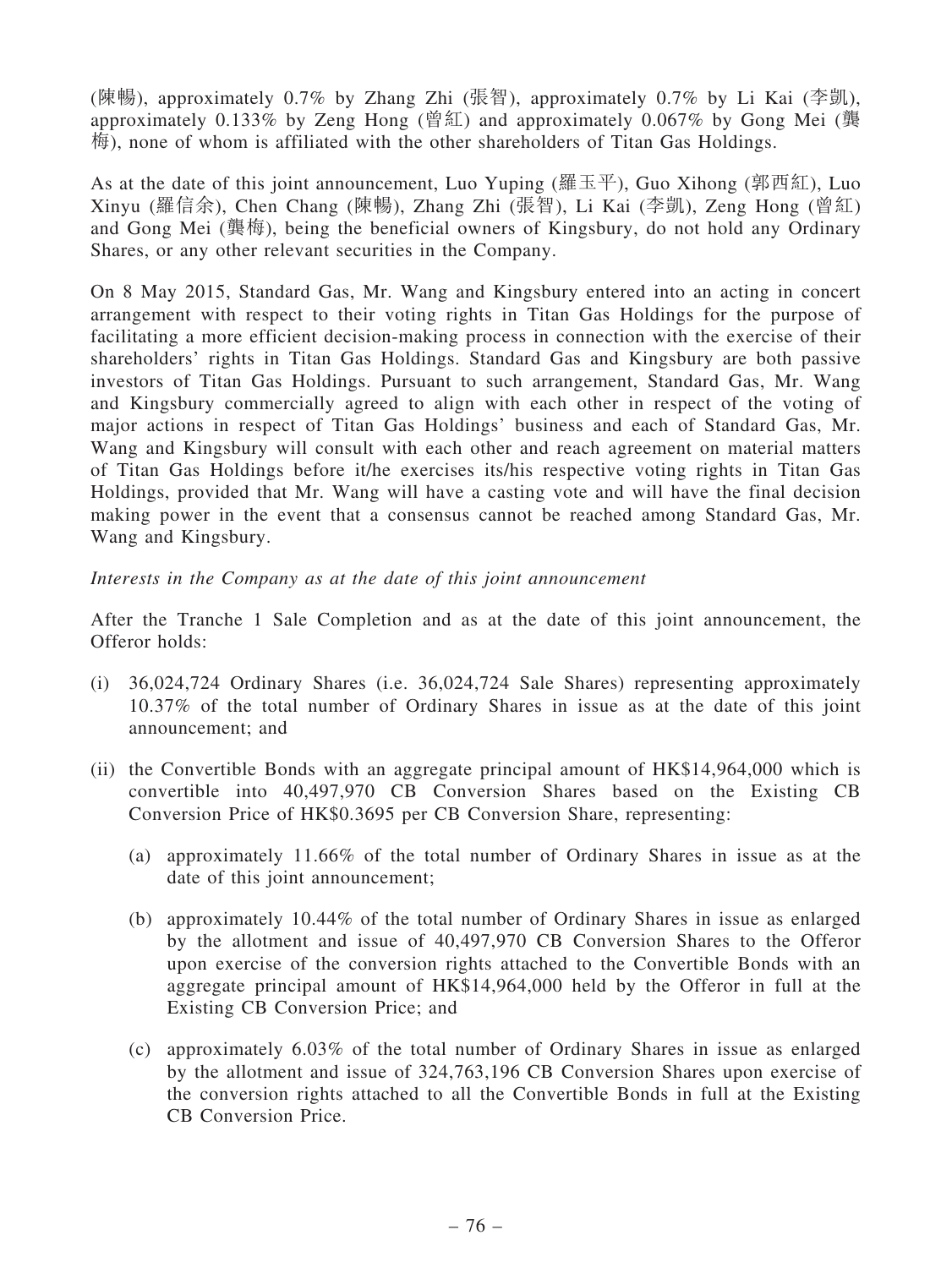As at the date of this joint announcement, IDG Technology (which is managed by its general partner IDG Technology GP and Ho Chi Sing (何志成) and Zhou Quan (周全) (who are directors of IDG-Accel Ultimate GP, the ultimate general partner of the IDG Funds, which in turn own approximately 49.14% of the issued share capital of Titan Gas Holdings, the sole shareholder of the Offeror) are the only two managing members of IDG Technology GP, who manage IDG Technology GP pursuant to an operating agreement) holds 11,500,000 Ordinary Shares, representing approximately 3.31% of the total number of Ordinary Shares in issue as at the date of this joint announcement.

As at the date of this joint announcement, Lin Dongliang (林棟樑) (a director of Titan Gas Holdings, which is interested in 100% of the issued shares of the Offeror, and also a director of Standard Gas which holds approximately 35.13% of Titan Gas Holdings) holds 12,910,000 Ordinary Shares, representing approximately 3.72% of the total number of Ordinary Shares in issue as at the date of this joint announcement.

#### Interests in SouFun

Zhou Quan (周全) (a director of SouFun) together with Ho Chi Sing (何志成) are beneficially interested in approximately 2.74% of the class A ordinary shares of SouFun in issue (not including Zhou Quan's (周全) interest in options over shares of SouFun) as at the date of this joint announcement, represented by the aggregate interest in SouFun held by IDG-Accel China Capital L.P. and IDG-Accel China Capital Investors L.P., both of which have the same ultimate general partner, namely IDG-Accel China Capital GP Associates Ltd., of which both Zhou Quan (周全) and Ho Chi Sing (何志成) are directors. The issued voting shares in IDG-Accel China Capital GP Associates Ltd. are held as to 50% by Zhou Quan (周全) and 50% by Ho Chi Sing (何志成).

SouFun announced that on 17 September 2015, SouFun entered into (i) a subscription agreement with IDG Alternative Global Limited (''IDG Alternative'', a company 100% owned by Ho Chi Sing (何志成)); and (ii) a subscription agreement with Safari Group Holdings Limited and Safari Group CB Holdings Limited (which are beneficially owned by Carlyle Group) ("Carlyle") (collectively, the "SouFun Subscription Agreements"). According to the said announcement, IDG Alternative, Carlyle and the management of SouFun (including Mr. Mo) will invest a total amount between US\$400 million and US\$700 million to purchase SouFun's newly issued class A ordinary shares and convertible notes (the ''SouFun Notes'') on a 50/50 basis. Under the SouFun Subscription Agreements, the subscription price of the new class A ordinary shares of SouFun is US\$5.85 per current ADS (i.e. US\$29.25 per class A ordinary share), which represented an approximately 0.2% premium over the closing price of US\$5.84 per current ADS or US\$29.20 per class A ordinary share as at 16 September 2015 and an approximately 3.4% premium over the volume-weighted average trading price of approximately US\$5.66 per current ADS or US\$28.30 per class A ordinary share for the 20 trading days preceding 16 September 2015. Holders of the SouFun Notes will have the right to convert the SouFun Notes into class A ordinary shares at the price per share equal to 122.5% of the purchase price per share of the new class A ordinary shares in seven (7) years after the issuance of the SouFun Notes. The SouFun Notes shall bear an annual interest of 1.5%. According to IDG Alternative, the terms of the SouFun Subscription Agreements were negotiated and discussed among the parties on an arm's length basis.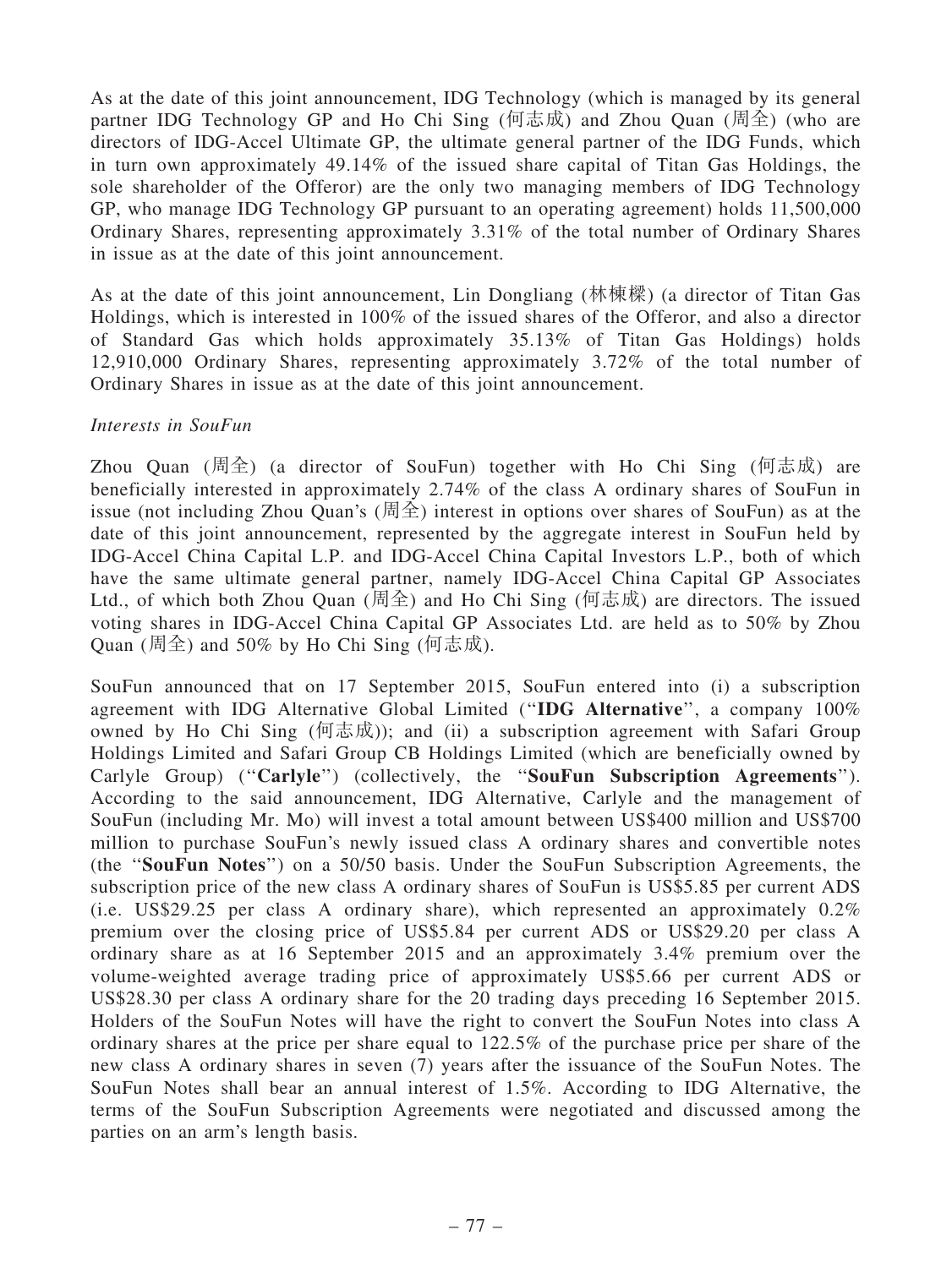To the best knowledge, information and belief of the Directors having made all reasonable enquiries, save as disclosed in this joint announcement, prior to the entering into of the S&P Agreement, the Offeror and its ultimate owners are independent third parties and not connected with the Company or its connected persons; and the Offeror has become a substantial Shareholder after the Tranche 1 Sale Completion and as at the date of this joint announcement.

### INFORMATION ON THE PUBLIC SHARES SUBSCRIBERS

Lu  $Xi$  (盧熙) is an individual investor.

Prime Eagle Holdings Limited is an investment holding company incorporated in the BVI with limited liability and is ultimately wholly owned by Jiang Jianning (蔣建寧), who is a businessman and the chairman of the board of directors of 北京古北水鎮旅遊有限公司 (Beijing Gubei Water Town Travel Co., Ltd.\*) (''GB Co''). IDG-Accel China Capital L.P. and IDG-Accel China Capital Investors L.P. (collectively, ''IDG Funds I'') collectively and indirectly hold certain interests in GB Co. The IDG Funds (which collectively hold 49.14% of the outstanding voting rights in Titan Gas Holdings, the immediate shareholder of the Offeror) and IDG Funds I are under ultimate common control by Ho Chi Sing (何志成) and Zhou Quan (周全).

Fang Chao (房超) is a businessman.

Classictime Investments Limited is an investment holding company incorporated in the BVI with limited liability and is ultimately wholly owned by Jun Yang Financial Holdings Limited (formerly known as Jun Yang Solar Power Investments Limited), a company incorporated in Bermuda with limited liability and whose shares are listed on the Main Board of the Stock Exchange.

China Alpha Fund Management (HK) Limited is incorporated in Hong Kong with limited liability and an entity licensed under the provisions of the SFO to engage in type 4 (advising on securities) and type 9 (asset management) regulated activities. China Alpha Fund Management (HK) Limited subscribes for the Subscription Shares for and on behalf of China Alpha Master Fund Ltd and Global Integrity Alpha Fund Ltd, which will be the ultimate beneficial owners of the relevant Subscription Shares.

Leading Global Investment Ltd is an investment holding company incorporated in the BVI with limited liability and is ultimately wholly owned by Cheng Hei Yu (鄭熹楡), who is a businessman.

華寶•境外市場投資2號系列20-6期QDII單一資金信託 (Hwabao.Overseas Investment Series 2 No 20-6 QDII Single Money Trust\*) and 華寶 • 境外市場投資2號系列20-7期QDII單一資 金信託 (Hwabao.Overseas Investment Series 2 No 20-7 QDII Single Money Trust\*) are required to act based on the instructions of 上海宏流投資管理有限公司 (Shanghai Trend Capital Co., Ltd.\*) (''Trend Capital''). Trend Capital will, upon completion of the Subscription, exercise the voting rights attached to the Subscription Shares subscribed by the two QDII Trusts. Trend Capital is owned as to 85% by Wang Ruyuan (王茹遠) and 15% by Yang Mei (楊梅). The trustee of the above two QDII Trusts is Hwabao Trust Co., Ltd. (華寶 信託有限責任公司).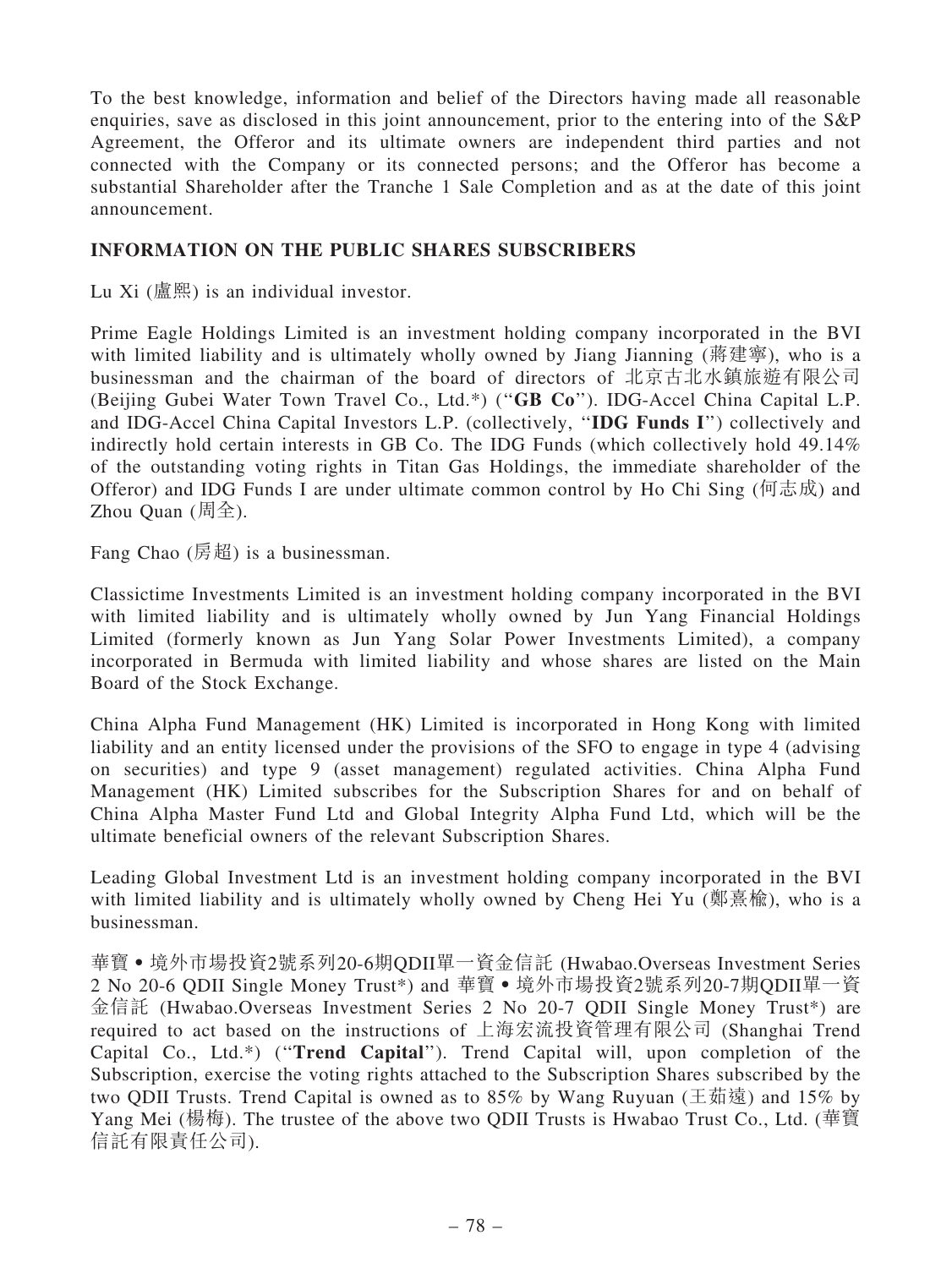New Fast Investments Limited is an investment holding company incorporated in the BVI with limited liability and is ultimately wholly owned by Yu Nan (余楠), who is an individual investor.

Real Smart Holdings Limited is an investment holding company incorporated in the BVI with limited liability and is ultimately wholly owned by Xu Sa (徐颯), who is an individual investor.

Grand Empire Global Limited is an investment holding company incorporated in the BVI with limited liability and is ultimately wholly owned by Zhang Lu (張璐), who is an individual investor.

True Success Global Limited is an investment holding company incorporated in the BVI with limited liability and is ultimately wholly owned by Ko Wing Yan Samantha (高穎欣), who is an individual investor.

Sonic Gain Limited is an investment holding company incorporated in the BVI with limited liability and is ultimately wholly owned by Ko Chun Shun Johnson (高振順), who is an individual investor. Ko Wing Yan Samantha is a daughter of Ko Chun Shun Johnson. Mr. Ko and Ms. Ko are directors of REORIENT Group Limited. Mr. Ko is also the ultimate beneficial controlling shareholder of REORIENT Group Limited holding approximately 50.17% of the issued share capital of REORIENT Group Limited as at the date of this joint announcement. REORIENT Group Limited wholly owns REORIENT Financial Markets Limited which is the financial adviser to the Company in respect of the Offer and the Transactions.

Aquarius Investment is an investment holding company incorporated in the BVI and owned as to 91% by Zhao Ming (趙明) and 9% by Mr. Wang. Zhao Ming (趙明) is a businessman and Mr. Wang is a director of Aquarius Investment and Standard Gas, and the chief executive officer and an executive director of Titan Gas Holdings which beneficially owns 100% equity interests of the Offeror.

Haitong International Securities Company Limited is a company incorporated in Hong Kong with limited liability and is ultimately wholly owned by Haitong International Securities Group Limited, a company listed on the Stock Exchange.

Rich Harvest Worldwide Ltd. is an investment holding company incorporated in the BVI with limited liability and is ultimately wholly owned by Zhang Chunhua (張春華), who is an individual investor.

ExaByte Capital Fund L.P. (the "ExaByte Fund") is a limited partnership registered under the laws of the Cayman Islands, which is a Greater China-focused hedge fund with a longshort equity strategy. ExaByte Capital Management (HK) Limited ("ExaByte Hong Kong") is the investment adviser of the ExaByte Fund. ExaByte Hong Kong, a company incorporated in Hong Kong with limited liability, is licensed to carry out type 9 (asset management) regulated activity under the SFO.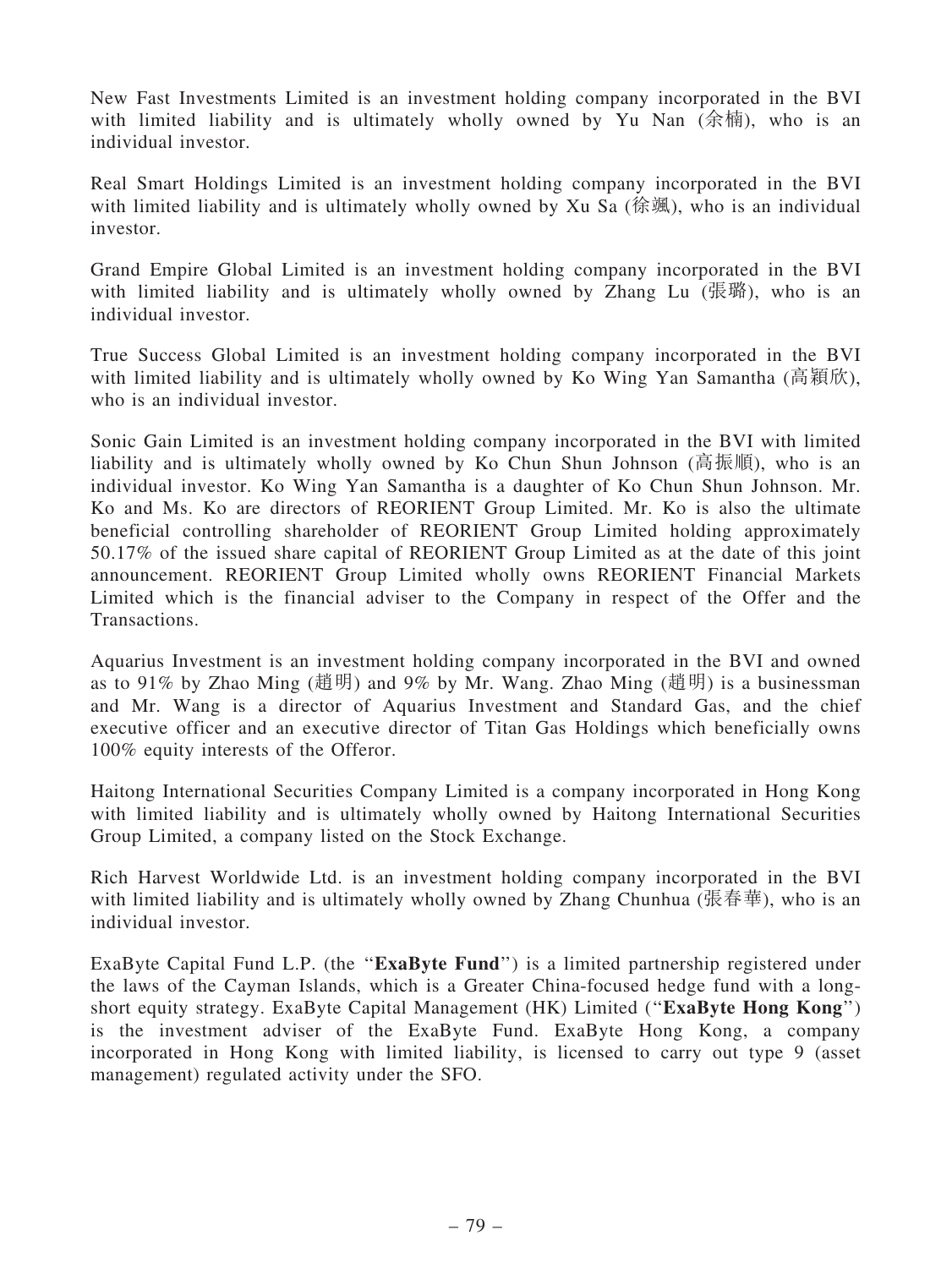As at the date of this joint announcement, none of the Public Shares Subscribers holds, owns, has control or direction over any voting rights and rights over any Ordinary Shares, or convertible securities, warrants and options in the Company or outstanding derivatives in respect of the securities of the Company.

For the purposes of the Subscription Agreement and the Offer, the Public Shares Subscribers are parties acting in concert with the Offeror as the Public Shares Subscribers were introduced by the Offeror and the terms of the Subscription Agreement were negotiated between the Company and the Offeror (for itself and on behalf of the other Subscribers) and all the Subscribers entered into the Subscription Agreement (being one single agreement) together with the Company. Accordingly, the Offer will not be extended to the Public Shares Subscribers and the Subscribers will also not be allowed to dispose of any of the Ordinary Subscription Shares that may be allotted to them under the Subscription during the Offer Period. To the best knowledge, information and belief of the Directors having made all reasonable enquiries, the above other Subscribers and their ultimate owners are independent third parties and not connected with the Company or its connected persons.

Mr. Wang is a senior management member of Titan Gas Holdings (holding 100% equity interests in the Offeror) and is a business acquaintance of Mr. Mo. The Offeror initiated the discussions with the Company relating to the Subscription through the connection between Mr. Wang and Mr. Mo. The Offeror then discussed such investment opportunity with the Public Shares Subscribers who were businessmen and investors that have financial resources and experience in investments. Subsequently, the Offeror introduced the Public Shares Subscribers (being business acquaintances of the Offeror including some introduced by one of the other Subscribers to the Offeror) to the Company concerning the Subscription.

Save as disclosed in this joint announcement, there is no other personal, family or business relationship among the Offeror and the Subscribers, and the Offeror and the Subscribers have not entered into any agreement or arrangement (either explicit or implicit) or understanding (whether formal or informal) in connection with the Subscription (other than those set out in the Subscription Agreement).

### INFORMATION ON HONGBO INVESTMENT, LIDA INVESTMENT, HONGJIN ENGINEERING AND LEAGUE WAY

Hongbo Investment is a company established in the PRC with limited liability and is ultimately held as to 80% by Shi Jianji (石建極) and 20% by Shi Wei (石為). The principal businesses of Hongbo Investment include investment management, investment consulting, business information and other business.

Lida Investment is a company established in the PRC with limited liability and is ultimately owned as to 95% by Hongbo Investment and 5% by Shi Jianji (石建極). The principal businesses of Lida Investment include investment management, investment consulting, business information and other business.

League Way is a company incorporated in the BVI with limited liability and is ultimately owned as to 70% by Shi Jianji (石建極) and 30% by Shi Wei (石為). League Way is an investment holding company.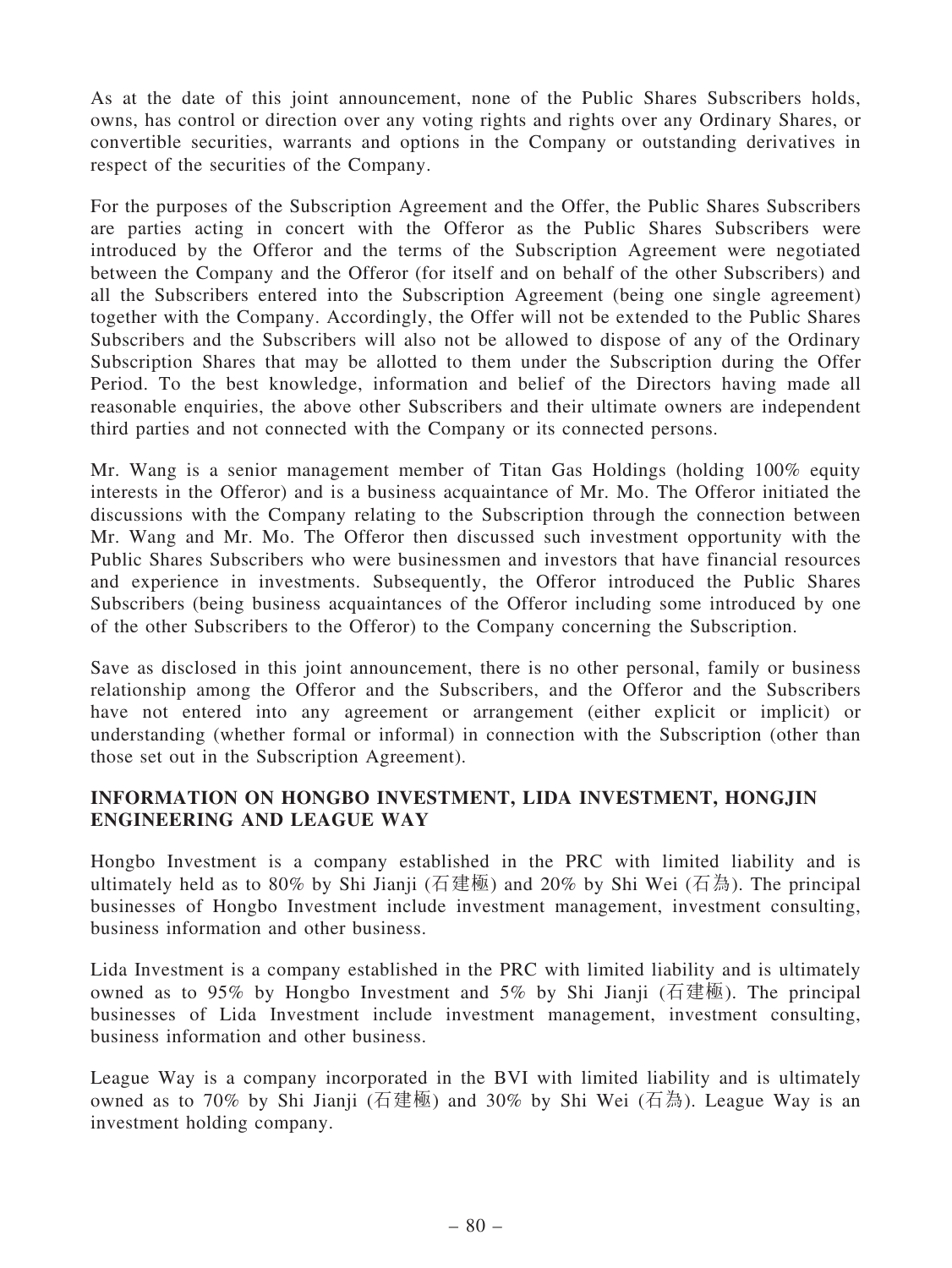Hongjin Engineering is a company established in the PRC with limited liability and is ultimately held as to 60% by Hongbo Investment and 40% by Lida Investment. Hongjin Engineering is principally engaged in the provision of petroleum engineering technology services, oilfield engineering services and drilling services.

As at the date of this joint announcement, none of Hongbo Investment, Lida Investment, League Way, Hongjin Engineering, Shi Jianji (石建極) and Shi Wei (石為) holds, owns, has control or direction over any Ordinary Shares or convertible securities, warrants or options in the Company or outstanding derivatives in respect of securities of the Company.

Mr. Wang, as representative of the Offeror, introduced Shi Wei  $(1\overline{A})$  (being the representative of the Target Sellers and League Way) to Mr. Mo (being the representative of the Company). To the best knowledge, information and belief of the Directors having made all reasonable enquiries, Hongbo Investment, Lida Investment, League Way and Hongjin Engineering and their respective ultimate owners are independent third parties and not connected with the Company or its connected persons nor the Offeror or parties acting in concert with the Offeror. Save as disclosed in this joint announcement, there is no other personal, family or business relationship between (i) the Company and the Target Sellers, and (ii) the Company and League Way; and the Company, the Target Sellers and/or League Way have not entered into any agreement or arrangement (either explicit or implicit) or understanding (whether formal or informal) in connection with the Acquisition (other than those set out in the Acquisition Agreement) or the CN Subscription (other than those set out in the CN Subscription Agreement).

### THE OFFEROR'S INTENTION

#### Business

The Group shall no longer engage in the existing hotel and restaurant business carried on through the Divestment Group immediately upon the Divestment Completion, but will be principally engaged in a new business, namely, the exploration, development and production of crude oil after the Acquisition Completion.

Apart from the Acquisition, the Offeror will, following the completion of the Offer, conduct a detailed review of the operations and investment portfolio of the Restructured Group with a view to developing a sustainable corporate strategy to broaden its income stream, which may include rebalancing the resources of the Group should opportunities arise. As at the date of this joint announcement, the Offeror is actively evaluating a number of acquisition opportunities, and except for the transactions contemplated under the Acquisition Agreement, the Offeror has confirmed that it and its associates currently have no concrete plans for any acquisition of assets and/or business by the Company. In the event that any of such opportunities materialises, further announcements will be made as and when required by the Listing Rules.

As at the date of this joint announcement, save for the Divestment and the proposed change of the Board composition as described below in this joint announcement, and subject to the result of the Offeror's review on the operations of the Company, the Offeror has not entered into any agreement, arrangements, understandings or negotiations and has no intention to (i) discontinue the employment of any employee of the Group; (ii) redeploy any fixed assets of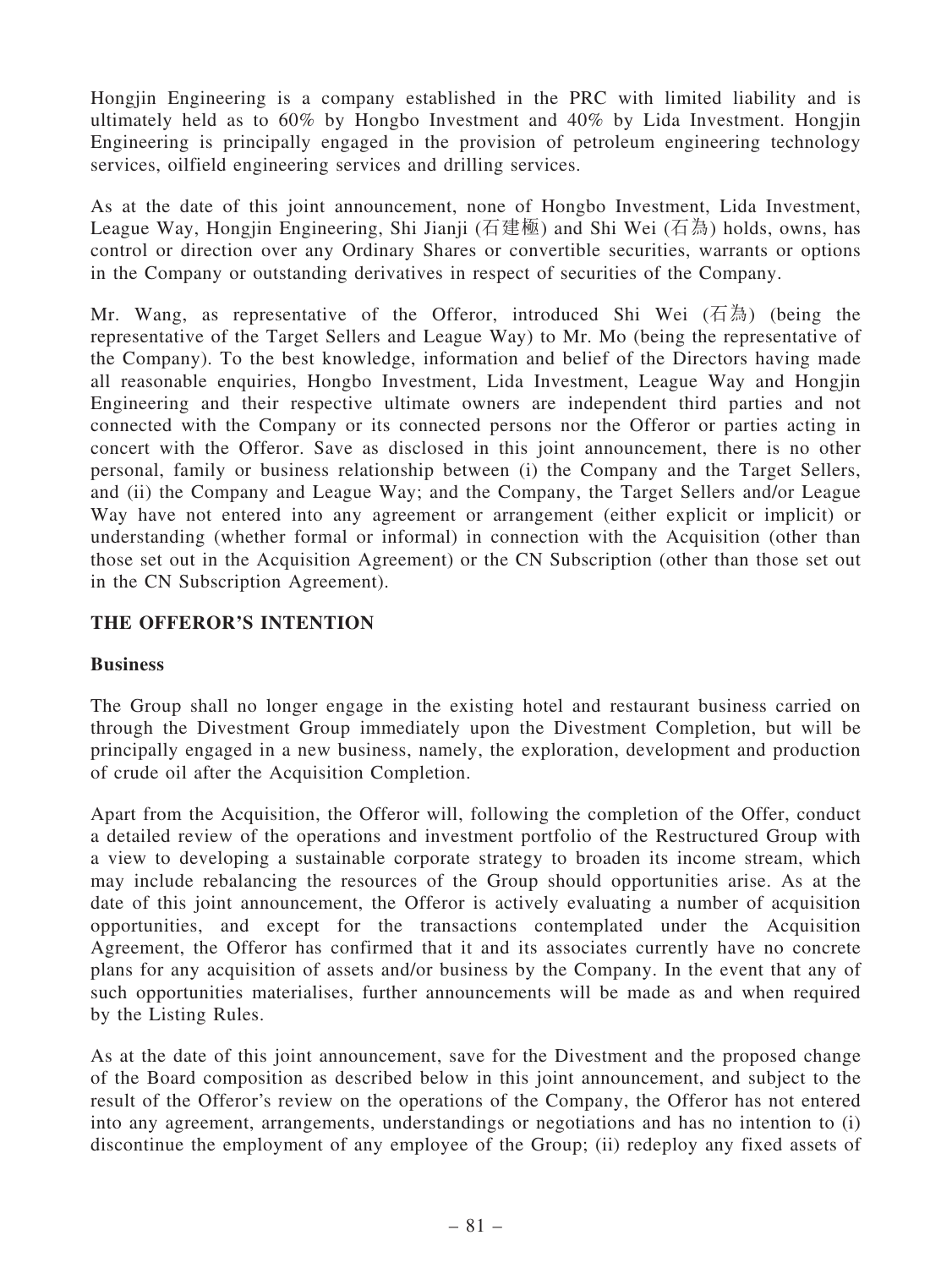the Company other than those in its ordinary and usual course of business but may evaluate the continued employment of the remaining employees of the Company depending on the business strategy and focus of the Restructured Group after completion of the Transactions.

### Maintaining the listing status of the Company

The Offeror intends that the Ordinary Shares will remain listed on the Stock Exchange after the close of the Offer and does not intend to exercise any rights to compulsorily acquire all the Ordinary Shares. The sole director of the Offeror and the new Directors to be nominated by the Offeror will jointly and severally undertake to the Stock Exchange to take appropriate steps following the close of the Offer to ensure the minimum public float requirement under the Listing Rules is complied with by the Company.

The Stock Exchange has indicated that if, upon the close of the Offer, less than 25% of the issued Ordinary Shares are held by the public or if the Stock Exchange believes that:

- (i) a false market exists or may exist in the trading of the Ordinary Shares; or
- (ii) there are insufficient Ordinary Shares in public hands to maintain an orderly market,

it will consider exercising its discretion to suspend the trading in the Ordinary Shares.

## Proposed change of board composition of the Company

As at the date of this joint announcement, the Board comprises two executive Directors, one non-executive Director and three independent non-executive Directors. All the current Directors except Prof. Chen Zhiwu have indicated to the Board their intentions to resign with effect from the closing of the Offer (being the earliest time permitted under the Takeovers Code). The Offeror intends to nominate a number of new Directors (including executive and/or non-executive Directors) who will form the majority of the Board with effect from the date of despatch of the Composite Document (being the earliest time permitted under the Takeovers Code). Information on the background and experience of those new Directors to be nominated by the Offeror will be set out in the Circular.

## Proposed change of company name and company logo

Upon the S&P Completion, the Offeror intends to propose to the Board to change the English name of the Company and to adopt and register a new Chinese name as its secondary name.

Further, as informed by the Board, the Company is currently using the existing logo being " $\mathcal{L}$ " as a licensee without a written contract, accordingly, the Offeror also intends to propose to the Board to adopt a new logo, subject to the S&P Completion.

# REASONS FOR AND BENEFITS OF THE TRANSACTIONS

The Group recorded net loss for the past four years. Whilst the Group has been implementing various measures with a view to increasing revenue and controlling cost, the operating environment and prospect of the Group's existing hotel and restaurant business remain challenging. The Group recorded audited net current liabilities of HK\$147.1 million and a deficiency in net assets of HK\$105.0 million as at 31 March 2015. The auditors of the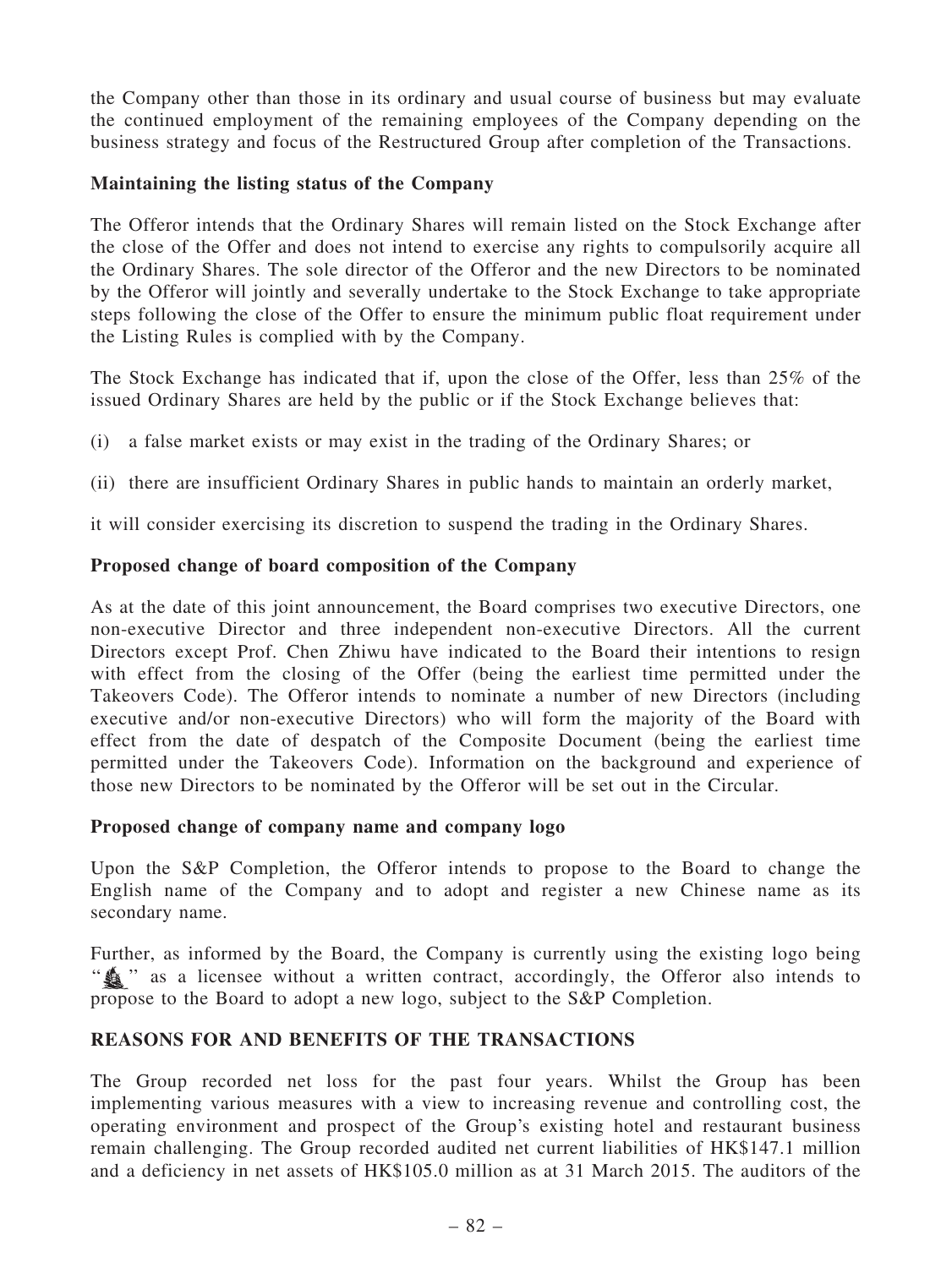Company have expressed disclaimer opinion on their reports in respect of the Group's financial statements for the years ended 31 March 2014 and 2015. The ongoing operation of the Group will substantially depend on the continuing support of the Company's existing majority shareholder and its affiliates.

As set out in the annual report of the Group for the year ended 31 March 2014, the independent auditor's report states that the consolidated financial statements have been prepared by the Directors on a going concern basis, the validity of which depends upon the successful implementation and outcome of the measures to be undertaken by the Group as described in note 2 to the related consolidated financial statements (and as summarized below). In view of the extent of the material uncertainties relating to the successful implementation and outcome of the measures to be undertaken by the Group as mentioned above which might cast a significant doubt on the Group's ability to continue as a going concern, the auditors have disclaimed their audit opinion on the consolidated financial statements.

As set out in note 2 to the financial statements of the Company for the year ended 31 March 2014, the Directors have adopted the following measures with a view to improving the Group's overall financial and cash flow position and to maintain the Group's existence as a going concern: (i) the Group's principal banker continued to provide continuing financing to the Group under the Group's existing available facilities which amounted to RMB162,000,000 (approximately HK\$197.6 million); (ii) the Group implemented costsaving measures to maintain adequate cash flows for the Group's operations; and (iii) as set out in the Company's announcement on 24 June 2014, the filing of an appeal in relation to a civil judgment where a provision for the litigation of approximately HK\$166,780,000 was made as at 31 March 2014. In light of the above, the then Directors were of the opinion that it is still appropriate to prepare the consolidated financial statements for the year ended 31 March 2014 on a going concern basis.

As set out in the annual report of the Group for the year ended 31 March 2015, the independent auditors' report states that the consolidated financial statements for the year ended 31 March 2015 have been prepared by the Directors on a going concern basis, the validity of which depends upon the successful implementation and outcome of the measures to be undertaken by the Group as described in note 2 to the related consolidated financial statements (and as summarised below). However, the auditors were unable to obtain sufficient appropriate audit evidence regarding the continuing provision of financing by the Group's principal banker to the Group, successful implementation and outcome of the measures and therefore on the appropriateness of the use of the going concern assumption adopted for the preparation of the consolidated financial statements. In view of the extent of the material uncertainties relating to the successful implementation and outcome of the measures to be undertaken by the Group as mentioned above which might cast a significant doubt on the Group's ability to continue as a going concern, the auditors have disclaimed their audit opinion on the consolidated financial statements.

As set out in note 2 to the financial statements of the Company for the year ended 31 March 2015, the Directors considered the Group has adequate cash flows to maintain the Group's operation: (i) the Group's principal banker shall continue to provide continuing financing to the Group under the Group's existing available facilities; and (ii) the Group shall implement cost-saving measures to maintain adequate cash flows for the Group's operations.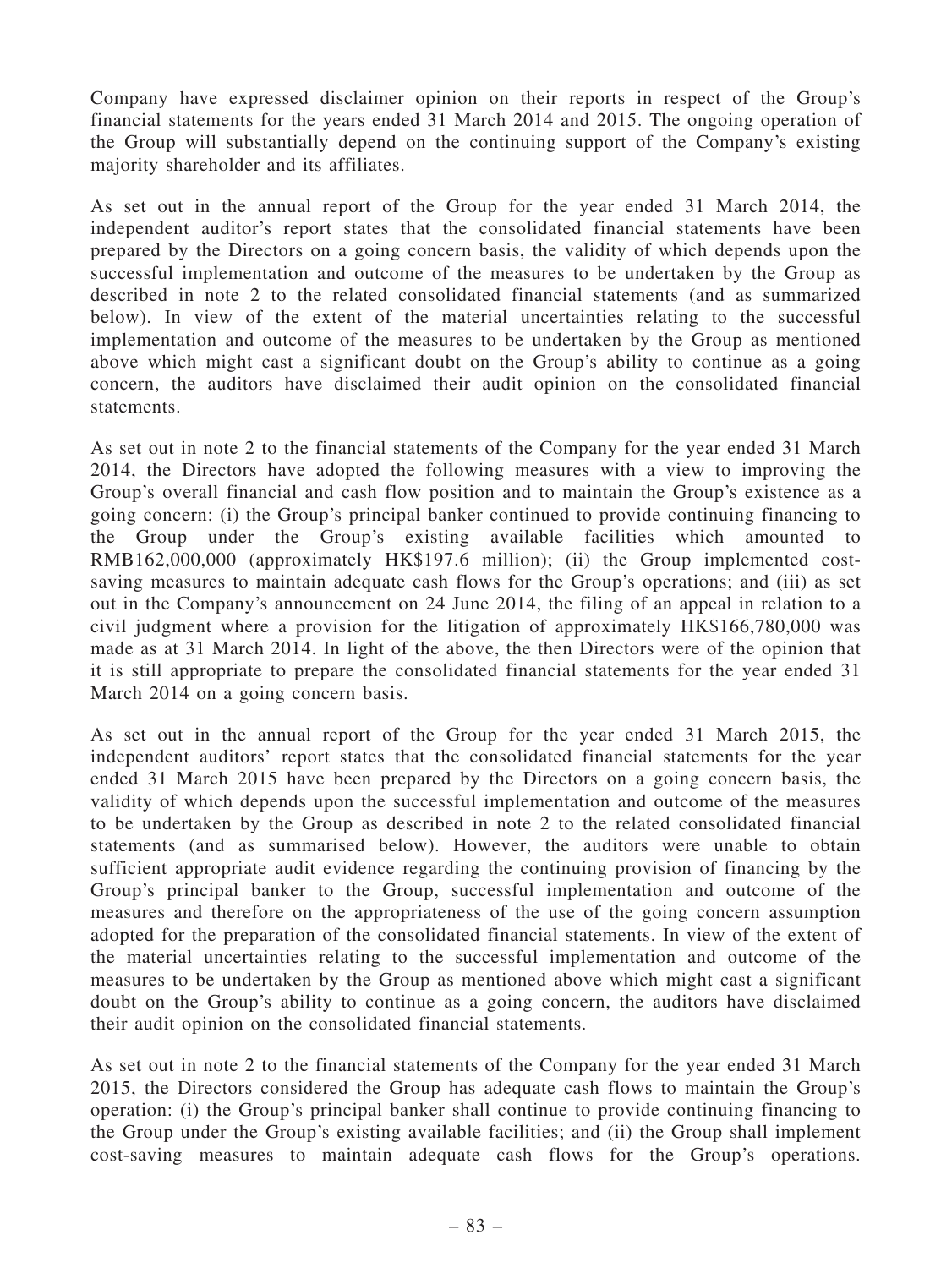Accordingly, the Directors are of the opinion that it is still appropriate to prepare the consolidated financial statements for the year ended 31 March 2015 on a going concern basis.

The Offeror will become the controlling Shareholder after completion of the Transfer. The other existing Shareholders will be offered a chance to dispose of their investments in the Company under the Offer on the same terms as Seller 1 and Seller 2.

Through Mr. Mo, the Company was approached by the Offeror which offered the Company a proposal to inject substantial cash of up to approximately HK\$2,690 million under the Subscription to the Company. The Subscription will significantly improve the financial and liquidity positions of the Group. Under the Acquisition, the Company will be able to invest in the PRC Target which is principally engaged in the exploration, development and production of crude oil through the EPCC in the PRC. The Offeror and the Company (having considered information and explanation as given by the Offeror) consider that it is a good time to invest in the PRC Target given the recent decrease in the oil market price and thus the lower valuation of the PRC Target. The diagram below shows the oil market price (Brent Crude) since 1 January 2014 up to 26 October 2015 (being the most recent practicable date).





The Offeror will nominate new Directors and management to the Company, who will be appointed after the despatch of the Composite Document as soon as allowed under the Takeovers Code, to manage the business of the Company and the PRC Target. The Offeror has confirmed that the new Directors and senior management team will have sufficient experience and expertise in upstream oil exploration and extraction activities satisfying the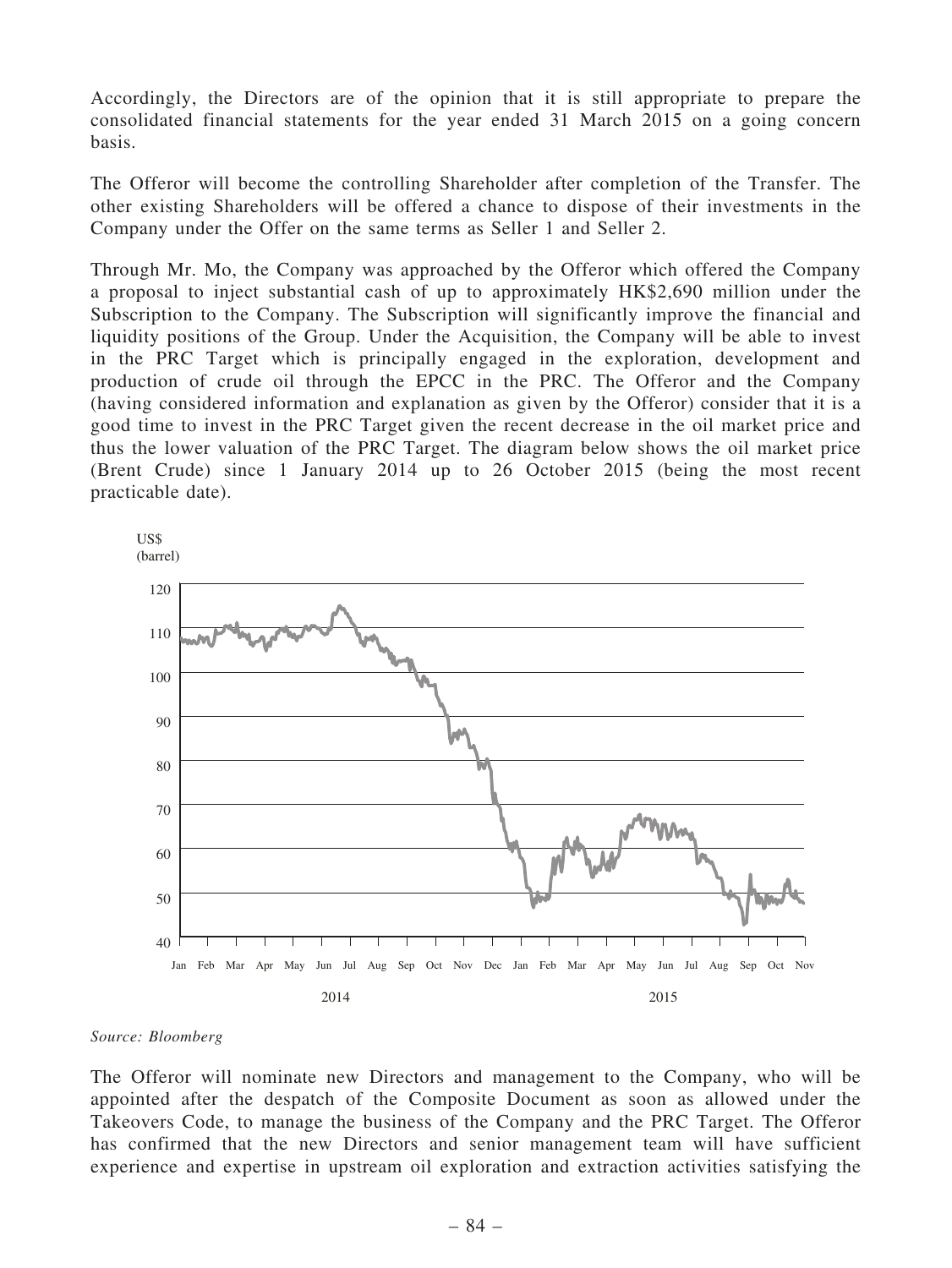requirements under Rule 18.04 of the Listing Rules. The experience and background of the new Directors and senior management of the Company to be nominated by the Offeror will be set out in the Circular.

The CN Subscription is carried out in connection with the Acquisition and will help the Restructured Group further strengthen its cash position for the development of the PRC Target's business after completion of the Transactions. The Company considers that the terms of the Convertible Note, including the conversion price and the Redemption Premium fair and reasonable after having considered the maturity and redemption term of the Convertible Note and the overall terms of the Acquisition.

The Company further understands that the Offeror is not interested in the Group's existing hotel and restaurant assets and operations and has suggested the Company to divest them from the Group. The consideration for the Divestment reflects the latest unaudited combined net asset value of the Divestment Group prior to the entering into of the Divestment Agreement which will be further adjusted by, among other things, the latest fair market value of the Real Properties. The Divestment Completion is conditional on, among other things, the Subscription Completion and the Acquisition Completion.

The Directors consider that entering into the Transactions represents a good opportunity for the Company to (i) raise a substantial amount of additional funds; and (ii) improve the financial position and liquidity and trading prospects of the Company.

The Board (in the case of the Divestment, excluding all the independent non-executive Directors, the opinion of which after taking into account the advice from the Independent Financial Adviser, will be included in the Circular) are of the view that the terms of the Transactions, which have been agreed after arm's length negotiation among the parties to the various related agreements, are on normal commercial terms, fair and reasonable and in the interests of the Company and the Shareholders as a whole. As Ms. Cao and Mr. Mo are considered to have material interests in the Transfer and the Transactions, accordingly they abstained from voting from the relevant resolutions of the Board. Other than these two Directors, none of the Directors has a material interest in the Transfer and the Transactions or was required to abstain from voting from the relevant resolutions of the Board.

## RISKS ASSOCIATED WITH THE TRANSFER AND THE TRANSACTIONS

### Completion is subject to the fulfilment of conditions precedent and there is no assurance that they can be fulfilled and/or the Transfer and the Transactions will be completed as contemplated.

The Subscription Completion, the Acquisition Completion and the Divestment Completion are inter-conditional, and in addition, the Subscription Completion and the Divestment Completion are each conditional on the S&P Completion. The CN Subscription Completion is conditional on the Acquisition Completion. The S&P Completion is not conditional on any of the Subscription Completion, the Acquisition Completion, the Divestment Completion or the CN Subscription Completion.

Completion of the Transfer, the Subscription, the Acquisition, the CN Subscription and the Divestment is subject to a number of conditions precedent as set out in this joint announcement, some of which involve the decisions of third parties, including approvals by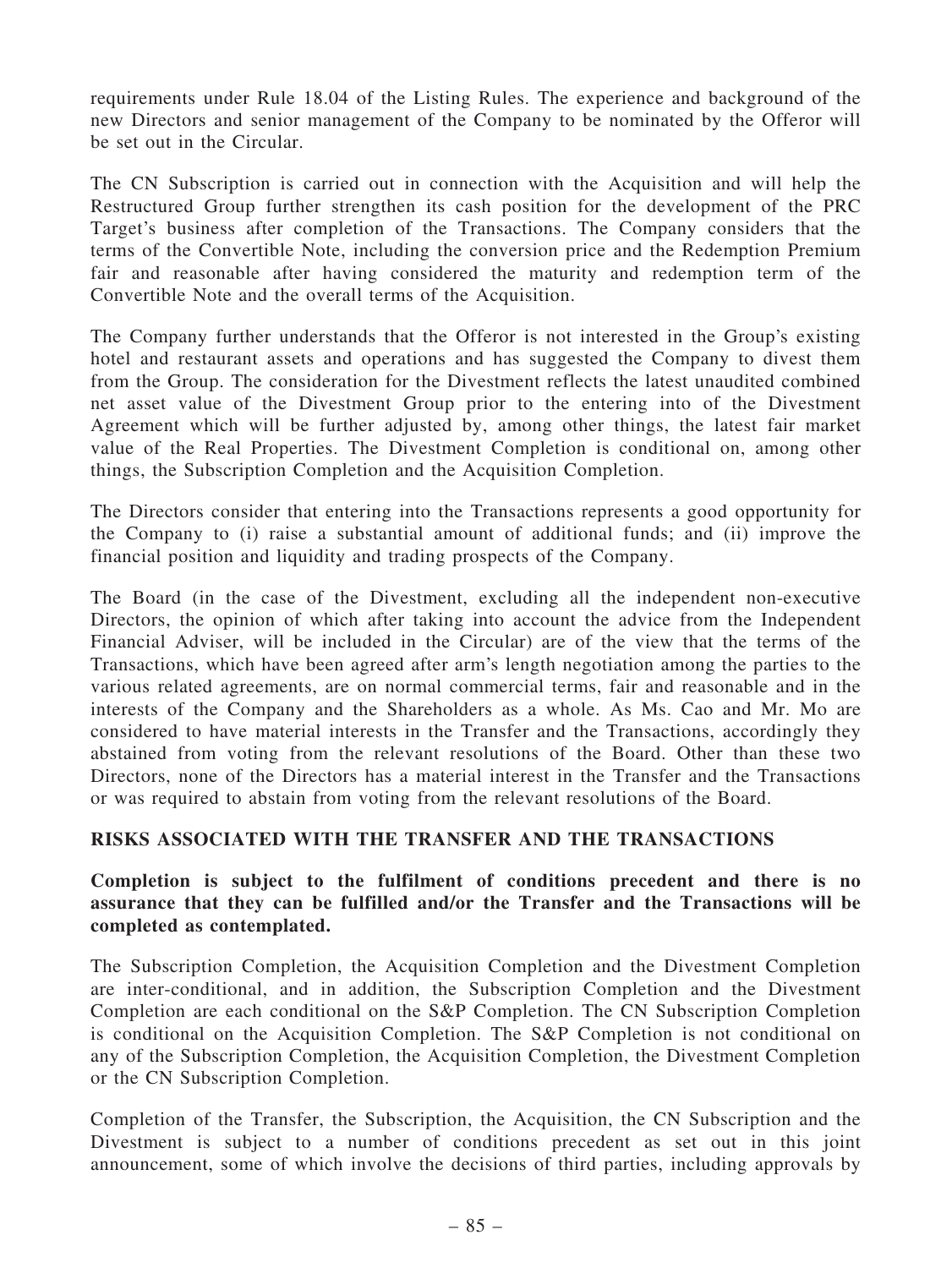the Independent Shareholders at the SGM, the approval of the deemed new listing application by the Listing Committee, and the consent of the Executive to the Divestment. As fulfilment of these conditions precedent is not within the control of the parties involved in the Transfer, the Subscription, the Acquisition, the CN Subscription and the Divestment, there is no assurance that they can be fulfilled and/or that the Transfer, the Subscription, the Acquisition, the CN Subscription and the Divestment will be completed as contemplated and/or the Offer will be made.

#### Other risks

The risks relating to the business of the Restructured Group, the business, legal and regulatory environment for business of the PRC Target and the general economy, laws, regulations and other areas will be set out in the Circular.

# ADJUSTMENT TO THE CB CONVERSION PRICE OF THE CONVERTIBLE BONDS

As a result of the Subscription and the CN Subscription, the Existing CB Conversion Price will be adjusted from HK\$0.3695 to HK\$0.0672 per CB Conversion Share pursuant to the terms and conditions of the Convertible Bonds subject to the Subscription Completion and the CN Subscription Completion. Based on the outstanding principal amount of HK\$120,000,000 of the Convertible Bonds as at the date of this joint announcement, the number of CB Conversion Shares to be allotted and issued upon full conversion of the Convertible Bonds based on the Adjusted CB Conversion Price shall be 1,785,714,285 Ordinary Shares, representing:

- (i) approximately 514.13% of the number of Ordinary Shares in issue as at the date of this joint announcement; and
- (ii) approximately 27.37% of the number of Ordinary Shares in issue as enlarged by the allotment and issue of:
	- (a) 1,269,414,575 Ordinary Subscription Shares;
	- (b) the New Conversion Shares to be issued upon the conversion of the 1,373,954,600 Tranche 1 Preferred Shares and the 1,373,954,599 Tranche 2 Preferred Shares (based on the initial conversion price of HK\$0.6696 per Ordinary Share);
	- (c) 1,785,714,285 CB Conversion Shares upon conversion of the Convertible Bonds in full (based on the Adjusted CB Conversion Price); and
	- (d) 373,357,228 CN Conversion Shares upon conversion of the Convertible Note in full (based on the initial conversion price of HK\$0.6696 per CN Conversion Share).

Pursuant to the Transfer, the Offeror will acquire the Sale Bonds with an aggregate principal amount of HK\$96,832,526 from Seller 2. Such Sale Bonds can be converted into 1,440,960,208 CB Conversion Shares upon full conversion at the Adjusted CB Conversion Price. The remaining Convertible Bonds (i.e. the Excluded Bonds) with an aggregate principal amount of HK\$23,167,474 can be converted into 344,754,077 CB Conversion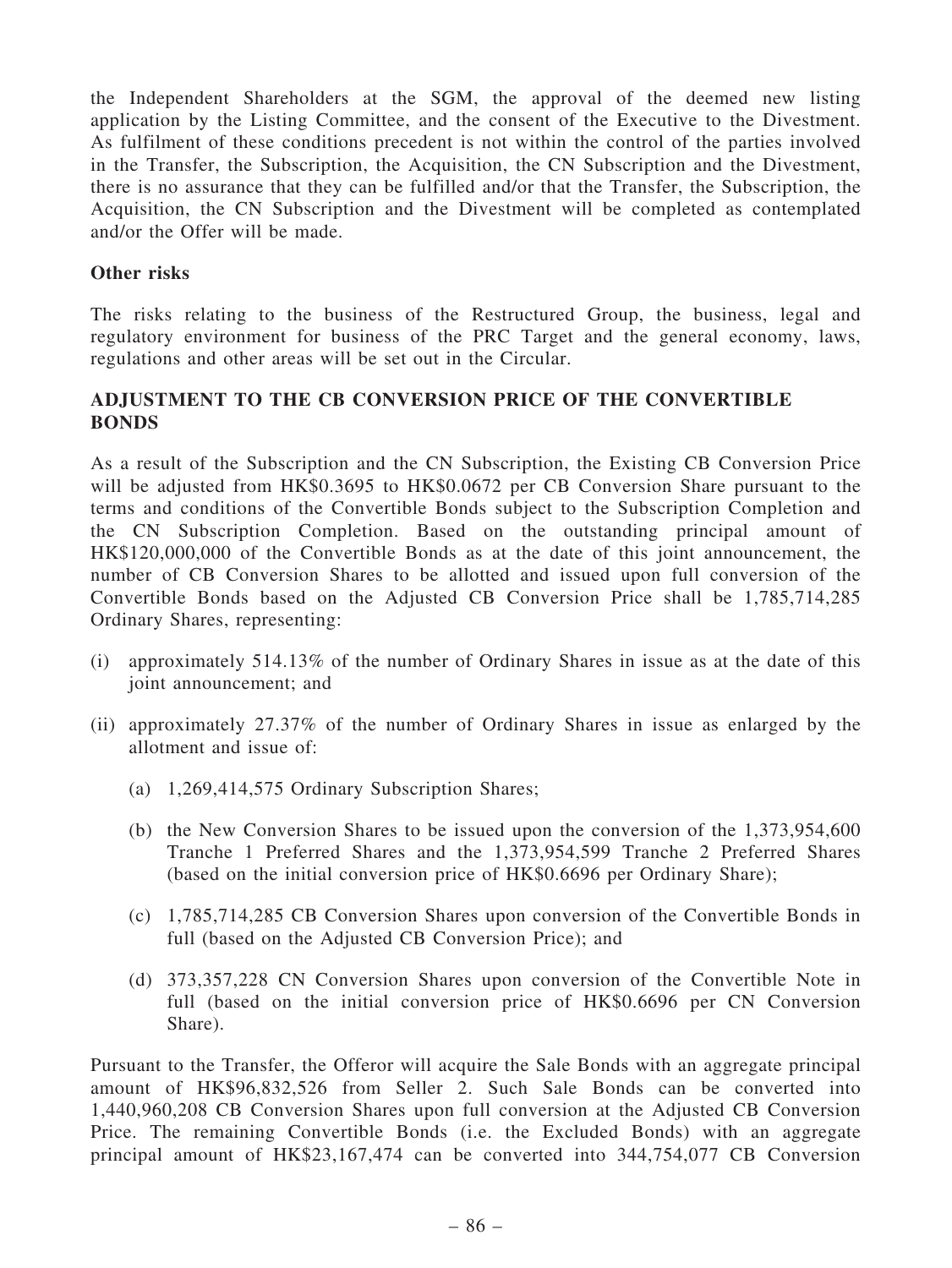Shares upon full conversion at the Adjusted CB Conversion Price. Please refer to the section headed ''Shareholding structure of the Company'' in this joint announcement for further information on the impact of the conversion of the Convertible Bonds based on the Adjusted CB Conversion Price.

### SPECIFIC MANDATES AND LISTING APPROVAL

The Ordinary Subscription Shares and any New Conversion Shares which may fall to be issued by the Company upon conversion of the Preferred Shares and/or the Convertible Note will be issued under the Specific Mandates which are subject to the Independent Shareholders' approval at the SGM.

The Ordinary Subscription Shares and the New Conversion Shares will rank pari passu in all respects with the Ordinary Shares in issue as at the date of allotment and issue of the Ordinary Subscription Shares and the New Conversion Shares respectively.

No application will be made for the listing of, or permission to deal in, the Preferred Shares and the Convertible Note on the Stock Exchange or any other stock exchanges. An application will be made to the Listing Committee of the Stock Exchange for the listing of, and permission to deal in, the Ordinary Subscription Shares and the New Conversion Shares.

### RAISING OF FUNDS IN THE PAST 12 MONTHS

The Company has not raised any other funds by way of issues of equity securities in the 12 months immediately preceding the date of the Subscription Agreement.

### INCREASE OF AUTHORISED SHARE CAPITAL AND ADOPTION OF NEW BYE-LAWS

The Company has an authorised share capital of HK\$80,000,000 divided into 8,000,000,000 Ordinary Shares of HK\$0.01 each as at the date of this joint announcement. In view of the Subscription, the Board proposes to put forward the Increase of Authorised Share Capital and Adoption of New Bye-laws Resolution to be passed by the Independent Shareholders at the SGM approving, inter alia, (i) the increase of the authorised share capital of the Company from HK\$80,000,000 to HK\$130,000,000 by the creation of 5,000,000,000 Preferred Shares of HK\$0.01 each, such Preferred Shares having the rights, privileges and restrictions as set out in the New Bye-laws, such that the authorised share capital of the Company shall become HK\$130,000,000 divided into 8,000,000,000 Ordinary Shares of HK\$0.01 each, and 5,000,000,000 Preferred Shares of HK\$0.01 each and all the existing shares of the Company in issue shall be designated as Ordinary Shares and; (ii) the adoption of the New Bye-laws.

The Board proposes that the Company adopt the New Bye-laws to, amongst other things, (a) reflect the aforesaid increase of the authorised share capital and the creation and issue of the Preferred Shares, and (b) generally bring the Bye-laws in line with the current laws in Bermuda and the requirements under the Listing Rules. Further information on the New Bye-laws will be included in the Circular to be despatched to the Shareholders.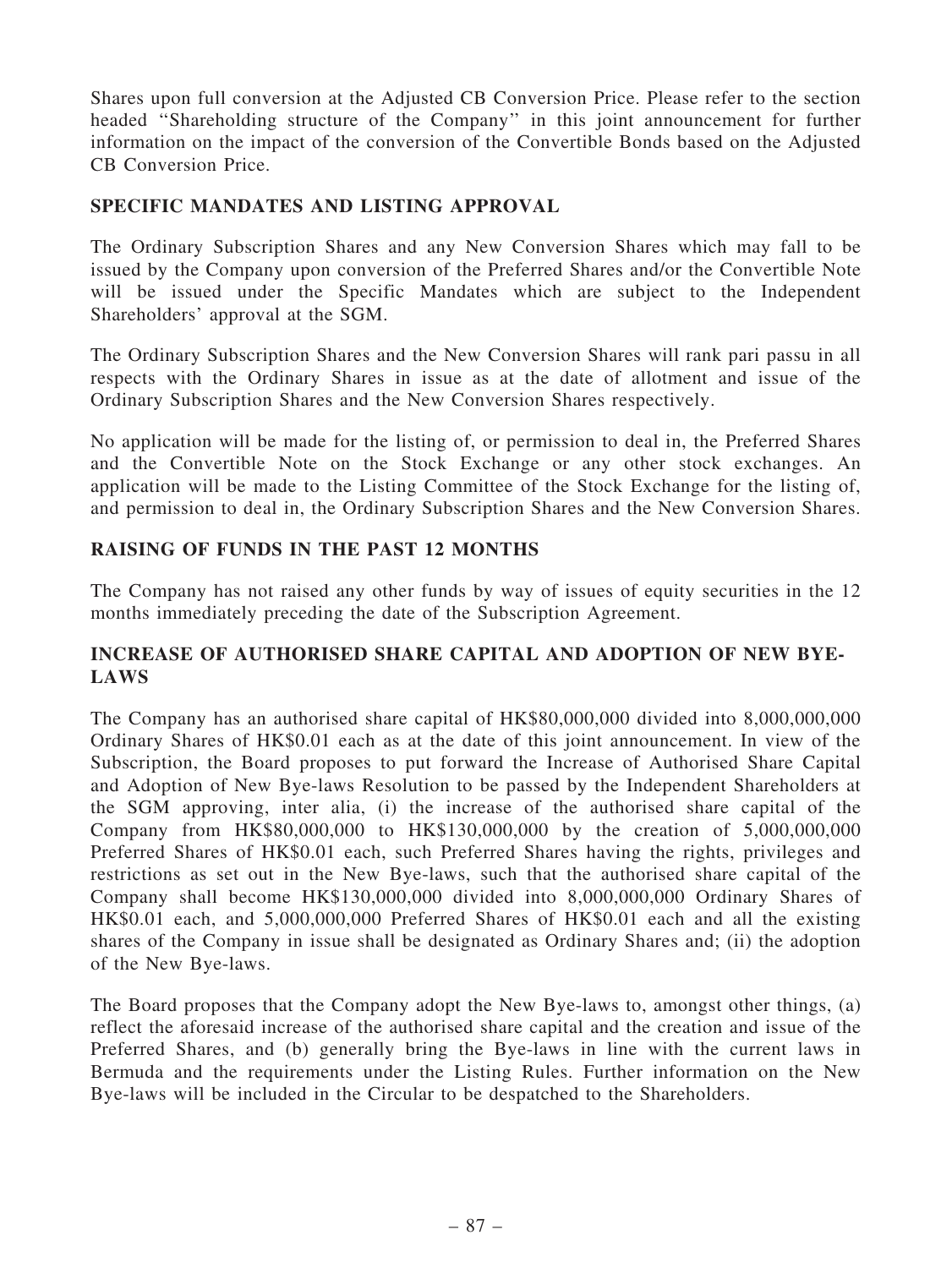## IMPLICATIONS UNDER THE LISTING RULES AND THE TAKEOVERS CODE

### The Acquisition

The Acquisition constitutes:

- (a) a very substantial acquisition for the Company under Rule 14.06(5) of the Listing Rules as one or more of the relevant percentage ratios under Rule 14.07 of the Listing Rules are over 100% for the Company in relation to the Acquisition; and
- (b) a reverse takeover of the Company under Rule 14.06(6)(a) of the Listing Rules on the basis that (i) the Acquisition constitutes a very substantial acquisition for the Company under Chapter 14 of the Listing Rules; and (ii) the Acquisition will take place in connection with the Transfer.

Accordingly, the Acquisition is subject to the approval of the Independent Shareholders at the SGM. Mr. Mo, Seller 1, the Offeror, Lin Dongliang (林棟樑), IDG Technology and their respective associates, and any person who has a material interest or who are involved in or interested in any of the Transfer, the Subscription, the Acquisition, the CN Subscription and/ or the Divestment are required to abstain from voting on the relevant resolutions to be proposed at the SGM to approve, among others, the Acquisition.

As the Acquisition constitutes a reverse takeover of the Company, the Company is treated as if it were a new listing applicant under Rule 14.54 of the Listing Rules. The Company will submit a new listing application to the Stock Exchange and the Acquisition will be subject to the approval of the Listing Committee. As the PRC Target's principal business relates to the exploration and extraction of natural resources, the deemed new listing application of the Company is required to comply with all the applicable requirements under the Listing Rules, in particular the applicable requirements under Chapters 8, 9 and 18 of the Listing Rules.

Based on the preliminary unaudited financial information of the PRC Target as set out above in this joint announcement, the PRC Target will not be able to satisfy the financial requirements under Rule 8.05 of the Listing Rules. The Company will apply for the deemed new listing based on the alternative requirements under Rule 18.04 of the Listing Rules. As at the date of this joint announcement, the deemed new listing application has not yet been submitted to the Stock Exchange, and the Company will initiate the new listing application process as soon as practicable.

## The Divestment

As one or more of the applicable percentage ratios in respect of the Divestment are 75% or more, the Divestment constitutes a very substantial disposal for the Company under Chapter 14 of the Listing Rules. Seller 1 is wholly-owned by, and is an associate of, Mr. Mo, a nonexecutive Director. Accordingly, the Divestment also constitutes a connected transaction for the Company. Pursuant to Chapter 14 and Chapter 14A of the Listing Rules, the Divestment Agreement and the transactions contemplated thereunder are therefore subject to the disclosure and the Independent Shareholders' approval requirements.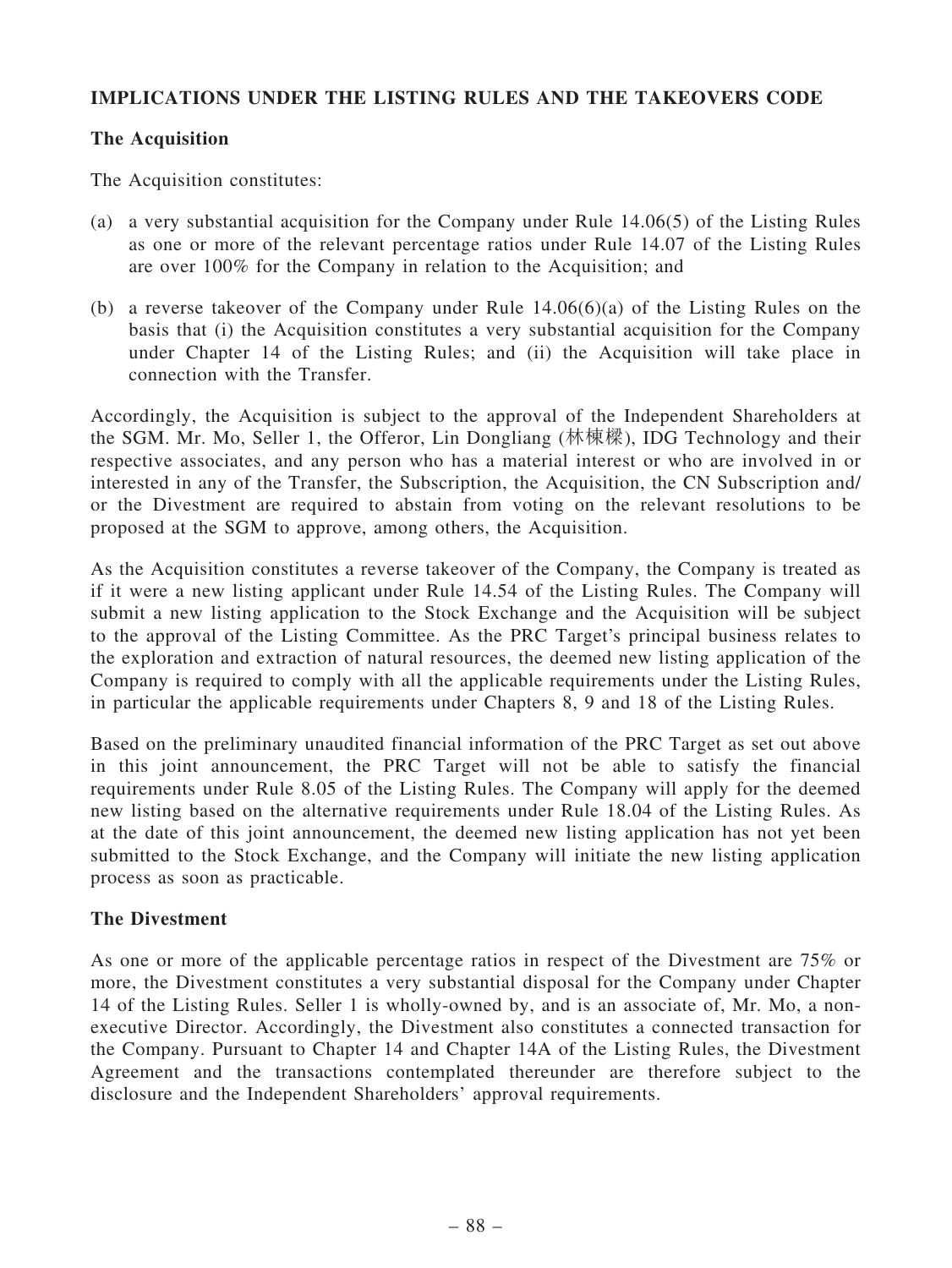Since the Divestment is an arrangement made between the Company and Seller 1, the majority Shareholder, which is not capable of being extended to all Shareholders, the Divestment constitutes a special deal of the Company under Rule 25 of the Takeovers Code and requires the consent of the Executive. Such consent, if granted, will be subject to (i) an independent financial adviser publicly stating that in its opinion the terms of the Divestment are fair and reasonable; and (ii) the approval of the Divestment by the Independent Shareholders by way of poll at the SGM.

Mr. Mo, Seller 1, the Offeror, Lin Dongliang (林棟樑), IDG Technology and their respective associates, and any person who has a material interest or who are involved in or interested in any of the Transfer, the Subscription, the Acquisition, the CN Subscription and/or the Divestment are required to abstain from voting on the relevant resolutions to be proposed at the SGM to approve, among others, the Divestment.

# INDEPENDENT BOARD COMMITTEE AND INDEPENDENT FINANCIAL ADVISER

The Independent Board Committee, comprising all independent non-executive Directors, namely Prof. Ye Jianping, Palaschuk Derek Myles and Prof. Chen Zhiwu, has been established to make recommendation to the Independent Shareholders in respect of the Offer, the Divestment Agreement and the transactions contemplated thereunder. Mr. Mo, a non-executive Director, will not be a member of the Independent Board Committee as Mr. Mo, being a party to the S&P Agreement and being interested in the Divestment Agreement (through Seller 1), is considered to have material interests in the Offer and the Divestment.

Somerley Capital Limited has been appointed as the Independent Financial Adviser to advise the Independent Board Committee in respect of the Offer, the Divestment Agreement and the transactions contemplated thereunder and the appointment has been approved by the Independent Board Committee.

## **SGM**

An SGM will be convened and held to consider and, if thought fit, to approve, amongst other things, the Subscription Agreement, the Acquisition Agreement, the CN Subscription Agreement and the Divestment Agreement and the respective transactions contemplated thereunder. Mr. Mo, Seller 1, the Offeror, Lin Dongliang (林棟樑), IDG Technology and their respective associates and Shareholders who have a material interest or who are involved in or interested in any of the S&P Agreement, the Subscription Agreement, the Acquisition Agreement, the CN Subscription Agreement and/or the Divestment Agreement will abstain from voting on the Increase of Authorised Share Capital and Adoption of New Bye-laws Resolution and the resolutions approving the Subscription Agreement, the Acquisition Agreement, the CN Subscription Agreement and the Divestment Agreement and the transactions contemplated thereunder at the SGM.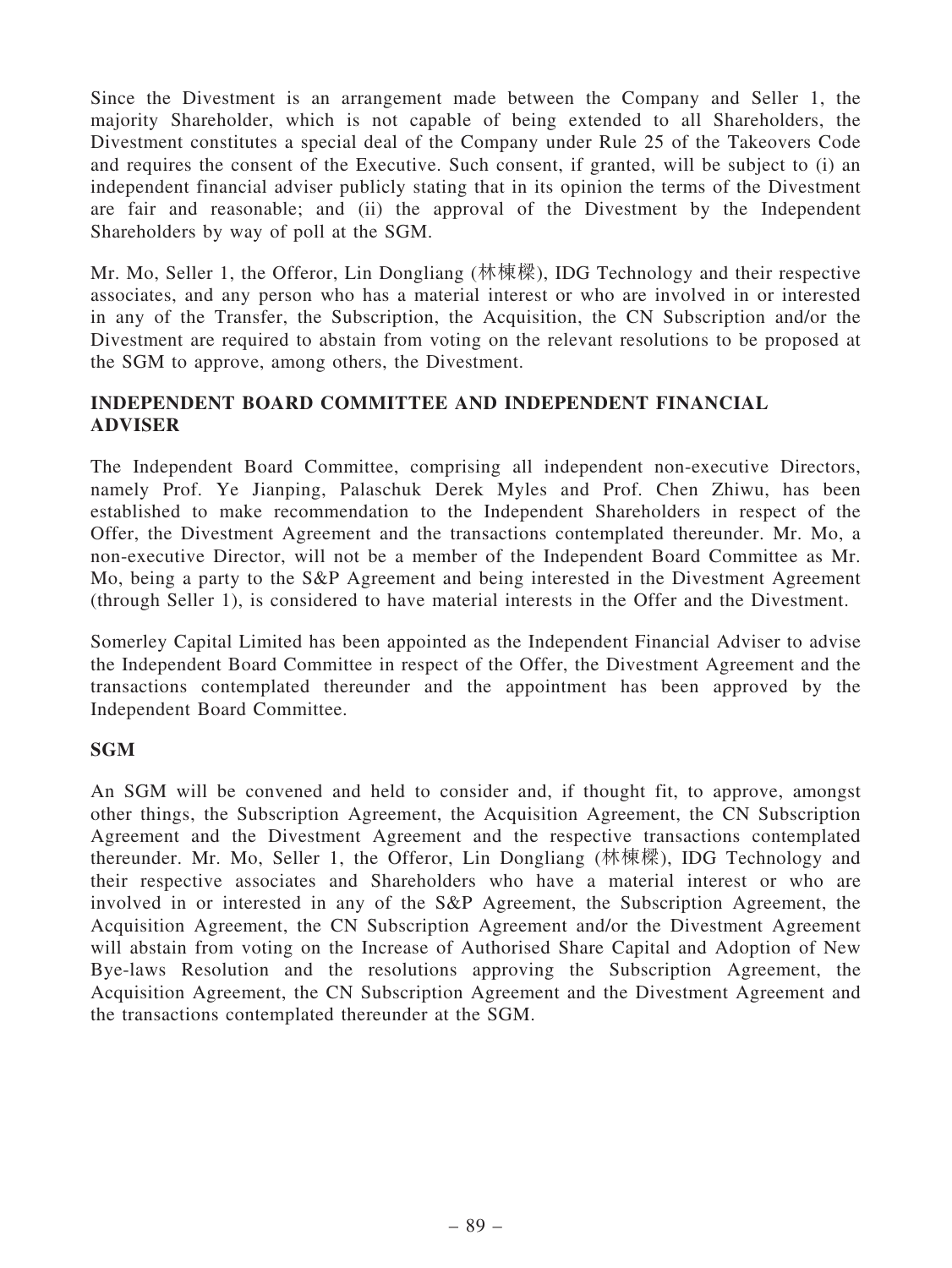## THE CIRCULAR

The Circular containing, among other things, (i) further details of the Subscription Agreement, the Acquisition Agreement, the CN Subscription Agreement and the Divestment Agreement; (ii) financial information of the Group; (iii) audited financial information of the PRC Target; (iv) a competent person's report on the oil reserve in Block 212; (v) a valuation report on the PRC Target's interest in the oil reserve in Block 212 issued by a competent evaluator; (vi) unaudited financial information of the Divestment Group as reviewed by the Company's auditors; (vii) reports by the auditors or consultant accountants of and the financial adviser to the Company on the estimated gain from the Divestment and the unaudited net losses of the Divestment Group and the PRC Target in accordance with Rule 10 of the Takeovers Code; (viii) the unaudited pro forma financial information of the Restructured Group; (ix) a letter from the Independent Board Committee advising the Independent Shareholders on the Divestment Agreement; (x) a letter from the Independent Financial Adviser advising the Independent Board Committee and the Independent Shareholders on the Divestment Agreement; and (xi) a notice of the SGM, will be despatched to the Shareholders. As the Acquisition will be subject to compliance with the deemed new listing requirements under the Listing Rules, substantial time is required to prepare and finalise the Circular, and as such, the despatch date of the Circular is expected to be postponed to a date on or before 31 December 2015.

### COMPOSITE DOCUMENT

It is the intention of the sole director of the Offeror and the Board to combine the offer document and the offeree board circular in the Composite Document. In accordance with Rule 8.2 of the Takeovers Code, the Composite Document containing, among other things; (i) details of the Offer (including the expected timetable); (ii) a letter of advice from the Independent Board Committee to the Independent Shareholders in relation to the Offer; and (iii) a letter of advice from the Independent Financial Adviser to the Independent Board Committee in relation to the Offer, is required to be despatched to the Shareholders within 21 days of the date of this joint announcement or such later date as the Executive may approve. As the making of the Offer by the Offeror is subject to the prior fulfilment of preconditions and the pre-conditions cannot be fulfilled within the time period contemplated by Rule 8.2 of the Takeover Code, an application will be made by the Offeror for the Executive's consent under Note 2 to Rule 8.2 of the Takeovers Code to extend the deadline for the despatch of the Composite Document to within seven (7) days after the Target Completion Date (being 31 December 2015), i.e. 7 January 2016.

#### DEALINGS DISCLOSURE

In accordance with Rule 3.8 of the Takeovers Code, the associates (as defined under the Takeovers Code) of each of the Company and the Offeror (including persons who own or control 5% or more of any class of relevant securities issued by the Company or the Offeror) are reminded to disclose their dealings in the securities of the Company under Note 11 to Rule 22 of the Takeovers Code.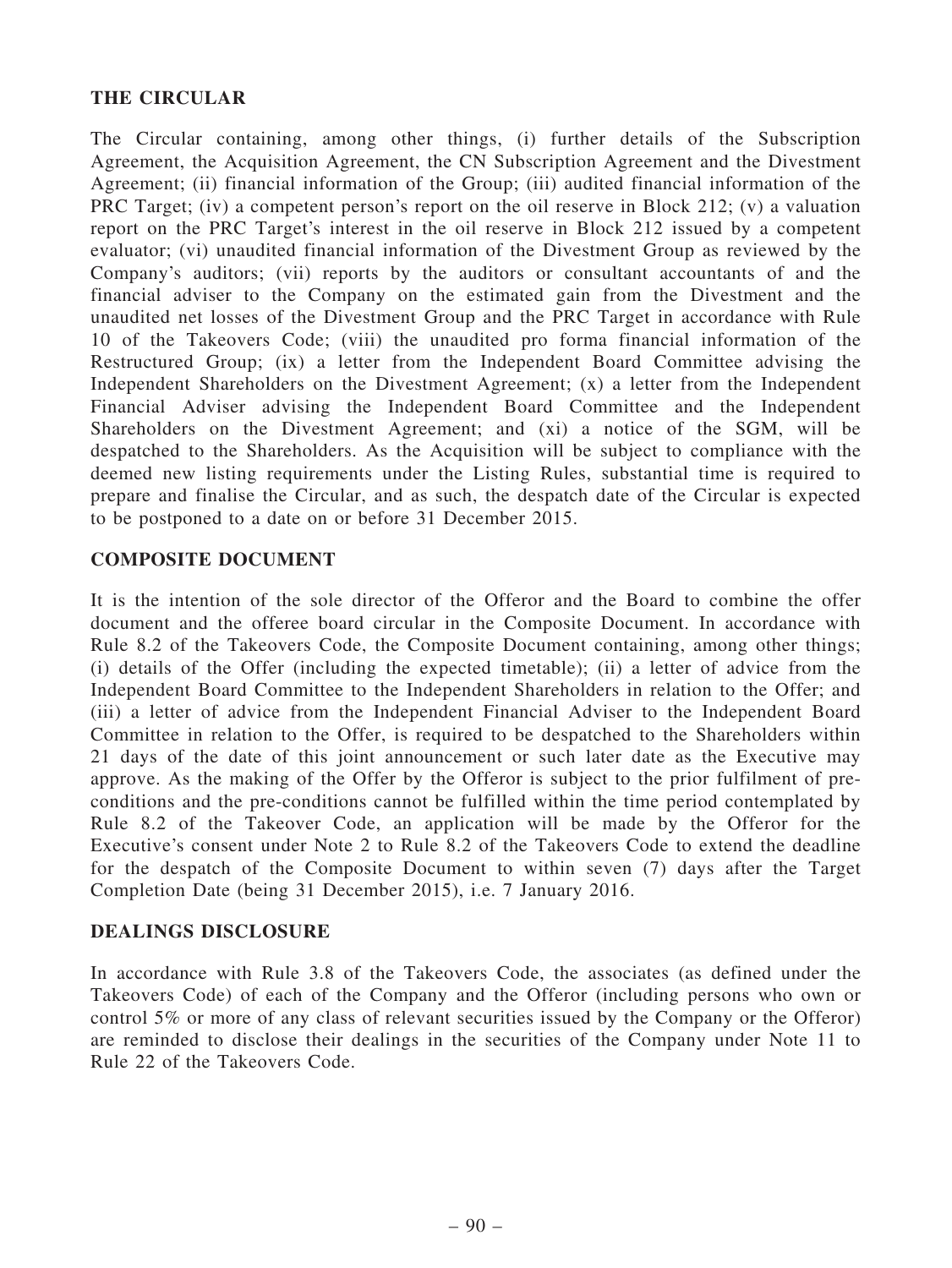In accordance with Rule 3.8 of the Takeovers Code, the full text of Note 11 to Rule 22 of the Takeovers Code is reproduced below:

## ''Responsibilities of stockbrokers, banks and other intermediaries

Stockbrokers, banks and others who deal in relevant securities on behalf of clients have a general duty to ensure, so far as they are able, that those clients are aware of the disclosure obligations attaching to associates and other persons under Rule 22 of the Takeovers Code and that those clients are willing to comply with them. Principal traders and dealers who deal directly with investors should, in appropriate cases, likewise draw attention to the relevant rules of the Takeovers Code. However, this does not apply when the total value of dealings (excluding stamp duty and commission) in any relevant security undertaken for a client during any 7 day period is less than HK\$1 million.

This dispensation does not alter the obligation of principals, associates and other persons themselves to initiate disclosure of their own dealings, whatever total value is involved.

Intermediaries are expected to co-operate with the Executive in its dealings enquiries. Therefore, those who deal in relevant securities should appreciate that stockbrokers and other intermediaries will supply the Executive with relevant information as to those dealings, including identities of clients, as part of that co-operation.''

# RESUMPTION OF TRADING

At the request of the Company, trading in the Ordinary Shares on the Stock Exchange was suspended with effect from 9:00 a.m. on 22 June 2015 pending the publication of this joint announcement. An application has been made by the Company to the Stock Exchange for the resumption of trading in the Ordinary Shares with effect from 9:00 a.m. on 28 October 2015.

## GENERAL

## Financial advisers

Essence Corporate Finance has been appointed as the financial adviser to the Offeror. Reorient has been appointed as the financial adviser to the Company.

#### Warning

As fulfilment of the conditions precedent to the S&P Agreement, the Subscription Agreement, the Acquisition Agreement, the CN Subscription Agreement and the Divestment Agreement is not within the control of the respective parties involved in the Transfer, the Subscription, the Acquisition, the CN Subscription and the Divestment, there is no assurance that they can be fulfilled and/or that the Transfer, the Subscription, the Acquisition, the CN Subscription and the Divestment will be completed as contemplated and/or the Offer will be made. Shareholders and potential investors of the Company should exercise caution when dealing in the Ordinary Shares. If the Shareholders and potential investors of the Company are in any doubt about their position, they should consult their professional advisers.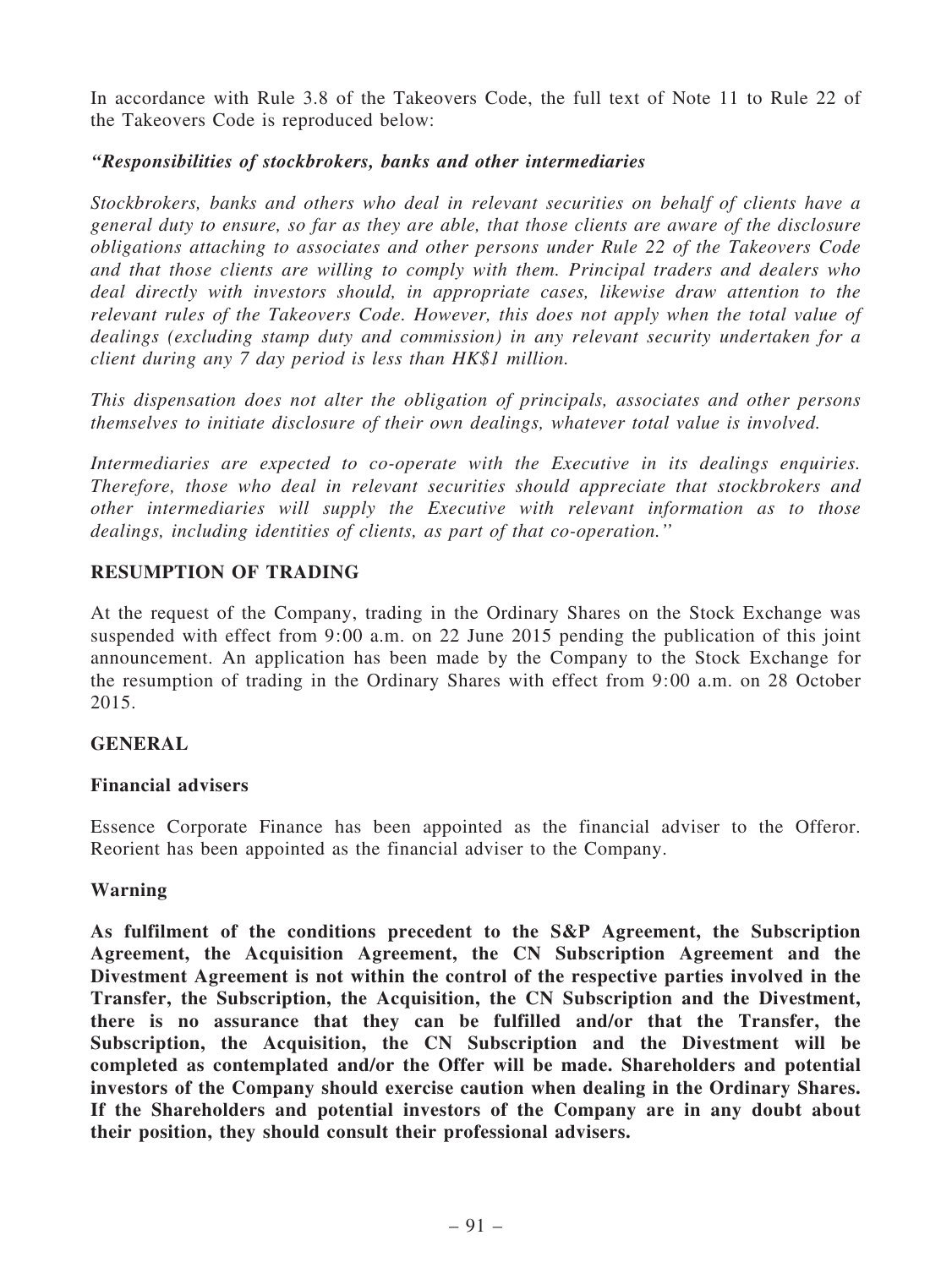# DEFINITIONS

In this joint announcement, unless the context otherwise requires, the following expressions have the following meanings:

| "Acquisition"                     | the sale and purchase of the entire equity interest in the<br>Target as contemplated under the Acquisition<br>PRC<br>Agreement                                                                                                                                                                                                                                                                                                    |
|-----------------------------------|-----------------------------------------------------------------------------------------------------------------------------------------------------------------------------------------------------------------------------------------------------------------------------------------------------------------------------------------------------------------------------------------------------------------------------------|
| "Acquisition Agreement"           | the agreement dated 22 June 2015 entered into among the<br>Company, the Target Sellers and the PRC Target regarding<br>the Acquisition                                                                                                                                                                                                                                                                                            |
| "Acquisition Completion"          | the completion of the Acquisition in accordance with the<br>terms and conditions of the Acquisition Agreement                                                                                                                                                                                                                                                                                                                     |
| "acting in concert"               | has the meaning ascribed in the Takeovers Code                                                                                                                                                                                                                                                                                                                                                                                    |
| "Adjusted CB Conversion<br>Price" | the adjusted conversion price at which the CB Conversion<br>Shares will be allotted and issued upon the exercise of the<br>conversion rights attached to the Convertible Bonds, being<br>HK\$0.0672 per CB Conversion Share as a result of the<br>Subscription and the CN Subscription which shall become<br>effective on the date of completion of the Transactions                                                              |
| "Adjustment Amount"               | the sum of the following:                                                                                                                                                                                                                                                                                                                                                                                                         |
|                                   | (a) the amount (which, for the avoidance of doubt, can<br>either be a positive amount or a negative amount) of (i)<br>the aggregate fair market value of the Real Properties<br>set forth in the Circular, minus (ii) the aggregate book<br>value of the Real Properties (including any related<br>leasehold improvement) as reflected in the Company's<br>audited accounts for the financial year ended 31 March<br>$2015$ ; and |
|                                   | the amount (which, for the avoidance of doubt, can<br>(b)<br>either be a positive amount or a negative amount) of (i)<br>the aggregate net amount of the Current Accounts<br>Receivable as of the<br>date<br>of the Divestment<br>Completion, minus (ii) HK\$257,513,295, being the<br>aggregate net amount of the Current Accounts<br>Receivable as of 31 March 2015                                                             |
| "ADS"                             | American Depository Shares in respect of shares in SouFun                                                                                                                                                                                                                                                                                                                                                                         |
| "Aquarius Investment"             | Aquarius Growth Investment<br>Limited,<br>$\rm{a}$<br>company<br>incorporated in the BVI, being one of the Subscribers                                                                                                                                                                                                                                                                                                            |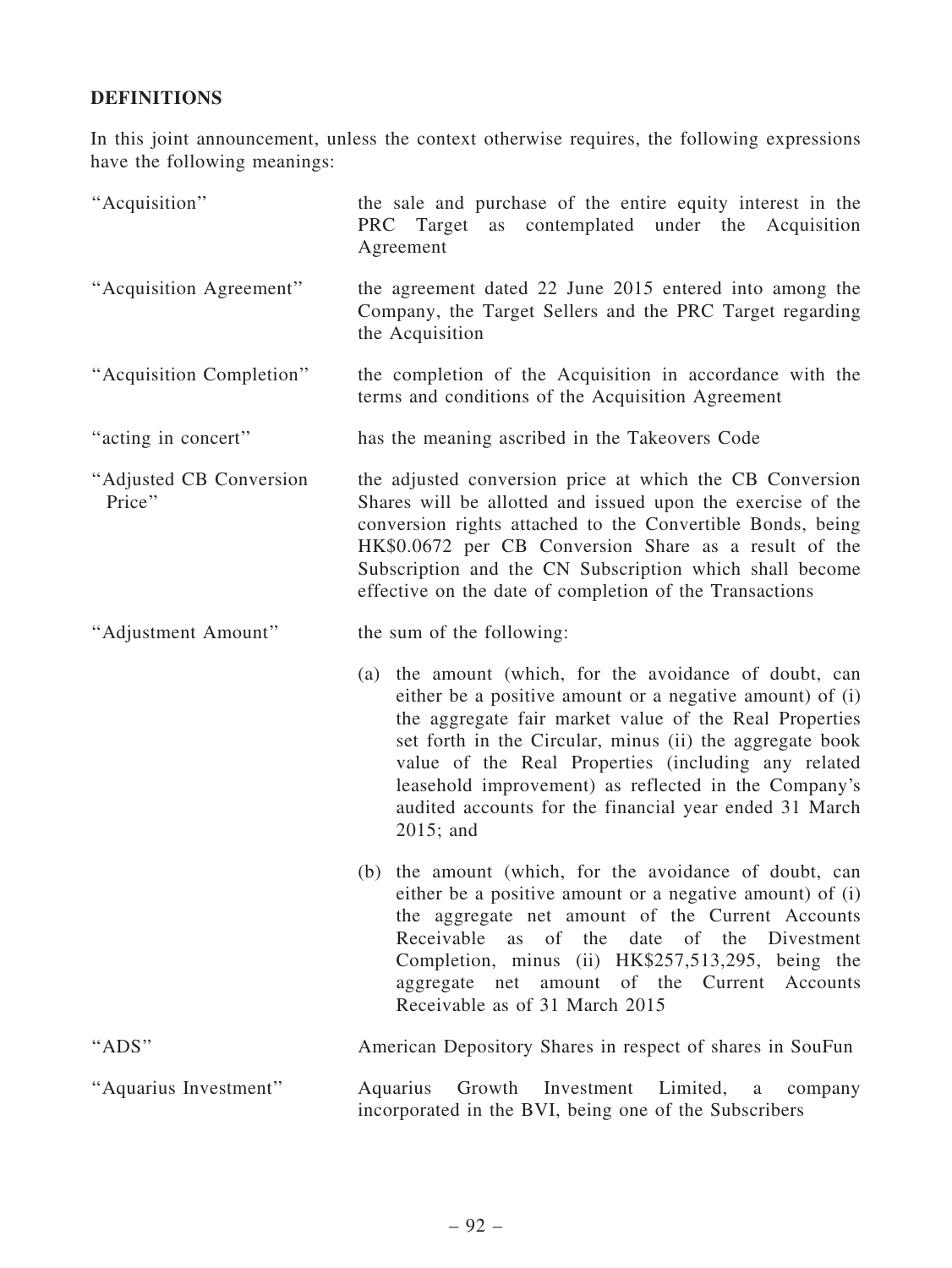| "Area"                          | a total area of approximately 591 km <sup>2</sup> located in Xilin Gol<br>League, Inner Mongolia Autonomous Region, the PRC $(\dagger)$<br>國內蒙古自治區錫林郭勒盟)                                                                                                                                                                                                     |
|---------------------------------|--------------------------------------------------------------------------------------------------------------------------------------------------------------------------------------------------------------------------------------------------------------------------------------------------------------------------------------------------------------|
| "associate"                     | has the meaning given to it under the Listing Rules                                                                                                                                                                                                                                                                                                          |
| "Block 212"                     | an area of approximately $212.924 \text{ km}^2$ forming part of the<br>Area                                                                                                                                                                                                                                                                                  |
| "Block 378"                     | an area of approximately $378.151 \text{ km}^2$ forming part of the<br>Area                                                                                                                                                                                                                                                                                  |
| "Board"                         | the board of Directors                                                                                                                                                                                                                                                                                                                                       |
| "BVI"                           | the British Virgin Islands                                                                                                                                                                                                                                                                                                                                   |
| "Bye-laws"                      | bye-laws of the Company as may be amended from time to<br>time                                                                                                                                                                                                                                                                                               |
| "CB Conversion Share(s)"        | new Ordinary Share(s) to be allotted and issued by the<br>Company pursuant to the exercise of the conversion rights<br>attached to the Convertible Bonds                                                                                                                                                                                                     |
| "Circular"                      | the circular to be sent to the Shareholders in relation to the<br>SGM containing, amongst other things, details of the<br>Transactions, the Specific Mandates, the proposed increase<br>of the authorised share capital of the Company and the<br>proposed adoption of the New Bye-laws                                                                      |
| "CN Conversion Share(s)"        | new Ordinary Share(s) to be allotted and issued by the<br>Company pursuant to the exercise of the conversion rights<br>attached to the Convertible Note                                                                                                                                                                                                      |
| "CN Principal Amount"           | the principal amount of the Convertible Note of<br>HK\$250,000,000                                                                                                                                                                                                                                                                                           |
| "CN Relevant Period"            | the period commencing on the date of the CN Subscription<br>Completion and ending on the date on which the cash offer<br>made by the Offeror to acquire the Convertible Note and all<br>the Convertible Bonds (other than those already owned or<br>agreed to be acquired by the Offeror and parties acting in<br>concert with it) (if any) closes or lapses |
| "CN Subscription"               | subscription of the Convertible Note under the CN<br><b>Subscription Agreement</b>                                                                                                                                                                                                                                                                           |
| "CN Subscription"<br>Agreement" | the subscription agreement dated 22 June 2015 entered into<br>among the Company, League Way and the Offeror in<br>relation to the issue of the Convertible Note                                                                                                                                                                                              |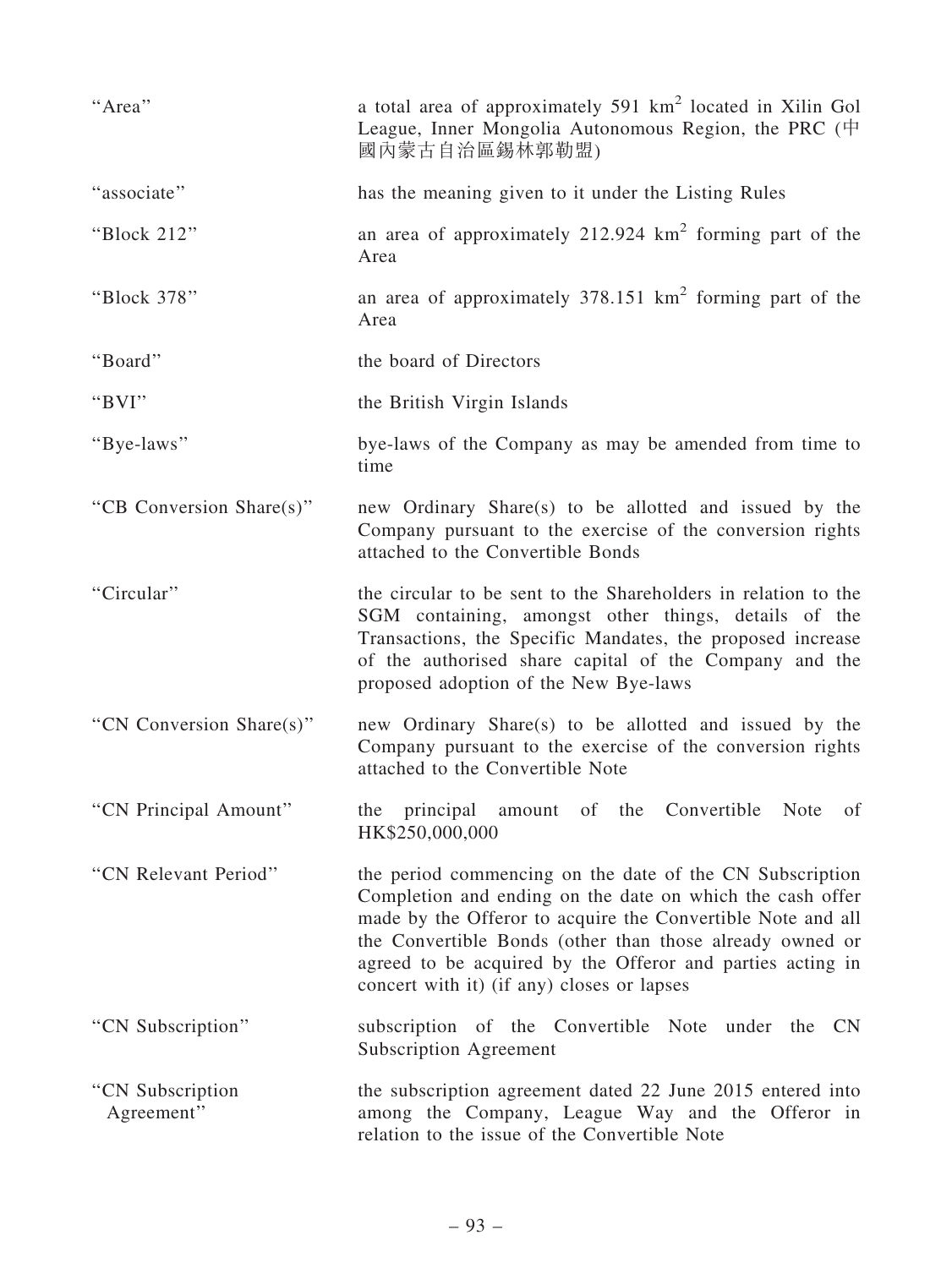| "CN Subscription<br>Completion"  | completion of the CN Subscription in accordance with the<br>terms and conditions of the CN Subscription Agreement                                                                                                                                                                                                                                                                                                                                                                                   |
|----------------------------------|-----------------------------------------------------------------------------------------------------------------------------------------------------------------------------------------------------------------------------------------------------------------------------------------------------------------------------------------------------------------------------------------------------------------------------------------------------------------------------------------------------|
| "Company"                        | Shun Cheong Holdings Limited, a company incorporated in<br>Bermuda with limited liability and the Ordinary Shares of<br>which are listed on the Main Board of the Stock Exchange                                                                                                                                                                                                                                                                                                                    |
| "Composite Document"             | the composite offer document combining the offer document<br>to be issued by the Offeror and the offeree board circular to<br>be issued by the Company (together with the Form of<br>Acceptance) in respect of the Offer to be despatched to the<br>Shareholders in accordance with the Takeovers Code                                                                                                                                                                                              |
| "Conditions"                     | the conditions precedent to the S&P Agreement                                                                                                                                                                                                                                                                                                                                                                                                                                                       |
| "Convertible Bonds"              | the convertible bonds with an aggregate principal amount of<br>HK\$120,000,000 issued by the Company to Seller 2<br>pursuant to a subscription agreement executed on 29<br>October 2007 and as amended by two separate deeds on 28<br>March 2013 and 3 June 2014 with the maturity date of 30<br>April 2018                                                                                                                                                                                         |
| "Convertible Note"               | a convertible promissory note to be issued by the Company<br>with a principal amount of HK\$250,000,000 pursuant to the<br><b>CN</b> Subscription Agreement                                                                                                                                                                                                                                                                                                                                         |
| "Current Accounts<br>Receivable" | aggregate amount of the following, which amounted to<br>HK\$257,513,295 as of 31 March 2015: (a) the net account<br>receivable owed by Target 1 to the Company, which<br>amounted to HK\$248,291,405 as of 31 March 2015 (b) the<br>net account receivable owed by Target 2 to the Company,<br>which amounted to HK\$2,269,879 as of 31 March 2015;<br>and (c) the net account receivable owed by a subsidiary of<br>Target 1 to the Company which amounted to HK\$6,952,011<br>as of 31 March 2015 |
| "Director(s)"                    | the director(s) of the Company                                                                                                                                                                                                                                                                                                                                                                                                                                                                      |
| "Divestment"                     | the disposal of the Divestment Shares and the assignment of<br>the Current Accounts Receivable by the Company in<br>accordance with the terms and conditions of the Divestment<br>Agreement                                                                                                                                                                                                                                                                                                         |
| "Divestment Agreement"           | the agreement dated 22 June 2015 (as amended on 23<br>October 2015) entered into between the Company and Seller<br>1 regarding the Divestment                                                                                                                                                                                                                                                                                                                                                       |
| "Divestment Completion"          | completion of the Divestment in accordance with the terms<br>and conditions of the Divestment Agreement                                                                                                                                                                                                                                                                                                                                                                                             |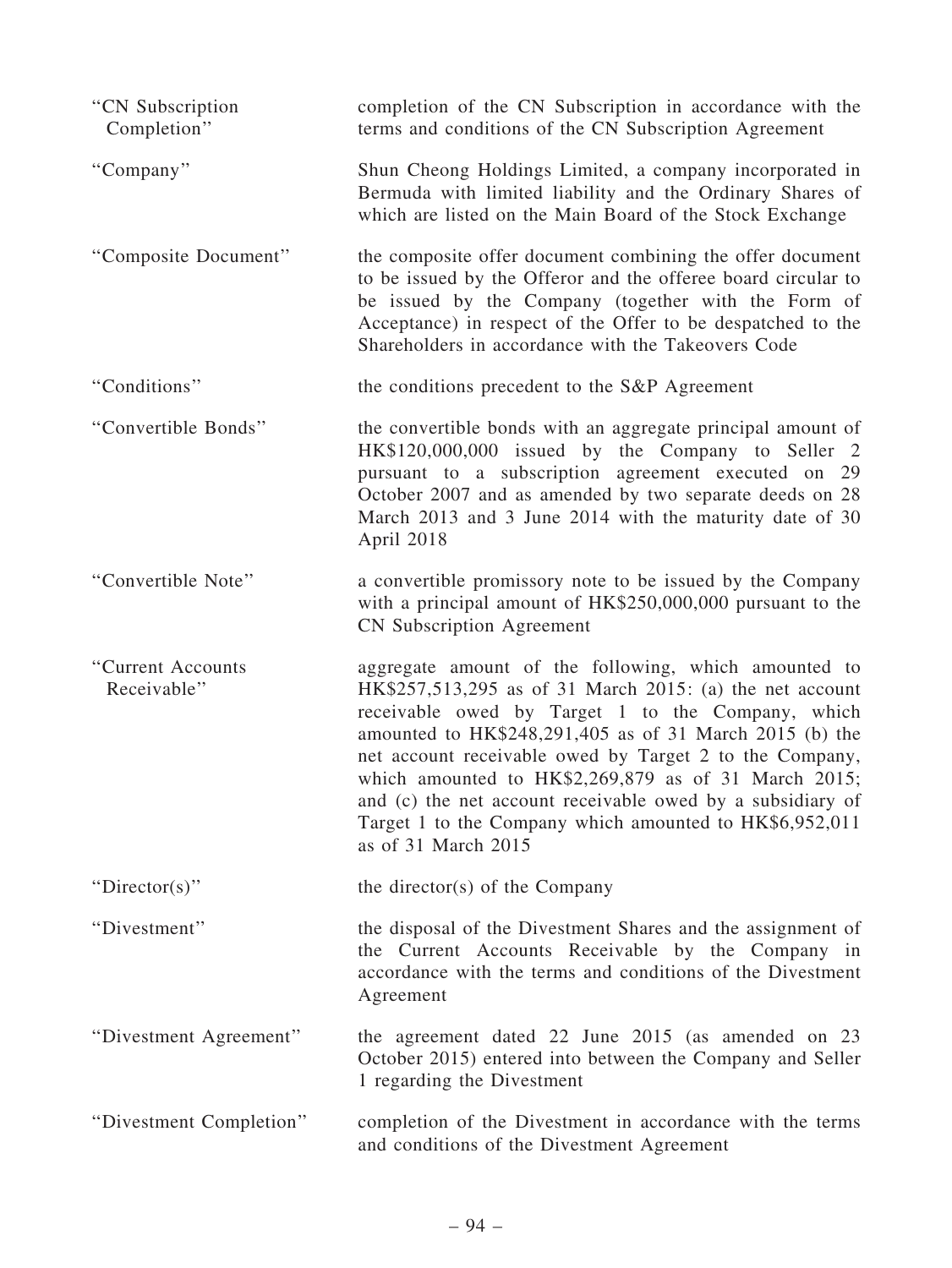| "Divestment Group"          | being Target 1, Target 2 and their respective subsidiaries                                                                                                                                                                                                                                                                                                                                                    |
|-----------------------------|---------------------------------------------------------------------------------------------------------------------------------------------------------------------------------------------------------------------------------------------------------------------------------------------------------------------------------------------------------------------------------------------------------------|
| "Divestment Shares"         | the 100 ordinary shares in Target 1 held by the Company,<br>representing 100% of the issued and outstanding share<br>capital of Target 1, and the 100 ordinary shares in Target 2<br>held by the Company, representing 100% of the issued and<br>outstanding share capital of Target 2                                                                                                                        |
| "Encumbrances"              | any encumbrance, including any claim, debenture, mortgage,<br>pledge, charge, lien, deposit or assignment by way of<br>security, bill of sale, option or right of pre-emption,<br>entitlement to beneficial ownership (including usufruct and<br>similar entitlements), any provisional or executional<br>attachment and any other interest or right held, or claim<br>that could be raised, by a third party |
| "EPCC"                      | exploration and production cooperation contract entered into<br>between the PRC Target and Yanchang in respect of the<br>Area since 2010 as renewed from time to time thereafter                                                                                                                                                                                                                              |
| "Essence Corporate Finance" | Essence Corporate Finance (Hong Kong) Limited, a licensed<br>corporation to carry out type 6 (advising on corporate<br>finance) regulated activity under the SFO and the financial<br>adviser to the Offeror in respect of the Offer                                                                                                                                                                          |
| "Essence Securities"        | Essence International Securities (Hong Kong) Limited, a<br>licensed corporation to carry out type 1 (dealing in<br>securities) and type 4 (advising on securities) regulated<br>activities under the SFO, being the agent making the Offer<br>on behalf of the Offeror                                                                                                                                        |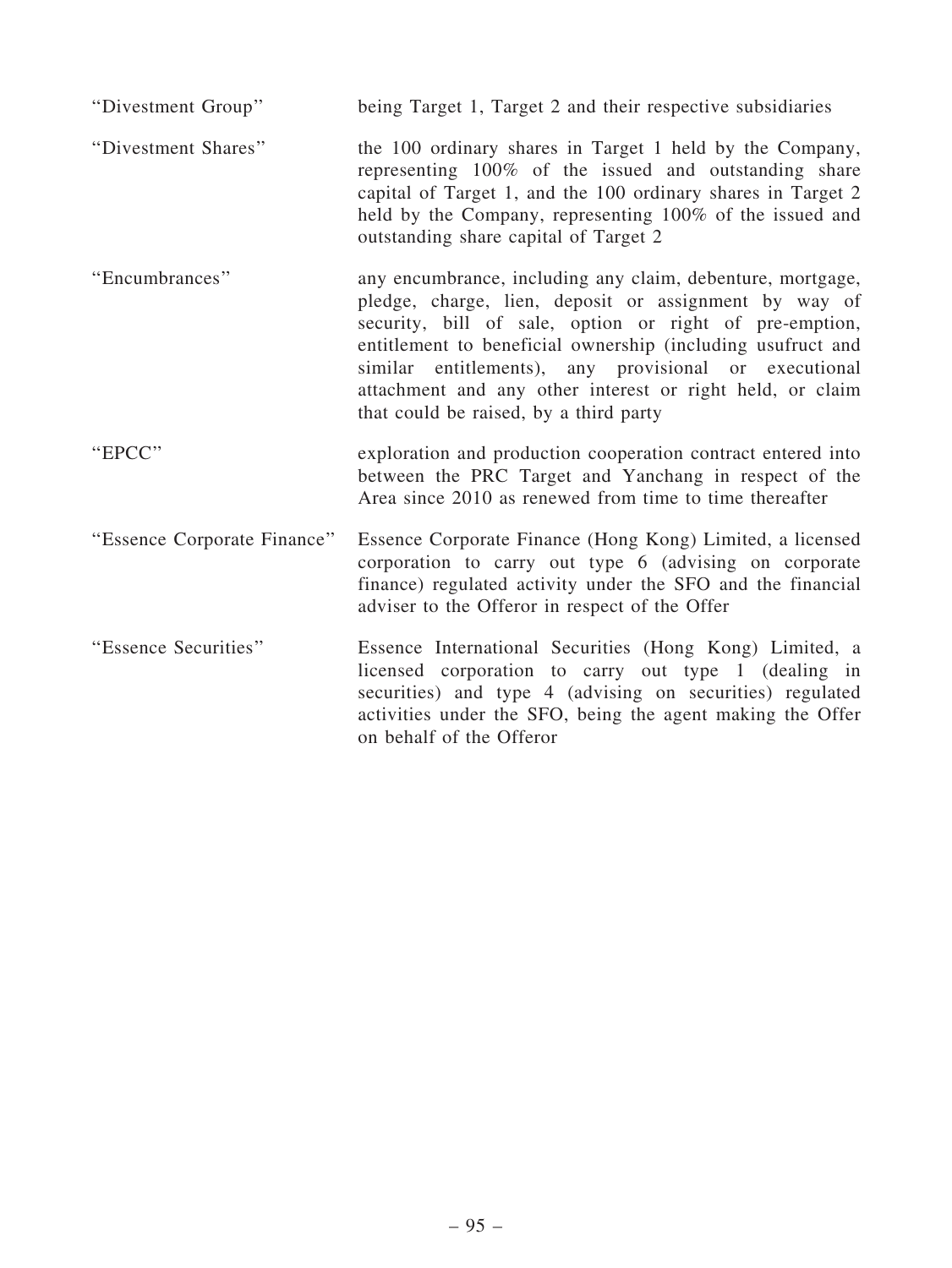| "Excluded Bonds"  | the Convertible Bonds with an aggregate principal amount<br>of HK\$23,167,474 held by Seller 2, being all the<br>Convertible Bonds held by Seller 2 as at the date of the<br>S&P Agreement less the Sale Bonds, and of which Seller 2<br>has irrevocably and unconditionally undertaken in the S&P<br>Agreement in favour of the Offeror that during the Relevant<br>Period Seller 2 shall not: (i) directly or indirectly, (a) offer,<br>(b) sell, transfer, give or otherwise dispose of, (c) grant any<br>option, right or warrant to purchase in respect of, (d)<br>mortgage, pledge or otherwise create<br>charge,<br>an<br>Encumbrance over, or (e) enter into any swap or other<br>arrangement that transfers to another, in whole or in part,<br>any of the legal, beneficial or economic consequences of<br>ownership of, all or any of the Sale Bonds and the Excluded<br>Bonds or any interest therein, except other than as<br>contemplated under the S&P Agreement; (ii) accept an offer<br>(if any) to be made by the Offeror to acquire all the<br>Convertible Bonds (other than those already owned or<br>agreed to be acquired by the Offeror and parties acting in<br>concert with it) in respect of the Excluded Bonds; and (iii)<br>convert any of the Excluded Bonds into Ordinary Shares |
|-------------------|----------------------------------------------------------------------------------------------------------------------------------------------------------------------------------------------------------------------------------------------------------------------------------------------------------------------------------------------------------------------------------------------------------------------------------------------------------------------------------------------------------------------------------------------------------------------------------------------------------------------------------------------------------------------------------------------------------------------------------------------------------------------------------------------------------------------------------------------------------------------------------------------------------------------------------------------------------------------------------------------------------------------------------------------------------------------------------------------------------------------------------------------------------------------------------------------------------------------------------------------------------------------------------------------------------------|
| "Excluded Shares" | 34,753,409 Ordinary Shares held by Seller 1, being all of<br>the Ordinary Shares held by Seller 1 as at the date of the<br>S&P Agreement less the Sale Shares, and of which Seller 1<br>has irrevocably and unconditionally undertaken in the S&P<br>Agreement in favour of the Offeror that during the Relevant<br>Period Seller 1 shall not: (i) directly or indirectly, (a) offer,<br>(b) sell, transfer, give or otherwise dispose of, (c) grant any<br>option, right or warrant to purchase in respect of, (d)<br>mortgage, pledge or otherwise create<br>charge,<br>an<br>Encumbrance over, or (e) enter into any swap or other<br>arrangement that transfers to another, in whole or in part,<br>any of the legal, beneficial or economic consequences of<br>ownership of, all or any of the Sale Shares and the Excluded<br>Shares or any interest therein, except other than as<br>contemplated under the S&P Agreement; (ii) accept the<br>Offer in respect of the Excluded Shares; and (iii) acquire<br>any Ordinary Shares or any interest in Ordinary Shares,<br>other the Ordinary Shares or an interest in Ordinary Shares<br>deriving from the Excluded Shares                                                                                                                                 |

"Executive" the Executive Director of the Corporate Finance Division of the SFC and any delegate of the Executive Director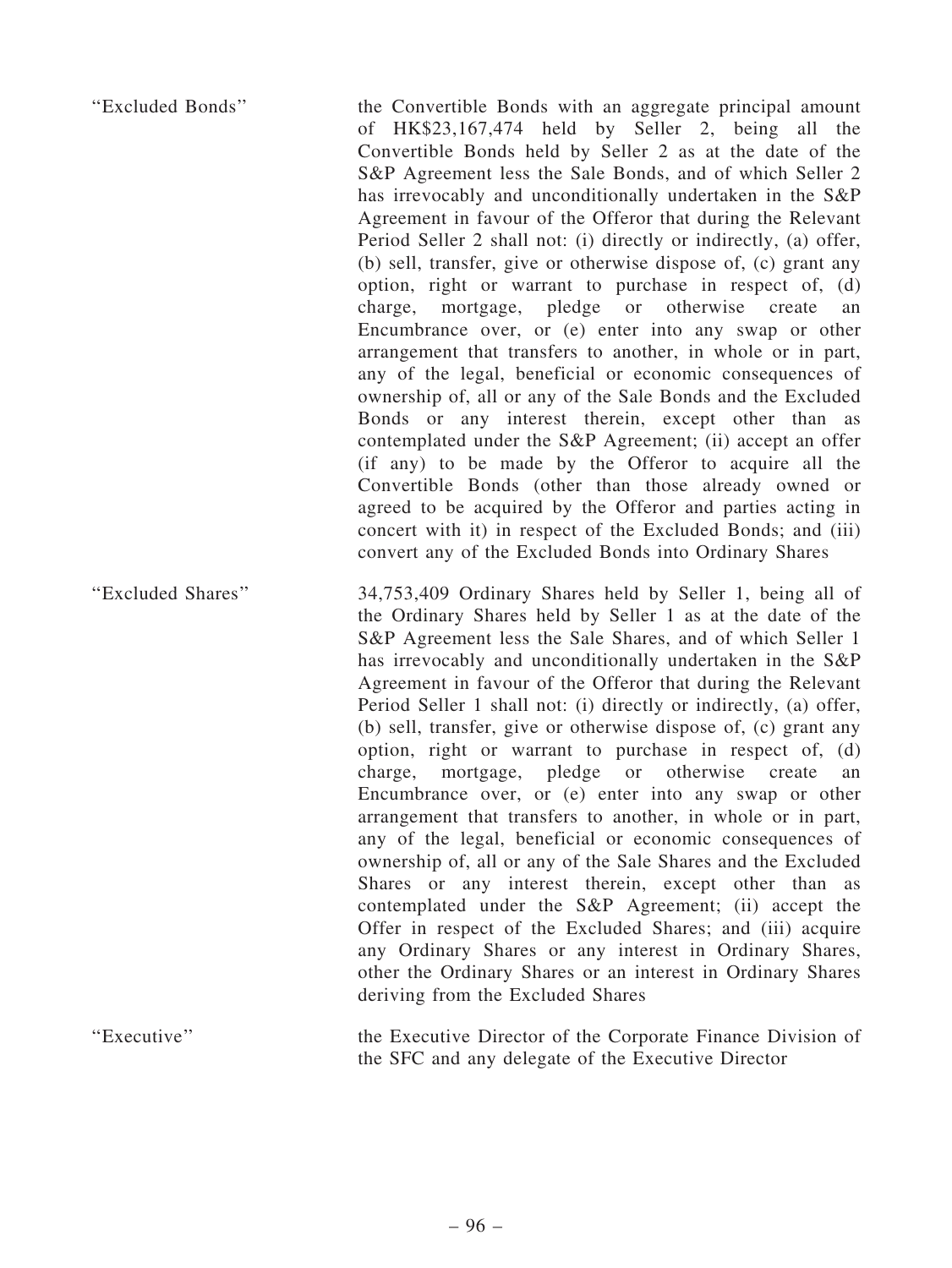| "Existing CB Conversion"<br>Price" | the conversion price at which the CB Conversion Shares<br>will be allotted and issued upon the exercise of the<br>conversion rights attached to the Convertible Bonds, being<br>HK\$0.3695 per CB Conversion Share before any adjustment<br>as a result of the Subscription and the CN Subscription                          |
|------------------------------------|------------------------------------------------------------------------------------------------------------------------------------------------------------------------------------------------------------------------------------------------------------------------------------------------------------------------------|
| "Form of Acceptance"               | the accompanying form of acceptance and transfer of<br>Ordinary Shares in respect of the Offer                                                                                                                                                                                                                               |
| "Group"                            | the Company and its subsidiaries                                                                                                                                                                                                                                                                                             |
| "HKFRS"                            | Hong Kong Financial Reporting Standards                                                                                                                                                                                                                                                                                      |
| "HK\$"                             | Hong Kong dollars, the lawful currency of Hong Kong                                                                                                                                                                                                                                                                          |
| "Hong Kong"                        | the Hong Kong Special Administrative Region of the PRC                                                                                                                                                                                                                                                                       |
| "Hongbo Investment"                | 上海宏博投資管理(集團)有限公司 (Shanghai<br>Hongbo<br>Investment & Management (Group) Co., Ltd*), formerly<br>known as 上海宏博投資管理有限公司 (Shanghai Hongbo<br>Investment & Management Co. Ltd.*),<br>a company<br>incorporated in the PRC with limited liability and ultimately<br>held as to 80% by Shi Jianji (石建極) and 20% by Shi Wei<br>(石為) |
| "Hongjin Engineering"              | 錫林郭勒盟宏錦工程技術服務有限公司 (Xilin Gol League<br>Hongjin Engineering Technical Service Company Limited*),<br>a company incorporated in the PRC with limited liability<br>and held as to 60% by Hongbo Investment and 40% by Lida<br>Investment                                                                                         |
| "IDG-Accel Capital II"             | IDG-Accel China Capital II L.P., an exempted limited<br>partnership registered in the Cayman Islands under the<br>Exempted Limited Partnership Law (as amended)                                                                                                                                                              |
| "IDG-Accel Investors II"           | IDG-Accel China Capital II Investors L.P., an exempted<br>limited partnership registered in the Cayman Islands under<br>the Exempted Limited Partnership Law (as amended)                                                                                                                                                    |
| "IDG-Accel Ultimate GP"            | IDG-Accel China Capital GP II Associates Ltd., an<br>exempted company incorporated in the Cayman Islands,<br>being the ultimate general partner of each of IDG-Accel<br>Capital II and IDG-Accel Investors II                                                                                                                |
| "IDG Funds"                        | collectively, IDG-Accel Capital II and IDG-Accel Investors<br>II, which together own approximately 49.14% of the issued<br>share capital of Titan Gas Holdings                                                                                                                                                               |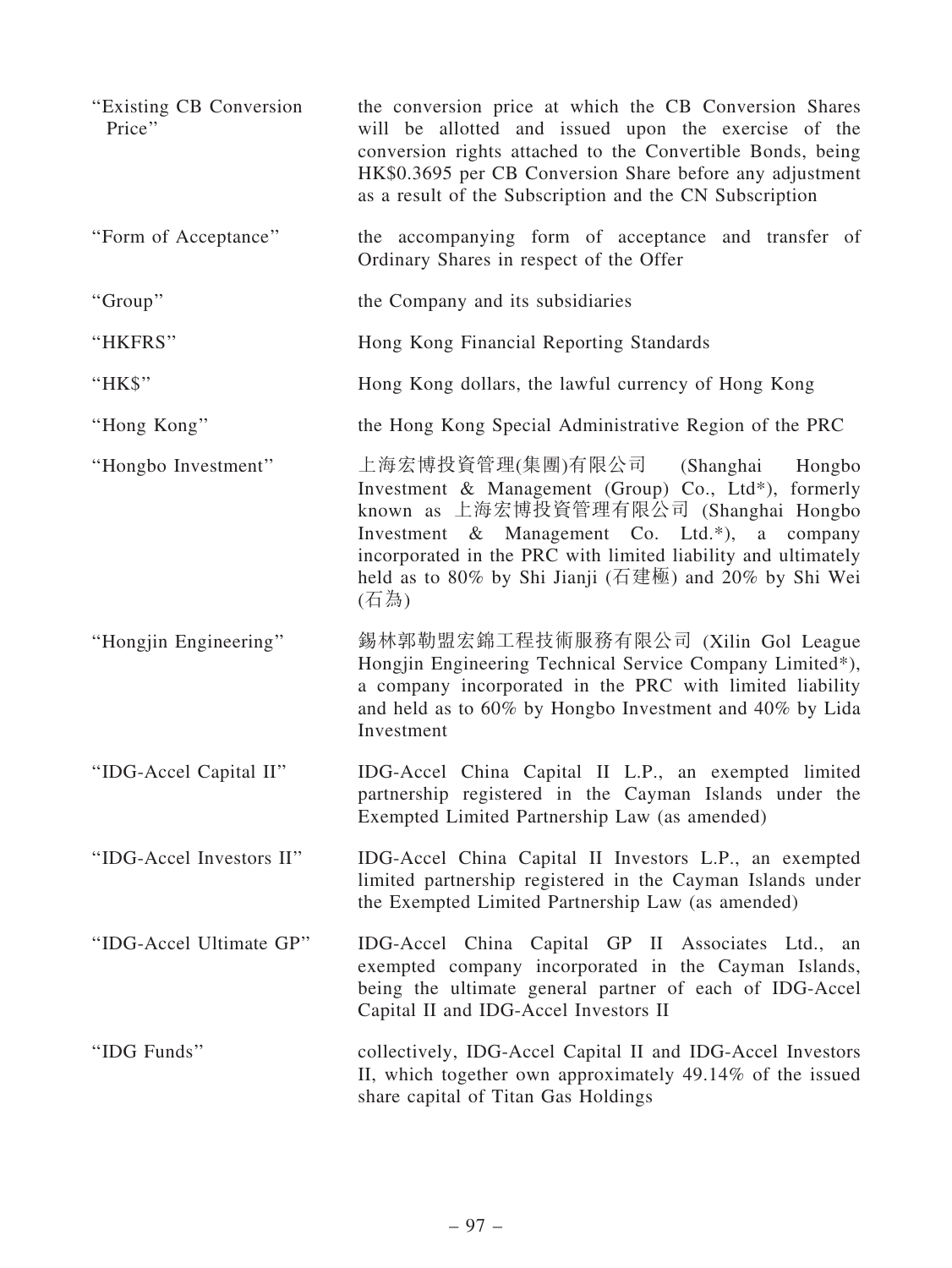| "IDG Technology"                                                                        | IDG Technology Venture Investment III, L.P., a limited<br>partnership formed under the laws of the State of Delaware,<br>the US being the direct sole beneficial owner of an<br>aggregate of 11,500,000 Ordinary Shares                                                                                                                                                                                                                                                                                                                                                                                                                                                                                                                                                        |
|-----------------------------------------------------------------------------------------|--------------------------------------------------------------------------------------------------------------------------------------------------------------------------------------------------------------------------------------------------------------------------------------------------------------------------------------------------------------------------------------------------------------------------------------------------------------------------------------------------------------------------------------------------------------------------------------------------------------------------------------------------------------------------------------------------------------------------------------------------------------------------------|
| "Increase of Authorised<br>Share Capital and Adoption<br>of New Bye-laws<br>Resolution" | the special resolution proposed to be passed by the<br>Independent Shareholders at the SGM approving, inter alia,<br>the increase of the authorised share capital of the Company<br>from HK\$80,000,000 to HK\$130,000,000 by the creation of<br>5,000,000,000 Preferred Shares of HK\$0.01 each, such<br>Preferred Shares having the<br>rights, privileges<br>and<br>restrictions as set out in the New Bye-laws, such that the<br>authorised share capital of the Company shall become<br>HK\$130,000,000 divided into 8,000,000,000 Ordinary<br>Shares of HK\$0.01 each and 5,000,000,000 Preferred<br>Shares of HK\$0.01 each, and all the existing shares of the<br>Company in issue shall be designated as Ordinary Shares<br>and; (ii) the adoption of the New Bye-laws |
| "Independent Board<br>Committee"                                                        | an independent board committee comprising all independent<br>established<br><b>Directors</b><br>non-executive<br>make<br>to<br>recommendation to the Independent Shareholders in respect<br>of the Offer and the Divestment                                                                                                                                                                                                                                                                                                                                                                                                                                                                                                                                                    |
| "Independent Financial<br>Adviser"                                                      | the independent financial adviser appointed by the Company<br>to advise the Independent Board Committee and/or the<br>Independent Shareholders in relation to the Offer and the<br>Divestment                                                                                                                                                                                                                                                                                                                                                                                                                                                                                                                                                                                  |
| "Independent Shareholders"                                                              | Shareholders other than Mr. Mo, Seller 1, the Offeror, Lin<br>Dongliang (林棟樑) and IDG Technology and their<br>respective associates and other Shareholders who have a<br>material interest or who are involved in or interested in any<br>of the Transfer, the Subscription, the Acquisition, the CN<br>Subscription and/or the Divestment                                                                                                                                                                                                                                                                                                                                                                                                                                     |
| "independent third party"                                                               | a person other than a connected person (within the meaning<br>of the Listing Rules) of the Company or of the Offeror and<br>the Subscribers or of the Target Sellers or the PRC Target,<br>as the case may be                                                                                                                                                                                                                                                                                                                                                                                                                                                                                                                                                                  |
| "Initial Announcement"                                                                  | the announcement made by the Company pursuant to Rule<br>3.7 of the Takeovers Code dated 8 June 2015 regarding,<br>among other things, the Company's discussion with the<br>Offeror about various possible transactions (i.e., the<br>Transactions) and the possible Transfer and possible Offer                                                                                                                                                                                                                                                                                                                                                                                                                                                                               |
| "Initial Consideration"                                                                 | HK\$1,652,995, being the initial consideration for the<br>Divestment                                                                                                                                                                                                                                                                                                                                                                                                                                                                                                                                                                                                                                                                                                           |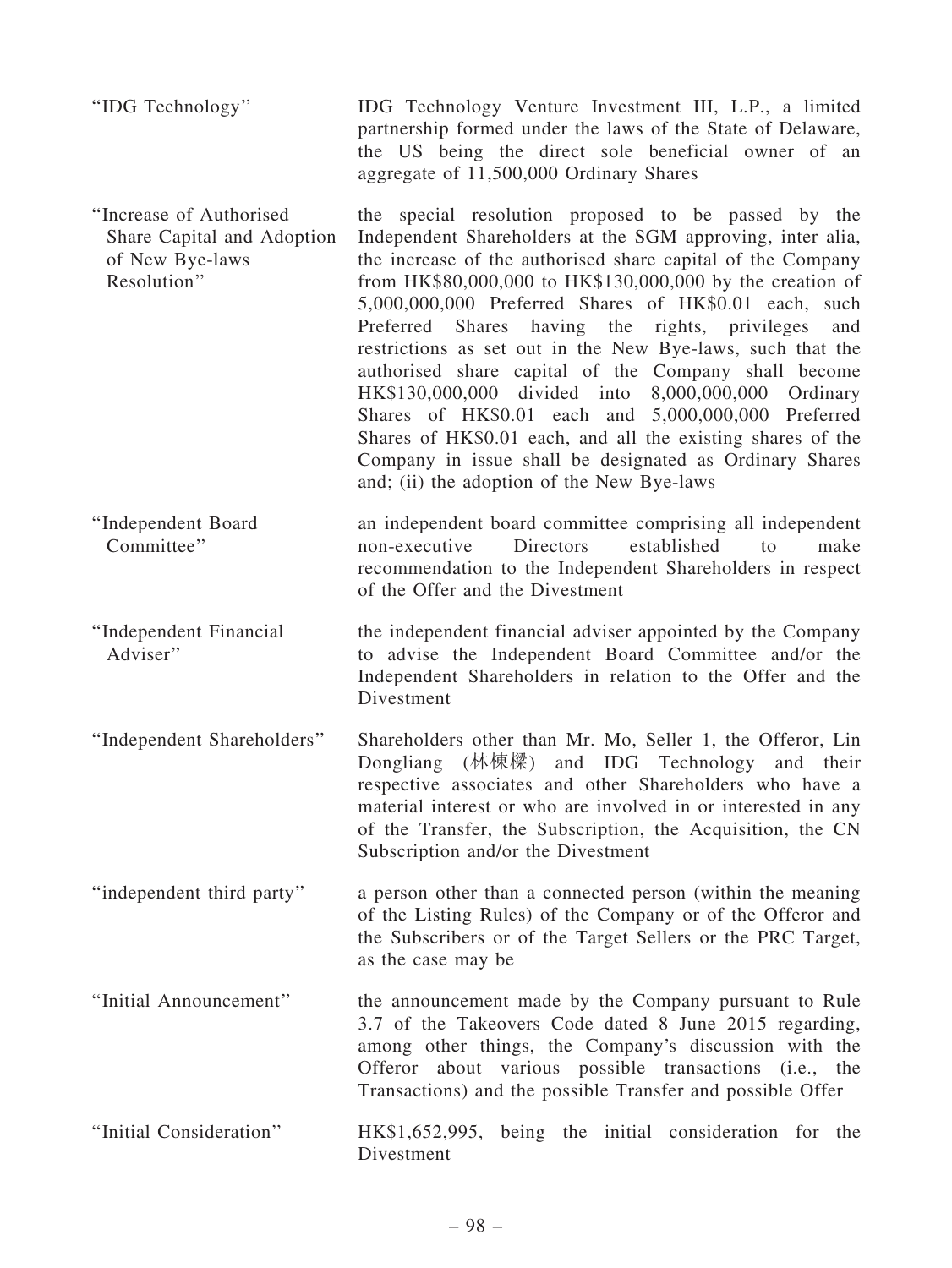| "Internal Management<br>Guidelines" | Yanchang Oil Resources Management Bureau Oil and Gas<br>Cooperation Exploration<br>Resources<br>and<br>Extraction<br>Management Temporary Guidelines*                                                                                                                                                                                                                                          |
|-------------------------------------|------------------------------------------------------------------------------------------------------------------------------------------------------------------------------------------------------------------------------------------------------------------------------------------------------------------------------------------------------------------------------------------------|
| "Kingsbury"                         | 金世旗國際控股股份有限公司 (Kingsbury International<br>Holdings Co., Ltd.*), a joint stock company incorporated in<br>the PRC                                                                                                                                                                                                                                                                               |
| "Last Trading Day"                  | 19 June 2015, being the last day of trading in the Ordinary<br>Shares on the Stock Exchange prior to the date of the S&P<br>Agreement, the Subscription Agreement, the Acquisition<br>Agreement, the CN Subscription Agreement and the<br>Divestment Agreement                                                                                                                                 |
| "League Way"                        | League Way Ltd., a company incorporated in the BVI, being<br>the subscriber of the Convertible Note under the CN<br>Subscription Agreement and is owned by Shi Jianji ( $\overline{A}$ )<br>極) as to 70% and Shi Wei (石為) as to 30%                                                                                                                                                            |
| "Lida Investment"                   | 上海立大投資管理有限公司 (Shanghai Lida Investment<br>Management Company Limited*), a company incorporated<br>in the PRC with limited liability and is ultimately wholly<br>owned as to (i) 95% by Hongbo Investment (Hongbo<br>Investment is ultimately owned as to 80% by Shi Jianji ( $\overline{A}$ )<br>建極) and 20% by Shi Wei (石為)) and (ii) 5% by Shi Jianji<br>(石建極)                               |
| "Listing Committee"                 | the Listing Committee of the Stock Exchange                                                                                                                                                                                                                                                                                                                                                    |
| "Listing Rules"                     | the Rules Governing the Listing of Securities on the Stock<br>Exchange                                                                                                                                                                                                                                                                                                                         |
| "Majority Subscriber(s)"            | Subscriber(s) who, in aggregate, agreed to subscribe for not<br>less than 50.1% of the Subscription Shares on an as-<br>converted basis under the Subscription Agreement, being<br>only the Offeror                                                                                                                                                                                            |
| "Mr. Mo"                            | Mo Tianquan $($ 莫天全), a non-executive Director and the<br>beneficial<br>controlling<br>ultimate<br>Shareholder,<br>holding<br>approximately 50.02% of the total number of Ordinary<br>Shares in issue immediately after the Tranche 1 Sale<br>Completion and as at the date of this joint announcement                                                                                         |
| "Mr. Wang"                          | Wang Jingbo $(\pm \frac{3\pi}{6})$ , the chief executive officer and an<br>executive director of Titan Gas Holdings and a director of<br>Standard Gas and Aquarius Investment, who directly holds a<br>equity interest in Aquarius Investment<br>9% $\sim$<br>and an<br>approximately 8.05% equity interest in Titan Gas Holdings<br>which in turns holds 100% equity interests in the Offeror |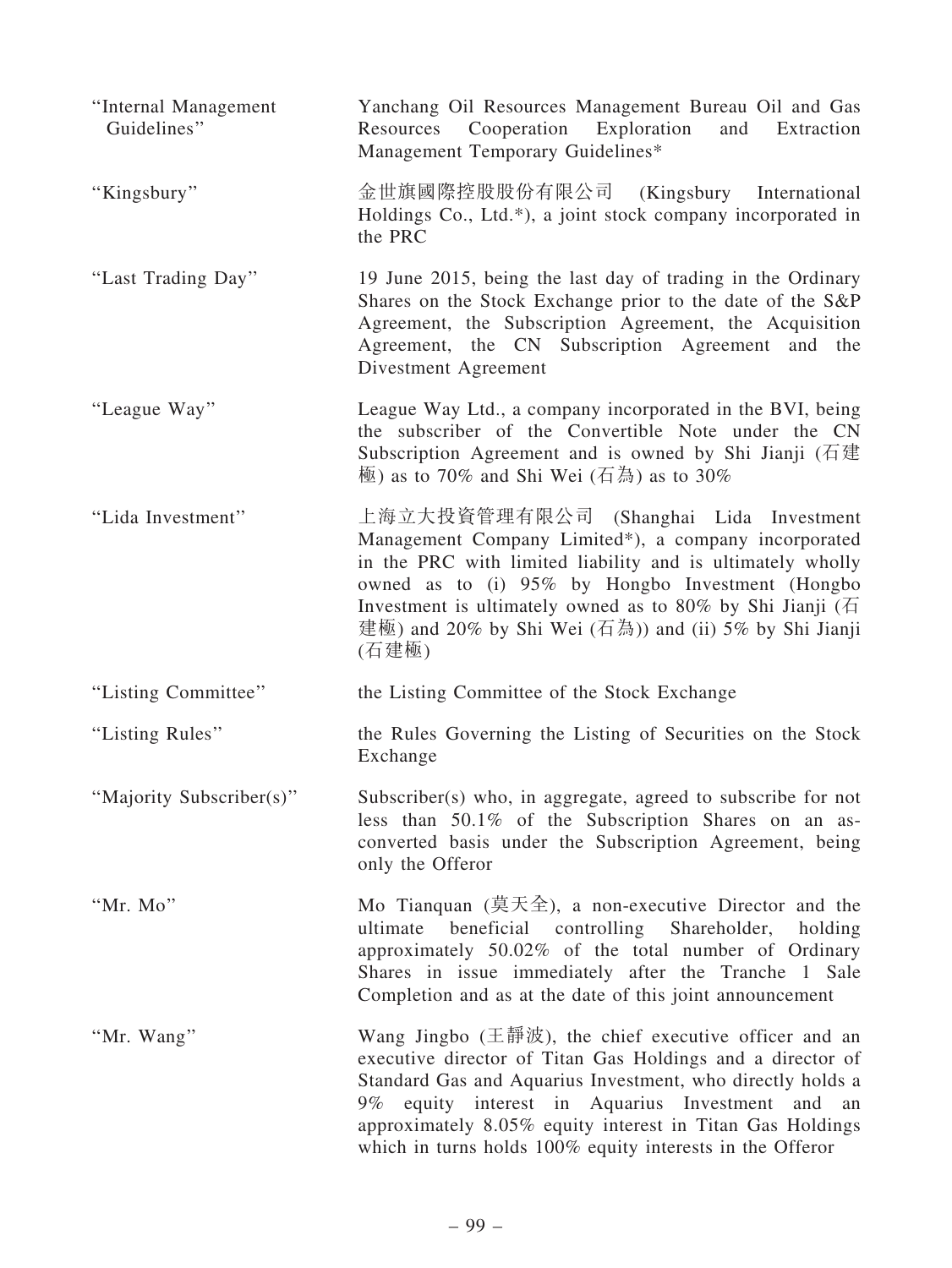| "Ms. Cao"                 | Cao Jing (曹晶), an executive Director, the executive<br>chairman of the Board and the spouse of Mr. Mo                                                                                                                                                                                                                 |
|---------------------------|-----------------------------------------------------------------------------------------------------------------------------------------------------------------------------------------------------------------------------------------------------------------------------------------------------------------------|
| "Nanning Hotel"           | Guangxi Wharton International Hotel owned by the<br>Divestment Group located in Nanning, Guangxi Province,<br>the PRC                                                                                                                                                                                                 |
| "New Conversion Share(s)" | new Ordinary Share(s) to be allotted and issued upon<br>exercise of the conversion rights attached to the Preferred<br>Shares and/or the Convertible Note (as the case may be)                                                                                                                                        |
| "Offer"                   | the unconditional mandatory cash offer to be made by<br>Essence Securities for and on behalf of the Offeror for all<br>the issued Ordinary Shares (other than those already owned<br>or agreed to be acquired by the Offeror and parties acting in<br>concert with it) pursuant to Rule 26.1 of the Takeovers<br>Code |
| "Offer Period"            | the period commencing on 8 June 2015 (being the date of<br>the Initial Announcement) to the date when the S&P<br>Agreement lapses or terminates or when the Offer closes or<br>lapses, whichever is earlier                                                                                                           |
| "Offer Price"             | the price per Offer Share at which the Offer will be made in<br>cash, being HK\$0.6696 per Offer Share                                                                                                                                                                                                                |
| "Offer Shareholder(s)"    | Shareholder(s) other than the Offeror and parties acting in<br>concert with it                                                                                                                                                                                                                                        |
| "Offer Share(s)"          | all the Ordinary Share(s) in issue, other than those Ordinary<br>Shares already owned or agreed to be acquired by the<br>Offeror and parties acting in concert with it or subject to<br>undertakings given by Seller 1 and Seller 2 under the S&P<br>Agreement, and League Way under the CN Subscription<br>Agreement |
| "Offeror"                 | Titan Gas Technology Investment Limited, a company<br>incorporated in the BVI with limited liability, being a<br>purchaser under the S&P Agreement, a Subscriber and the<br>guarantor under the CN Subscription Agreement                                                                                             |
| "Option Period"           | 3 years from the date of the Services Agreement                                                                                                                                                                                                                                                                       |
| "Ordinary Share(s)"       | the ordinary share(s) of $HK$0.01$ each in the share capital<br>of the Company                                                                                                                                                                                                                                        |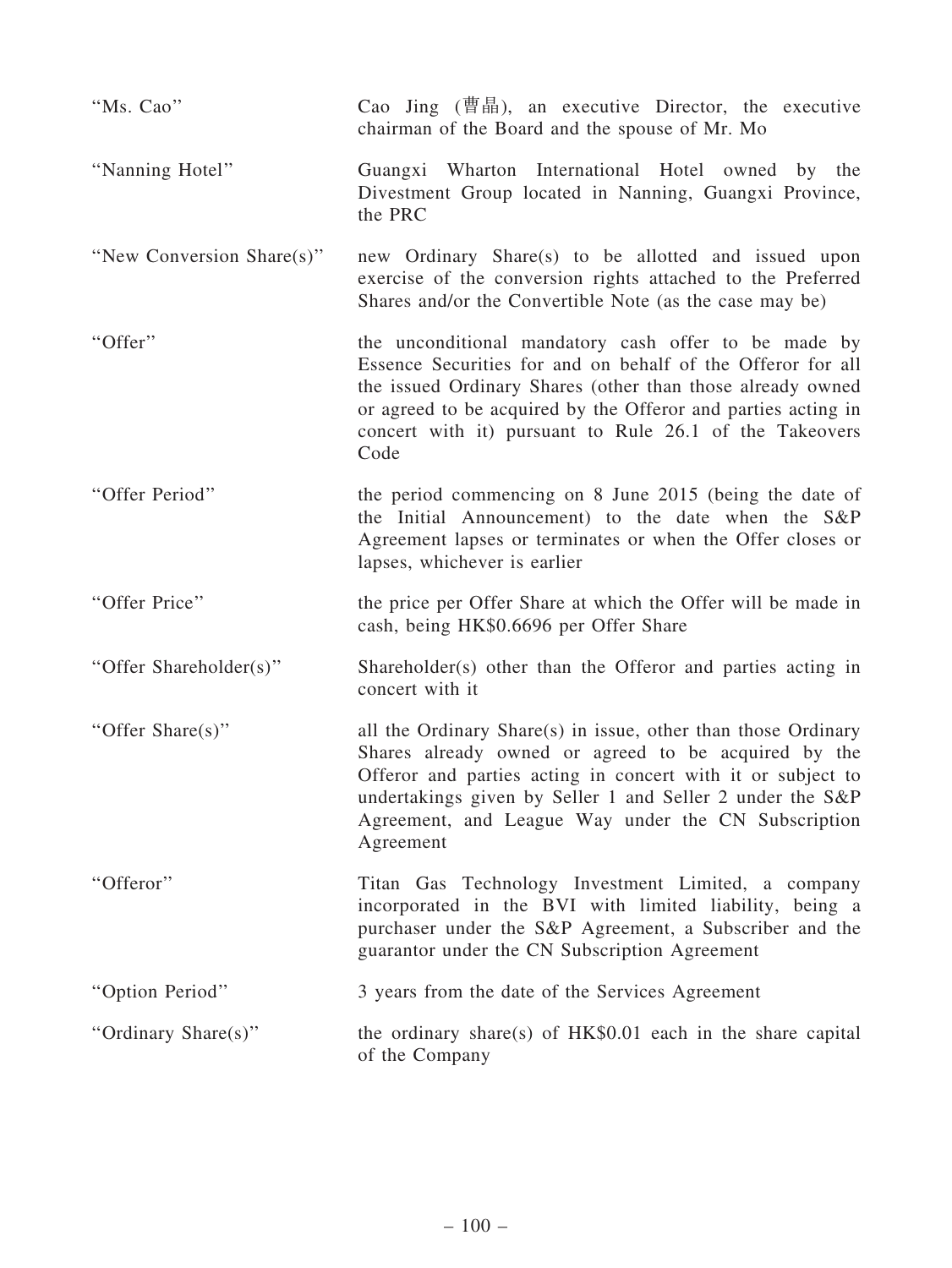| "Ordinary Shares<br>Subscription" | the subscription of the Ordinary Shares under the<br><b>Subscription Agreement</b>                                                                                                                                                                      |
|-----------------------------------|---------------------------------------------------------------------------------------------------------------------------------------------------------------------------------------------------------------------------------------------------------|
| "Ordinary Subscription<br>Shares" | 1,269,414,575 new Ordinary Shares, in aggregate, to be<br>subscribed for by the Subscribers                                                                                                                                                             |
| "percentage ratios"               | any of the five ratios set out in Rule 14.07 of the Listing<br>Rules                                                                                                                                                                                    |
| "PRC"                             | the People's Republic of China excluding, for the purpose of<br>this joint announcement, Hong Kong, Macau Special<br>Administrative Region of the PRC and Taiwan                                                                                        |
| "PRC Target"                      | 錫林郭勒盟宏博礦業開發有限公司 (Xilin Gol League<br>Hongbo Mining Development Co., Ltd.*), a company<br>established in the PRC with limited liability, owned as to<br>60% by Hongbo Investment and 40% by Lida Investment as<br>at the date of this joint announcement |
| "Preferred Share(s)"              | 2,747,909,199 restricted voting non-redeemable<br>the<br>convertible preferred shares of HK\$0.01 each in the share<br>capital of the Company to be created, with the rights,<br>privileges and restrictions as set out in the New Bye-laws             |
| "Public Shares Subscribers"       | the Subscribers other than the Offeror and Aquarius<br>Investment                                                                                                                                                                                       |
| "Real Properties"                 | all interests in land, premises, buildings and other real<br>properties owned or leased by the Divestment Group                                                                                                                                         |
| "Redemption Premium"              | the redemption premium of HK\$125,000,000 payable by the<br>Company to the holder of the Convertible Note upon<br>redemption                                                                                                                            |
| "Relevant Period"                 | the period commencing on the date of the S&P Agreement<br>and ending on the date when the Offer closes or lapses, or<br>when the S&P Agreement terminates (whichever is earlier)                                                                        |
| "Restructured Group"              | the Group and the PRC Target, excluding the Divestment<br>Group, following completion of the Transactions                                                                                                                                               |
| "RMB"                             | Renminbi, the lawful currency of the PRC                                                                                                                                                                                                                |
| "S&P Agreement"                   | the conditional sale and purchase agreement dated 22 June<br>2015 (as amended on 27 October 2015) entered into among<br>the Offeror, Mr. Mo and the Sellers in relation to the<br>Transfer                                                              |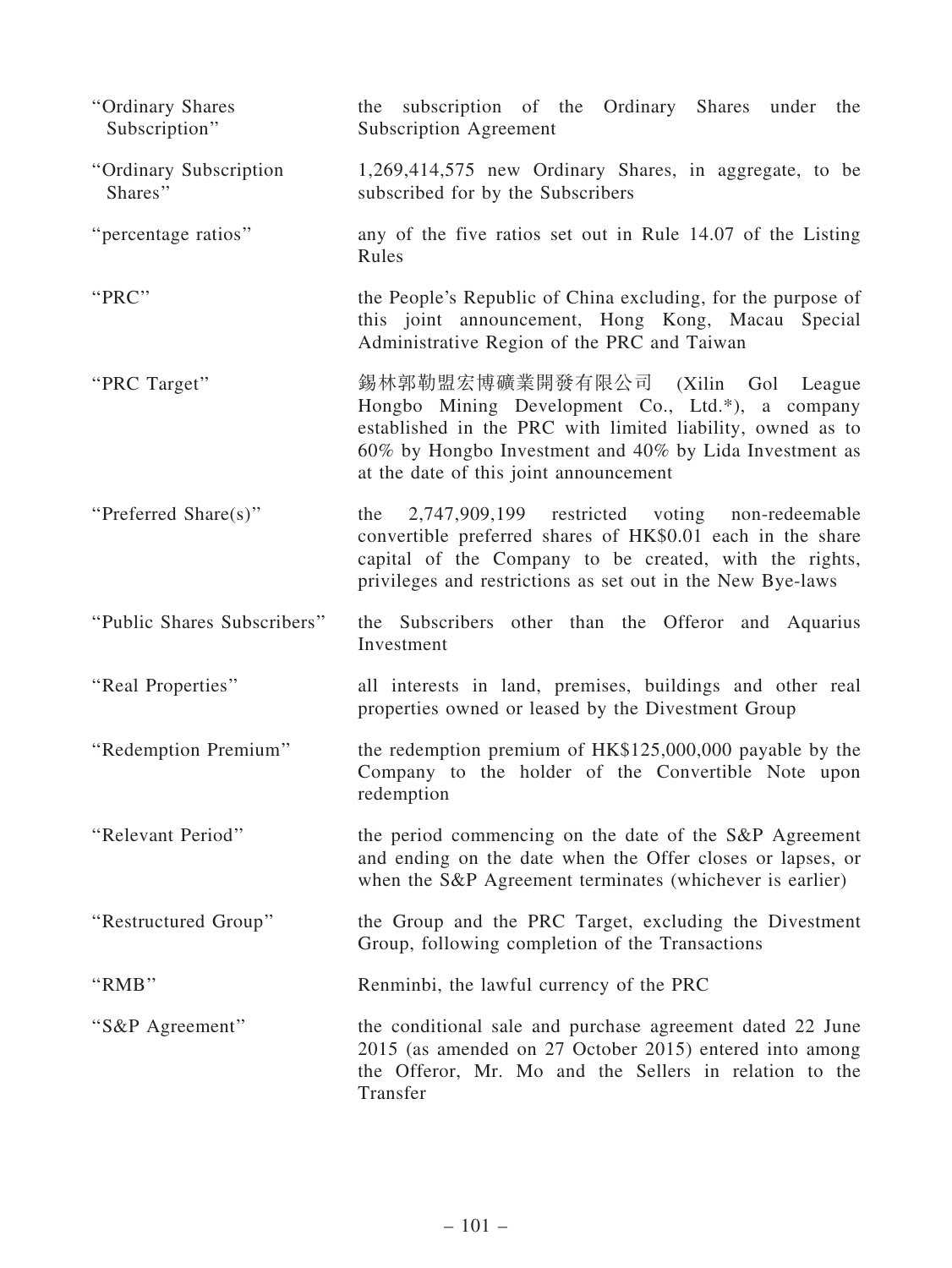| "S&P Completion"     | completion of the Transfer (in respect of the Sale Shares<br>and the Sale Bonds under the Tranche 2 Sale Completion) in<br>accordance with the terms and conditions of the S&P<br>Agreement                                                                                                                                                                                      |
|----------------------|----------------------------------------------------------------------------------------------------------------------------------------------------------------------------------------------------------------------------------------------------------------------------------------------------------------------------------------------------------------------------------|
| "SAFE"               | the PRC State Administration of Foreign Exchange or its<br>local counterparts                                                                                                                                                                                                                                                                                                    |
| "Sale Bonds"         | the Convertible Bonds with an aggregate principal amount<br>of HK\$96,832,526 to be acquired by the Offeror from Seller<br>2 pursuant to the terms of the S&P Agreement                                                                                                                                                                                                          |
| "Sale Shares"        | the 175,000,000 Ordinary Shares to be acquired by the<br>Offeror from Seller 1 pursuant to the terms of the S&P<br>Agreement                                                                                                                                                                                                                                                     |
| "Sellers"            | collectively, Seller 1 and Seller 2                                                                                                                                                                                                                                                                                                                                              |
| "Seller 1"           | Upsky Enterprises Limited, a company incorporated in the<br>BVI with limited liability, the entire interest of which is<br>held by Mr. Mo                                                                                                                                                                                                                                        |
| "Seller 2"           | Tanisca Investments Limited, a company incorporated in the<br>BVI with limited liability, the entire interest of which is<br>held by Mr. Mo                                                                                                                                                                                                                                      |
| "Services Agreement" | the services agreement dated 19 September 2015 and<br>entered into among the PRC Target, Hongbo Investment,<br>Lida Investment and Hongjin Engineering in respect of the<br>exploration and production work in Block 378                                                                                                                                                         |
| "SFC"                | the Securities and Futures Commission of Hong Kong                                                                                                                                                                                                                                                                                                                               |
| "SFO"                | Securities and Futures Ordinance (Chapter 571 of the Laws<br>of Hong Kong)                                                                                                                                                                                                                                                                                                       |
| "SGM"                | the special general meeting of the Company to be convened<br>for the purpose of considering and, if thought fit, approving,<br>amongst other matters, the Subscription, the Acquisition, the<br>CN Subscription, the Divestment, the Specific Mandates, the<br>proposed increase of the authorised share capital of the<br>Company and the proposed adoption of the New Bye-laws |
| "Shareholder(s)"     | holder(s) of Ordinary Share(s)                                                                                                                                                                                                                                                                                                                                                   |
| "SouFun"             | SouFun Holdings Limited, the class A ordinary shares of<br>which are listed on the New York Stock Exchange in the<br>form of ADS                                                                                                                                                                                                                                                 |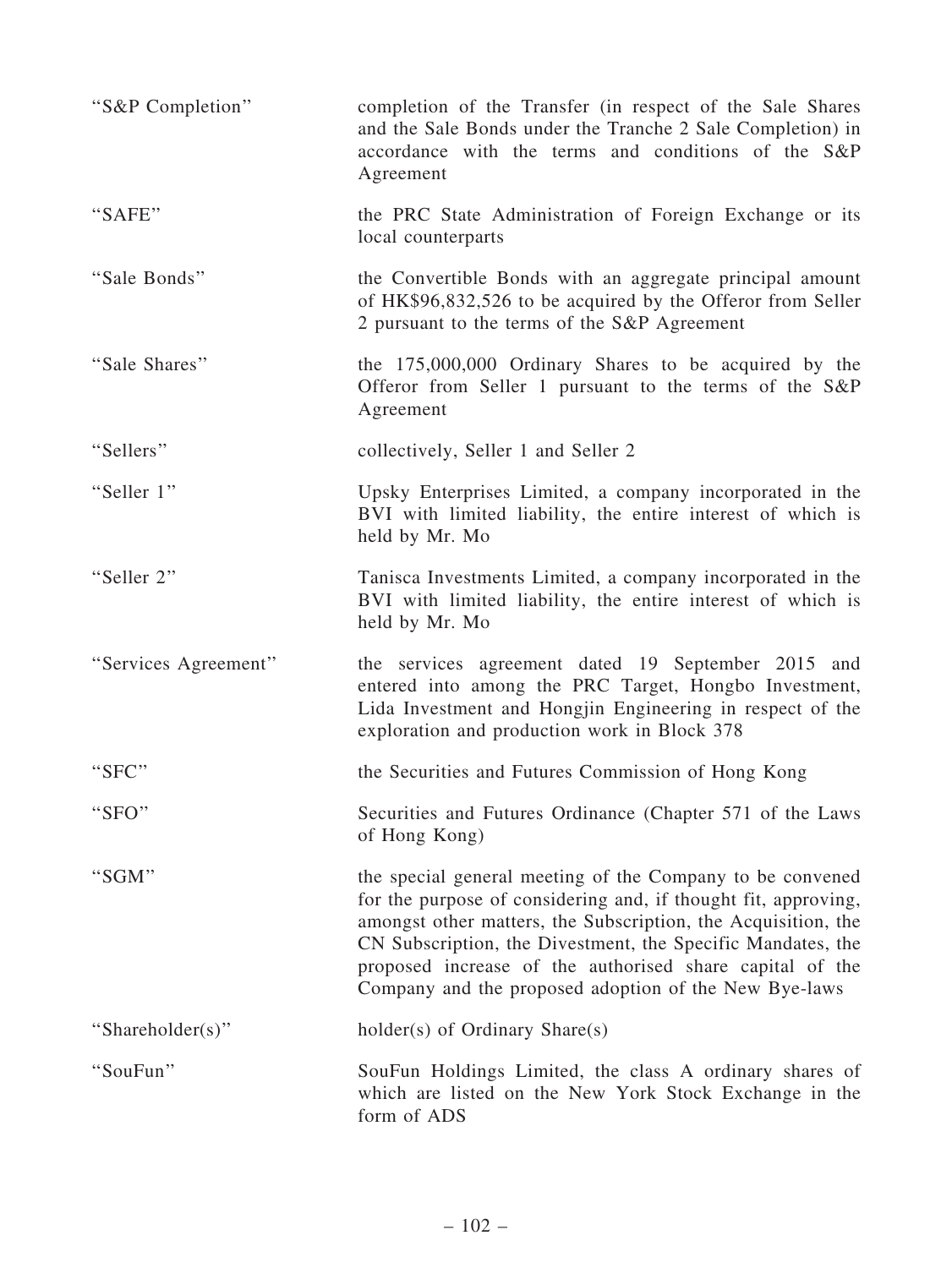| "Specific Mandates"       | specific mandates to allot and issue (i) the Subscription<br>Shares and the New Conversion Shares to be issued upon<br>exercise of the conversion rights attached to the Preferred<br>Shares; and (ii) the New Conversion Shares to be issued<br>upon exercise of the conversion rights attached to the<br>Convertible Note to be sought from the Shareholders at the<br>SGM; a "Specific Mandate" means any one of them |
|---------------------------|--------------------------------------------------------------------------------------------------------------------------------------------------------------------------------------------------------------------------------------------------------------------------------------------------------------------------------------------------------------------------------------------------------------------------|
| "Standard Gas"            | Standard Gas Capital Limited, a limited liability company<br>incorporated in the BVI, which holds more than 30% equity<br>interests in Titan Gas Holdings which in turn directly holds<br>100% equity interest in the Offeror                                                                                                                                                                                            |
| "Stock Exchange"          | The Stock Exchange of Hong Kong Limited                                                                                                                                                                                                                                                                                                                                                                                  |
| "Subscribers"             | the Offeror and the other subscribers under the Subscription<br>Agreement as listed out in the section headed<br>"The<br>Subscription" in this joint announcement                                                                                                                                                                                                                                                        |
| "Subscription"            | subscription of the Subscription<br>Shares<br>under<br>the<br><b>Subscription Agreement</b>                                                                                                                                                                                                                                                                                                                              |
| "Subscription Agreement"  | the subscription agreement dated 22 June 2015 (as amended<br>on 23 October 2015) entered into between the Company and<br>the Subscribers regarding the Subscription                                                                                                                                                                                                                                                      |
| "Subscription Completion" | the completion of the Subscription in accordance with the<br>terms and conditions of the Subscription Agreement                                                                                                                                                                                                                                                                                                          |
| "Subscription Price"      | HK\$0.6696 per Subscription Share                                                                                                                                                                                                                                                                                                                                                                                        |
| "Subscription Shares"     | collectively, the Ordinary Subscription Shares, the Tranche<br>1 Preferred Shares and Tranche 2 Preferred Shares                                                                                                                                                                                                                                                                                                         |
| "Takeovers Code"          | the Code on Takeovers and Mergers                                                                                                                                                                                                                                                                                                                                                                                        |
| "Target 1"                | Aykens Holdings Limited, a limited liability company<br>incorporated and existing under the laws of the BVI and a<br>wholly owned subsidiary of the Company                                                                                                                                                                                                                                                              |
| "Target 2"                | Hopland Enterprises Limited, a limited liability company<br>incorporated and existing under the laws of the BVI and a<br>wholly owned subsidiary of the Company                                                                                                                                                                                                                                                          |
| "Target Completion Date"  | the target completion date for the Transfer under the S&P<br>Agreement, being 31 December 2015, or such other date as<br>agreed to by the Offeror, the Sellers and Mr. Mo in writing                                                                                                                                                                                                                                     |
| "Target Sellers"          | Hongbo Investment and Lida Investment                                                                                                                                                                                                                                                                                                                                                                                    |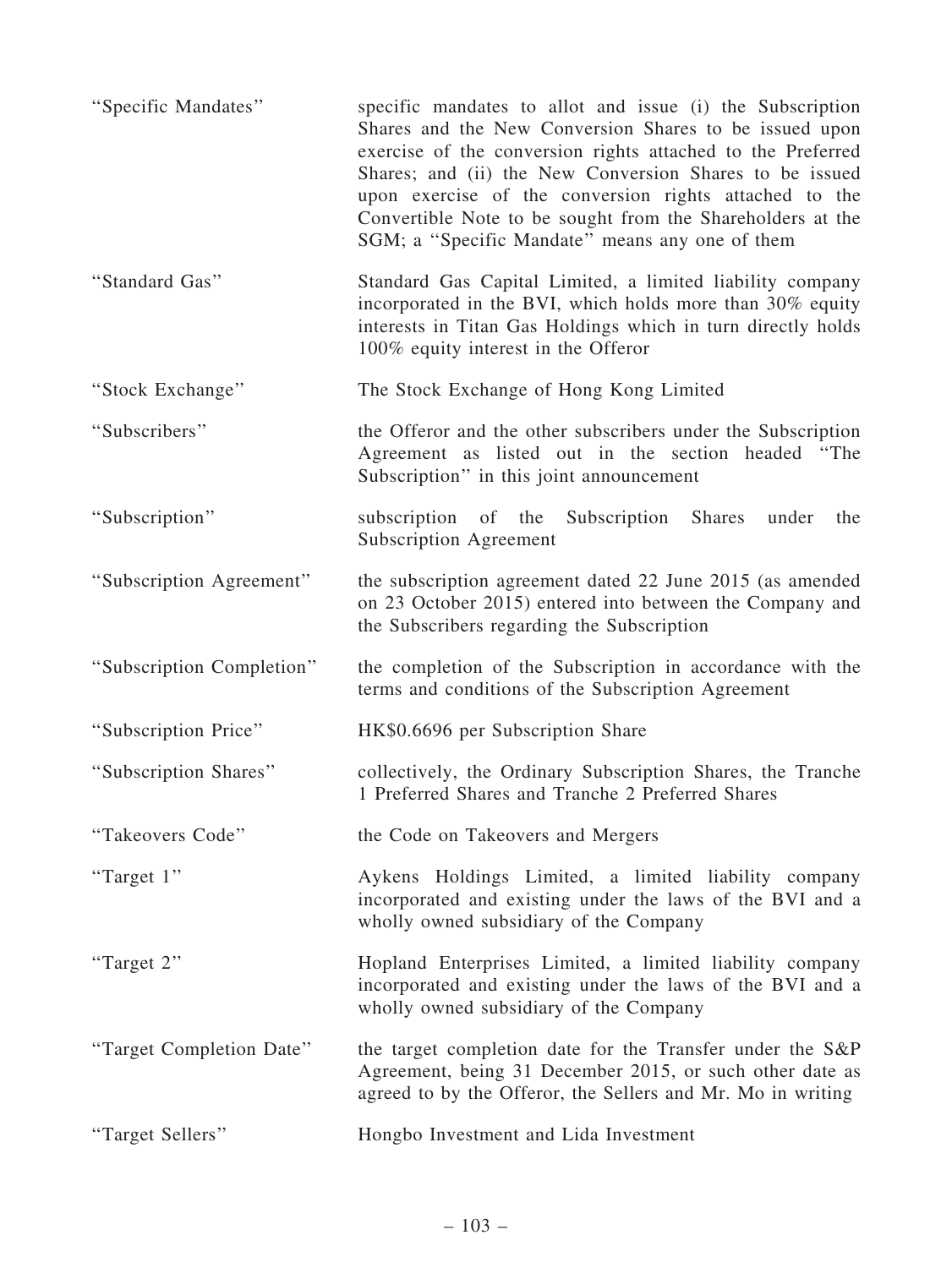| "Titan Gas Holdings"                          | Titan Gas Technology Holdings Limited, a limited liability<br>company incorporated in the BVI, which holds 100% equity<br>interests in the Offeror                                                                                                                                                                              |
|-----------------------------------------------|---------------------------------------------------------------------------------------------------------------------------------------------------------------------------------------------------------------------------------------------------------------------------------------------------------------------------------|
| "Tranche 1 Preferred Shares"                  | 1,373,954,600 Preferred Shares, in aggregate, to be<br>subscribed for by the Subscribers under the Tranche 1<br>Preferred Shares Subscription                                                                                                                                                                                   |
| "Tranche 1 Preferred Shares"<br>Subscription" | the subscription of the Tranche 1 Preferred Shares under the<br><b>Subscription Agreement</b>                                                                                                                                                                                                                                   |
| "Tranche 1 Sale Completion"                   | completion of the Tranche 1 Transfer which has taken place<br>immediately following the execution of the amendment<br>agreement to the S&P Agreement on 27 October 2015                                                                                                                                                         |
| "Tranche 1 Transfer"                          | the sale and purchase of 36,024,724 Sale Shares and<br>the Sale Bonds with an aggregate principal amount of<br>HK\$14,964,000 as contemplated under the S&P Agreement                                                                                                                                                           |
| "Tranche 2 Preferred Shares"                  | 1,373,954,599 Preferred Shares, in aggregate, to<br>be<br>subscribed for by the Subscribers under the Tranche 2<br>Preferred Shares Subscription                                                                                                                                                                                |
| "Tranche 2 Preferred Shares<br>Subscription"  | the subscription of the Tranche 2 Preferred Shares under the<br><b>Subscription Agreement</b>                                                                                                                                                                                                                                   |
| "Tranche 2 Sale Completion"                   | completion of the Tranche 2 Transfer which shall take place<br>on the first business day after the Conditions described in<br>the paragraph headed "Conditions precedent to the S&P<br>Completion" under the section headed "The Transfer" in<br>this joint announcement are fulfilled (or, where applicable,<br>waived)        |
| "Tranche 2 Transfer"                          | the sale and purchase of 138,975,276 Sale Shares and the<br>Sale Bonds with an aggregate principal amount of<br>HK\$81,868,526 as contemplated under the S&P Agreement                                                                                                                                                          |
| "Transaction Documents"                       | the Subscription Agreement, the Acquisition Agreement, the<br>CN Subscription Agreement and the Divestment Agreement,<br>together with all other documents or agreements, as<br>contemplated under the above agreements, entered or to be<br>entered into or executed by the relevant parties in respect of<br>the Transactions |
| "Transactions"                                | the Subscription, the Acquisition, the CN Subscription and<br>the Divestment                                                                                                                                                                                                                                                    |
| "Transfer"                                    | the sale and purchase of the Sale Shares and the Sale Bonds<br>as contemplated under the S&P Agreement                                                                                                                                                                                                                          |